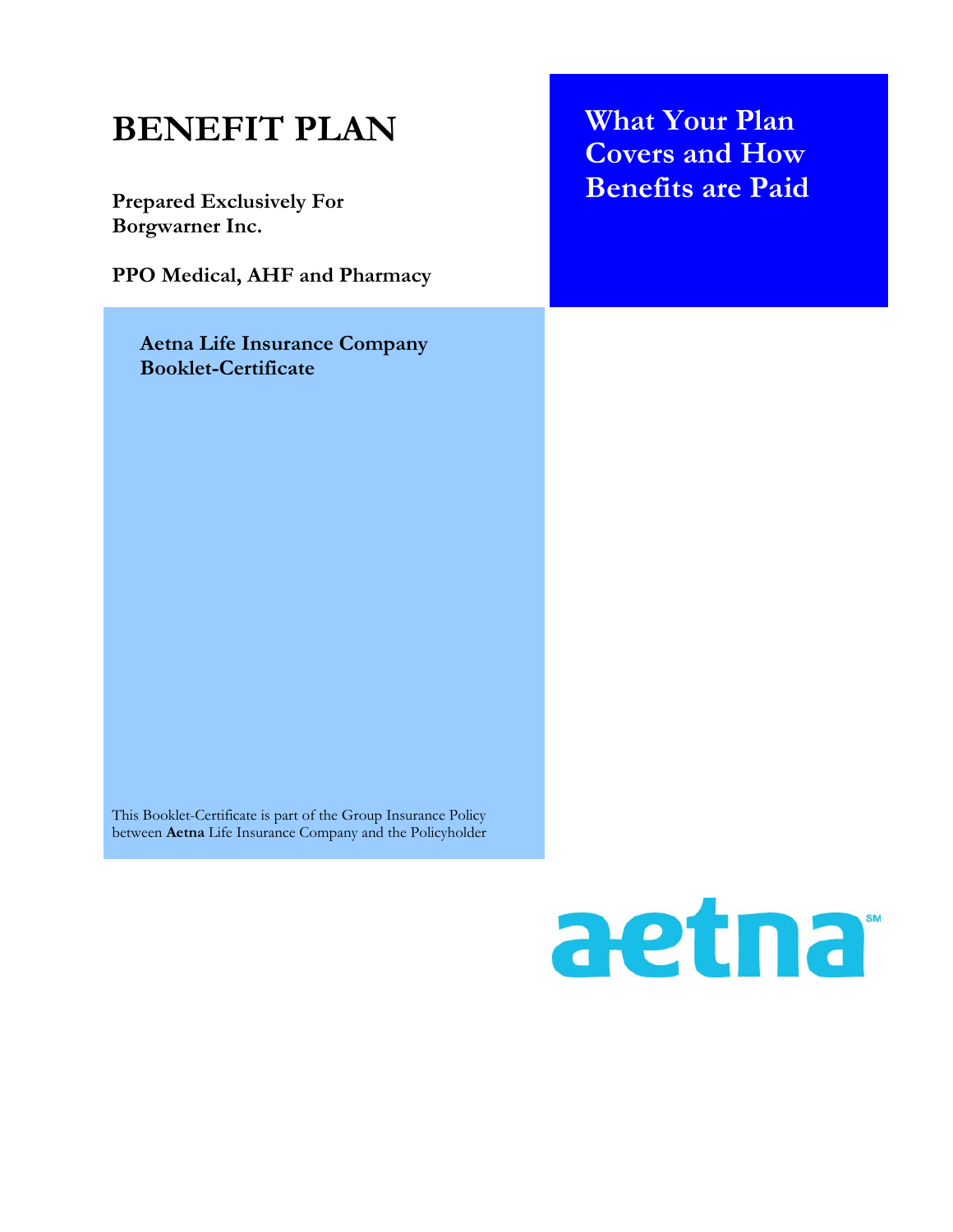# **Table of Contents**

Schedule of Benefits ....................................................................................................................... Issued with Your Booklet

| Important Information Regarding Availability of         |
|---------------------------------------------------------|
| Coverage                                                |
| Coverage for You and Your Dependents2                   |
|                                                         |
| <b>Treatment Outcomes of Covered Services</b>           |
| When Your Coverage Begins3                              |
|                                                         |
| Employees                                               |
| Determining if You Are in an Eligible Class             |
| <b>Obtaining Coverage for Dependents</b>                |
|                                                         |
| Initial Enrollment in the Plan                          |
| Late Enrollment                                         |
| Annual Enrollment                                       |
| Special Enrollment Periods                              |
|                                                         |
| Your Effective Date of Coverage                         |
|                                                         |
| Your Dependent's Effective Date of Coverage             |
|                                                         |
| About Your PPO Comprehensive Medical Plan.8             |
| Availability of Providers                               |
|                                                         |
|                                                         |
| Cost Sharing For Network Benefits                       |
| Cost Sharing for Out-of-Network Benefits                |
| Understanding Precertification                          |
| Services and Supplies Which Require<br>Precertification |
|                                                         |
|                                                         |
| In Case of a Medical Emergency                          |
| Coverage for Emergency Medical Conditions               |
| In Case of an Urgent Condition                          |
| Coverage for an Urgent Condition                        |
| Follow-Up Care After Treatment of an                    |
| <b>Emergency or Urgent Medical Condition</b>            |
| Requirements for Coverage 15                            |
|                                                         |
| HealthFund Benefit Description16                        |
| When Your HealthFund Has a Year-end Balance             |
|                                                         |
| Aetna HealthFund Pays First                             |
| Eligible Expenses                                       |
| Payment of Aetna HealthFund Benefits                    |
| Individual and Family Coverage                          |
|                                                         |
|                                                         |
|                                                         |
| Routine Physical Exams                                  |
| Routine Cancer Screenings                               |

| Issued with Your Booklet                        |
|-------------------------------------------------|
|                                                 |
| Family Planning Services                        |
| <b>Vision Care Services</b>                     |
| Limitations                                     |
| Hearing Exam                                    |
|                                                 |
| Physician Visits                                |
| Surgery                                         |
| Anesthetics                                     |
| Alternatives to Physician Office Visits         |
|                                                 |
| Room and Board                                  |
| Other Hospital Services and Supplies            |
| <b>Outpatient Hospital Expenses</b>             |
| Coverage for Emergency Medical Conditions       |
| Coverage for Urgent Conditions                  |
|                                                 |
| Outpatient Surgery and Physician Surgical       |
| Services                                        |
| <b>Birthing Center</b>                          |
| Home Health Care                                |
| Skilled Nursing Care                            |
| Skilled Nursing Facility                        |
| Hospice Care                                    |
| Other Covered Health Care Expenses  28          |
| Acupuncture                                     |
| Ambulance Service                               |
| <b>Ground Ambulance</b>                         |
| Air or Water Ambulance                          |
| <b>Autism Spectrum Disorders</b>                |
|                                                 |
| Diagnostic Complex Imaging Expenses             |
| Outpatient Diagnostic Lab Work and              |
| Radiological Services                           |
| <b>Outpatient Preoperative Testing</b>          |
| Durable Medical and Surgical Equipment (DME)    |
| 30                                              |
| Experimental or Investigational Treatment 31    |
|                                                 |
|                                                 |
|                                                 |
| Reconstructive or Cosmetic Surgery and Supplies |
|                                                 |
| Reconstructive Breast Surgery                   |
| Short-Term Rehabilitation Therapy Services 34   |
| Cardiac and Pulmonary Rehabilitation Benefits   |
| Outpatient Cognitive Therapy, Physical Therapy, |
| Occupational Therapy and Speech Therapy         |
| Rehabilitation Benefits.                        |
|                                                 |
| Chemotherapy                                    |
| Radiation Therapy Benefits                      |
|                                                 |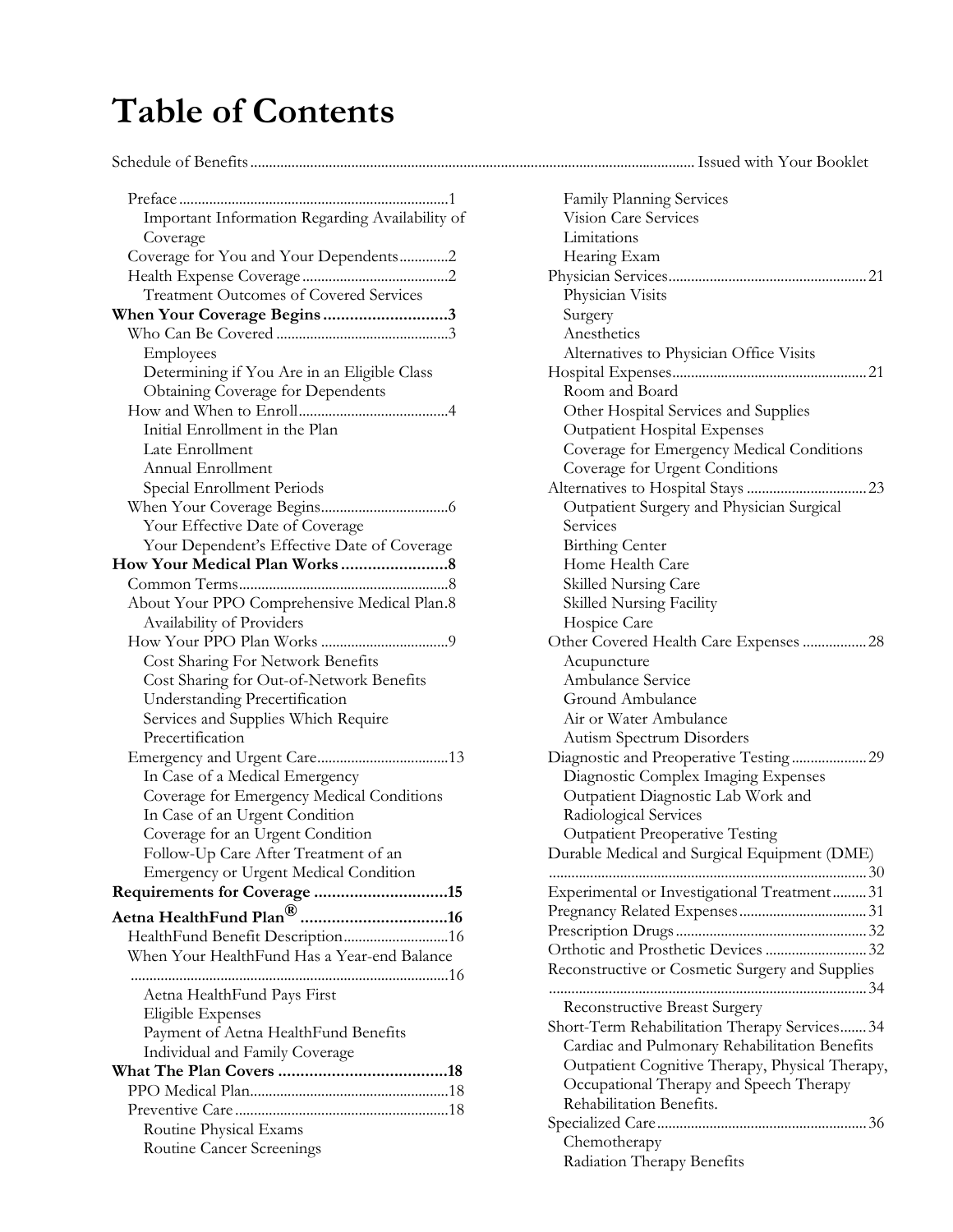| Outpatient Infusion Therapy Benefits              |
|---------------------------------------------------|
| Specialty Care Prescription Drugs                 |
| Diabetic Equipment, Supplies and Education37      |
|                                                   |
| <b>Basic Infertility Expenses</b>                 |
| Spinal Manipulation Treatment37                   |
|                                                   |
| Network of Transplant Specialist Facilities       |
| Treatment of Mental Disorders and Substance       |
|                                                   |
| Oral and Maxillofacial Treatment (Mouth, Jaws and |
|                                                   |
| Coverage for Medical Formula or Food Products     |
| for the Treatment of PKU and Inherited Metabolic  |
|                                                   |
|                                                   |
|                                                   |
|                                                   |
| Getting Started: Common Terms 52                  |
| Accessing Pharmacies and Benefits53               |
| Accessing Network Pharmacies and Benefits         |
| <b>Emergency Prescriptions</b>                    |
| Availability of Providers                         |
| Cost Sharing for Network Benefits                 |
| When You Use an Out-of-Network Pharmacy           |
| Cost Sharing for Out-of-Network Benefits          |
|                                                   |
| Retail Pharmacy Benefits                          |
| Mail Order Pharmacy Benefits                      |
| Other Covered Expenses                            |
| Pharmacy Benefit Limitations                      |
| Pharmacy Benefit Exclusions                       |
|                                                   |
| When Coverage Ends for Employees                  |
| Your Proof of Prior Medical Coverage              |
| When Coverage Ends for Dependents                 |
|                                                   |
| Continuing Health Care Benefits                   |
| Continuing Coverage for Dependent Students on     |
| Medical Leave of Absence                          |
| Handicapped Dependent Children                    |
|                                                   |
| Coverage for Health Benefits                      |
| COBRA Continuation of Coverage64                  |
| Continuing Coverage through COBRA                 |
| Who Qualifies for COBRA                           |
| Disability May Increase Maximum Continuation      |
| to 29 Months                                      |
| *Defines the Terms Shown in Bold Type in the Text |

| Determining Your Premium Payments for               |  |
|-----------------------------------------------------|--|
| Continuation Coverage                               |  |
| When You Acquire a Dependent During a               |  |
| Continuation Period                                 |  |
| When Your COBRA Continuation Coverage               |  |
| Ends                                                |  |
| <b>Coordination of Benefits - What Happens When</b> |  |
| There is More Than One Health Plan  67              |  |
| When Coordination of Benefits Applies 67            |  |
|                                                     |  |
|                                                     |  |
| How Coordination of Benefits Work 70                |  |
| Right To Receive And Release Needed                 |  |
| Information                                         |  |
| Facility of Payment                                 |  |
| Right of Recovery                                   |  |
| When You Have Medicare Coverage 71                  |  |
|                                                     |  |
| How Coordination With Medicare Works71              |  |
|                                                     |  |
|                                                     |  |
|                                                     |  |
|                                                     |  |
|                                                     |  |
|                                                     |  |
|                                                     |  |
|                                                     |  |
|                                                     |  |
| Subrogation and Right of Reimbursement 74           |  |
|                                                     |  |
|                                                     |  |
| Health Coverage                                     |  |
|                                                     |  |
|                                                     |  |
|                                                     |  |
|                                                     |  |
| Effect of Benefits Under Other Plans 77             |  |
| Effect of An Health Maintenance Organization        |  |
| Plan (HMO Plan) On Coverage                         |  |
| Effect of Prior Coverage - Transferred Business 78  |  |
|                                                     |  |
| <b>Discount Arrangements</b>                        |  |
|                                                     |  |
|                                                     |  |
|                                                     |  |
|                                                     |  |
|                                                     |  |

\*Defines the Terms Shown in Bold Type in the Text of This Document.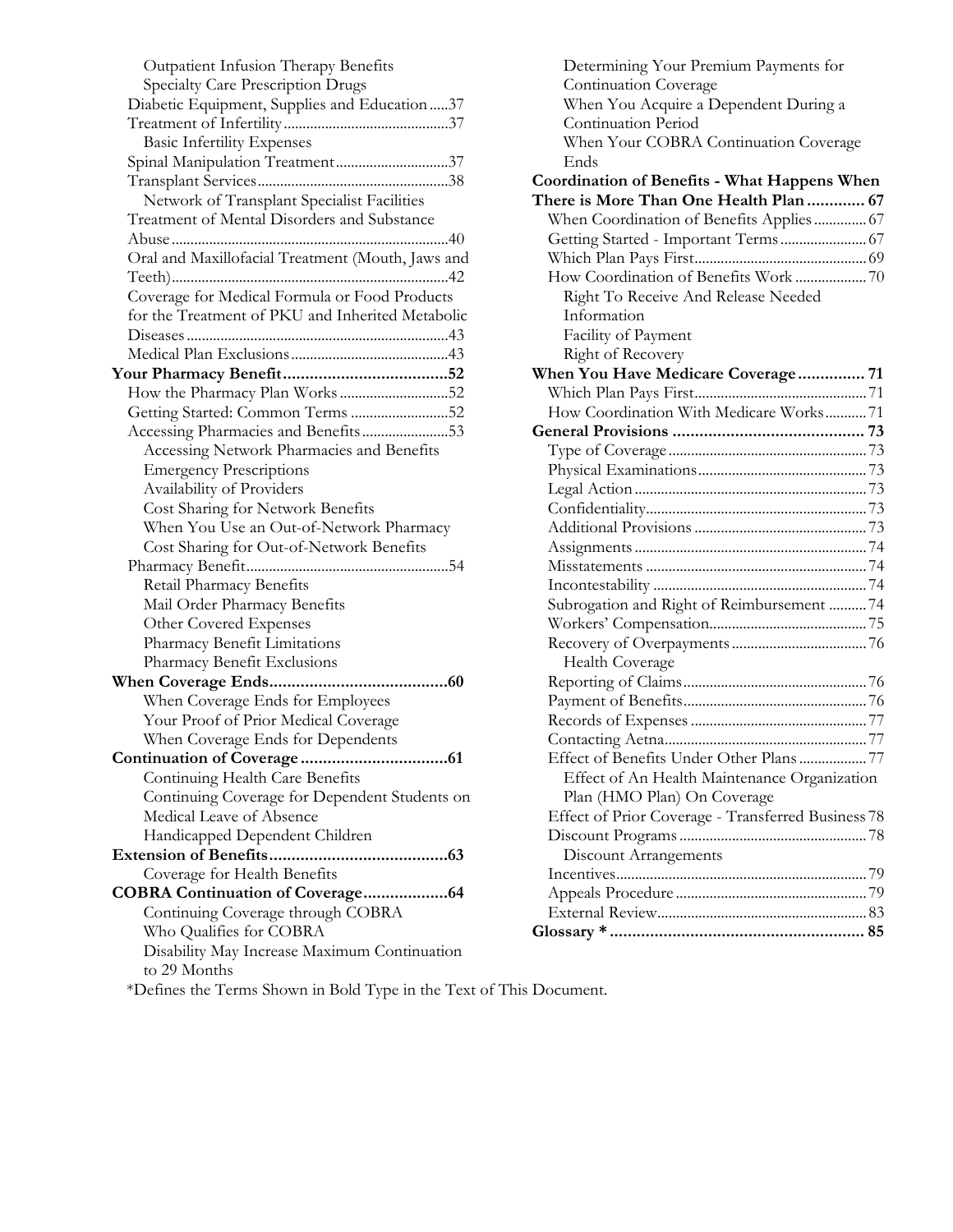### **Preface** *(GR-9N-02-005-01 DE)*

Aetna Life Insurance Company (ALIC) is pleased to provide you with this *Booklet-Certificate*. Read this *Booklet-Certificate* carefully. The plan is underwritten by Aetna Life Insurance Company of Hartford, Connecticut (referred to as **Aetna**).

This *Booklet-Certificate* is part of the *Group Insurance Policy* between Aetna Life Insurance Company and the Policyholder. The *Group Insurance Policy* determines the terms and conditions of coverage. **Aetna** agrees with the Policyholder to provide coverage in accordance with the conditions, rights, and privileges as set forth in this *Booklet-Certificate*. The Policyholder selects the products and benefit levels under the plan. A person covered under this plan and their covered dependents are subject to all the conditions and provisions of the *Group Insurance Policy*.

The *Booklet-Certificate* describes the rights and obligations of you and **Aetna**, what the plan covers and how benefits are paid for that coverage. It is your responsibility to understand the terms and conditions in this *Booklet-Certificate*. Your *Booklet-Certificate* includes the *Schedule of Benefits* and any amendments or riders.

If you become insured, this *Booklet-Certificate* becomes your *Certificate of Coverage* under the *Group Insurance Policy*, and it replaces and supersedes all certificates describing similar coverage that **Aetna** previously issued to you.

Group Policyholder: Borgwarner Inc. Group Policy Number: 468847 Effective Date: January 1, 2015 Issue Date: July 2, 2015 Booklet-Certificate Number: 2

Ally Co.

Mark T. Bertolini Chairman, Chief Executive Officer and President

Aetna Life Insurance Company (A Stock Company)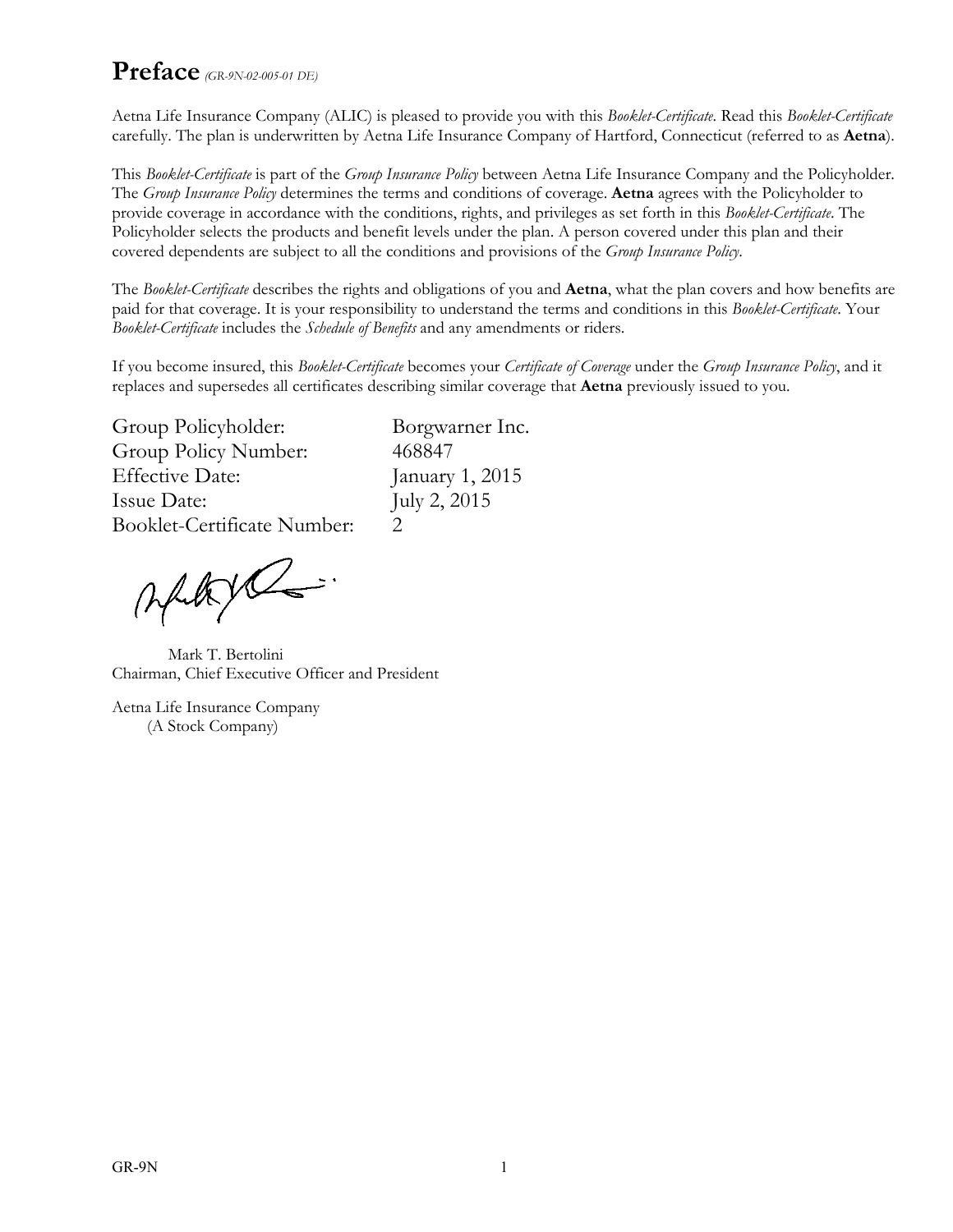#### **Important Information Regarding Availability of Coverage** *(GR-9N 02-005 02)*

No services are covered under this *Booklet-Certificate* in the absence of payment of current premiums subject to the *Grace Period* and the *Premium* section of the *Group Insurance Policy*.

Unless specifically provided in any applicable termination or continuation of coverage provision described in this *Booklet-Certificate* or under the terms of the *Group Insurance Policy*, the plan does not pay benefits for a loss or claim for a health care, medical or dental care expense incurred before coverage starts under this plan.

This plan will not pay any benefits for any claims, or expenses incurred after the date this plan terminates.

This provision applies even if the loss, or expense, was incurred because of an accident, **injury** or **illness** that occurred, began or existed while coverage was in effect.

Please refer to the sections, "*Termination of Coverage (Extension of Benefits)*" and "*Continuation of Coverage*" for more details about these provisions.

Benefits may be modified during the term of this plan as specifically provided under the terms of the *Group Insurance Policy* or upon renewal. If benefits are modified, the revised benefits (including any reduction in benefits or elimination of benefits) apply to any expenses incurred for services or supplies furnished on or after the effective date of the plan modification. There is no vested right to receive any benefits described in the *Group Insurance Policy* or in this *Booklet-Certificate* beyond the date of termination or renewal including if the service or supply is furnished on or after the effective date of the plan modification, but prior to your receipt of amended plan documents.

# **Coverage for You and Your Dependents** *(GR-9N-02-005-01 DE)*

# **Health Expense Coverage** *(GR-9N-02-020-01 DE)*

Benefits are payable for covered health care expenses that are incurred by you or your covered dependents while coverage is in effect. An expense is "incurred" on the day you receive a health care service or supply.

Coverage under this plan is non-occupational. Only **non-occupational injuries** and **non-occupational illnesses** are covered.

Refer to the *What the Plan Covers* section of the *Booklet-Certificate* for more information about your coverage.

#### **Treatment Outcomes of Covered Services** *(GR-9N-02-020-01 DE)*

**Aetna** is not a provider of health care services and therefore is not responsible for and does not guarantee any results or outcomes of the covered health care services and supplies you receive. Except for Aetna RX Home Delivery LLC, providers of health care services, including hospitals, institutions, facilities or agencies, are independent contractors and are neither agents nor employees of **Aetna** or its affiliates.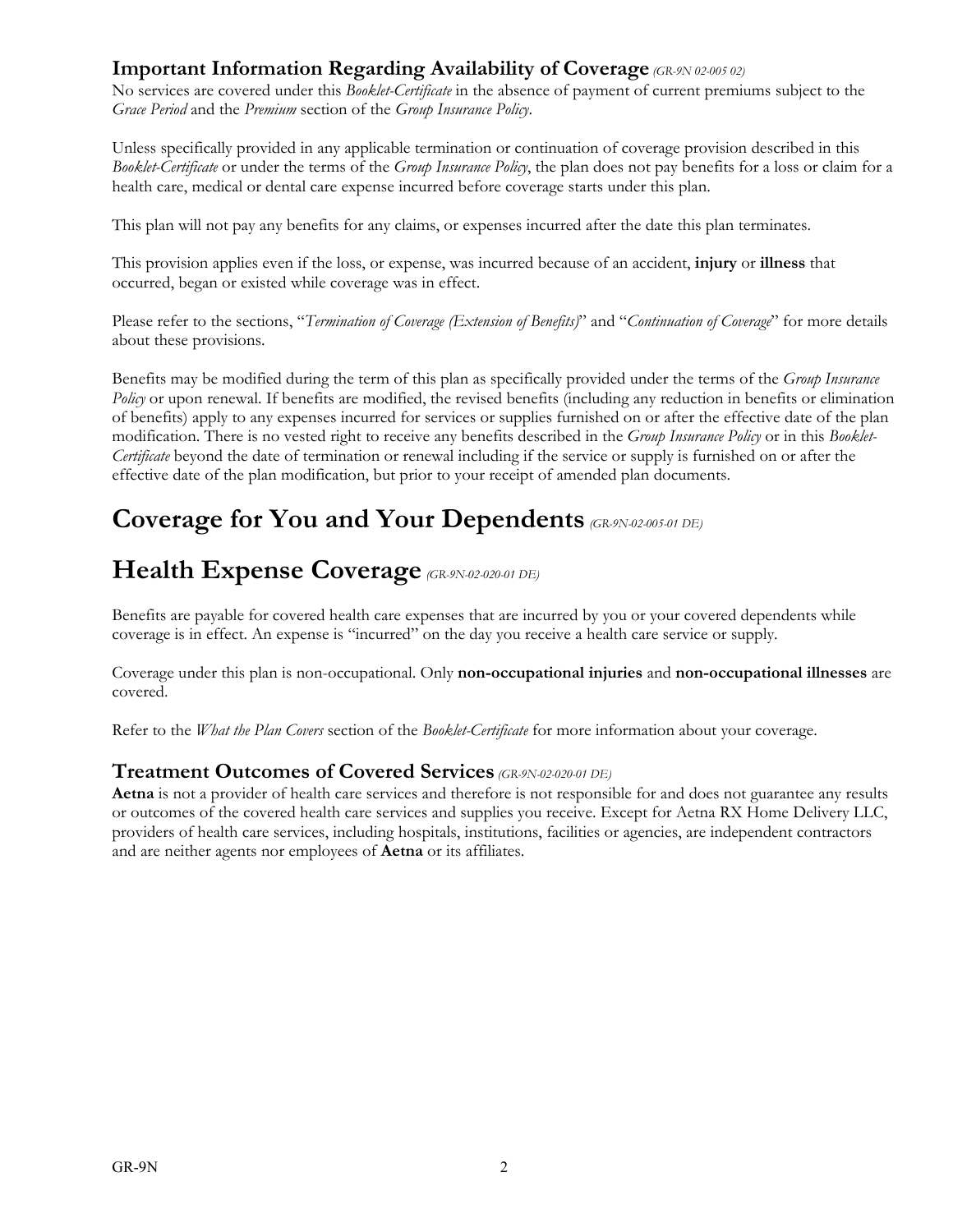# **When Your Coverage Begins** Who Can Be Covered

 **How and When to Enroll When Your Coverage Begins** 

Throughout this section you will find information on who can be covered under the plan, how to enroll and what to do when there is a change in your life that affects coverage. In this section, "you" means the employee.

# **Who Can Be Covered**

#### **Employees**

To be covered by this plan, the following requirements must be met:

- You will need to be in an "eligible class", as defined below; and
- You will need to meet the "eligibility date criteria" described below.

#### **Determining if You Are in an Eligible Class** *(GR-9N-29-005-02)*

You are in an eligible class if:

You are a regular full-time employee of Borgwarner, Inc. and you elected coverage under the plan.

#### **Determining When You Become Eligible** *(GR-9N-29-005-02)*

You become eligible for the plan on your eligibility date, which is determined as follows.

#### **On the Effective Date of the Plan**

If you are in an eligible class on the effective date of this plan, your coverage eligibility date is the effective date of the plan.

#### **After the Effective Date of the Plan**

If you are hired after the effective date of this plan, your coverage eligibility date is the date you are hired.

If you enter an eligible class after the effective date of this plan, your coverage eligibility date is the date you enter the eligible class.

#### **Obtaining Coverage for Dependents** *(GR-9N-29-010-02 DE)*

Your dependents can be covered under your plan. You may enroll the following dependents:

- Your legal spouse; or
- Your domestic partner who meets the rules set by your employer; and
- Your dependent children; and
- Dependent children of your domestic partner.

**Aetna** will rely upon your employer to determine whether or not a person meets the definition of a dependent for coverage under the plan. This determination will be conclusive and binding upon all persons for the purposes of this plan.

#### **Coverage for Domestic Partner** *(GR-9N 29-010 01)*

To be eligible for coverage, you and your domestic partner will need to complete and sign a Declaration of Domestic Partnership.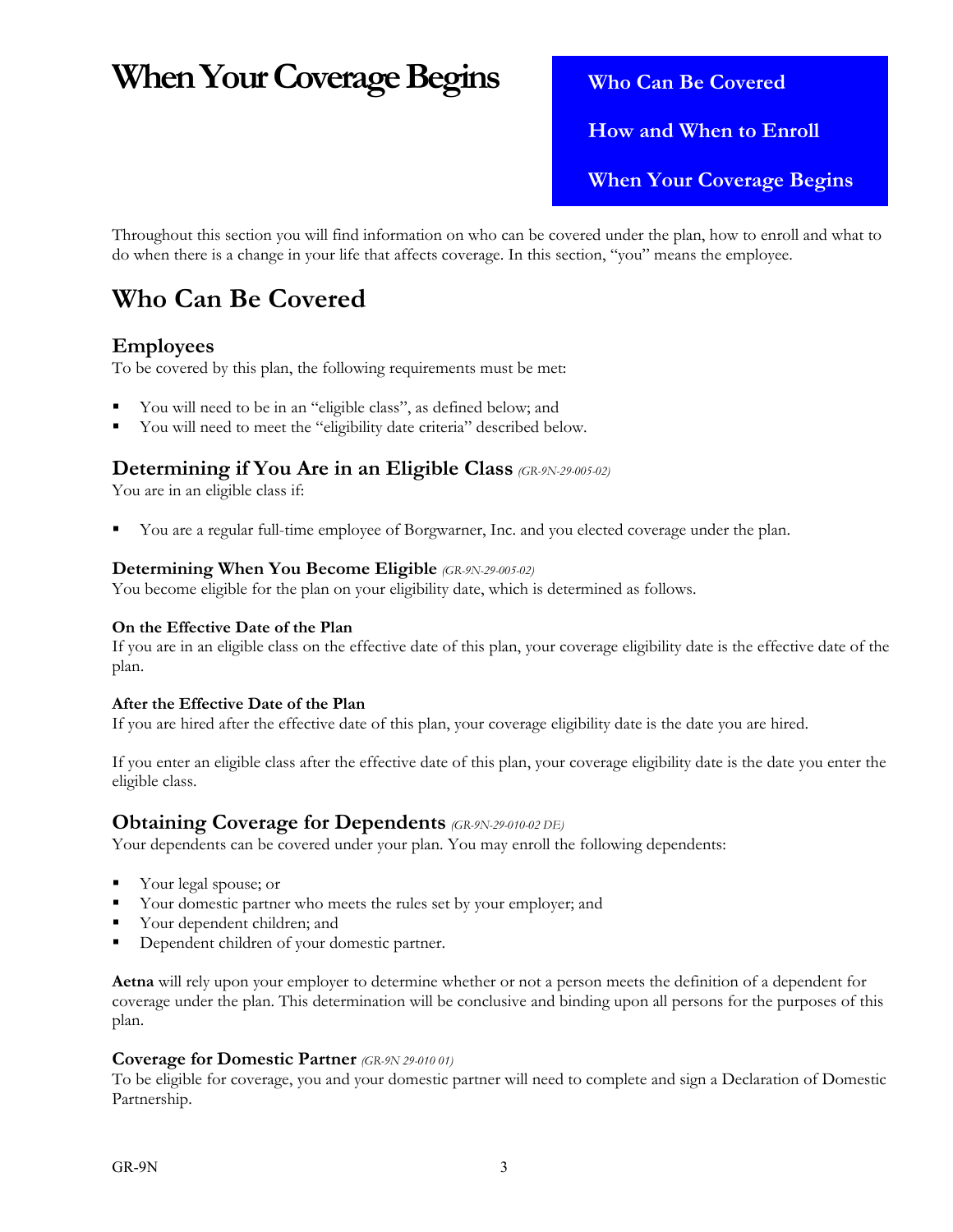#### **Coverage for Dependent Children** *(GR-9N-29-010-06 DE)*

To be eligible for coverage, a dependent child must be under 26 years of age.

An eligible dependent child includes:

- Your biological children;
- Vour stepchildren;
- Your legally adopted children;
- Your foster children, including any children placed with you for adoption;
- Any children for whom you are responsible under court order;
- Your grandchildren in your court-ordered custody; and
- Any other child who lives with you in a parent-child relationship.

Coverage for a handicapped child may be continued past the age limits shown above. See *Handicapped Dependent Children* for more information.

#### **Important Reminder**

Keep in mind that you cannot receive coverage under this Plan as:

- Both an employee and a dependent; or
- A dependent of more than one employee.

# **How and When to Enroll** *(GR-9N 29-015-02)*

#### **Initial Enrollment in the Plan**

You will be provided with plan benefit and enrollment information when you first become eligible to enroll. You will need to enroll in a manner determined by **Aetna** and your employer. To complete the enrollment process, you will need to provide all requested information for yourself and your eligible dependents. You will also need to agree to make required contributions for any contributory coverage. Your employer will determine the amount of your plan contributions, which you will need to agree to before you can enroll. Your employer will advise you of the required amount of your contributions and will deduct your contributions from your pay. Remember plan contributions are subject to change.

You will need to enroll within 31 days of your eligibility date. Otherwise, you may be considered a Late Enrollee. If you miss the enrollment period, you will not be able to participate in the plan until the next annual enrollment period, unless you qualify under a Special Enrollment Period, as described below.

If you do not enroll for coverage when you first become eligible, but wish to do so later, your employer will provide you with information on when and how you can enroll.

Newborns are automatically covered for 31 days after birth. To continue coverage after 31 days, you will need to complete a change form and return it to your employer within the 31-day enrollment period.

#### **Late Enrollment**

If you do not enroll during the Initial Enrollment Period, or a subsequent annual enrollment period, you and your eligible dependents may be considered **Late Enrollees** and coverage may be deferred until the next annual enrollment period. If, at the time of your initial enrollment, you elect coverage for yourself only and later request coverage for your eligible dependents, they may be considered **Late Enrollees**.

You must return your completed enrollment form before the end of the next annual enrollment period.

However, you and your eligible dependents may not be considered **Late Enrollees** under the circumstances described in the "Special Enrollment Periods" section below.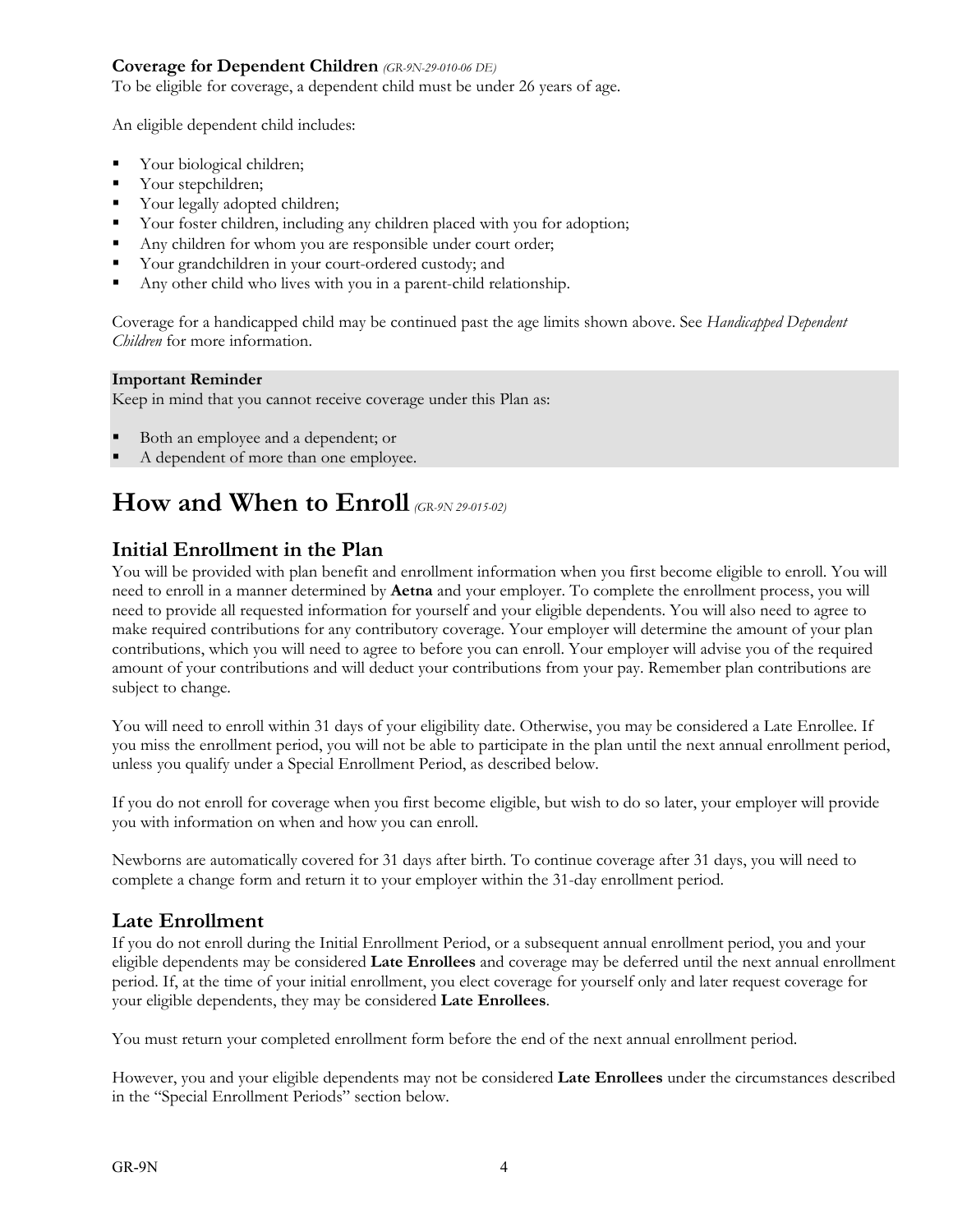#### **Annual Enrollment**

During the annual enrollment period, you will have the opportunity to review your coverage needs for the upcoming year. During this period, you have the option to change your coverage. The choices you make during this annual enrollment period will become effective the following year.

If you do not enroll yourself or a dependent for coverage when you first become eligible, but wish to do so later, you will need to do so during the next annual enrollment period, unless you qualify under one of the Special Enrollment Periods, as described below.

#### **Special Enrollment Periods** *(GR-9N-29-015-05)*

You will not be considered a **Late Enrollee** if you qualify under a Special Enrollment Period as defined below. If one of these situations applies, you may enroll before the next annual enrollment period.

#### **Loss of Other Health Care Coverage**

You or your dependents may qualify for a Special Enrollment Period if:

- You did not enroll yourself or your dependent when you first became eligible or during any subsequent annual enrollments because, at that time:
	- You or your dependents were covered under other **creditable coverage**; and
	- You refused coverage and stated, in writing, at the time you refused coverage that the reason was that you or your dependents had other **creditable coverage**; and
- You or your dependents are no longer eligible for other **creditable coverage** because of one of the following:
	- The end of your employment;
	- A reduction in your hours of employment (for example, moving from a full-time to part-time position);
	- The ending of the other plan's coverage;
	- Death;
	- Divorce or legal separation;
	- Employer contributions toward that coverage have ended;
	- COBRA coverage ends;
	- The employer's decision to stop offering the group health plan to the eligible class to which you belong;
	- Cessation of a dependent's status as an eligible dependent as such is defined under this Plan;
	- With respect to coverage under Medicaid or an S-CHIP Plan, you or your dependents no longer qualify for such coverage; or
	- You or your dependents have reached the lifetime maximum of another Plan for all benefits under that Plan.
- You or your dependents become eligible for premium assistance, with respect to coverage under the group health plan, under Medicaid or an S-CHIP Plan.

You will need to enroll yourself or a dependent for coverage within:

- 31 days of when other **creditable coverage** ends;
- within 60 days of when coverage under Medicaid or an S-CHIP Plan ends; or
- within 60 days of the date you or your dependents become eligible for Medicaid or S-CHIP premium assistance.

Evidence of termination of **creditable coverage** must be provided to **Aetna**. If you do not enroll during this time, you will need to wait until the next annual enrollment period.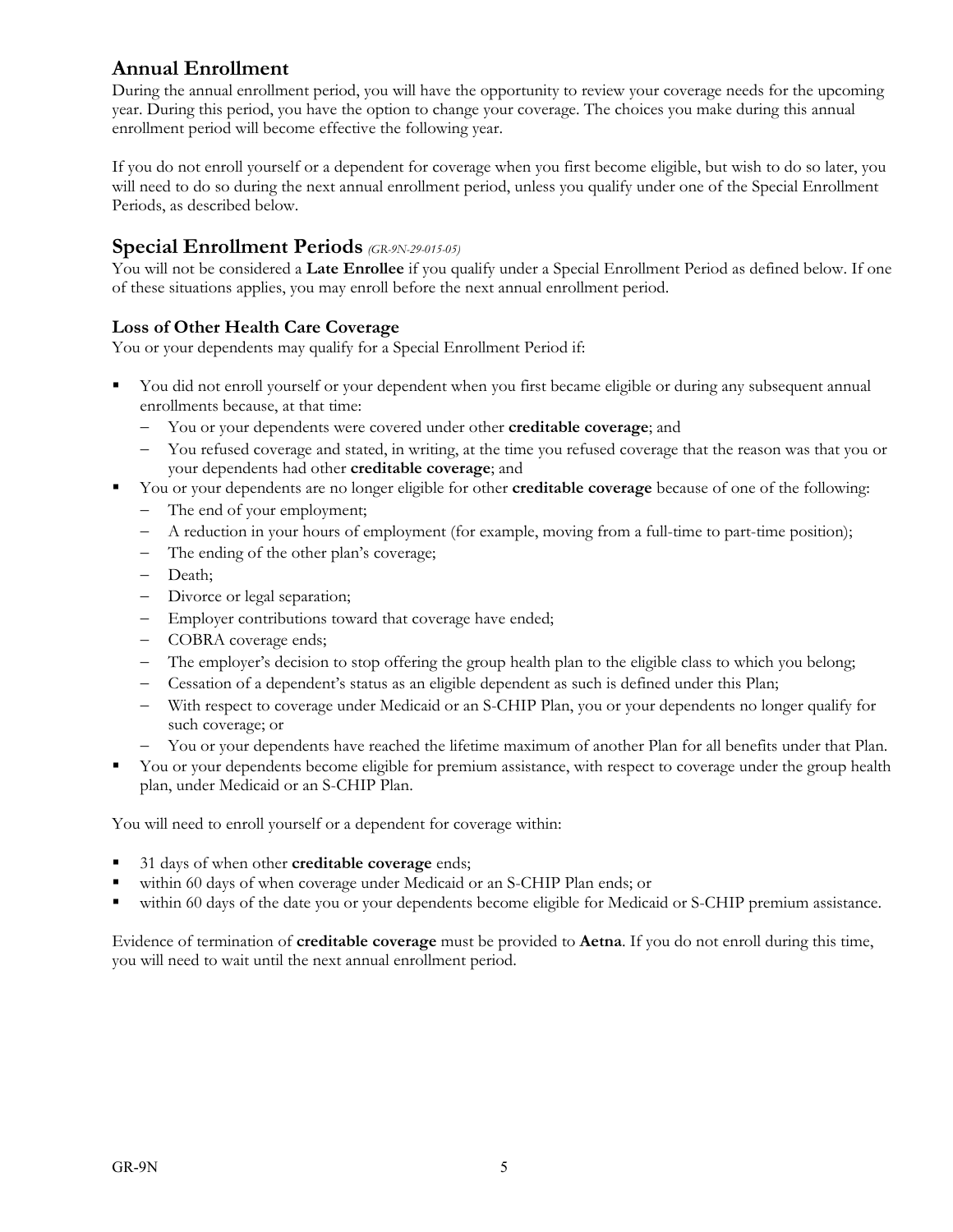#### **New Dependents**

You and your dependents may qualify for a Special Enrollment Period if:

- You did not enroll when you were first eligible for coverage; and
- You later acquire a dependent, as defined under the plan, through marriage, birth, adoption, or placement for adoption; and
- You elect coverage for yourself and your dependent within 31 days of acquiring the dependent.

Your spouse or child who meets the definition of a dependent under the plan may qualify for a Special Enrollment Period if:

- You did not enroll them when they were first eligible; and
- You later elect coverage for them within 31 days of a court order requiring you to provide coverage.

You will need to report any new dependents by completing a change form, which is available from your employer. The form must be completed and returned to **Aetna** within 31 days of the change. If you do not return the form within 31 days of the change, you will need to make the changes during the next annual enrollment period.

#### **If You Adopt a Child**

Your plan will cover a child who is placed for adoption. This means you have taken on the legal obligation for total or partial support of a child whom you plan to adopt.

Your plan will provide coverage for a child who is placed with you for adoption if:

- The child meets the plan's definition of an eligible dependent on the date he or she is placed for adoption; and
- You request coverage for the child in writing within 31 days of the placement;
- Proof of placement will need to be presented to **Aetna** prior to the dependent enrollment;
- Any coverage limitations for a preexisting condition will not apply to a child placed with you for adoption provided that the placement occurs on or after the effective date of your coverage;

#### **When You Receive a Qualified Child Support Order**

A Qualified Medical Child Support Order (QMCSO) is a court order requiring a parent to provide health care coverage to one or more children. Your plan will provide coverage for a child who is covered under a QMCSO, if:

- The child meets the plan's definition of an eligible dependent; and
- You request coverage for the child in writing within 31 days of the court order.

Coverage for the dependent will become effective on the date of the court order. Any coverage limitations for a preexisting condition will not apply, as long as you submit a written request for coverage within the 31-day period.

If you do not request coverage for the child within the 31-day period, you will need to wait until the next annual enrollment period.

Under a QMCSO, if you are the non-custodial parent, the custodial parent may file claims for benefits. Benefits for such claims will be paid to the custodial parent.

# **When Your Coverage Begins** *(GR-9N-29-025-01 DE)*

#### **Your Effective Date of Coverage**

If you have met all the eligibility requirements, your coverage takes effect on the later of:

- The date you are eligible for coverage; or
- The date your enrollment form is received; and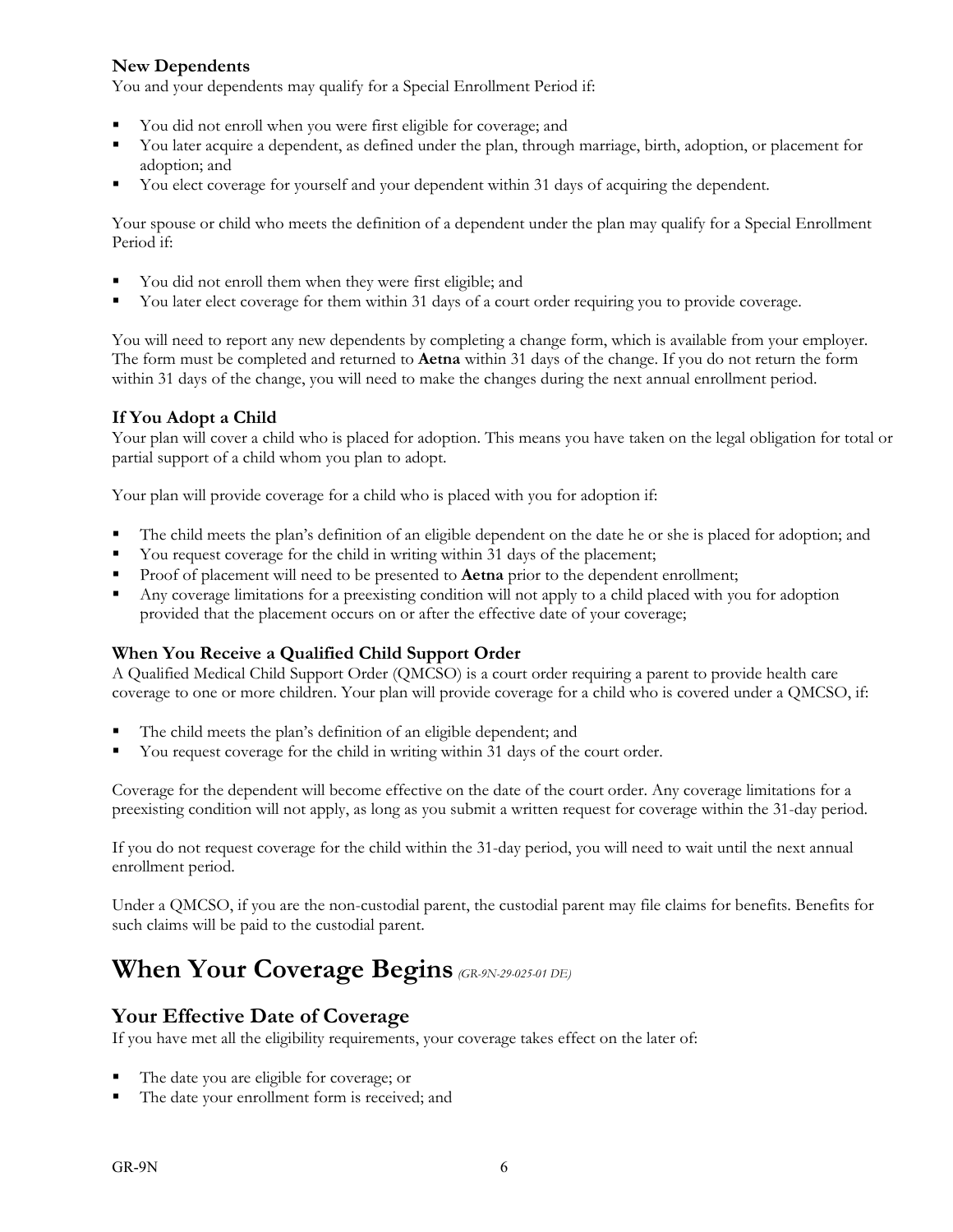The date your required contribution is received by **Aetna**.

If your completed enrollment information is not received within 31 days of your eligibility date, the rules under the *Special or Late Enrollment Periods* section will apply.

#### **Important Notice:**

You must pay the required contribution in full.

#### **Your Dependent's Effective Date of Coverage** *(GR-9N 29-025-02)*

Your dependent's coverage takes effect on the same day that your coverage becomes effective, if you have enrolled them in the plan.

**Note**: New dependents need to be reported to **Aetna** within 31 days because they may affect your contributions. If you do not report a new dependent within 31 days of his or her eligibility date, the rules under the *Special or Late Enrollment Periods* section will apply.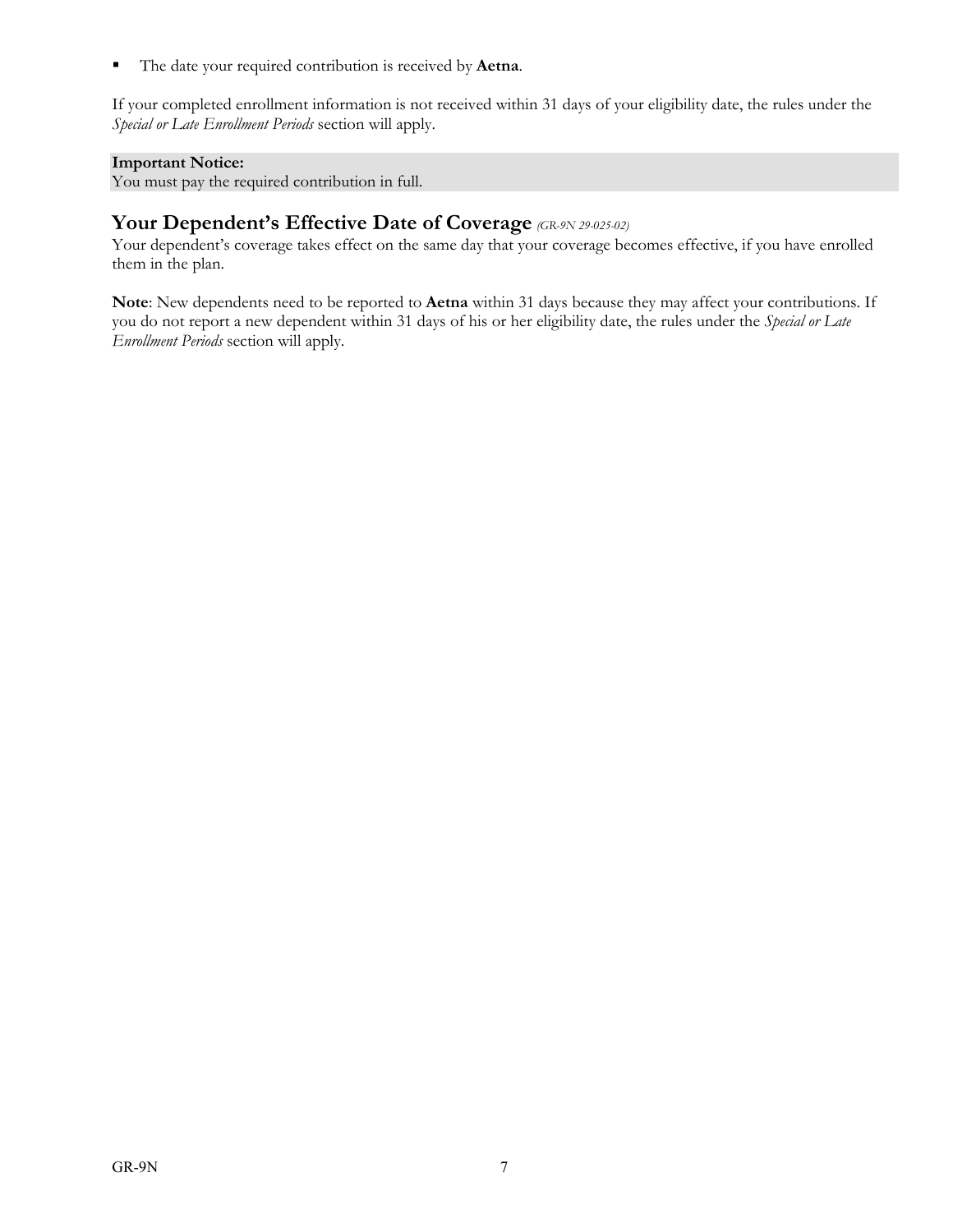# **How Your Medical Plan Works**

*(GR-9N-08-005-01)*

**Common Terms** 

 **Accessing Providers** 

 **Precertification** 

It is important that you have the information and useful resources to help you get the most out of your **Aetna** medical plan. This Booklet-Certificate explains:

- Definitions you need to know;
- How to access care, including procedures you need to follow;
- What expenses for services and supplies are covered and what limits may apply;
- What expenses for services and supplies are not covered by the plan;
- How you share the cost of your covered services and supplies; and
- Other important information such as eligibility, complaints and appeals, termination, continuation of coverage, and general administration of the plan.

#### **Important Notes**

- Unless otherwise indicated, "you" refers to you and your covered dependents.
- Your health plan pays benefits only for services and supplies described in this Booklet-Certificate as **covered expenses** that are **medically necessary**.
- This Booklet-Certificate applies to coverage only and does not restrict your ability to receive health care services that are not or might not be covered benefits under this health plan.
- Store this Booklet-Certificate in a safe place for future reference.

### **Common Terms** *(GR-9N-08-010-01)*

Many terms throughout this Booklet-Certificate are defined in the *Glossary* section at the back of this document. Defined terms appear in bolded print. Understanding these terms will also help you understand how your plan works and provide you with useful information regarding your coverage.

### **About Your PPO Comprehensive Medical Plan***(GR-9N-08-020-01)*

This Preferred Provider Organization (PPO) insurance plan provides coverage for a wide range of medical expenses for the treatment of **illness** or **injury**. It does not provide benefits for all medical care. The plan also provides coverage for certain preventive and wellness benefits. With your PPO plan, you can directly access any **physician**, **hospital** or **other health care** provider (**network** or **out-of-network**) for covered services and supplies under the plan. The plan pays benefits differently when services and supplies are obtained through **network providers** or **outof-network providers**.

The plan will pay for **covered expenses** up to the maximum benefits shown in this Booklet-Certificate. Coverage is subject to all the terms, policies and procedures outlined in this Booklet-Certificate. Not all medical expenses are covered under the plan. Exclusions and limitations apply to certain medical services, supplies and expenses. Refer to the *What the Plan Covers*, *Exclusions*, *Limitations* and *Schedule of Benefits* sections to determine if medical services are covered, excluded or limited.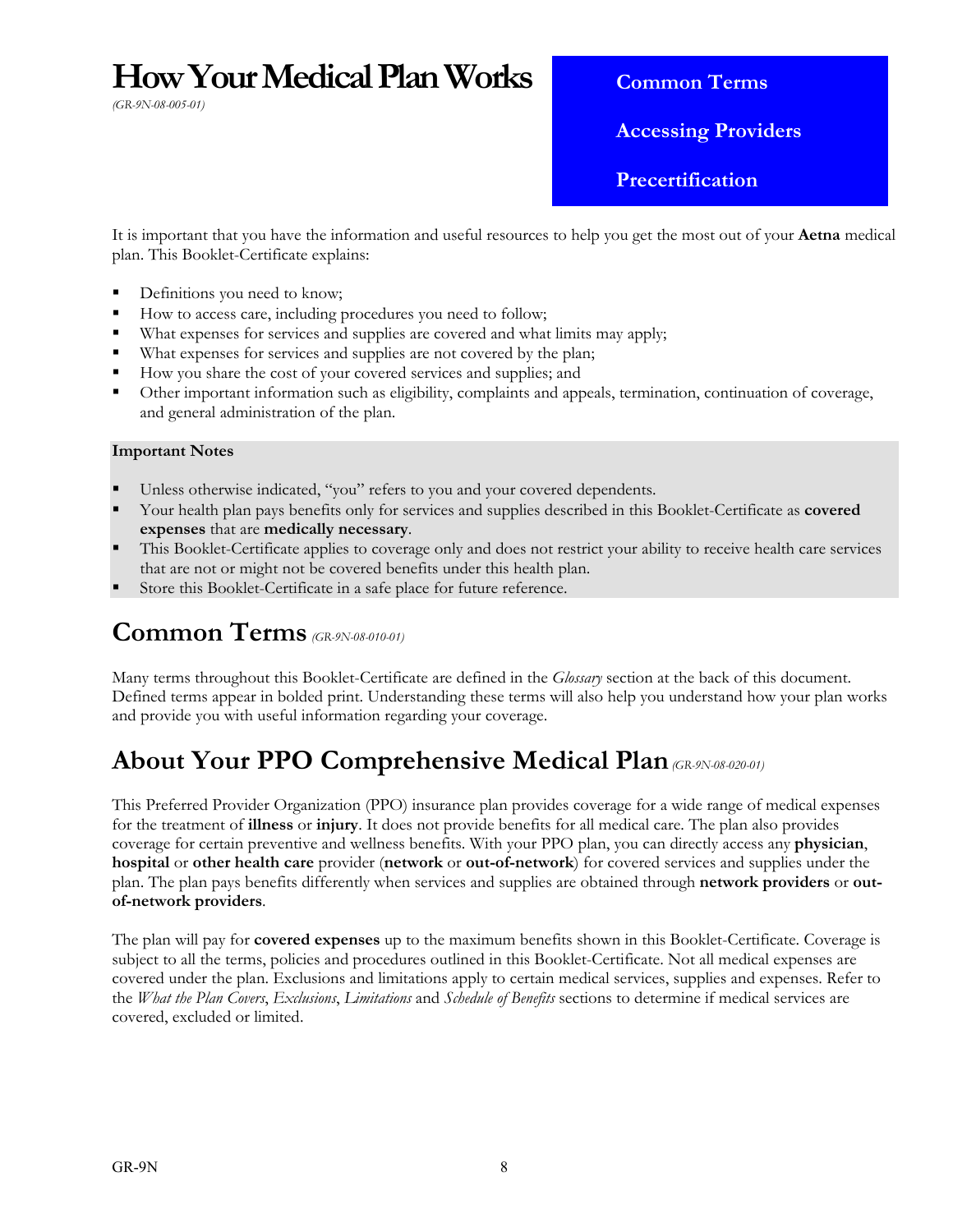This PPO plan provides access to covered benefits through a network of health care providers and facilities. These **network providers** have contracted with **Aetna**, an affiliate or third party vendor to provide health care services and supplies to **Aetna** plan members at a reduced fee called the **negotiated charge**. This PPO plan is designed to lower your out-of-pocket costs when you use **network providers** for **covered expenses**. Your **deductibles**, **copayments**, and **coinsurance** will generally be lower when you use participating **network providers** and facilities.

You also have the choice to access licensed **providers**, **hospitals** and facilities outside the network for covered benefits. Your out-of-pocket costs will generally be higher. **Deductibles**, **copayments**, and **coinsurance** are usually higher when you utilize **out-of-network providers**. **Out-of-network providers** have not agreed to accept the **negotiated charge** and may balance bill you for charges over the amount **Aetna** pays under the plan. However, such **providers** may not balance bill you for dental care charges over the amount **Aetna** pays under the plan for children under the age of 21 with a severe disability who, due to a significant mental or physical condition, illness, or disease, are likely to require specialized treatment or supports to secure effective access to dental care. This applies to dental care charges that would be considered a **covered expense** under **Your PPO Medical Plan**.

Some services and supplies may only be covered through **network providers**. Refer to the *Covered Benefit* sections and your *Summary of Benefits* to determine if any services are limited to network coverage only.

Your out-of-pocket costs may vary between network and out-of-network benefits. Read your *Schedule of Benefits* carefully to understand the cost sharing charges applicable to you.

#### **Availability of Providers**

**Aetna** cannot guarantee the availability or continued participation of a particular provider. Either **Aetna** or any **network provider** may terminate the **provider** contract or limit the number of patients accepted in a practice. If the **physician** initially selected cannot accept additional patients, you will be notified and given an opportunity to make another selection.

#### **Ongoing Reviews**

**Aetna** conducts ongoing reviews of those services and supplies which are recommended or provided by health professionals to determine whether such services and supplies are covered benefits under this Booklet-Certificate. If **Aetna** determines that the recommended services or supplies are not covered benefits, you will be notified. You may appeal such determinations by contacting **Aetna** to seek a review of the determination. Please refer to the *Reporting of Claims* section of this Booklet-Certificate and the Complaints and Appeals Health Amendment included with this Booklet-Certificate.

To better understand the choices that you have with your PPO plan, please carefully review the following information.

# **How Your PPO Plan Works** *(GR-9N-08-025-03 DE)*

#### **Accessing Network Providers and Benefits**

- You may select any **network provider** from the **Aetna network provider directory** or by logging on to **Aetna's** website www.aetnainternational.com. You can search **Aetna's** online **directory**, DocFind®, for names and locations of **physicians** and other health care providers and facilities. You can change your health care provider at any time.
- If a service you need is covered under the plan but not available from a **network provider**, please contact Member Services at the toll-free number on your ID card for assistance.
- Certain health care services such as **hospitalization**, outpatient surgery and certain other outpatient services, require **precertification** with **Aetna** to verify coverage for these services. You do not need to **precertify** services provided by a **network provider**. **Network providers** will be responsible for obtaining necessary **precertification** for you. Since **precertification** is the provider's responsibility, there is no additional out-ofpocket cost to you as a result of a **network provider's** failure to **precertify** services. Refer to the *Understanding Precertification* section for more information.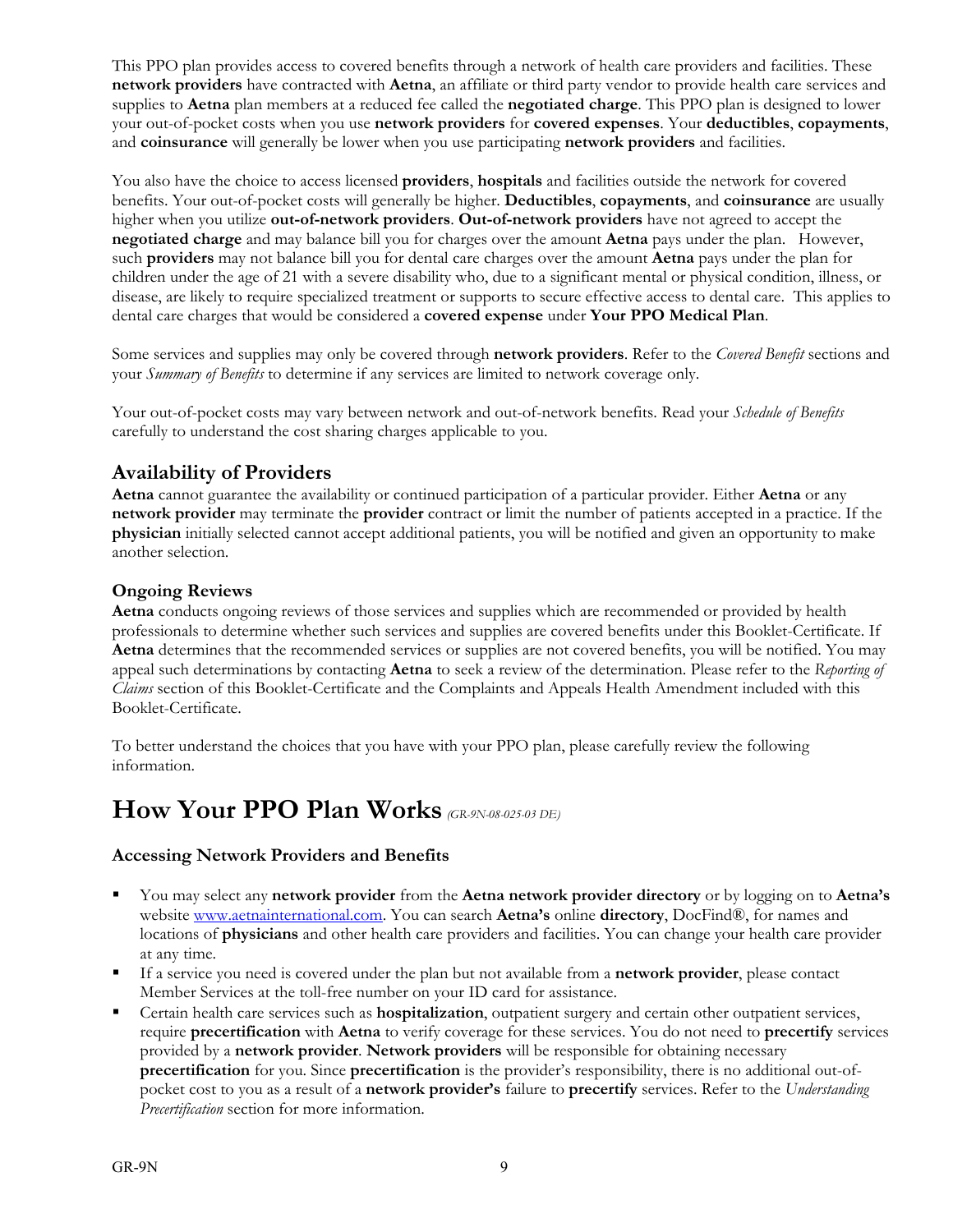- You will not have to submit medical claims for treatment received from **network providers**. Your **network provider** will take care of claim submission. **Aetna** will directly pay the **network provider** less any cost sharing required by you. You will be responsible for **deductibles**, **coinsurance**, and **copayment**, if any.
- You will receive notification of what the plan has paid toward your **covered expenses**. It will indicate any amounts you owe toward your **deductible**, **copayment**, **coinsurance**, or other non-covered expenses you have incurred. You may elect to receive this notification by e-mail, or through the mail. Call or e-mail Member Services if you have questions regarding your statement.

#### **Cost Sharing For Network Benefits**

#### **Important Note:**

#### You share in the cost of your benefits. Cost Sharing amounts and provisions are described in the *Schedule of* **Benefits**.

- You will need to satisfy any applicable **deductibles** before the plan will begin to pay benefits.
- For certain types of services and supplies, you will be responsible for any **copayment** shown in the *Schedule of Benefits*.
- After you satisfy any applicable **deductible**, you will be responsible for your **coinsurance** for **covered expenses** that you incur. Your **coinsurance** is based on the **negotiated charge**. You will not have to pay any balance bills above the **negotiated charge** for that covered service or supply. You will be responsible for your **coinsurance** up to the **maximum out-of-pocket limit** applicable to your plan.
- Once you satisfy any applicable **maximum out-of-pocket limit**, the plan will pay 100% of the **covered expenses** that apply toward the limit for the rest of the Calendar Year. Certain designated out-of-pocket expenses may not apply to the **maximum out-of-pocket limit**. Refer to your *Schedule of Benefits* section for information on what specific **limits**, apply to your plan.
- The plan will pay for **covered expenses**, up to the maximums shown in the *What the Plan Covers* or *Schedule of Benefits* sections. You are responsible for any expenses incurred over the maximum limits outlined in the *What the Plan Covers* or *Schedule of Benefits* sections.
- You may be billed for any **deductible**, **copayments**, or **coinsurance** amounts, or any non-covered expenses that you incur.

#### **Accessing Out-of-Network Providers and Benefits**

- You have the choice to directly access **physicians**, **hospitals** or **other health care** providers that do not participate with the **Aetna provider network**. You will still be covered when you access **out-of-network providers** for **covered benefits**. Your out-of-pocket costs will generally be higher.
- **Out-of-network providers** have not agreed to accept the **negotiated charge** and may balance bill you for charges over the amount **Aetna** pays under the plan. However, such **providers** may not balance bill you for dental care charges over the amount **Aetna** pays under the plan for children under the age of 21 with a severe disability who, due to a significant mental or physical condition, illness, or disease, are likely to require specialized treatment or supports to secure effective access to dental care. This applies to dental care charges that would be considered a **covered expense** under **Your PPO Medical Insurance Plan**. **Deductibles** and **coinsurance** are usually higher when you utilize **out-of network providers**. Except for emergency services, **Aetna** will only pay up to the **recognized charge**.
- **Precertification** is necessary for certain services. When you receive services from an **out-of-network provider**, you are responsible for obtaining the necessary **precertification** from **Aetna**. Your **provider** may **precertify** your treatment for you; however you should verify with **Aetna** prior to the procedure, that the provider has obtained **precertification** from **Aetna**. If your treatment is not **precertified**, the benefit payable may be significantly reduced or may not be covered. This means you will be responsible for the unpaid balance of any bills. You must call the **precertification** toll-free number on your ID card to **precertify** services. Refer to the *Understanding Precertification* section for more information on the **precertification** process and what to do if your request for **precertification** is denied.
- When you use **physicians** and **hospitals** that are not in the **network** you may have to pay for services at the time they are rendered. You may be required to pay the charges and submit a claim form for reimbursement. You are responsible for completing and submitting claim forms for reimbursement of **covered expenses** you paid directly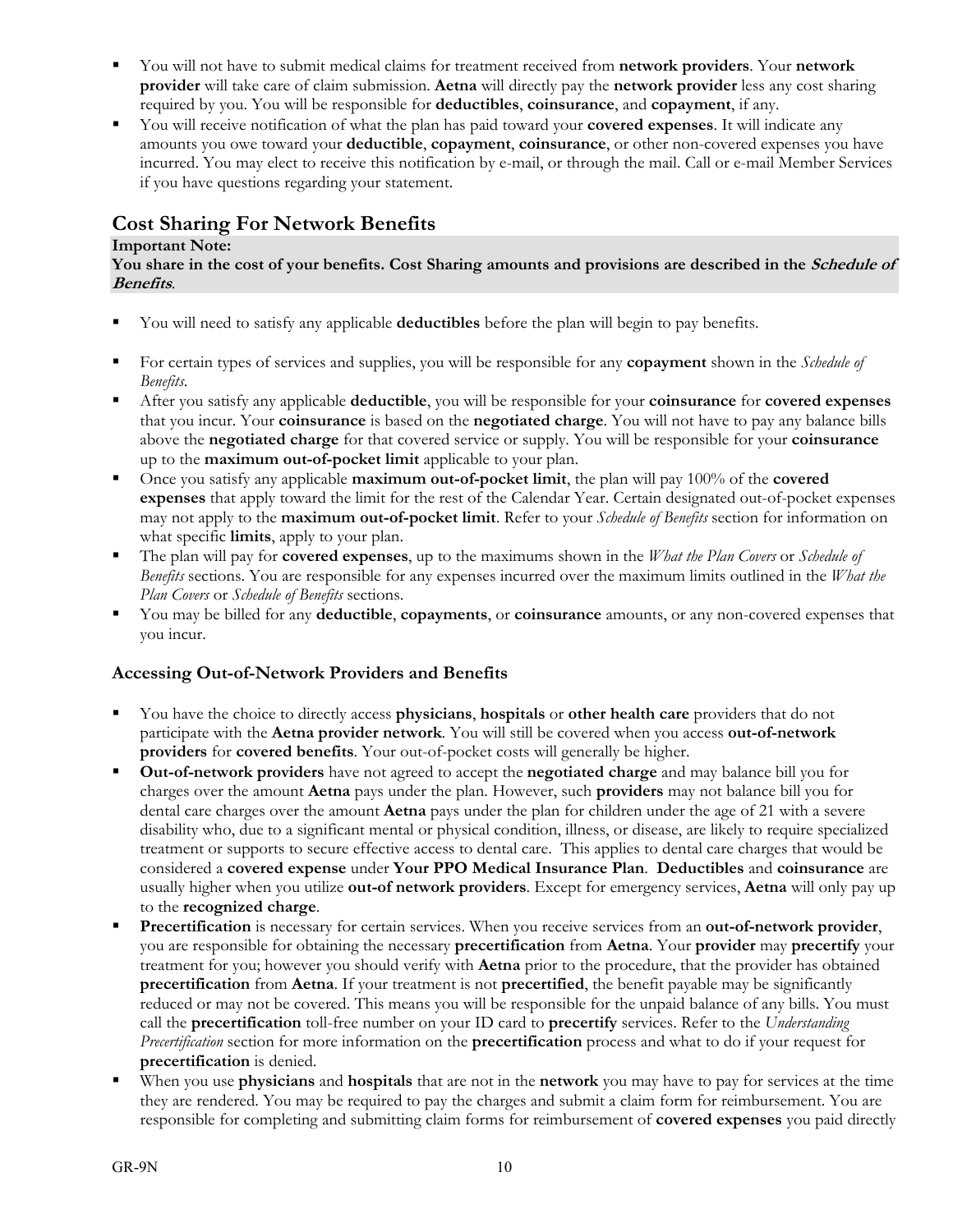to an **out-of-network provider**. **Aetna** will reimburse you for a **covered expense** up to the **recognized charge**, less any cost sharing required by you.

- If your **out-of-network provider** charges more than the **recognized charge**, you will be responsible for any expenses incurred above the **recognized charge**. The **recognized charge** is the maximum amount **Aetna** will pay for a **covered expense** from an **out-of-network provider**.
- You will receive notification of what the plan has paid toward your medical expenses. It will indicate any amounts you owe towards your **deductible**, **coinsurance**, or other non-covered expenses you have incurred. You may elect to receive this notification by e-mail, or through the mail. Call or e-mail Member Services if you have questions regarding your statement.

#### **Important Note**

Failure to **precertify** will result in a reduction of benefits under this Booklet-Certificate. Please refer to the *Understanding Precertification* section for information on how to **precertify** and the **precertification** benefit reduction.

#### **Cost Sharing for Out-of-Network Benefits**

#### **Important Note:**

#### You share in the cost of your benefits. Cost Sharing amounts and provisions are described in the *Schedule of* **Benefits**.

- You must satisfy any **deductibles** before the plan begins to pay benefits.
- After you satisfy any applicable **deductible**, you will be responsible for any applicable **coinsurance** for **covered expenses** that you incur. You will be responsible for your **coinsurance** up to the **maximum out**-**of**-**pocket limit** applicable to your plan.
- Your **coinsurance** will be based on the **recognized charge**. If the health care provider you select charges more than the **recognized charge**, you will be responsible for any expenses above the **recognized charge**.
- Once you satisfy any applicable **maximum out**-**of**-**pocket limit**, the plan will pay 100% of the **covered expenses** that apply toward the limit for the rest of the Calendar Year. Certain designated out-of-pocket expenses may not apply to the **maximum out**-**of**-**pocket limit**. Refer to the *Schedule of Benefits* section for information on what expenses do not apply and for the specific dollar limits that apply to your plan.
- The plan will pay for **covered expenses**, up to the maximums shown in the *What the Plan Covers* or *Schedule of Benefits* section. You are responsible for any expenses incurred over the maximum limits outlined in the *What the Plan Covers* or the *Schedule of Benefits* sections.

#### **Understanding Precertification** (Applies in the United States) *(GR-9N-08-060 01)*

#### **Precertification**

Certain services, such as inpatient **stays**, certain tests, procedures and **outpatient surgery** require **precertification** by **Aetna**. **Precertification** is a process that helps you and your **physician** determine whether the services being recommended are **covered expenses** under the plan. It also allows **Aetna** to help your provider coordinate your transition from an inpatient setting to an outpatient setting (called discharge planning), and to register you for specialized programs or case management when appropriate.

You do not need to **precertify** services provided by a **network provider**. **Network providers** will be responsible for obtaining necessary **precertification** for you. Since **precertification** is the provider's responsibility, there is no additional out-of-pocket cost to you as a result of a **network provider's** failure to **precertify** services.

When you go to an **out-of-network provider**, it is your responsibility to obtain **precertification** from **Aetna** for any services or supplies on the **precertification** list below. If you do not **precertify**, your benefits may be reduced, or the plan may not pay any benefits. The list of services requiring **precertification** follows on the next page.

#### **Important Note**

Please read the following sections in their entirety for important information on the **precertification** process, and any impact it may have on your coverage.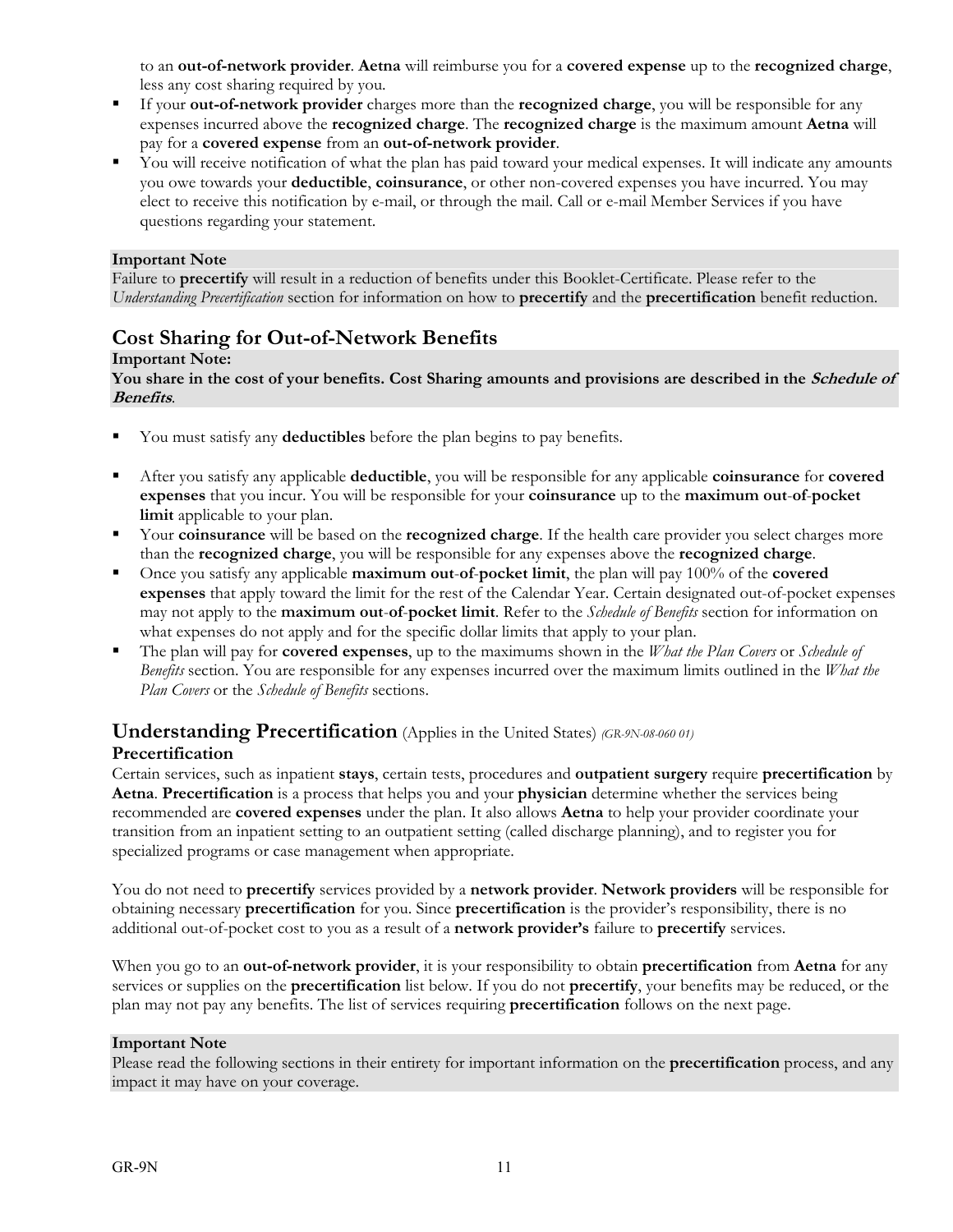#### **The Precertification Process**

Prior to being **hospitalized** or receiving certain other medical services or supplies there are certain **precertification** procedures that must be followed.

You are responsible for obtaining **precertification**. You or a member of your family, a **hospital** staff member, or the attending **physician**, must notify **Aetna** to **precertify** the admission or medical services and expenses prior to receiving any of the services or supplies that require **precertification** pursuant to this Booklet-Certificate in accordance with the following timelines:

**Precertification** should be secured within the timeframes specified below. To obtain **precertification**, call **Aetna** at the telephone number listed on your ID card. This call must be made:

| For non-emergency admissions:                  | You, your physician or the facility will need to call and  |
|------------------------------------------------|------------------------------------------------------------|
|                                                | request precertification at least 14 days before the date  |
|                                                | you are scheduled to be admitted.                          |
| For an emergency outpatient medical condition: | You or your physician should call prior to the             |
|                                                | outpatient care, treatment or procedure if possible; or as |
|                                                | soon as reasonably possible.                               |
| For an emergency admission:                    | You, your physician or the facility must call within 48    |
|                                                | hours or as soon as reasonably possible after you have     |
|                                                | been admitted.                                             |
| For an urgent admission:                       | You, your physician or the facility will need to call      |
|                                                | before you are scheduled to be admitted. An urgent         |
|                                                | admission is a hospital admission by a physician due       |
|                                                | to the onset of or change in an illness; the diagnosis of  |
|                                                | an illness; or an injury.                                  |
| For outpatient non-emergency medical services  | You or your physician must call at least 14 days before    |
| requiring precertification:                    | the outpatient care is provided, or the treatment or       |
|                                                | procedure is scheduled.                                    |

**Aetna** will provide a written notification to you and your **physician** of the **precertification** decision. If your **precertified** expenses are approved the approval is good for 60 days as long as you remain enrolled in the plan.

When you have an inpatient admission to a facility, **Aetna** will notify you, your **physician** and the facility about your **precertified** length of **stay**. If your **physician** recommends that your **stay** be extended, additional days will need to be certified. You, your **physician**, or the facility will need to call **Aetna** at the number on your ID card as soon as reasonably possible, but no later than the final authorized day. **Aetna** will review and process the request for an extended **stay**. You and your **physician** will receive a notification of an approval or denial.

If **precertification** determines that the **stay** or services and supplies are not **covered expenses**, the notification will explain why and how **Aetna's** decision can be appealed. You or your provider may request a review of the **precertification** decision pursuant to the Appeals Amendment included with this Booklet-Certificate.

#### **Services and Supplies Which Require Precertification** *(GR-9N-08-065-04 DE)*

**Precertification** is required for the following types of medical expenses:

#### **Inpatient and Outpatient Care**

- **Stays** in a **hospital**
- **Stays** in a **skilled nursing facility**
- **Stays** in a **rehabilitation facility**
- **Stays** in a **hospice** facility
- Outpatient **hospice care**
- **Stays** in a **residential treatment facility** for treatment of mental disorders, alcoholism or drug abuse treatment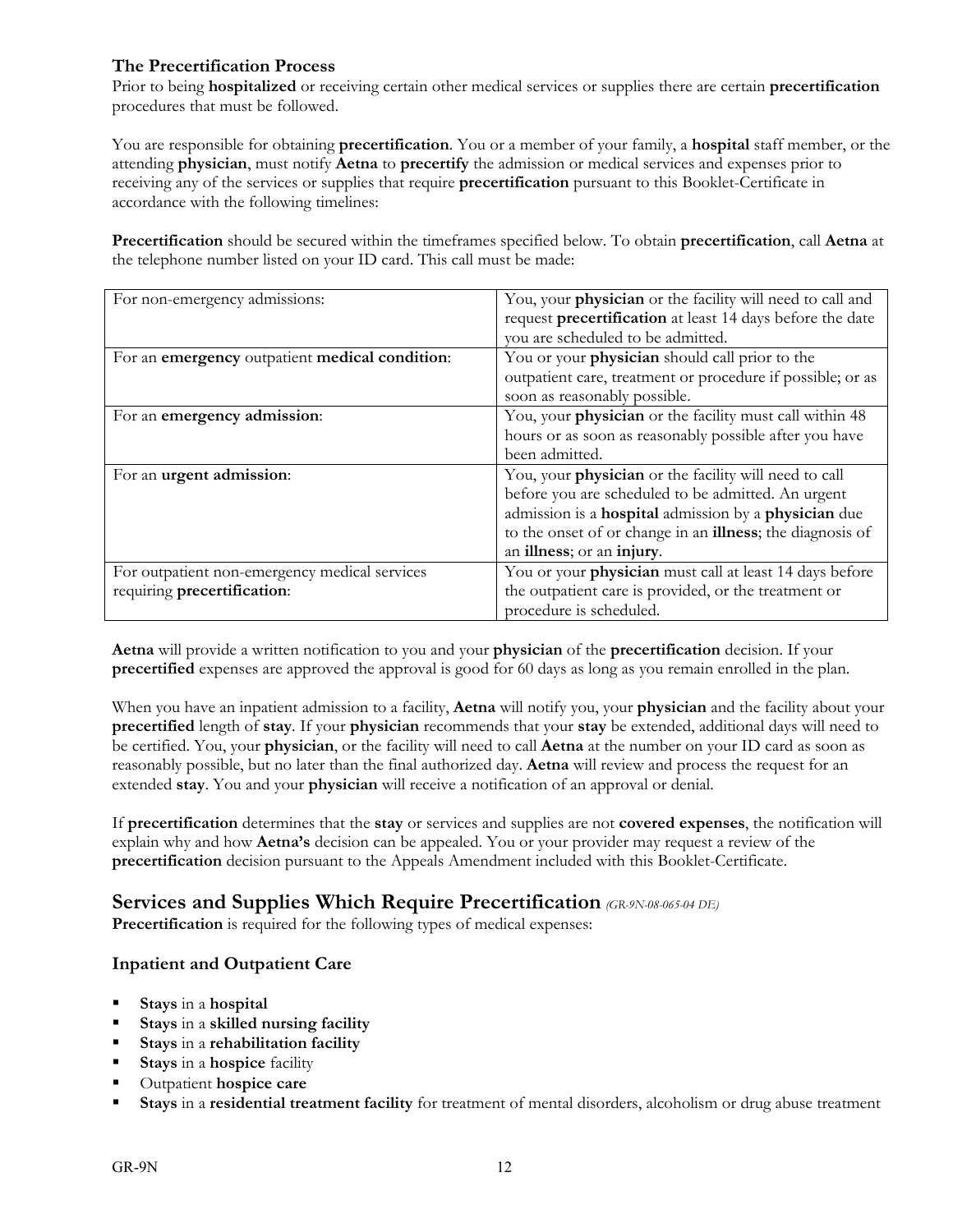- **Home health care**
- Private duty nursing care

#### **How Failure to Precertify Affects Your Benefits** *(GR-9N 08-070-01)*

A **precertification** benefit reduction will be applied to the benefits paid if you fail to obtain a required **precertification** prior to incurring medical expenses. This means **Aetna** will reduce the amount paid towards your coverage, or your expenses may not be covered. You will be responsible for the unpaid balance of the bills.

You are responsible for obtaining the necessary **precertification** from **Aetna** prior to receiving services from an **outof-network provider**. Your provider may **precertify** your treatment for you; however you should verify with **Aetna** prior to the procedure, that the provider has obtained **precertification** from **Aetna**. If your treatment is not **precertified** by you or your provider, the benefit payable may be significantly reduced or your expenses may not be covered.

#### **How Your Benefits are Affected**

The chart below illustrates the effect on your benefits if necessary **precertification** is not obtained.

| If precertification is:                       | then the expenses are:                             |
|-----------------------------------------------|----------------------------------------------------|
| requested and approved by <b>Aetna</b>        | covered.                                           |
| requested and denied.                         | not covered, may be appealed.                      |
| not requested, but would have been covered if | covered after a precertification benefit reduction |
| requested.                                    | is applied. $*$                                    |
| not requested, would not have been covered if | not covered, may be appealed.                      |
| requested.                                    |                                                    |

It is important to remember that any additional out-of-pocket expenses incurred because your **precertification** requirement was not met will not count toward your **deductible** or **Maximum Out-of-Pocket Limit**.

\*Refer to the *Schedule of Benefits* section for the amount of **precertification** benefit reduction that applies to your plan.

# **Emergency and Urgent Care** *(GR-9N-27-005-01)*

You have coverage 24 hours a day, 7 days a week, anywhere inside or outside the plan's service area, for:

- An **emergency medical condition**; or
- An **urgent condition**.

#### **In Case of a Medical Emergency**

When **emergency care** is necessary, please follow the guidelines below:

- Seek the nearest emergency room, or dial 911 or your local emergency response service for medical and ambulatory assistance. If possible, call your **physician** provided a delay would not be detrimental to your health.
- After assessing and stabilizing your condition, the emergency room should contact your **physician** to obtain your medical history to assist the emergency **physician** in your treatment.
- If you are admitted to an inpatient facility, notify your **physician** as soon as reasonably possible.
- If you seek care in an emergency room for a non-emergency condition in the United States, your benefits will be reduced. Please refer to the *Schedule of Benefits* for specific details about the plan. No other plan benefits will pay for non-emergency care in the emergency room unless otherwise specified under the plan.

#### **Coverage for Emergency Medical Conditions**

Refer to **Coverage for Emergency Medical Conditions** in the *What the Plan Covers* section.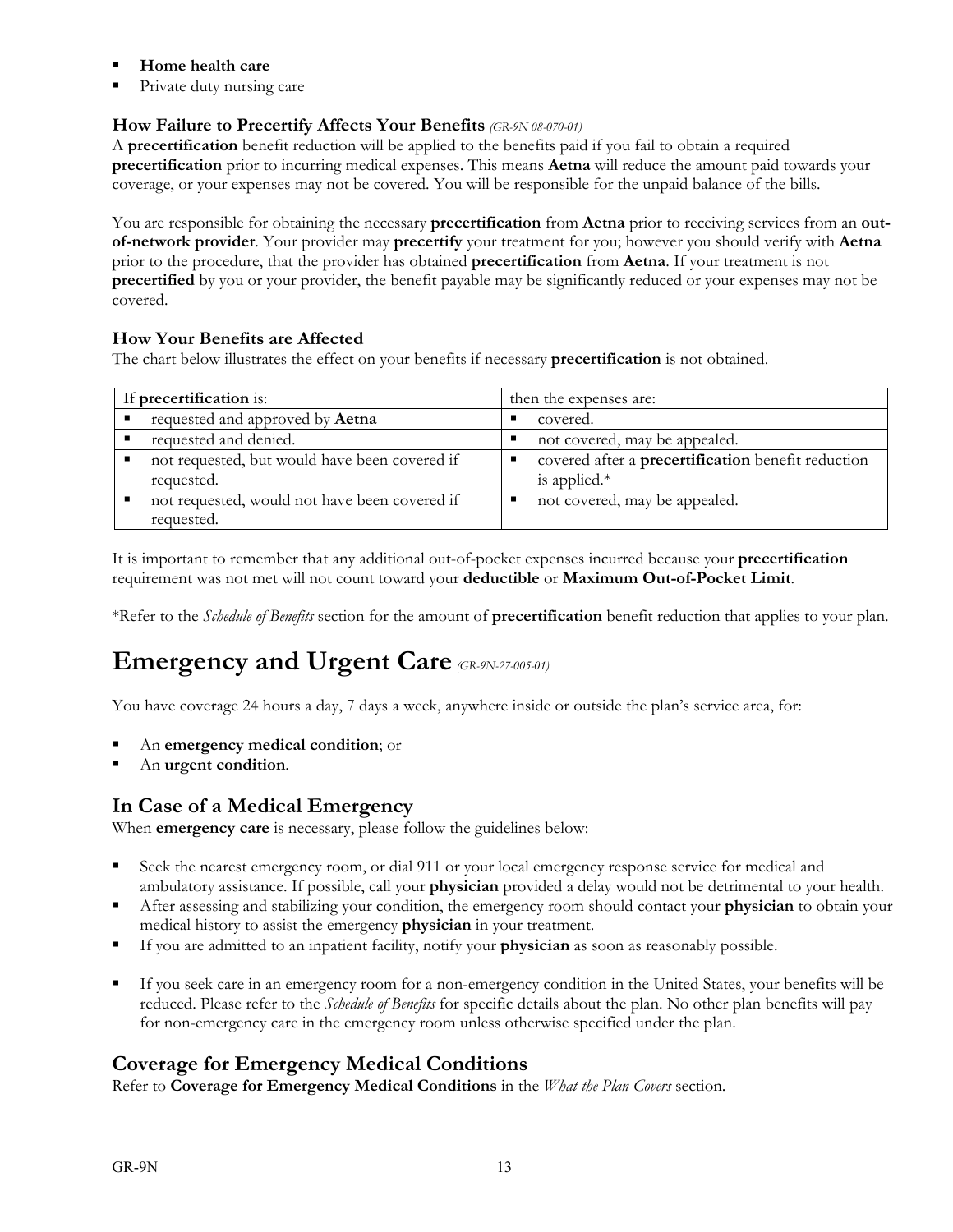#### **Important Reminder**

If you visit a **hospital** emergency room for a non-emergency condition in the United States, the plan will pay a reduced benefit, as shown in the *Schedule of Benefits*. No other plan benefits will pay for non-emergency care in the emergency room unless otherwise specified under the Plan.

#### **In Case of an Urgent Condition** *(GR-9N-27-010-01)*

Call your **physician** if you think you need urgent care. **Network providers** are required to provide urgent care coverage 24 hours a day, including weekends and holidays. You may contact any **physician** or **urgent care provider**, in- or out-of-network, for an **urgent care condition** if you cannot reach your **physician**.

If it is not feasible to contact your **network provider**, please do so as soon as possible after urgent care is provided. If you need help finding a **network urgent care provider** you may call Member Services at the toll-free number on your I.D. card, or you may access **Aetna**'s online provider directory at www.aetnainternational.com.

#### **Coverage for an Urgent Condition**

Refer to **Coverage for Urgent Medical Conditions** in the *What the Plan Covers* section.

#### **Follow-Up Care After Treatment of an Emergency or Urgent Medical Condition**

Follow-up care is not considered an emergency or **urgent condition** and is not covered as part of any emergency or urgent care visit. Once you have been treated and discharged, you should contact your **physician** for any necessary follow-up care.

For coverage purposes, follow-up care is treated as any other expense for **illness** or **injury**. If you access a **hospital** emergency room for follow-up care, your coverage will be reduced and you will be responsible for more of the cost of your treatment. Refer to your *Schedule of Benefits* for cost sharing information applicable to your plan.

To keep your out-of-pocket costs lower, your follow-up care should be provided by a **network provider**.

You may use an **out-of-network provider** for your follow-up care. You will be subject to the **deductible and coinsurance** that apply to out-of-network expenses, which may result in higher out-of-pocket costs to you.

#### **Important Notice**

Follow up care, which includes (but is not limited to) suture removal, cast removal and radiological tests such as xrays, should **not** be provided by an emergency room facility.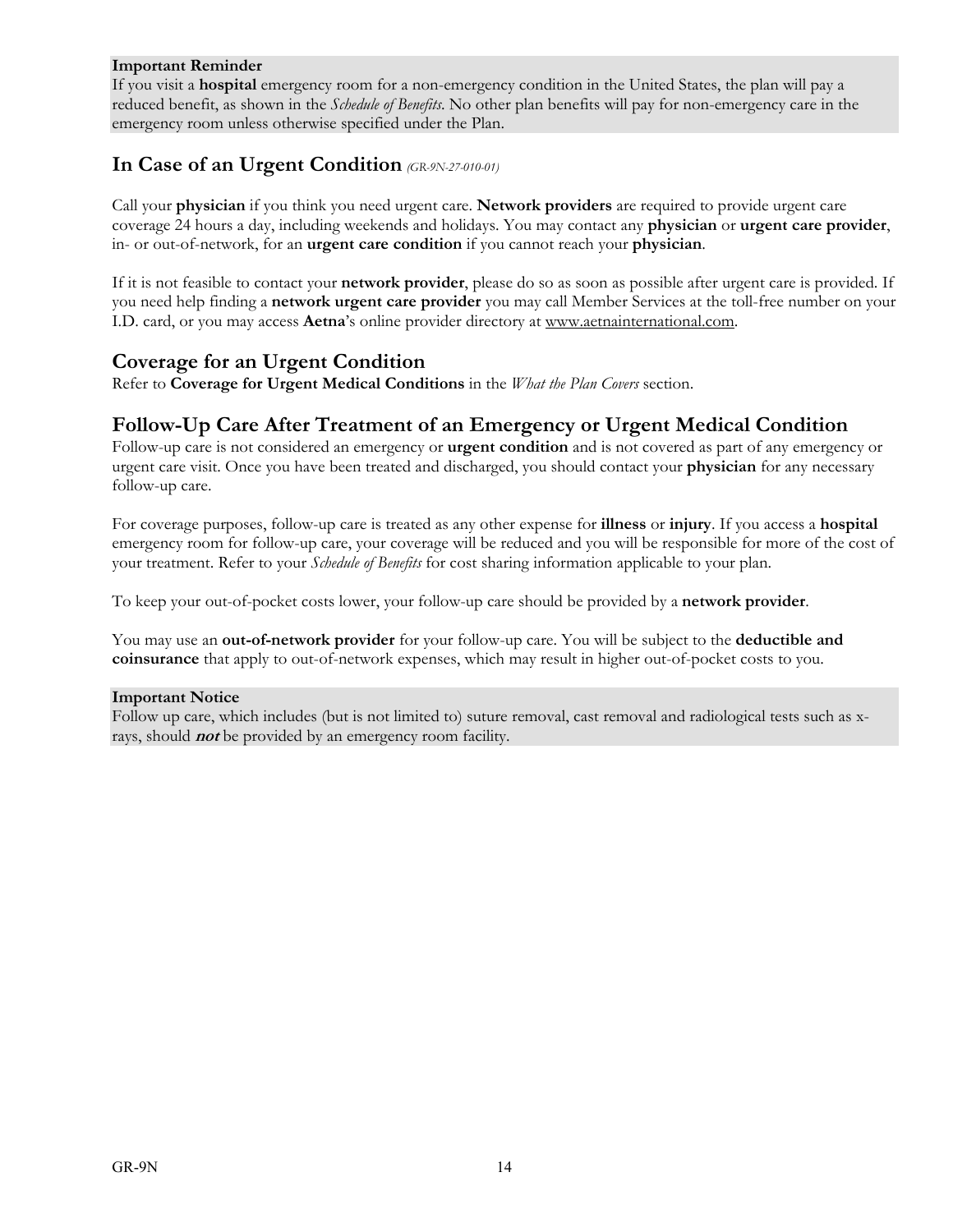# **Requirements for Coverage***(GR-9N-09-005-01 DE)*

To be covered by the plan, services and supplies and **prescription drugs** must meet all of the following requirements:

- 1. The service or supply or **prescription drug** must be covered by the plan. For a service or supply or **prescription drug** to be covered, it must:
	- Be included as a covered expense in this Booklet-Certificate;
	- Not be an excluded expense under this Booklet-Certificate. Refer to the *Exclusions* sections of this Booklet-Certificate for a list of services and supplies that are excluded;
	- Not exceed the maximums and limitations outlined in this Booklet-Certificate. Refer to the *What the Plan Covers* section and the *Schedule of Benefits* for information about certain expense limits; and
	- Be obtained in accordance with all the terms, policies and procedures outlined in this Booklet-Certificate.
- 2. The service or supply or **prescription drug** must be provided while coverage is in effect. See the *Who Can Be Covered, How and When to Enroll, When Your Coverage Begins, When Coverage Ends* and *Continuation of Coverage* sections for details on when coverage begins and ends.
- 3. The service or supply or **prescription drug** must be **medically necessary**. To meet this requirement, the medical services, supply or **prescription drug** must be provided by a **physician**, or other health care provider, exercising prudent clinical judgment, to a patient for the purpose of preventing, evaluating, diagnosing or treating an **illness**, **injury**, disease or its symptoms. The provision of the service or supply must be:
	- (a) In accordance with generally accepted standards of medical practice;
	- (b) Clinically appropriate, in terms of type, frequency, extent, site and duration, and considered effective for the patient's **illness**, **injury** or disease; and
	- (c) Not primarily for the convenience of the patient, **physician** or other health care provider;
	- (d) And not more costly than an alternative service or sequence of services at least as likely to produce equivalent therapeutic or diagnostic results as to the diagnosis or treatment of that patient's **illness**, **injury**, or disease.

For these purposes "generally accepted standards of medical practice" means standards that are based on credible scientific evidence published in peer-reviewed medical literature generally recognized by the relevant medical community, or otherwise consistent with **physician** specialty society recommendations and the views of **physicians** practicing in relevant clinical areas and any other relevant factors.

#### **Important Note**

Not every service, supply or **prescription drug** that fits the definition for **medical necessity** is covered by the plan. Exclusions and limitations apply to certain medical services, supplies and expenses. For example some benefits are limited to a certain number of days, visits or a dollar maximum. Refer to the *What the Plan Covers* section and the *Schedule of Benefits* for the plan limits and maximums.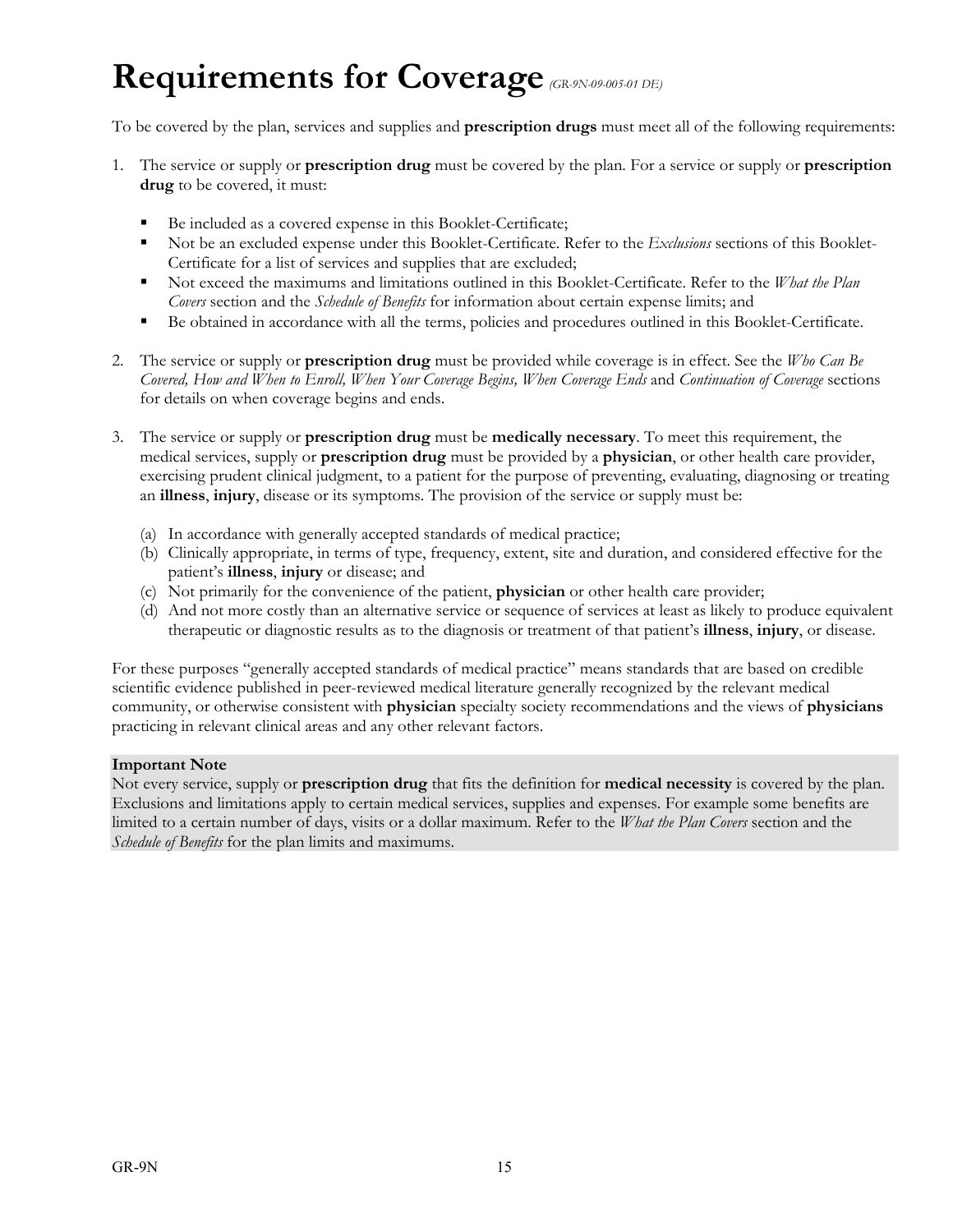# **Aetna HealthFund Plan®**

Aetna HealthFund is the name for the benefits in this section. Benefits under the "Health Fund" will be paid pursuant to Health Fund plan provisions described herein. The Aetna HealthFund provides a benefit to offset certain **covered expenses** received for health care services and supplies covered under this Booklet-Certificate. The plan blends traditional health coverage with a fund benefit to help you pay for **covered expenses**. It does not provide benefits covering expenses incurred for all medical and dental care.

#### **Notice:**

The Aetna HealthFund benefit is provided in addition to the health plan provided by this Booklet-Certificate.

The Aetna HealthFund is not a cash account and has no cash value. Aetna HealthFund does not duplicate other coverage provided by this Booklet-Certificate. It will be terminated under the When Coverage Ends section of your Booklet-Certificate.

# **HealthFund Benefit Description**

You and your covered dependents will be eligible under the Aetna HealthFund benefit for payment of Eligible HealthFund Expenses up to the Annual HealthFund Amount.

The Annual HealthFund Amount is the amount of coverage credited each Calendar Year that is eligible for payment. The Annual HealthFund amount can be found in the *Schedule of Benefits*. If you have not been enrolled in the plan for the full Calendar Year, your HealthFund Amount will be pro-rated.

The Annual HealthFund amount may be adjusted by **Aetna**. The adjustment is equal to the amount of unused benefits provided under a similar program your employer sponsored prior to the effective date of coverage under this policy.

# **When Your HealthFund Has a Year-end Balance**

The balance of any Aetna HealthFund amount remaining at the end of a Calendar Year will be designated as the Unused HealthFund Amount. This balance can be rolled over to the next Calendar Year.

The Annual Health Fund Amount for the first year is the Annual HealthFund amount credited in the first Calendar Year. The Annual HealthFund amount in subsequent years is the sum of the Unused HealthFund amount and the Annual HealthFund benefit credited each Calendar Year.

#### **Aetna HealthFund Pays First**

The HealthFund benefit will pay eligible HealthFund **network and out-of-network** expenses. Once your maximum HealthFund benefit is paid, you will be responsible for covered expenses until any **deductible** is satisfied. Once your deductible has been satisfied, your Health Expense Coverage will begin to pay for covered expenses.

#### **Eligible Expenses**

Eligible HealthFund expenses that can be paid through the Aetna HealthFund are the same as the services and supplies which constitute the covered expenses under this Booklet-Certificate for health expenses. If the HealthFund is depleted, you must satisfy the remaining applicable **deductible** amount under this Booklet-Certificate.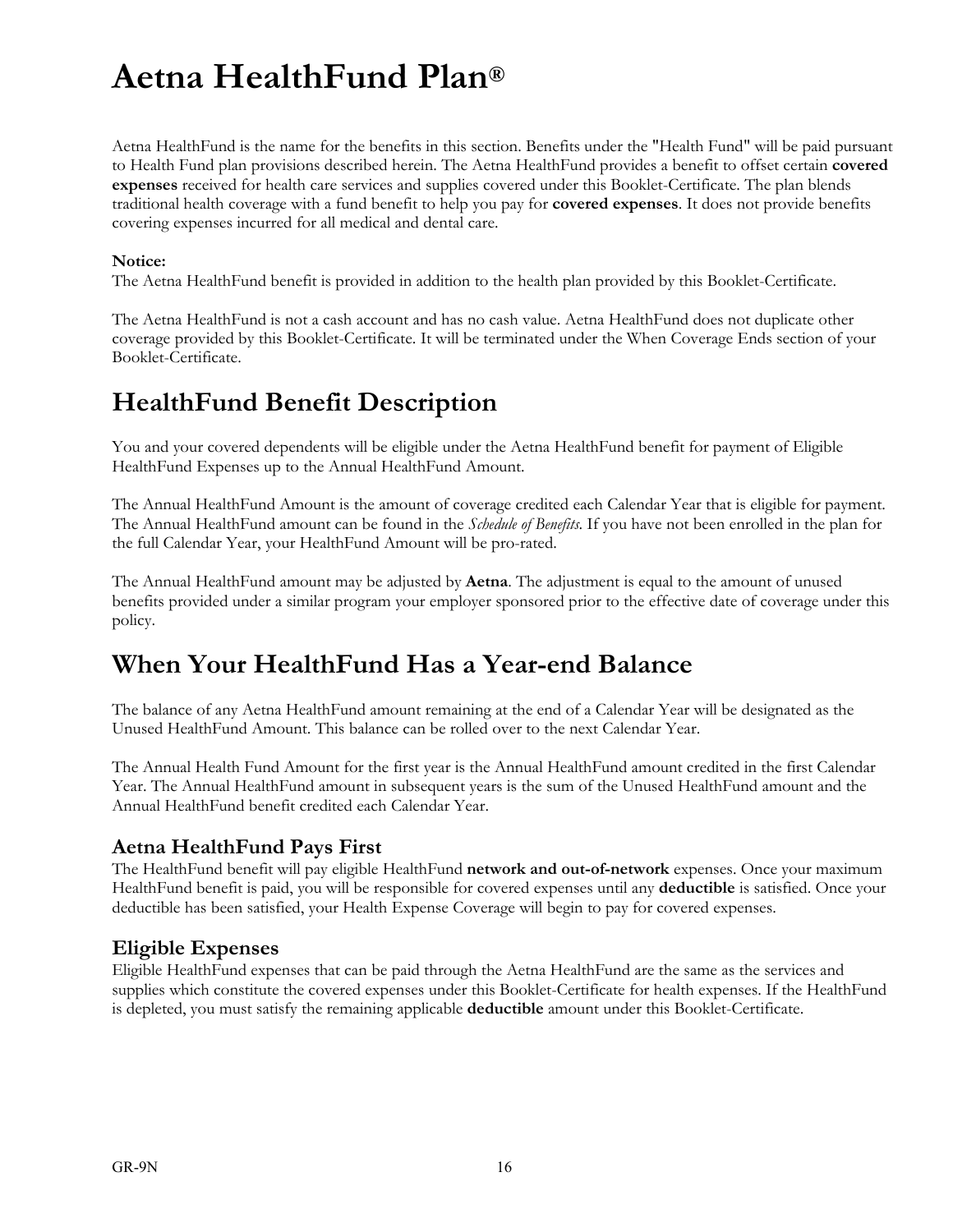Expenses that do not apply to the Aetna HealthFund Benefit include:

- covered benefits paid at 100%;
- services not covered by this Booklet-Certificate;
- health expenses included under covered benefits that are applicable to the **deductible** amount under this Booklet-Certificate.

#### **Payment of Aetna HealthFund Benefits**

**Aetna** will pay 100% of Aetna HealthFund eligible expenses up to the HealthFund amount for the Calendar Year, or up to the prorated amount if you have not been enrolled in the plan for the full Calendar Year.

#### **Individual and Family Coverage**

For the purposes of this plan, an individual means a single covered person enrolled for self only coverage with no dependent coverage. A family means a covered person enrolled with one or more dependents.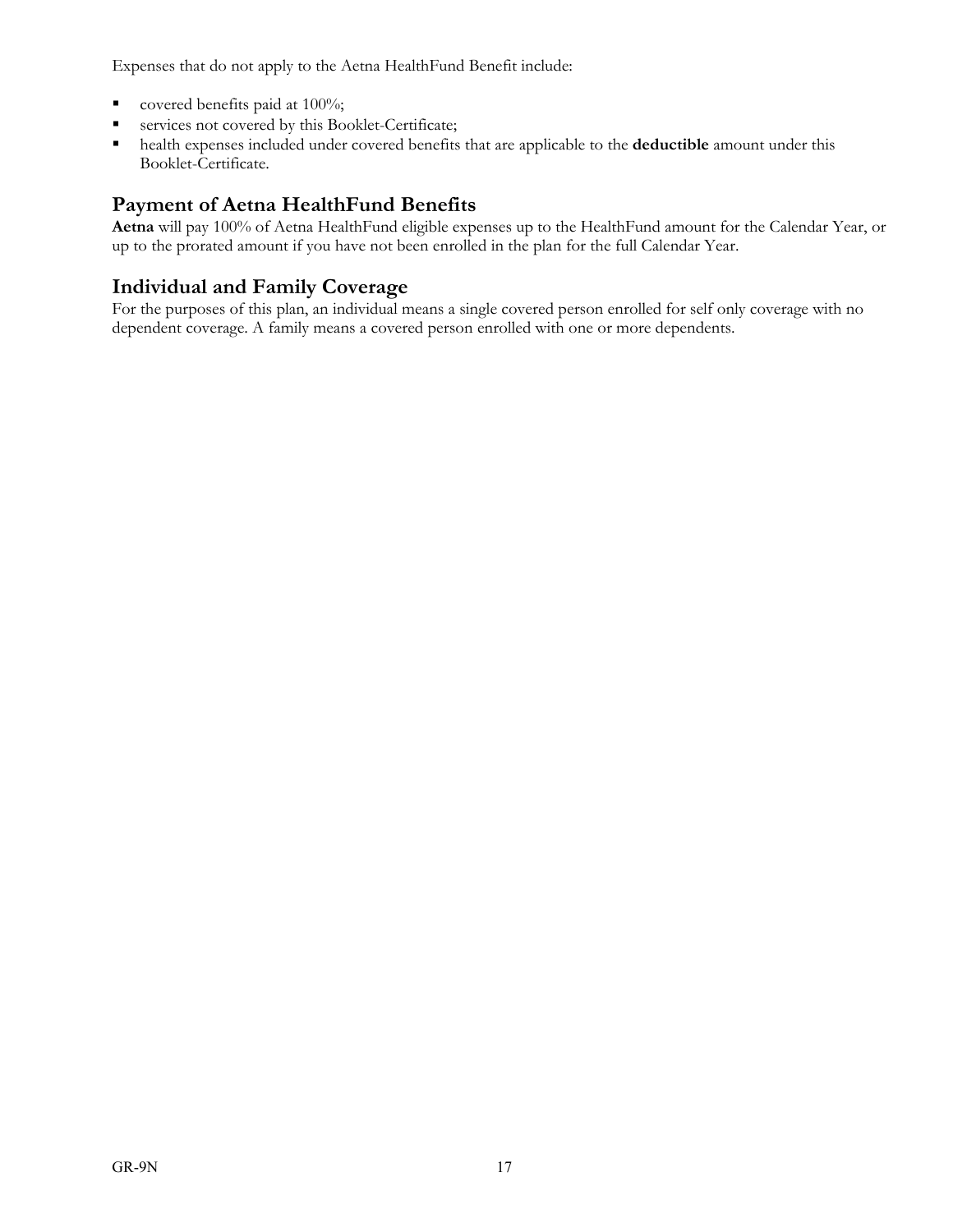# **What The Plan Covers**

*(GR-9N 11-005 DE)*

 **Wellness Physician Services Hospital Expenses Other Medical Expenses** 

# **PPO Medical Plan**

Many preventive and routine medical expenses as well as expenses incurred for a serious **illness** or **injury** are covered. This section describes which expenses are **covered expenses**. Only expenses incurred for the services and supplies shown in this section are **covered expenses**. Limitations and exclusions apply.

# **Preventive Care**

This section on Preventive Care describes the **covered expenses** for services and supplies provided when you are well.

#### **Routine Physical Exams**

**Covered expenses** include charges made by your **physician** for routine physical exams. A routine exam is a medical exam given by a **physician** for a reason other than to diagnose or treat a suspected or identified **illness** or **injury**, and also includes:

- Radiological services, X-rays, lab and other tests given in connection with the exam; and
- Immunizations for infectious diseases and the materials for administration of immunizations as recommended by the Advisory Committee on Immunization Practices of the Department of Health and Human Services, Center for Disease Control; and
- Testing for Tuberculosis.

**Covered expenses** for children from birth to age 18 also include:

 An initial **hospital** check up and well child visits in accordance with the prevailing clinical standards of the American Academy of Pediatric Physicians.

Unless specified above, not covered under this benefit are charges for:

- Services which are covered to any extent under any other part of this plan;
- Services which are for diagnosis or treatment of a suspected or identified **illness** or **injury**;
- Exams given during your **stay** for medical care;
- Services not given by a **physician** or under his or her direction;
- Psychiatric, psychological, personality or emotional testing or exams.

#### **Important Reminder**

Refer to the *Schedule of Benefits* for details about any applicable deductibles, coinsurance, benefit maximums and frequency and age limits for physical exams.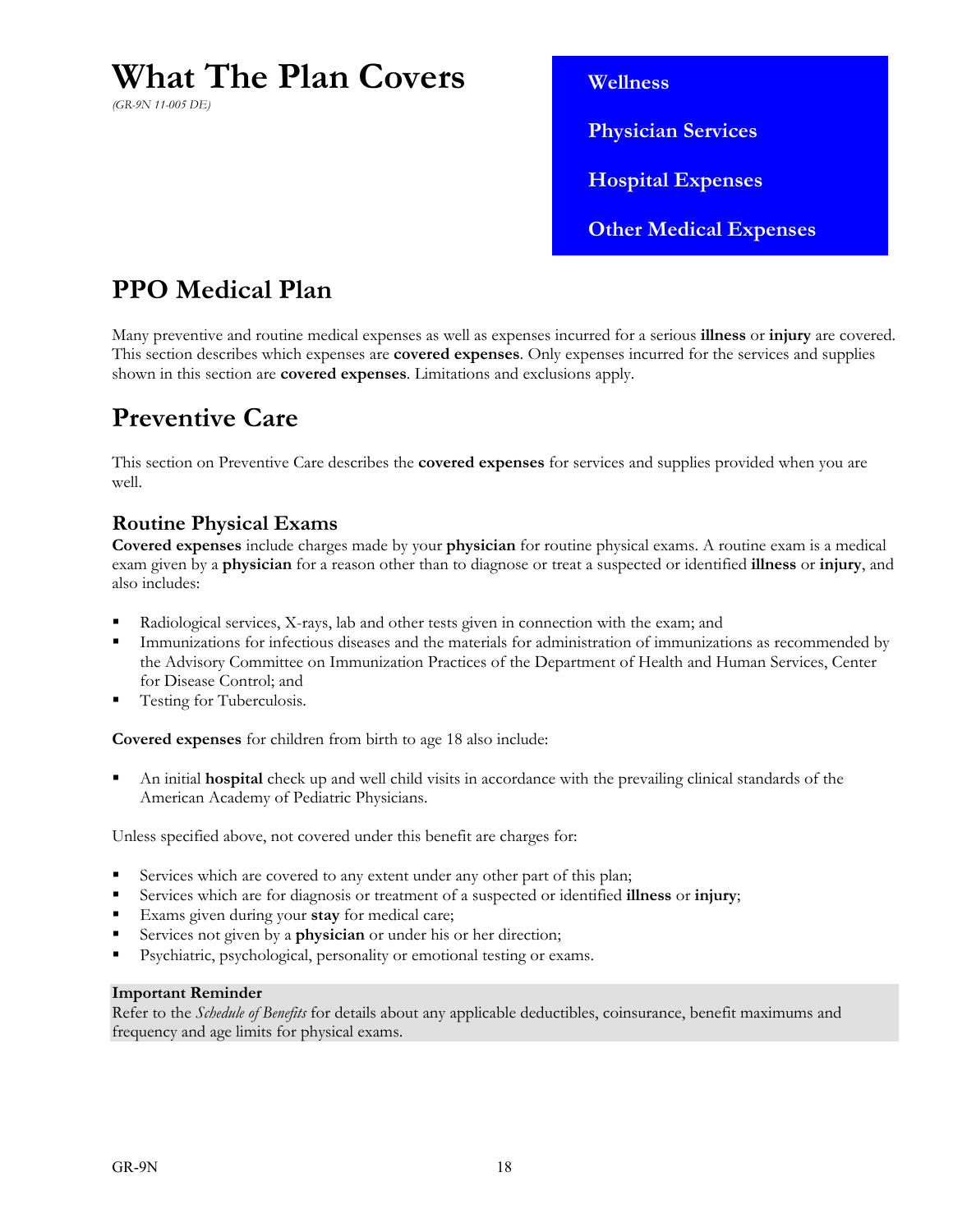#### **Routine Cancer Screenings**

**Covered expenses** include charges incurred for routine cancer screening as follows:

- Mammograms for covered females;
- 1 Pap smear per calendar year;
- <sup>1</sup> gynecological exam per calendar year;
- 1 digital rectal exam and 1 prostate specific antigen (PSA) test per calendar year for covered males age 40 and older.

The plan will cover cancer screenings prior to the age limits or more frequently when medically indicated and ordered by a **physician**.

#### **Colorectal Cancer Screening**

- For persons 50 years of age or older; or
- For persons who are deemed at high risk for colon cancer because of:
	- a. Family history of familial adenomatous polyposis;
	- b. Family history of hereditary nonpolyposis colon cancer;
	- c. Chronic inflammatory bowel disease;
	- d. Family history of breast, ovarian, endometrial, colon cancer or polyps; or
	- e. A background, ethnicity or lifestyle such that the health care provider treating the participant or beneficiary believes he or she is at elevated risk;

Covered expenses include:

- one fecal occult blood test per calendar year; and
- a flexible sigmoidoscopy every five years; and
- a colonoscopy (or virtual colonoscopy) every ten years;
- a double contrast barium enema every five years;
- radiologic imaging or other screening modalities, in appropriate circumstances, as determined by the Secretary of Health and Social Services of this State after consideration of recommendations of the Delaware Cancer Consortium and the most recently published recommendations established by the American College of Gastroenterology, the American Cancer Society, the United States Preventive Task Force Services for the ages, family histories and frequencies referenced in such recommendations and deemed appropriate by the attending **physician**.

#### **Family Planning Services** *(GR-9N 11-005 DE)*

**Covered expenses** include charges for certain contraceptive and family planning services, even though not provided to treat an **illness** or **injury**. Refer to the *Schedule of Benefits* for any frequency limits that apply to these services, if not specified below.

#### **Contraception Services**

**Covered expenses** include charges for contraceptive services and supplies provided on an outpatient basis, including:

- Contraceptive drugs and contraceptive devices prescribed by a **physician** provided they have been approved by the Federal Drug Administration;
- Related outpatient services such as:
	- Consultations;
	- Exams;
	- Procedures; and
	- Other medical services and supplies.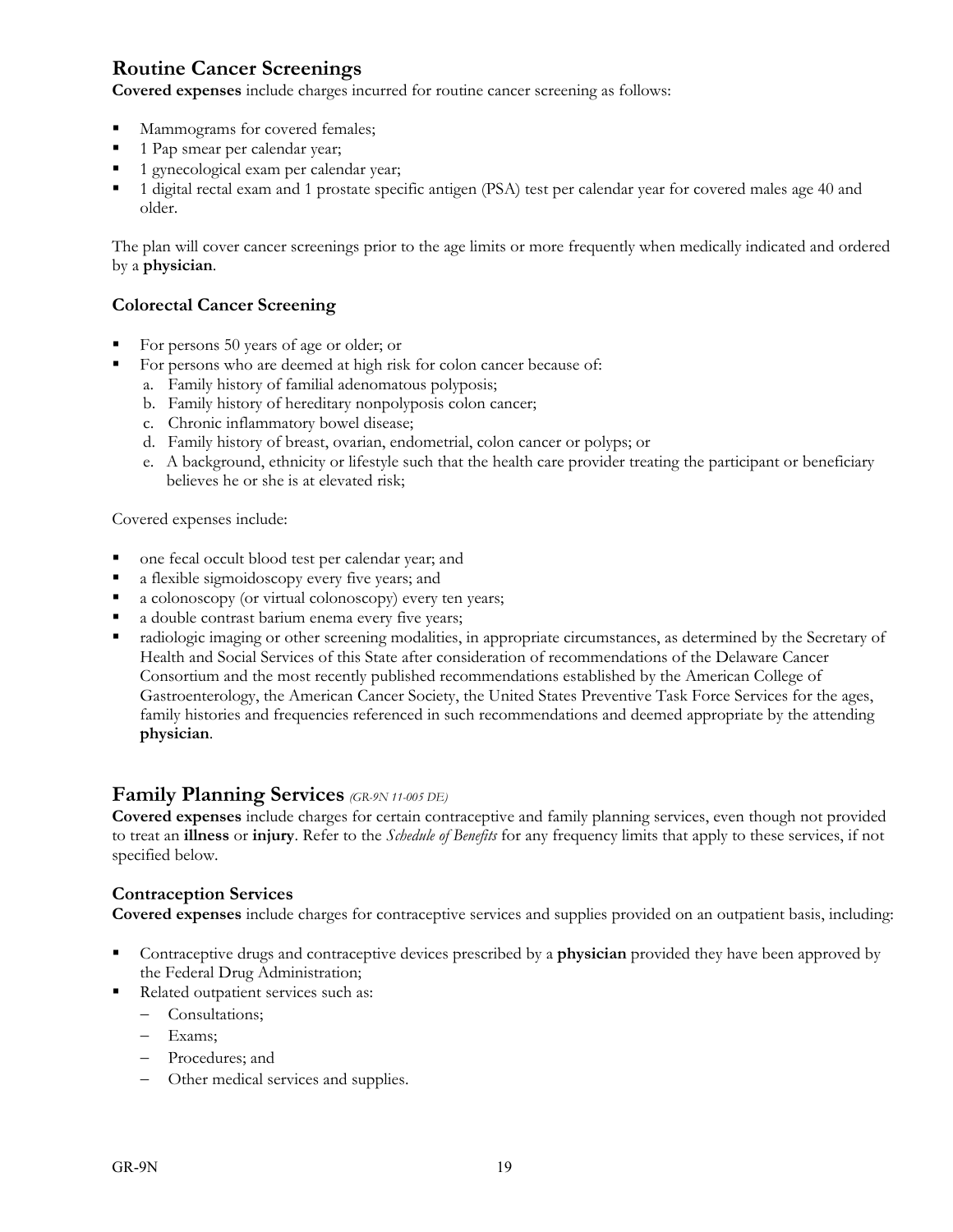Not covered are:

- Charges for services which are covered to any extent under any other part of the Plan or any other group plans sponsored by your employer; and
- Charges incurred for contraceptive services while confined as an inpatient.

#### **Other Family Planning**

**Covered expenses** include charges for family planning services, including:

- Voluntary sterilization.
- Voluntary termination of pregnancy.

The plan does *not* cover the reversal of voluntary sterilization procedures, including related follow-up care.

Also see section on pregnancy and infertility related expenses on a later page.

#### **Lead Poisoning Screening for Children**

Covered Medical Expenses include charges for a baseline lead poisoning screening for children at or around 12 months of age and also for children under the age of 6 years who are at high risk for lead poisoning, in accordance with the established guidelines and criteria.

#### **Vision Care Services** *(GR-9N S-11-010-01)*

**Covered expenses** include charges made by a legally qualified ophthalmologist or optometrist for the following services:

**Routine** eye exam: The plan covers expenses for a complete routine eye exam that includes refraction and glaucoma testing. A routine eye exam does not include a contact lens exam. The plan covers charges for one routine eye exam in any 24 consecutive month period.

#### **Limitations**

Coverage is subject to any applicable Calendar Year **deductibles**, **copays** and **coinsurance** percentages shown in your *Schedule of Benefits*.

#### **Hearing Exam** *(GR-9N 11-015-01)*

**Covered expenses** include charges for an audiometric hearing exam if the exam is performed by:

- A **physician** certified as an otolaryngologist or otologist; or
- An audiologist who:
	- Is legally qualified in audiology; or
	- Holds a certificate of Clinical Competence in Audiology from the American Speech and Hearing Association (in the absence of any applicable licensing requirements); and
	- Performs the exam at the written direction of a legally qualified otolaryngologist or otologist.

The plan will not cover expenses for charges for more than one hearing exam for any 24-month period.

All **covered expenses** for the hearing exam are subject to any applicable **deductible**, **copay** and **coinsurance** shown in your *Schedule of Benefits*.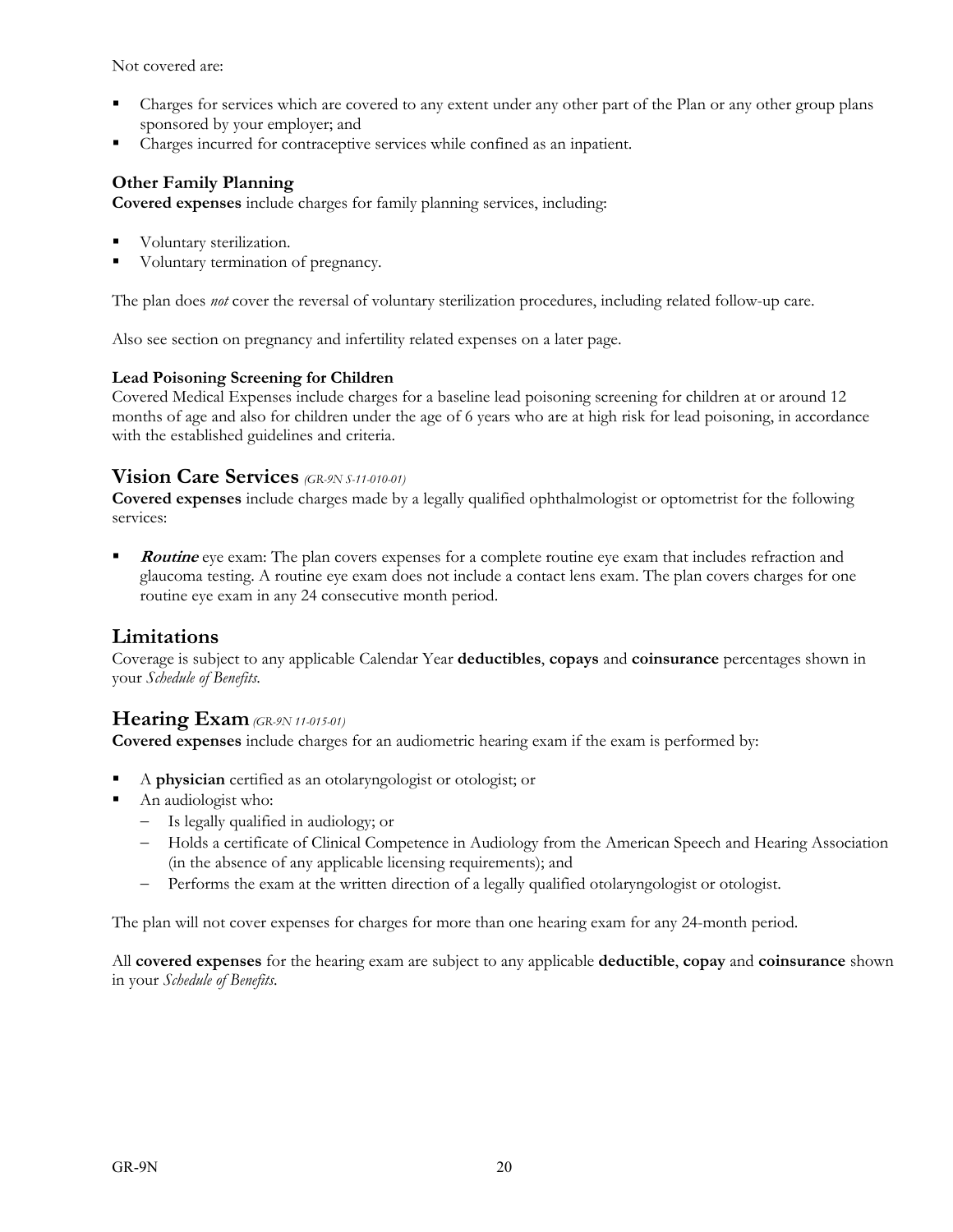### **Physician Services** *(GR 9N S 11-20 02)*

#### **Physician Visits**

Covered medical expenses include charges made by a **physician** during a visit to treat an **illness** or **injury**. The visit may be at the **physician**'s office, in your home, in a **hospital** or other facility during your **stay** or in an outpatient facility. **Covered expenses** also include:

- Immunizations for infectious disease, but not if solely for your employment;
- Allergy testing, treatment and injections; and
- Charges made by the **physician** for supplies, radiological services, x-rays, and tests provided by the **physician**.

#### **Surgery**

**Covered expenses** include charges made by a **physician** for:

- Performing your surgical procedure;
- Pre-operative and post-operative visits; and
- Consultation with another **physician** to obtain a second opinion prior to the surgery.

#### **Anesthetics**

**Covered expenses** include charges for the administration of anesthetics and oxygen by a **physician**, other than the operating **physician**, or Certified Registered Nurse Anesthetist (C.R.N.A.) in connection with a covered procedure.

#### **Important Reminder**

Certain procedures in the United States need to be **precertified** by **Aetna**. Refer to *How the Plan Works* for more information about **precertification**.

#### **Alternatives to Physician Office Visits** *(GR-9N 11-020 02)*

#### **Walk-In Clinic Visits**

**Covered expenses** include charges made by **walk-in clinics** for:

 Unscheduled, non-emergency illnesses and injuries; and the administration of certain immunizations administered within the scope of the clinic's license.

#### **E-Visits (Applies in the United States as designated in DocFind)**

**Covered expenses** include charges made by your network **physician** for a routine, non-emergency, medical consultation. You must make your **E-visit** through an **Aetna** authorized internet E-visit service vendor. You may have to register with that internet E-visit service vendor. Information about providers who are signed up with an authorized vendor may be found in the provider Directory or online in DocFind on www.Aetnainternational.com or by calling the number on your identification card.

# **Hospital Expenses** *(GR-9N-11-030 01)*

Covered medical expenses include services and supplies provided by a **hospital** during your **stay**.

#### **Room and Board**

**Covered expenses** include charges for **room and board** provided at a **hospital** during your **stay**. Private room charges that exceed the **hospital**'s **semi-private room rate** are not covered unless a private room is required because of a contagious **illness** or immune system problem.

**Room and board** charges also include:

- Services of the **hospital's** nursing staff;
- Admission and other fees;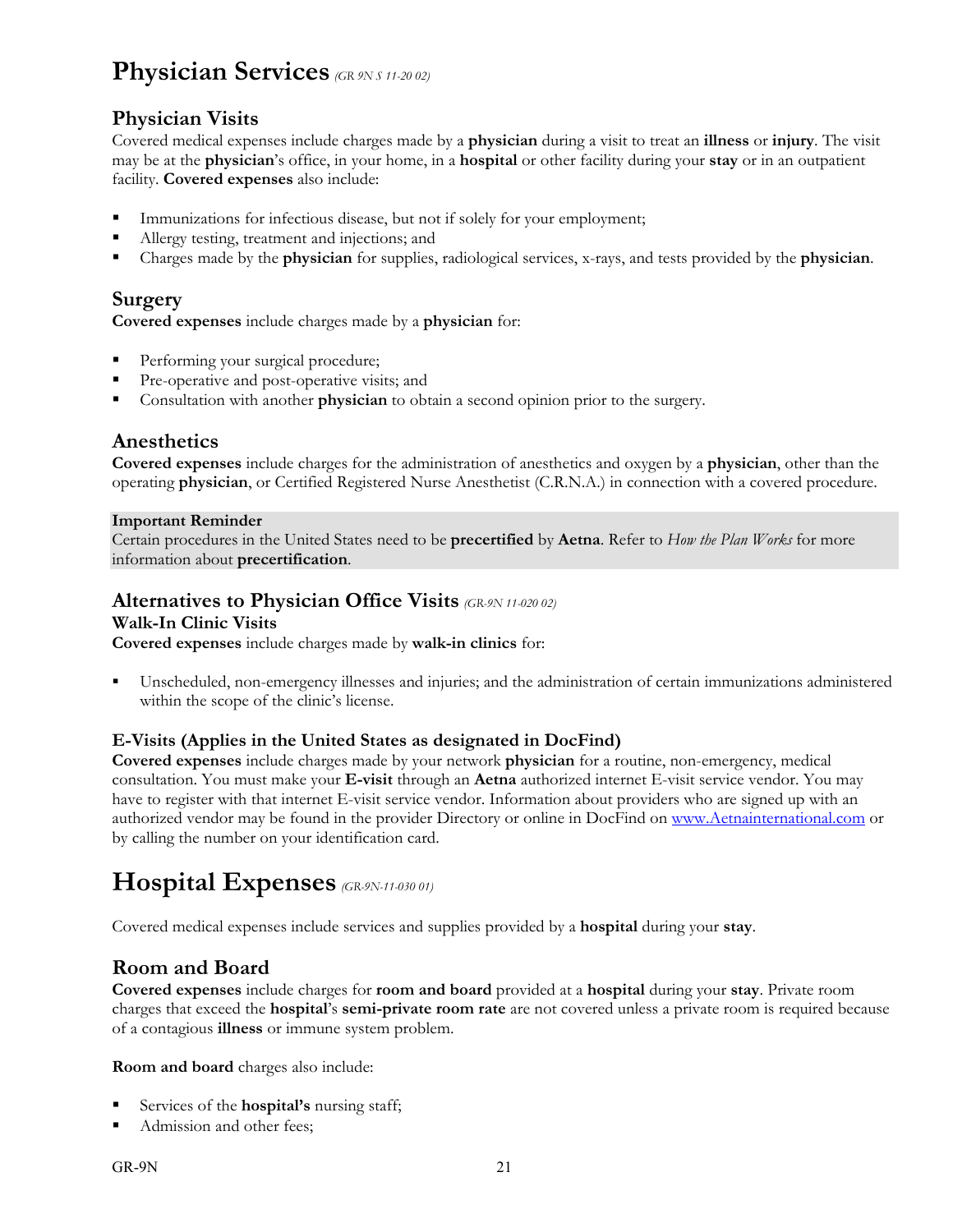- General and special diets; and
- Sundries and supplies.

#### **Other Hospital Services and Supplies**

**Covered expenses** include charges made by a **hospital** for services and supplies furnished to you in connection with your **stay**.

**Covered expenses** include hospital charges for other services and supplies provided, such as:

- **Ambulance** services.
- **Physicians** and surgeons.
- Operating and recovery rooms.
- Intensive or special care facilities.
- Administration of blood and blood products, but not the cost of the blood or blood products.
- Radiation therapy.
- Speech therapy, physical therapy and occupational therapy.
- Oxygen and oxygen therapy.
- Radiological services, laboratory testing and diagnostic services.
- **Medications.**
- Intravenous (IV) preparations.
- Discharge planning.

#### **Outpatient Hospital Expenses** *(GR-9N-11-030 01)*

**Covered expenses** include **hospital** charges made for covered services and supplies provided by the outpatient department of a **hospital**.

#### **Important Reminders**

The plan will only pay for nursing services provided by the **hospital** as part of its charge. The plan does *not* cover private duty nursing services as part of an inpatient **hospital** stay.

If a **hospital** or other health care facility does not itemize specific **room and board** charges and other charges, **Aetna** will assume that 40 percent of the total is for **room and board** charge, and 60 percent is for other charges.

**Hospital** admissions in the United States need to be **precertified** by **Aetna**. Refer to *How the Plan Works* for details about **precertification**.

In addition to charges made by the **hospital**, certain **physicians** and other providers may bill you separately during your **stay**.

Refer to the *Schedule of Benefits* for details about any applicable **deductible**, **copay** and **coinsurance** and maximum benefit limits.

#### **Coverage for Emergency Medical Conditions**

**Covered expenses** include charges made by a **hospital** or a **physician** for services provided in an emergency room to evaluate and treat an **emergency medical condition**.

The **emergency care** benefit covers:

- Use of emergency room facilities;
- Emergency room **physicians** services;
- **Hospital** nursing staff services; and
- Radiologists and pathologists services.

Please contact a **network provider** after receiving treatment for an **emergency medical condition**.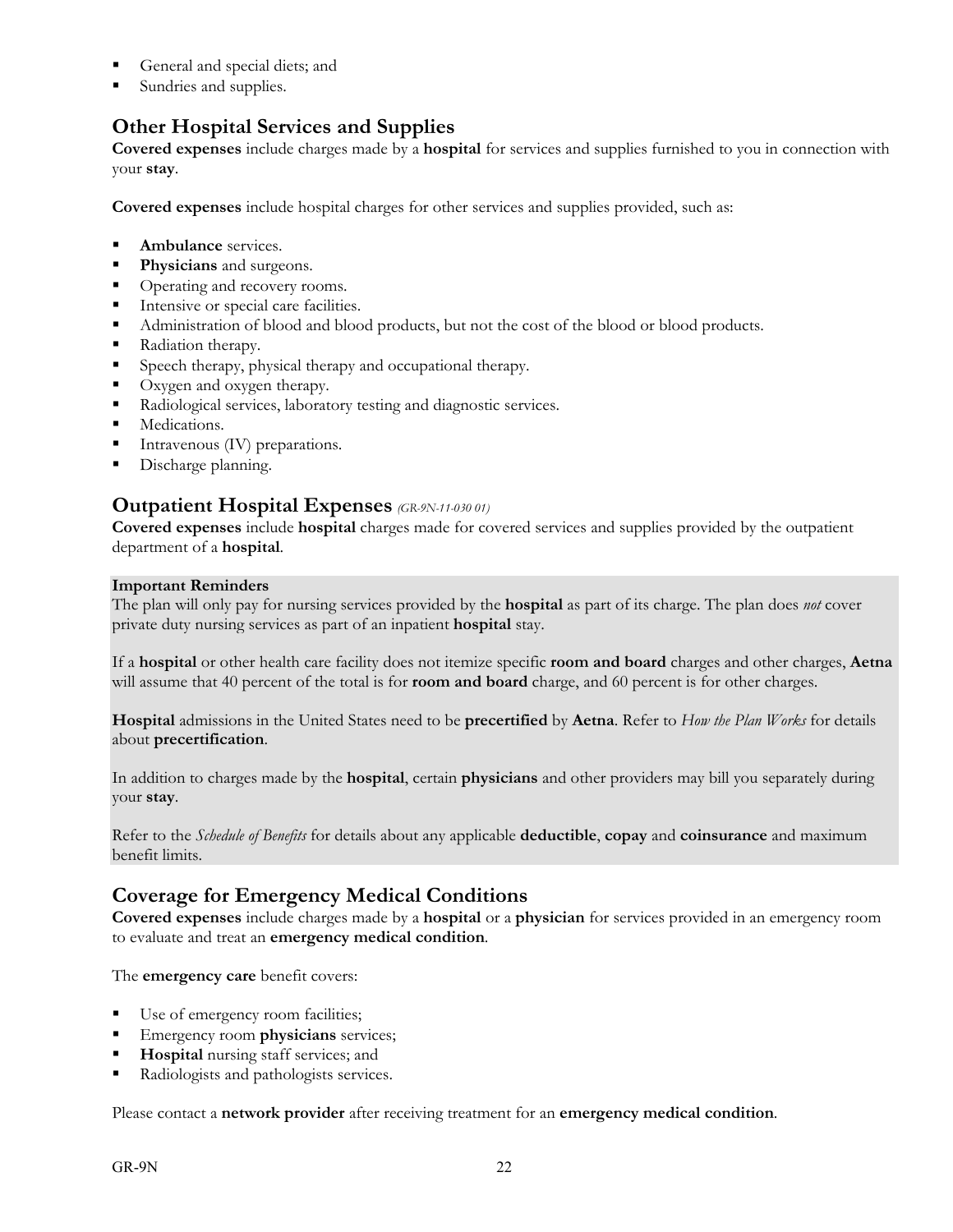#### **Important Reminder**

With the exception of Urgent Care described below, if you visit a **hospital** emergency room for a non-emergency condition in the United States, the plan will pay a reduced benefit, as shown in the *Schedule of Benefits*. No other plan benefits will pay for non-emergency care in the emergency room.

#### **Coverage for Urgent Conditions**

**Covered expenses** include charges made by a **hospital** or **urgent care provider** to evaluate and treat an **urgent condition**.

Your coverage includes:

- Use of emergency room facilities when network urgent care facilities are not in the service area and you cannot reasonably wait to visit your **physician**;
- Use of urgent care facilities;
- **Physicians** services;
- Nursing staff services; and
- Radiologists and pathologists services.

Please contact a **network provider** after receiving treatment of an **urgent condition**.

# **Alternatives to Hospital Stays** *(GR-9N-11-040-01)*

#### **Outpatient Surgery and Physician Surgical Services**

**Covered expenses** include charges for services and supplies furnished in connection with outpatient surgery made by:

- A **physician** or **dentist** for professional services;
- A **surgery center**; or
- The outpatient department of a **hospital**.

The surgery must meet the following requirements:

- The surgery can be performed adequately and safely only in a **surgery center** or **hospital** and
- The surgery is not normally performed in a **physician**'s or **dentist**'s office.

#### **Important Note**

Benefits for surgery services performed in a **physician**'s or **dentist**'s office are described under Physician Services benefits in the previous section.

The following outpatient surgery expenses are covered:

- Services and supplies provided by the **hospital**, **surgery center** on the day of the procedure;
- The operating **physician**'s services for performing the procedure, related pre- and post-operative care, and administration of anesthesia; and
- Services of another **physician** for related post-operative care and administration of anesthesia. This does not include a local anesthetic.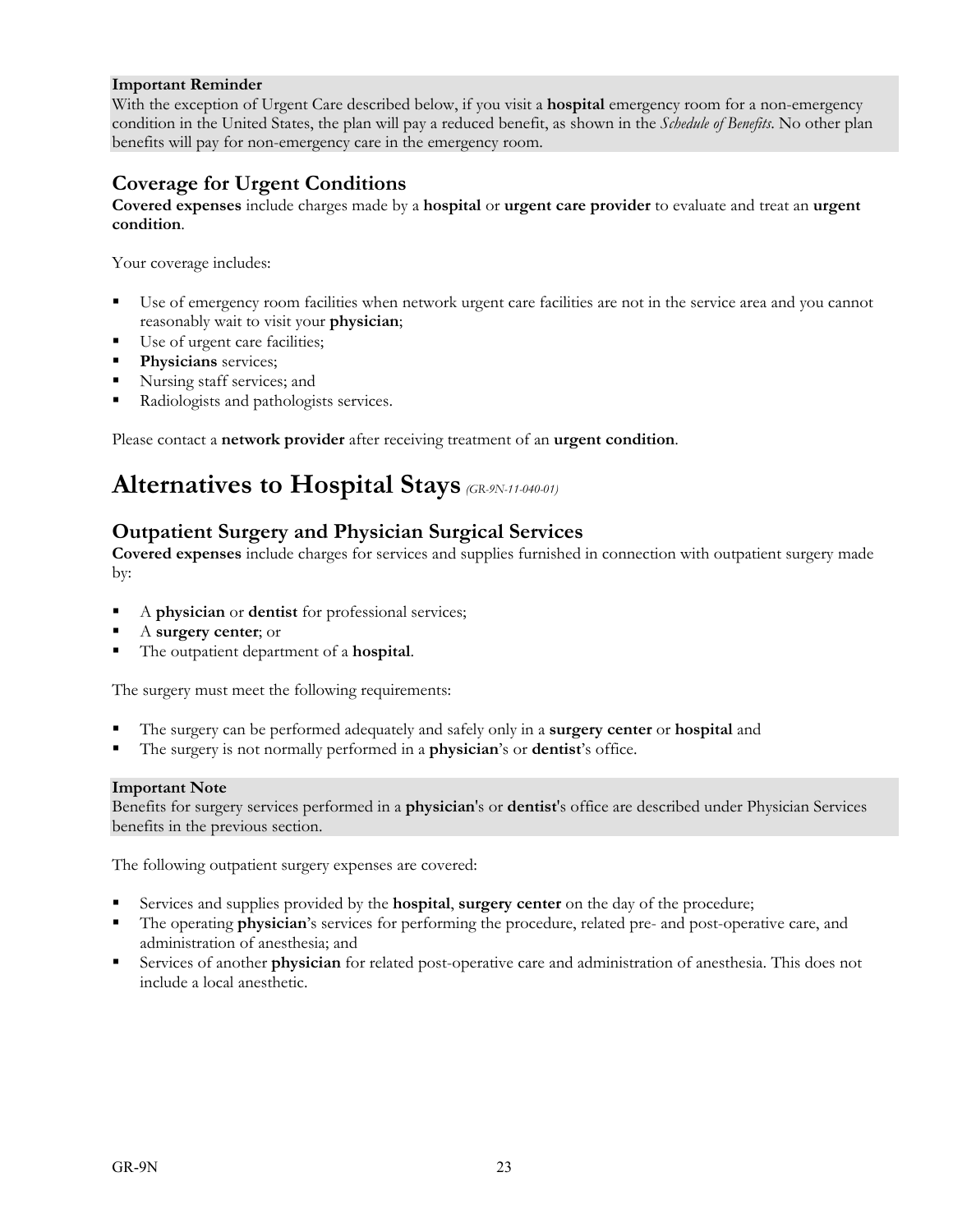#### **Limitations**

Not covered under this plan are charges made for:

- The services of a **physician** or other health care provider who renders technical assistance to the operating **physician**.
- A **stay** in a **hospital**.
- Facility charges for office based surgery.

#### **Birthing Center**

**Covered expenses** include charges made by a **birthing center** for services and supplies related to your care in a **birthing center** for:

- Prenatal care;
- Delivery; and
- Postpartum care within 48 hours after a vaginal delivery and 96 hours after a Cesarean delivery.

#### **Limitations**

Unless specified above, not covered under this benefit are charges:

In connection with a pregnancy for which pregnancy related expenses are not included as a covered expense.

See *Pregnancy Related Expenses* for information about other **covered expenses** related to maternity care.

#### **Home Health Care** *(GR-9N-11-050-01)*

**Covered expenses** include charges made by a **home health care agency** for home health care, and the care:

- Is given under a **home health care plan**;
- Is given to you in your home while you are **homebound**.

Home health care expenses include charges for:

- Part-time or intermittent care by an **R.N.** or by an **L.P.N.** if an **R.N.** is not available.
- **Part-time or intermittent home health aid services provided in conjunction with and in direct support of care by** an **R.N.** or an **L.P.N.**
- Physical, occupational, and speech therapy.
- Part-time or intermittent medical social services by a social worker when provided in conjunction with, and in direct support of care by an **R.N.** or an **L.P.N.**
- Medical supplies, **prescription drugs** and lab services by or for a **home health care agency** to the extent they would have been covered under this plan if you had a **hospital stay**.

Benefits for home health care visits are payable up to the Home Health Care Maximum. Each visit by a nurse or therapist is one visit.

In figuring the Calendar Year Maximum Visits, each visit of up to 4 hours is one visit.

This maximum will not apply to care given by an **R.N.** or **L.P.N.** when:

- Care is provided within 10 days of discharge from a **hospital** or **skilled nursing facility** as a full-time inpatient; and
- Care is needed to transition from the **hospital** or **skilled nursing facility** to home care.

When the above criteria are met, **covered expenses** include up to 12 hours of continuous care by an **R.N.** or **L.P.N.** per day.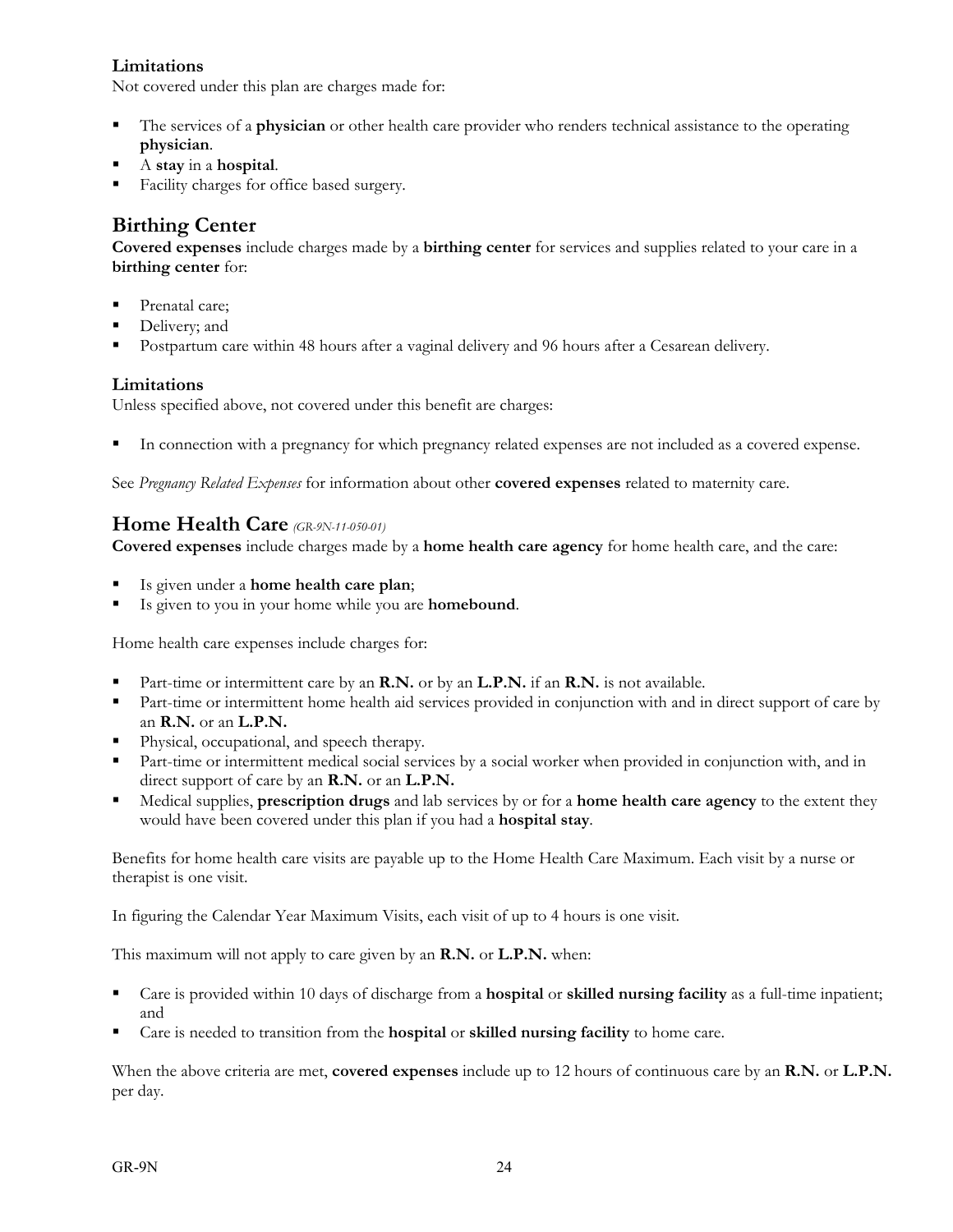Coverage for Home Health Care services is not determined by the availability of caregivers to perform them. The absence of a person to perform a non-skilled or **custodial care** service does not cause the service to become covered. If the covered person is a minor or an adult who is dependent upon others for non-skilled care (e.g. bathing, eating, toileting), coverage for home health services will only be provided during times when there is a family member or caregiver present in the home to meet the person's non-skilled needs.

#### **Limitations**

Unless specified above, *not* covered under this benefit are charges for:

- Services or supplies that are not a part of the **Home Health Care Plan**.
- Services of a person who usually lives with you, or who is a member of your or your spouse's or your domestic partner's family.
- Services of a certified or licensed social worker.
- Services for Infusion Therapy.
- **Transportation.**
- Services or supplies provided to a minor or dependent adult when a family member or caregiver is not present.
- Services that are **custodial care**.

#### **Important Reminders**

The plan does *not* cover **custodial care**, even if care is provided by a nursing professional, and family member or other caretakers cannot provide the necessary care.

Home health care in the United States needs to be **precertified** by **Aetna**. Refer to *How the Plan Works* for details about **precertification**.

Refer to the *Schedule of Benefits* for details about any applicable home health care visit maximums.

#### **Skilled Nursing Care** *(GR-9N S-11-065-01)*

**Covered expenses** include charges by an **R.N.**, **L.P.N.**, or nursing agency for outpatient skilled nursing care.

This is care by a visiting **R.N.** or **L.P.N.** to perform specific skilled nursing tasks.

**Covered expenses** also include private duty nursing provided by a **R.N.** or **L.P.N.** if the person's condition requires skilled nursing care and visiting nursing care is not adequate. However, **covered expenses** will not include private duty nursing for any shifts during a Calendar Year in excess of the Private Duty Nursing Care Maximum Shifts. Each period of private duty nursing of up to 8 hours will be deemed to be one private duty nursing shift.

#### **Limitations**

Unless specified above, not covered under this benefit are charges for:

- Nursing care that does not require the education, training and technical skills of a **R.N.** or **L.P.N.**
	- Nursing care assistance for daily life activities, such as:
		- Transportation;
		- Meal preparation;
		- Vital sign charting;
		- Companionship activities;
		- Bathing;
		- Feeding;
		- Personal grooming;
		- Dressing;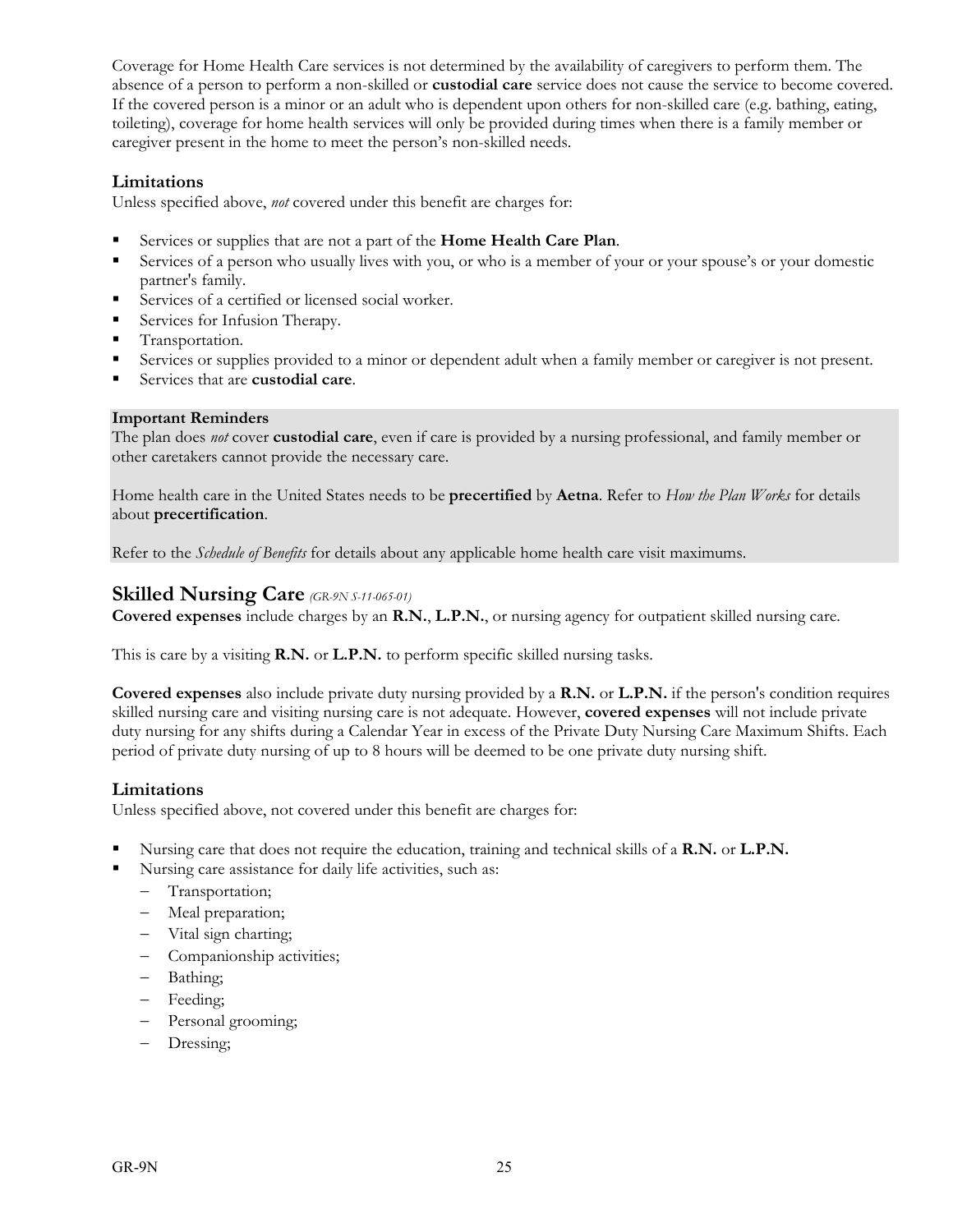- Toileting; and
- Getting in/out of bed or a chair.
- Nursing care provided for skilled observation.
- Nursing care provided while you are an inpatient in a **hospital** or health care facility.
- A service provided solely to administer oral medicine, except where law requires a **R.N.** or **L.P.N.** to administer medicines.

#### **Skilled Nursing Facility** *(GR-9N-11-060-01)*

**Covered expenses** include charges made by a **skilled nursing facility** during your **stay** for the following services and supplies, up to the maximums shown in the *Schedule of Benefits*, including:

- **Room and board**, up to the **semi-private room rate**. The plan will cover up to the private room rate if it is needed due to an infectious illness or a weak or compromised immune system;
- Use of special treatment rooms;
- Radiological services and lab work;
- Physical, occupational, or speech therapy;
- Oxygen and other gas therapy;
- Other medical services and general nursing services usually given by a **skilled nursing facility** (this does not include charges made for private or special nursing, or **physician's** services); and
- **Medical supplies.**

You must meet the following conditions:

- You are currently receiving inpatient **hospital** care, or inpatient subacute care, and
- The **skilled nursing facility** admission will take the place of an admission to, or continued **stay** in, a **hospital** or subacute facility; or it will take the place of three or more skilled nursing care visits per week at home; and
- There is a reasonable expectation that your condition will improve sufficiently to permit discharge to your home within a reasonable amount of time; and
- The **illness** or **injury** is severe enough to require constant or frequent skilled nursing care on a 24-hour basis; and
- Your **stay** in a **skilled nursing facility**:
	- follows a **hospital stay** of at least three days in a row; and
	- begins within 14 days after your discharge from the **hospital**; and
	- is necessary to recover from the **illness** or **injury** that caused the **hospital stay**.

#### **Important Reminder**

Refer to the *Schedule of Benefits* for details about any applicable **skilled nursing facility** maximums.

Admissions to a **skilled nursing facility** in the United States must be **precertified** by **Aetna**. Refer to *Using Your Medical Plan* for details about **precertification**.

#### **Limitations**

Unless specified above, *not* covered under this benefit are charges for:

- Charges made for the treatment of:
	- Drug addiction;
	- Alcoholism;
	- Senility;
	- Mental retardation; or
	- Any other mental illness; and
- Daily **room and board** charges over the **semi private rate**.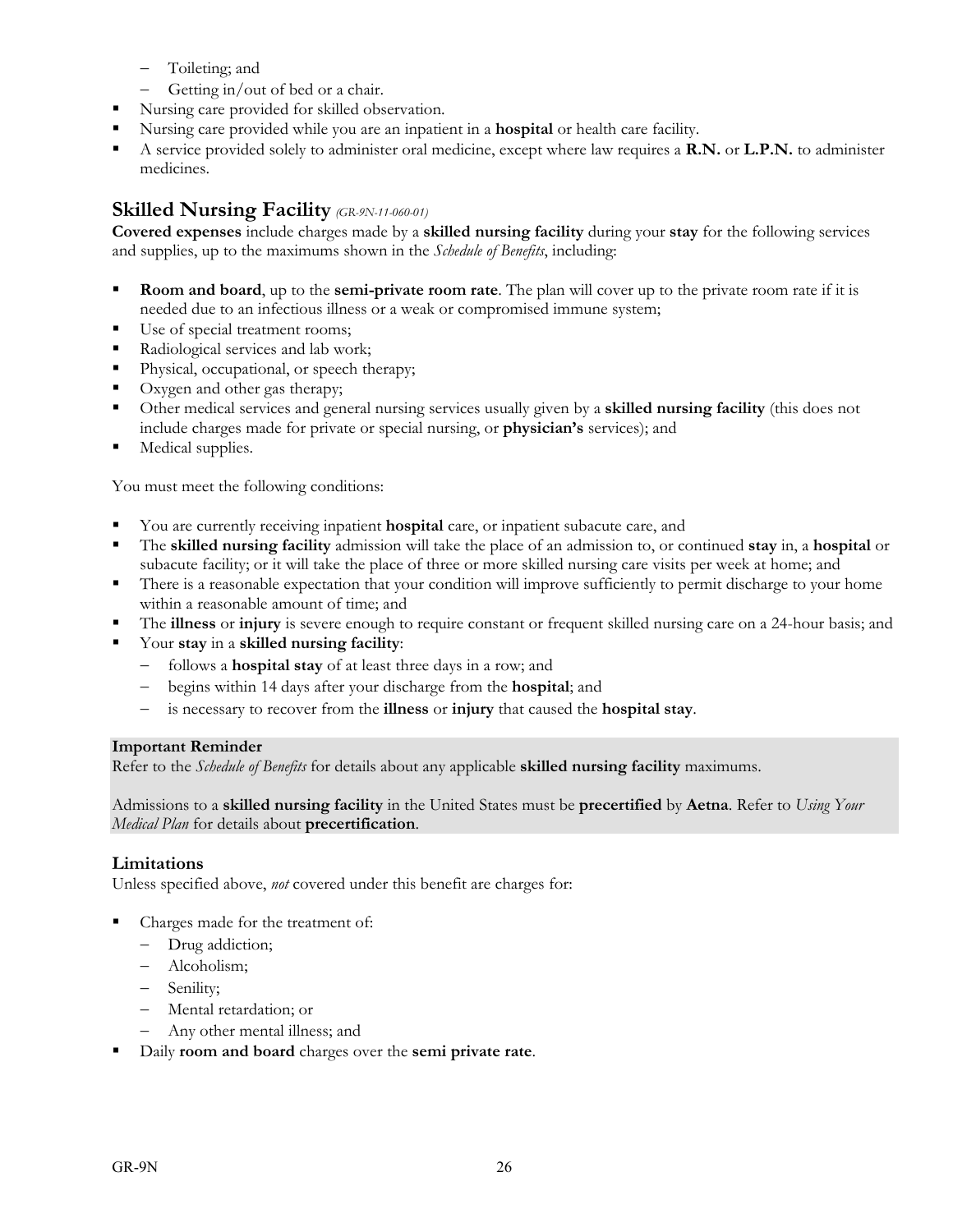#### **Hospice Care**

**Covered expenses** include charges made by the following furnished to you for **hospice care** when given as part of a **hospice care program**.

#### **Facility Expenses**

The charges made by a **hospital**, **hospice** or **skilled nursing facility** for:

- **Room and Board** and other services and supplies furnished during a **stay** for pain control and other acute and chronic symptom management; and
- Services and supplies furnished to you on an outpatient basis.

#### **Outpatient Hospice Expenses**

**Covered expenses** include charges made on an outpatient basis by a **Hospice Care Agency** for:

- Part-time or intermittent nursing care by a **R.N.** or **L.P.N.** for up to eight hours a day;
- Part-time or intermittent home health aide services to care for you up to eight hours a day.
- Medical social services under the direction of a **physician**. These include but are not limited to:
	- Assessment of your social, emotional and medical needs, and your home and family situation;
	- Identification of available community resources; and
	- Assistance provided to you to obtain resources to meet your assessed needs.
- Physical and occupational therapy; and
- Consultation or case management services by a **physician**;
- Medical supplies.
- Prescription drugs;
- Dietary counseling; and
- Psychological counseling.

Charges made by the providers below if they are not an employee of a **Hospice Care Agency**; and such Agency retains responsibility for your care:

- A **physician** for a consultation or case management;
- A physical or occupational therapist;
- A **home health care agency** for:
	- Physical and occupational therapy;
	- Part time or intermittent home health aide services for your care up to eight hours a day;
	- Medical supplies;
	- **Prescription drugs**;
	- Psychological counseling; and
	- Dietary counseling.

#### **Limitations**

Unless specified above, *not* covered under this benefit are charges for:

- Daily **room and board** charges over the **semi-private room rate**.
- Bereavement counseling.
- Funeral arrangements.
- Pastoral counseling.
- Financial or legal counseling. This includes estate planning and the drafting of a will.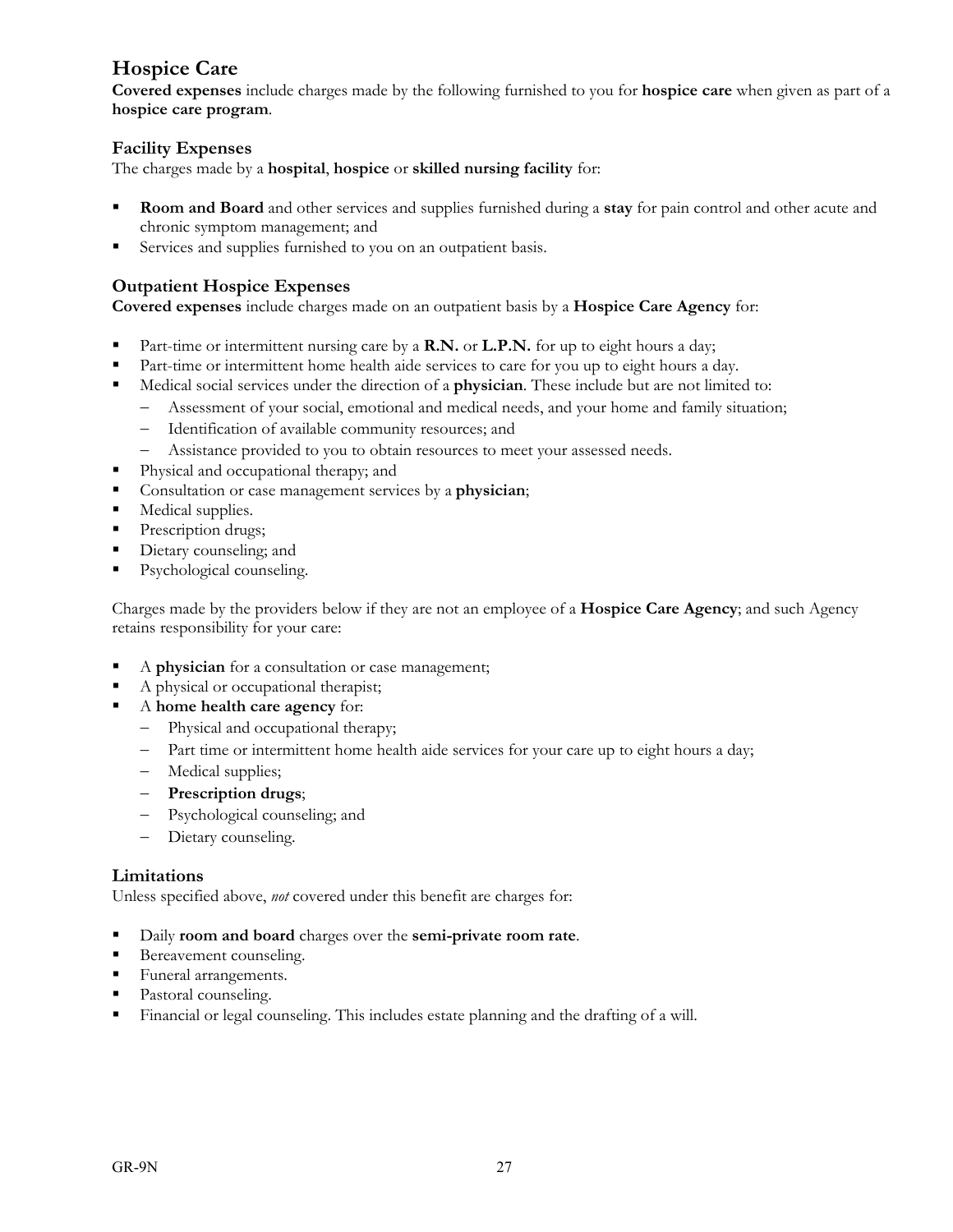- Homemaker or caretaker services. These are services which are not solely related to your care. These include, but are not limited to: sitter or companion services for either you or other family members; transportation; maintenance of the house.
- Respite care. This is care furnished during a period of time when your family or usual caretaker cannot attend to your needs.

#### **Important Reminders**

Refer to the *Schedule of Benefits* for details about any applicable **hospice care** maximums.

Inpatient **hospice care** and home health care in the United States must be **precertified** by **Aetna**. Refer to *How the Plan Works* for details about **precertification**.

# **Other Covered Health Care Expenses** *(GR-9N-11-080-02 DE)*

#### **Acupuncture**

The plan covers charges made for acupuncture services provided by a **physician**, if the service is performed:

As a form of anesthesia in connection with a covered surgical procedure.

#### **Important Reminder**

Refer to the *Schedule of Benefits* for details about any applicable acupuncture benefit maximum.

#### **Ambulance Service** *(GR-9N 11-080 02)*

**Covered expenses** include charges made by a professional **ambulance**, as follows:

#### **Ground Ambulance**

**Covered expenses** include charges for transportation:

- To the first **hospital** where treatment is given in a medical emergency.
- From one **hospital** to another **hospital** in a medical emergency when the first **hospital** does not have the required services or facilities to treat your condition.
- From **hospital** to home or to another facility when other means of transportation would be considered unsafe due to your medical condition.
- From home to **hospital** for covered inpatient or outpatient treatment when other means of transportation would be considered unsafe due to your medical condition. Transport is limited to 100 miles.
- When during a covered inpatient **stay** at a **hospital**, **skilled nursing facility** or acute rehabilitation **hospital**, an **ambulance** is required to safely and adequately transport you to or from inpatient or outpatient **medically necessary** treatment.

#### **Air or Water Ambulance**

**Covered expenses** include charges for transportation to a **hospital** by air or water **ambulance** when:

- Ground **ambulance** transportation is not available; and
- Your condition is unstable, and requires medical supervision and rapid transport; and
- In a medical emergency, transportation from one **hospital** to another **hospital**; when the first **hospital** does not have the required services or facilities to treat your condition and you need to be transported to another **hospital**; and the two conditions above are met.

#### **Limitations**

Not covered under this benefit are charges incurred to transport you:

- If an **ambulance** service is not required by your physical condition; or
- If the type of **ambulance** service provided is not required for your physical condition; or
- By any form of transportation other than a professional **ambulance** service; or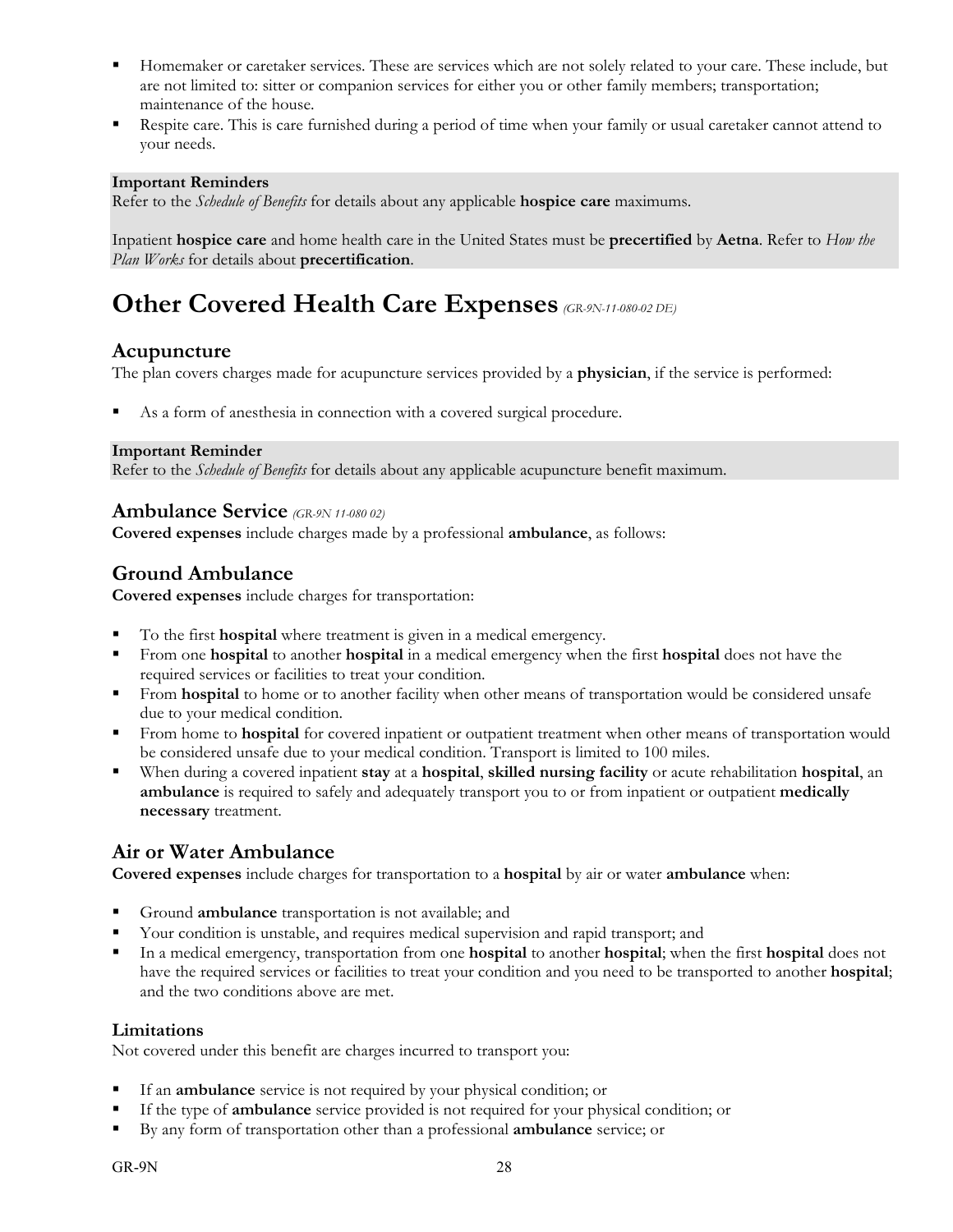By fixed wing air ambulance from an **out-of-network provider**.

#### **Autism Spectrum Disorders**

**Covered expenses** include charges made by a **physician** or **behavioral health provider** for the services and supplies for the diagnosis and treatment (including behavioral therapy and Applied Behavioral Analysis) of Autism Spectrum Disorder when ordered by a **physician** as part of a Treatment Plan; and

- The covered child is diagnosed with Autism Spectrum Disorder with onset prior to age twenty-one; and
- The **covered expenses** are incurred prior to attainment of age twenty-one.

Applied Behavioral Analysis is an educational service that is the process of applying interventions:

- That systematically change behavior; and
- That are responsible for the observable improvement in behavior.

Autism Spectrum Disorder means one of the following disorders as defined in the most recent edition of the *Diagnostic and Statistical Manual of Mental Disorders* of the American Psychiatric Association:

- Autistic Disorder;
- Rett's Disorder;
- Childhood Disintegrative
- Asperger's Syndrome; and
- **Pervasive Developmental Disorder Not Otherwise Specified.**

# **Diagnostic and Preoperative Testing** *(GR-9N-11-085-02)*

#### **Diagnostic Complex Imaging Expenses**

The plan covers charges made on an outpatient basis by a **physician**, **hospital** or a licensed imaging or radiological facility for complex imaging services to diagnose an **illness** or **injury**, including:

- C.A.T. scans;
- Magnetic Resonance Imaging (MRI);
- Nuclear medicine imaging including positron emission tomography (PET) Scans; and
- Any other outpatient diagnostic imaging service where the **recognized charge** exceeds \$500.

Complex Imaging Expenses for preoperative testing will be payable under this benefit.

#### **Limitations**

The plan does not cover diagnostic complex imaging expenses under this part of the plan if such imaging expenses are covered under any other part of the plan.

#### **Outpatient Diagnostic Lab Work and Radiological Services**

**Covered expenses** include charges for radiological services (other than diagnostic complex imaging), lab services, and pathology and other tests provided to diagnose an **illness** or **injury**. You must have definite symptoms that start, maintain or change a plan of treatment prescribed by a **physician**. The charges must be made by a **physician**, **hospital** or licensed radiological facility or lab.

#### **Important Reminder**

Refer to the *Schedule of Benefits* for details about any **deductible, coinsurance** and maximum that may apply to outpatient diagnostic testing, and lab and radiological services.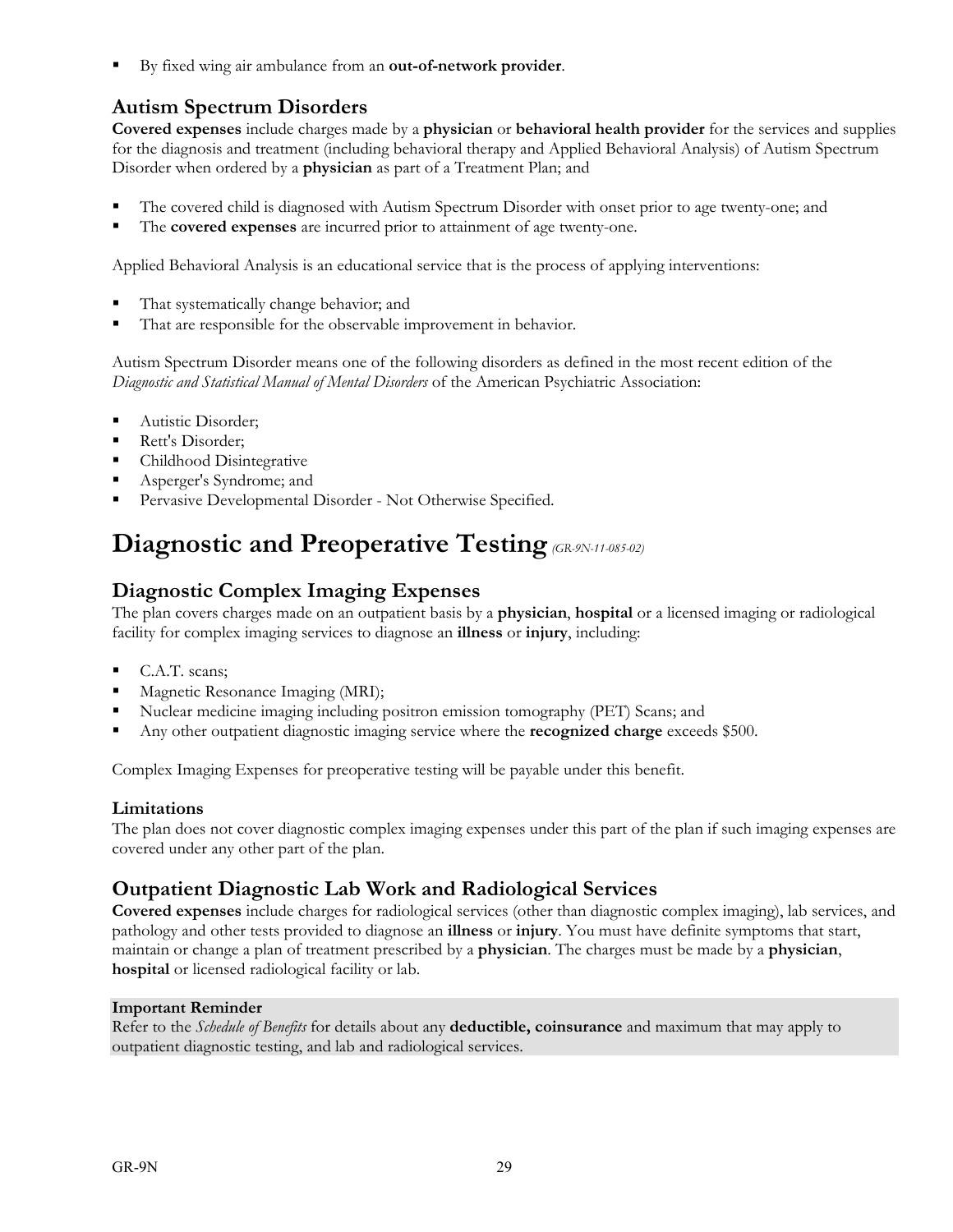#### **Outpatient Preoperative Testing**

Prior to a scheduled covered surgery, **covered expenses** include charges made for tests performed by a **hospital**, **surgery center**, **physician** or licensed diagnostic laboratory provided the charges for the surgery are **covered expenses** and the tests are:

- Related to your surgery, and the surgery takes place in a **hospital** or **surgery center**;
- Completed within 14 days before your surgery;
- Performed on an outpatient basis;
- Covered if you were an inpatient in a **hospital**;
- Not repeated in or by the **hospital** or **surgery center** where the surgery will be performed.
- Test results should appear in your medical record kept by the **hospital** or **surgery center** where the surgery is performed.

#### **Limitations**

The plan does not cover diagnostic complex imaging expenses under this part of the plan if such imaging expenses are covered under any other part of the plan.

 If your tests indicate that surgery should not be performed because of your physical condition, the plan will pay for the tests, however surgery will **not** be covered.

#### **Important Reminder**

Complex Imaging testing for preoperative testing is covered under the complex imaging section. Separate cost sharing may apply. Refer to your *Schedule of Benefits* for information on cost sharing amounts for complex imaging.

# **Durable Medical and Surgical Equipment (DME)***(GR-9N 11-090-01)*

**Covered expenses** include charges by a **DME** supplier for the rental of equipment or, in lieu of rental:

The initial purchase of **DME** if:

- Long term care is planned; and
- The equipment cannot be rented or is likely to cost less to purchase than to rent.

Repair of purchased equipment. Maintenance and repairs needed due to misuse or abuse are not covered.

Replacement of purchased equipment if:

- The replacement is needed because of a change in your physical condition; and
- It is likely to cost less to replace the item than to repair the existing item or rent a similar item.

The plan limits coverage to one item of equipment, for the same or similar purpose and the accessories needed to operate the item. You are responsible for the entire cost of any additional pieces of the same or similar equipment you purchase or rent for personal convenience or mobility.

Covered **Durable Medical Equipment** includes those items covered by Medicare unless excluded in the Exclusions section of this Booklet-Certificate. **Aetna** reserves the right to limit the payment of charges up to the most cost efficient and least restrictive level of service or item which can be safely and effectively provided. The decision to rent or purchase is at the discretion of **Aetna**.

#### **Important Reminder**

Refer to the *Schedule of Benefits* for details about **durable medical and surgical equipment deductible**, **coinsurance** and benefit maximums. Also refer to *Exclusions* for information about Home and Mobility exclusions.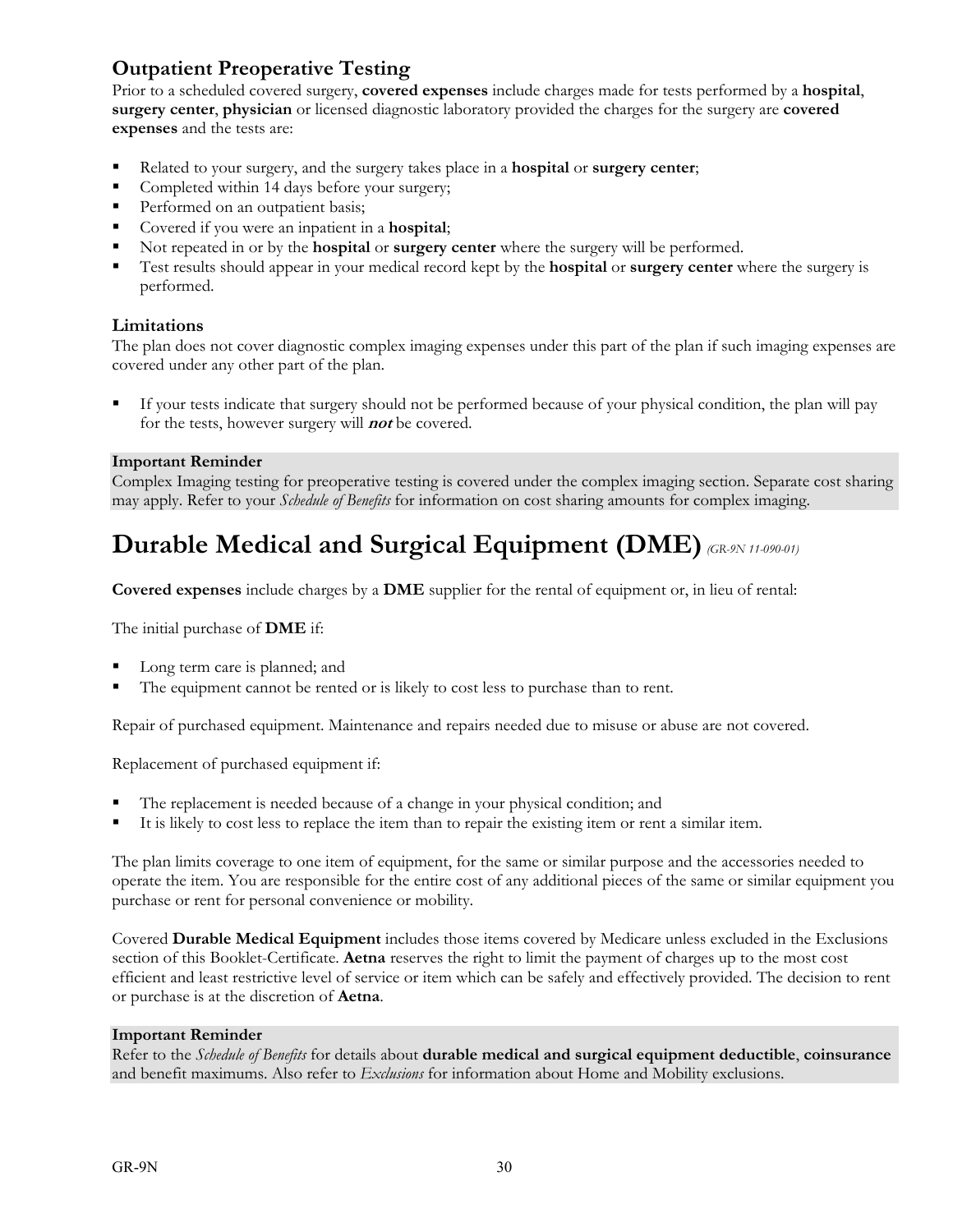#### **Clinical Trials**

#### *Clinical Trial Therapies (***Experimental or Investigational***)*

**Covered expenses** include charges made for **experimental or investigational** drugs, devices, treatments or procedures "under an approved clinical trial" only when you have cancer or a terminal illness, and **all** of the following conditions are met:

- Standard therapies have not been effective or are inappropriate;
- **Aetna** determines, based on published, peer-reviewed scientific evidence that you may benefit from the treatment; and
- You are enrolled in an approved clinical trial that meets these criteria.

An "approved clinical trial" is a clinical trial that meets these criteria:

- The FDA has approved the drug, device, treatment, or procedure to be investigated or has granted it investigational new drug (IND) or group c/treatment IND status. This requirement does not apply to procedures and treatments that do not require FDA approval.
- The clinical trial has been approved by an Institutional Review Board that will oversee the investigation.
- The clinical trial is sponsored by the National Cancer Institute (NCI) or similar federal organization.
- The trial conforms to standards of the NCI or other, applicable federal organization.
- The clinical trial takes place at an NCI-designated cancer center or takes place at more than one institution.
- You are treated in accordance with the protocols of that study.

#### *Routine Patient Costs*

Covered expenses include charges made by a provider for "routine patient costs" furnished in connection with your participation in an "approved clinical trial" for cancer or other life-threatening disease or condition, as those terms are defined in the federal Public Health Service Act, Section 2709.

#### **Limitations:**

Not covered under this Plan are:

- Services and supplies related to data collection and record-keeping that is solely needed due to the clinical trial (i.e. protocol-induced costs);
- Services and supplies provided by the trial sponsor without charge to you; and
- The experimental intervention itself (except medically necessary Category B investigational devices and promising experimental or investigational interventions for terminal illnesses in certain clinical trials in accordance with Aetna's claim policies).

#### **Important Note:**

- 1. Refer to the *Schedule of Benefits* for details about cost sharing and any benefit maximums that apply to the Clinical Trial benefit.
- 2. These Clinical Trial benefits are subject to all of the terms, conditions, provisions, limitations, and exclusions of this Plan including, but not limited to, any precertification and referral requirements.

# **Pregnancy Related Expenses** *(GR-9N-11-100-01)*

**Covered expenses** include charges made by a **physician** for pregnancy and childbirth services and supplies at the same level as any **illness** or **injury**. This includes prenatal visits, delivery and postnatal visits.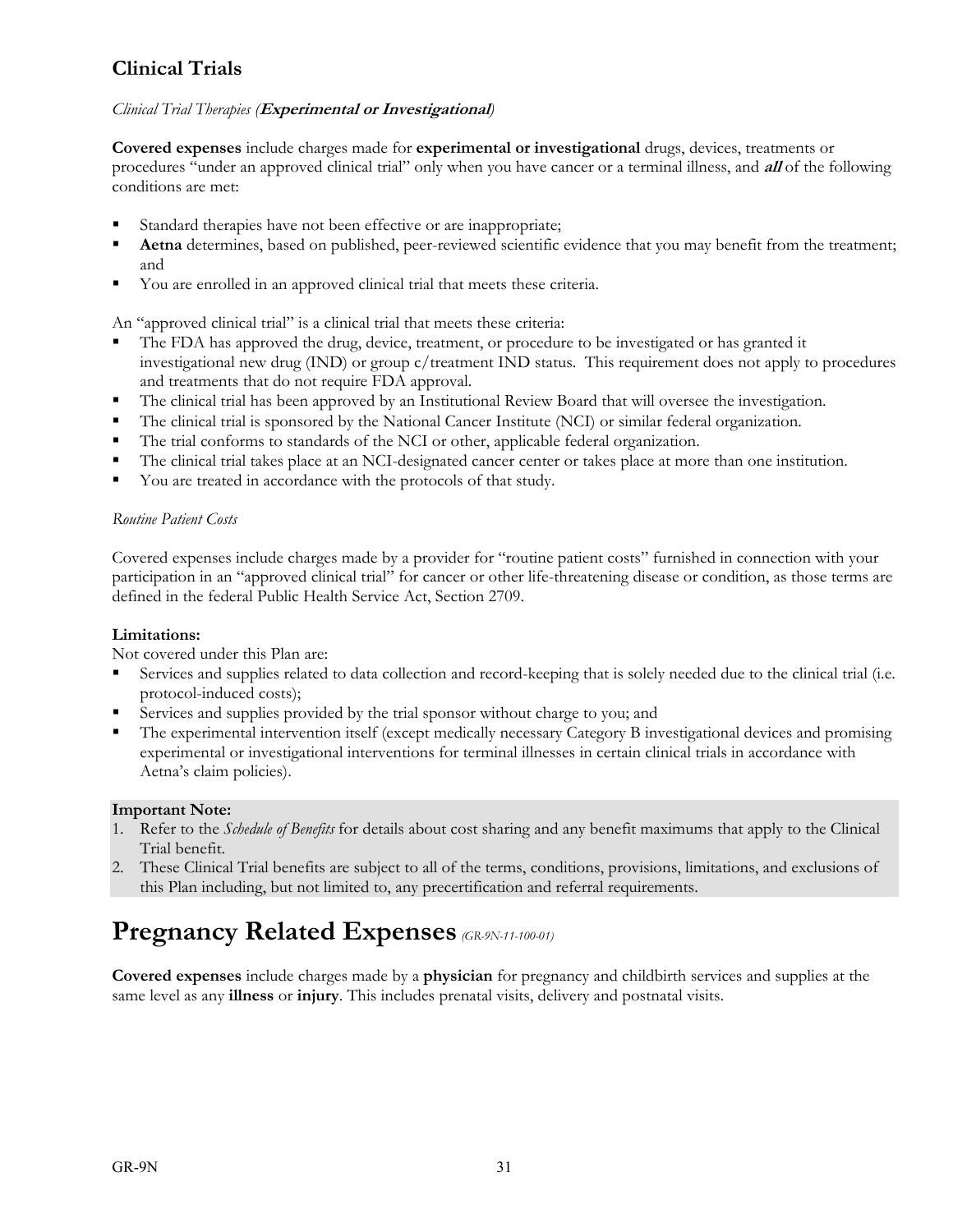For inpatient care of the mother and newborn child, **covered expenses** include charges made by a **Hospital** for a minimum of:

- 48 hours after a vaginal delivery; and
- 96 hours after a cesarean section.
- A shorter stay, if the attending **physician**, with the consent of the mother, discharges the mother or newborn earlier.

**Covered expenses** also include charges made by a **birthing center** as described under Alternatives to **Hospital** Care.

**Note: Covered expenses** also include services and supplies provided for circumcision of the newborn during the stay.

### **Prescription Drugs** *(GR-9N 11-111 03 NG DE)*

**Covered expenses** include charges made for outpatient **prescription drugs** and insulin when prescribed in writing by a **physician** to treat an **illness** or **injury**. The plan covers both **generic** and **brand**-**name prescription drugs**.

# **Orthotic and Prosthetic Devices**

**Covered expenses** include charges made for orthotic devices and internal and external prosthetic devices and special appliances, if the device or appliance improves or restores body part function that has been lost or damaged by **illness**, **injury** or congenital defect. **Covered expenses** also include instruction and incidental supplies needed to use a covered orthotic device and prosthetic device. Reimbursement rates for orthotic and prosthetic devices will be at least equal to federal reimbursement rates provided for under federal laws for health insurance for the aged and disabled. "Federal reimbursement rates" means the current listed fee schedule from the Centers for Medicare and Medicaid Services, listing the current Healthcare Common Procedure Coding System (HCPCS) and the corresponding reimbursement rates. **Covered expenses** for orthosis and prosthesis include those items covered by Medicare unless excluded in the definitions below or in the Medical Benefit Exclusions section of this Certificate. Aetna reserves the right to provide the most cost efficient and least restrictive level of service or item which can be safely and effectively provided. All maintenance and repairs that result from misuse or abuse and replacements that result from loss are not covered.

The plan covers the first orthosis and prosthesis you need that temporarily or permanently replaces all or part of a body part lost or impaired as a result of disease or injury or congenital defects as described in the list of covered devices below for an:

- Internal body part or organ; or
- External body part.

**Covered expenses** also include replacement of an orthotic device and prosthetic device if:

- The replacement is needed because of a change in your physical condition; or normal growth or wear and tear; or
- It is likely to cost less to buy a new one than to repair the existing one; or
- The existing one cannot be made serviceable.

The list of covered devices includes but is not limited to:

- An artificial arm, leg, hip, knee or eye;
- $\blacksquare$  Eye lens;
- An external breast prosthesis and the first bra made solely for use with it after a mastectomy;
- A breast implant after a mastectomy;
- Ostomy supplies, urinary catheters and external urinary collection devices;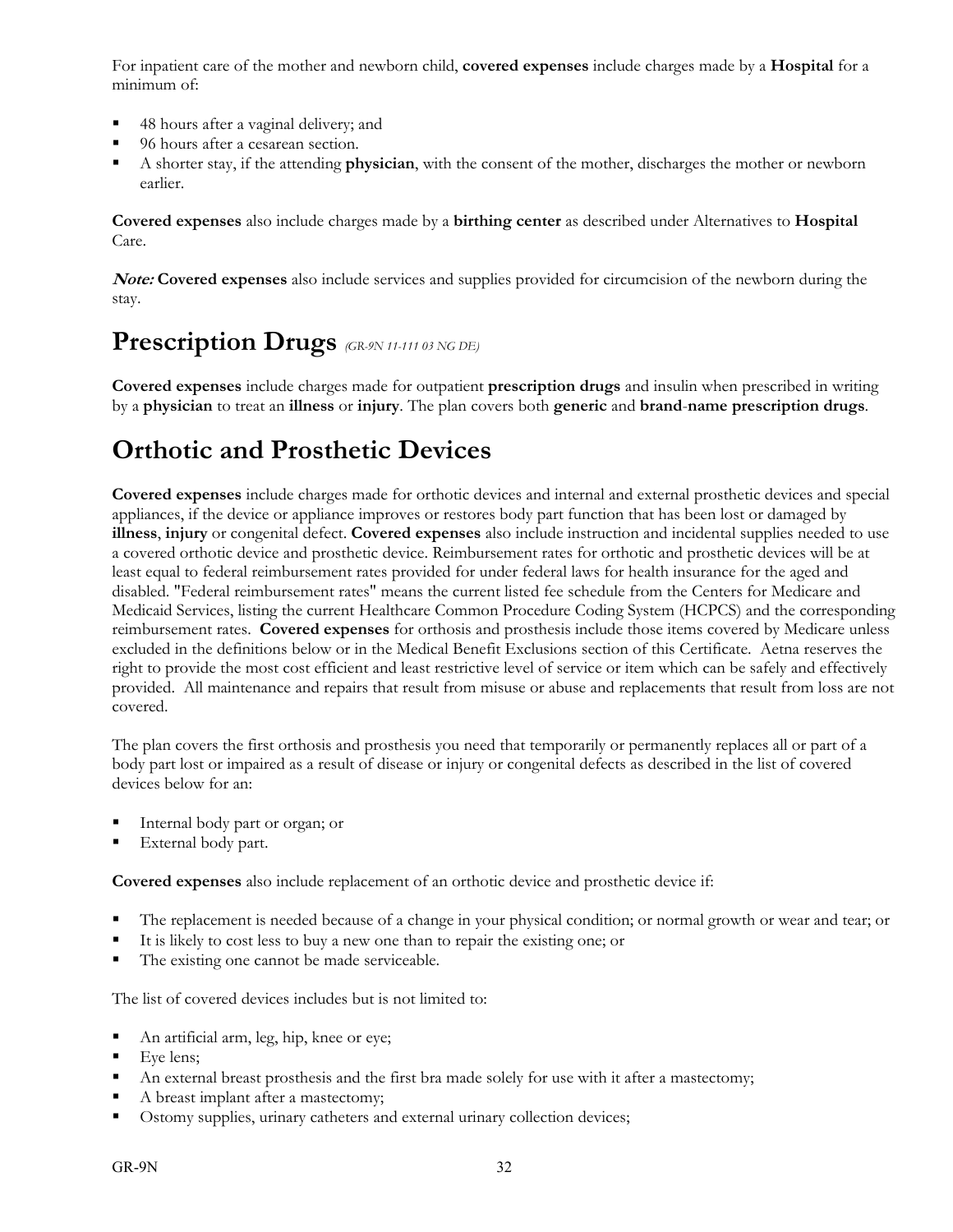- Speech generating device;
- A cardiac pacemaker and pacemaker defibrillators; and
- A durable brace that is custom made for and fitted for you.

External "prosthesis" means an artificial limb that is alignable or, in lower-extremity applications, capable of weight bearing. External prosthesis means an artificial medical device that is not surgically implanted and that is used to replace a missing limb, appendage, or other external human body part including an artificial limb, hand, or foot. The term does not include artificial eyes, ears, noses, dental appliances, ostomy products, or devices such as eyelashes or wigs.

External "prosthetics" means the science and practice of evaluation, measuring, designing, fabricating, assembling, fitting, aligning, adjusting, or servicing, as well as providing the initial training necessary to accomplish the fitting of, a prosthesis through the replacement of external parts of a human body lost due to amputation, congenital deformities, or absesses. The practice of prosthetics also includes the generation of an image, form, or mold that replicates the patient's body or body segment and that requires rectification of dimensions, contours, and volumes for use in the design and fabrication of a socket to accept a residual anatomic limb to, in turn, create an artificial appendage that is designed either to support body weight or to improve or restore function or cosmesis, or both. Involved in the practice of prosthetics is observational gait analysis and clinical assessment of the requirements necessary to refine and mechanically fix the relative position of various parts of the prosthesis to maximize function, stability, and safety of the patient. The practice of prosthetics includes providing and continuing patient care in order to assess the prosthetic device's effect on the patient's tissues and to assure proper fit and function of the prosthetic device through periodic evaluation.

"Orthosis" means a custom fabricated brace or support that is designed based on medical necessity. Orthosis does not include prefabricated or direct-formed orthotic devices or any of the following assistive technology devices: commercially available knee orthoses used following injury or surgery; spastic muscle-tone inhibiting orthoses; upper extremity adaptive equipment; finger splints; hand splints; wrist gauntlets; face masks used following burns; wheelchair seating that is an integral part of the wheelchair and not worn by the patient independent of the wheelchair; fabric or elastic supports; corsets; low-temperature formed plastic splints; trusses; elastic hose; canes; crutches; cervical collars; dental appliances; and any other similar devices, as determined by Secretary of the Department of Health and Social Services, commonly carried in stock by a pharmacy, department store, or surgical supply facility.

"Orthotics" means the science and practice of evaluating, measuring, designing, fabricating, assembling, fitting, adjusting, or servicing, as well as providing the initial training necessary to accomplish the fitting of, an orthosis for the support, correction, or alleviation of neuromuscular or musculoskeletal dysfunction, disease, injury, or deformity. The practice of orthotics encompasses evaluation, treatment, and consultation; with basic observational gait and postural analysis, orthotists assess and design orthoses to maximize function and provide not only the support but also the alignment necessary to either prevent or correct a deformity or to improve the safety and efficiency of mobility, locomotion, or both. Orthotic practice includes providing continuing patient care in order to assess its effect on the patient's tissues and to assure proper fit and function of the orthotic device through periodic evaluation.

#### **Limitations:**

Unless specified above, not covered under this benefit are charges incurred for, or expenses related to:

- Services which are covered to any extent under any other part of this Plan;
- Orthopedic shoes, therapeutic shoes, foot orthotics, or other devices to support the feet, unless required for the treatment of or to prevent complications of diabetes; or if the orthopedic shoe is an integral part of a covered leg brace; or
- Trusses, corsets, and other support items; or
- Any item listed in the *Prosthetic Devices Exclusions* section of this Booklet-Certificate.

#### **Scalp Hair Prosthesis**

Coverage is provided for expenses for scalp hair prostheses worn for hair loss resulting from alopecia areata, resulting from an autoimmune disease. Coverage is subject to the same limitations and guidelines as other prostheses. Please see the Schedule of Benefits for **Copayments** and limitations.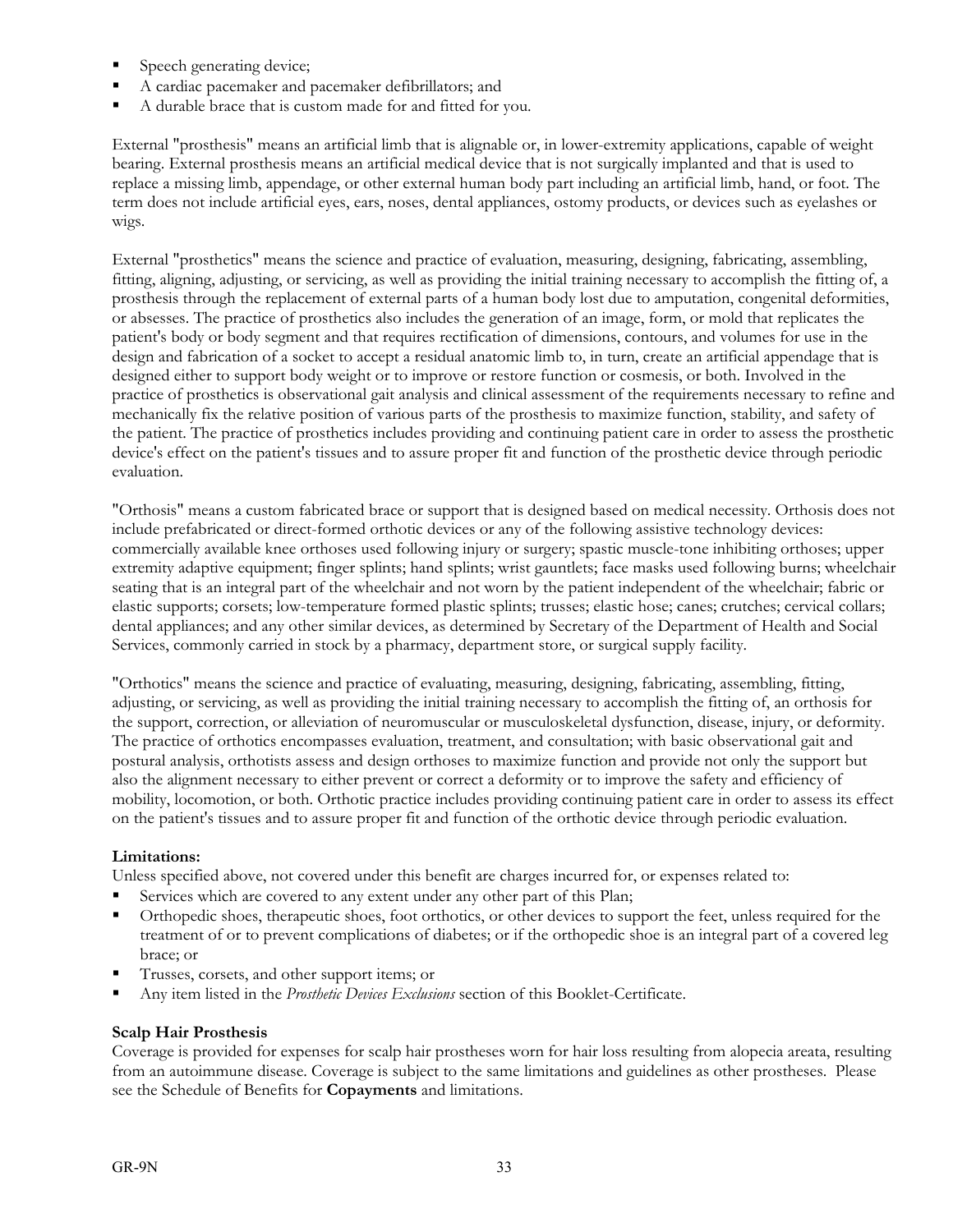# **Hearing Aid Expenses** *(GR-9N S-11-110-02 DE)*

Coverage is provided for hearing aids, 1 per ear, every 3 years, for children less than 24 years of age, and covered as a dependent. Please see the Schedule of Benefits for **Copayments** and limitations.

# **Reconstructive or Cosmetic Surgery and Supplies**

Covered expenses include charges made by a **physician**, **hospital**, or **surgery center** for reconstructive services and supplies, including:

- Surgery needed to improve a significant functional impairment of a body part.
- Surgery to correct the result of an accidental injury, including subsequent related or staged surgery, provided that the surgery occurs no more than 24 months after the original injury. For a covered child, the time period for coverage may be extended through age 18.
- Surgery to correct the result of an injury that occurred during a covered surgical procedure provided that the reconstructive surgery occurs no more than 24 months after the original injury.

Note: Injuries that occur as a result of a medical (*i.e*., non surgical) treatment are not considered accidental injuries, even if unplanned or unexpected.

- Surgery to correct a gross anatomical defect present at birth or appearing after birth (but not the result of an illness or injury) when
	- the defect results in severe facial disfigurement, or
	- the defect results in significant functional impairment and the surgery is needed to improve function

## **Reconstructive Breast Surgery**

**Covered expenses** include reconstruction of the breast on which a mastectomy was performed, including an implant and areolar reconstruction. Also included is surgery on a healthy breast to make it symmetrical with the reconstructed breast and physical therapy to treat complications of mastectomy, including lymphedema.

#### **Important Notice**

A benefit maximum may apply to reconstructive or **cosmetic** surgery services. Please refer to the *Schedule of Benefits.*

# **Short-Term Rehabilitation Therapy Services** *(GR-9N-11-120-01)*

**Covered expenses** include charges for short-term therapy services when prescribed by a **physician** as described below up to the benefit maximums listed on your *Schedule of Benefits*. The services have to be performed by:

- A licensed or certified physical, occupational or speech therapist;
- A **hospital**, **skilled nursing facility**, or **hospice facility**; or
- A **physician**.

Charges for the following short term rehabilitation expenses are covered:

# **Cardiac and Pulmonary Rehabilitation Benefits**.

- Cardiac rehabilitation benefits are available as part of an inpatient **hospital stay**. A limited course of outpatient cardiac rehabilitation is covered when following angioplasty, cardiovascular surgery, congestive heart failure or myocardial infarction. The plan will cover charges in accordance with a treatment plan as determined by your risk level when recommended by a physician. This course of treatment is limited to a maximum of 36 sessions in a 12 week period.
- Pulmonary rehabilitation benefits are available as part of an inpatient **hospital stay**. A limited course of outpatient pulmonary rehabilitation is covered for the treatment of reversible pulmonary disease states. This course of treatment is limited to a maximum of 36 hours or a six week period.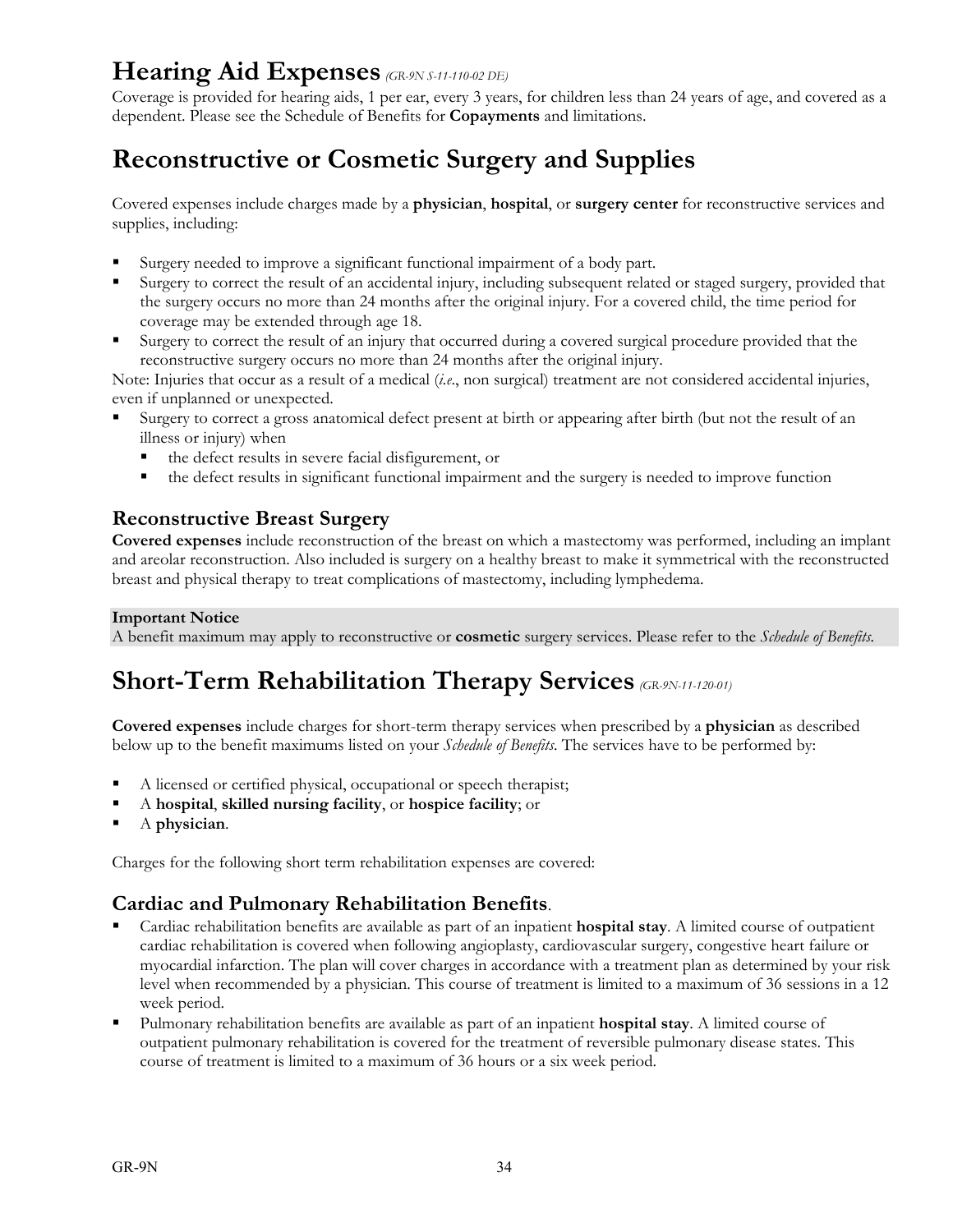# **Outpatient Cognitive Therapy, Physical Therapy, Occupational Therapy and Speech Therapy Rehabilitation Benefits**.

Coverage is subject to the limits, if any, shown on the *Schedule of Benefits*. Inpatient rehabilitation benefits for the services listed will be paid as part of your Inpatient Hospital and Skilled Nursing Facility benefits provision in this **Booklet-Certificate**.

- Physical therapy is covered for non-chronic conditions and acute **illnesses** and **injuries**, provided the therapy expects to significantly improve, develop or restore physical functions lost or impaired as a result of an acute **illness**, **injury** or surgical procedure. Physical therapy does not include educational training or services designed to develop physical function.
- Occupational therapy (except for vocational rehabilitation or employment counseling) is covered for non-chronic conditions and acute **illnesses** and **injuries**, provided the therapy expects to significantly improve, develop or restore physical functions lost or impaired as a result of an acute **illness**, **injury** or surgical procedure, or to relearn skills to significantly improve independence in the activities of daily living. Occupational therapy does not include educational training or services designed to develop physical function.
- Speech therapy is covered for non-chronic conditions and acute illnesses and injuries provided the therapy is expected to restore the speech function or correct a speech impairment resulting from **illness** or **injury**; or for delays in speech function development as a result of a gross anatomical defect present at birth. Speech function is the ability to express thoughts, speak words and form sentences. Speech impairment is difficulty with expressing one's thoughts with spoken words.
- Cognitive therapy associated with physical rehabilitation is covered when the cognitive deficits have been acquired as a result of neurologic impairment due to trauma, stroke, or encephalopathy, and when the therapy is part of a treatment plan intended to restore previous cognitive function.

A "visit" consists of no more than one hour of therapy. Refer to the *Schedule of Benefits* for the visit maximum that applies to the plan. **Covered expenses** include charges for two therapy visits of no more than one hour in a 24-hour period.

The therapy should follow a specific treatment plan that:

- Details the treatment, and specifies frequency and duration; and
- Provides for ongoing reviews and is renewed only if continued therapy is appropriate.

#### **Important Reminder**

Refer to the *Schedule of Benefits* for details about the short-term rehabilitation therapy maximum benefit.

Unless specifically covered above, *not* covered under this benefit are charges for:

- Therapies for the treatment of delays in development, unless resulting from acute **illness** or **injury**, or congenital defects amenable to surgical repair (such as cleft lip/palate). Examples of non-covered diagnoses include Pervasive Developmental Disorders (including Autism), Down's syndrome, and Cerebral Palsy, as they are considered both developmental and/or chronic in nature.
- Any services which are **covered expenses** in whole or in part under any other group plan sponsored by an employer;
- Any services unless provided in accordance with a specific treatment plan;
- Services for the treatment of delays in speech development, unless resulting from **illness, injury**, or congenital defect;
- Services provided during a **stay** in a **hospital**, **skilled nursing facility**, or **hospice facility** except as stated above;
- Services provided by a **home health care agency**;
- Services not performed by a **physician** or under the direct supervision of a **physician**;
- Treatment covered as part of the Spinal Manipulation Treatment. This applies whether or not benefits have been paid under that section;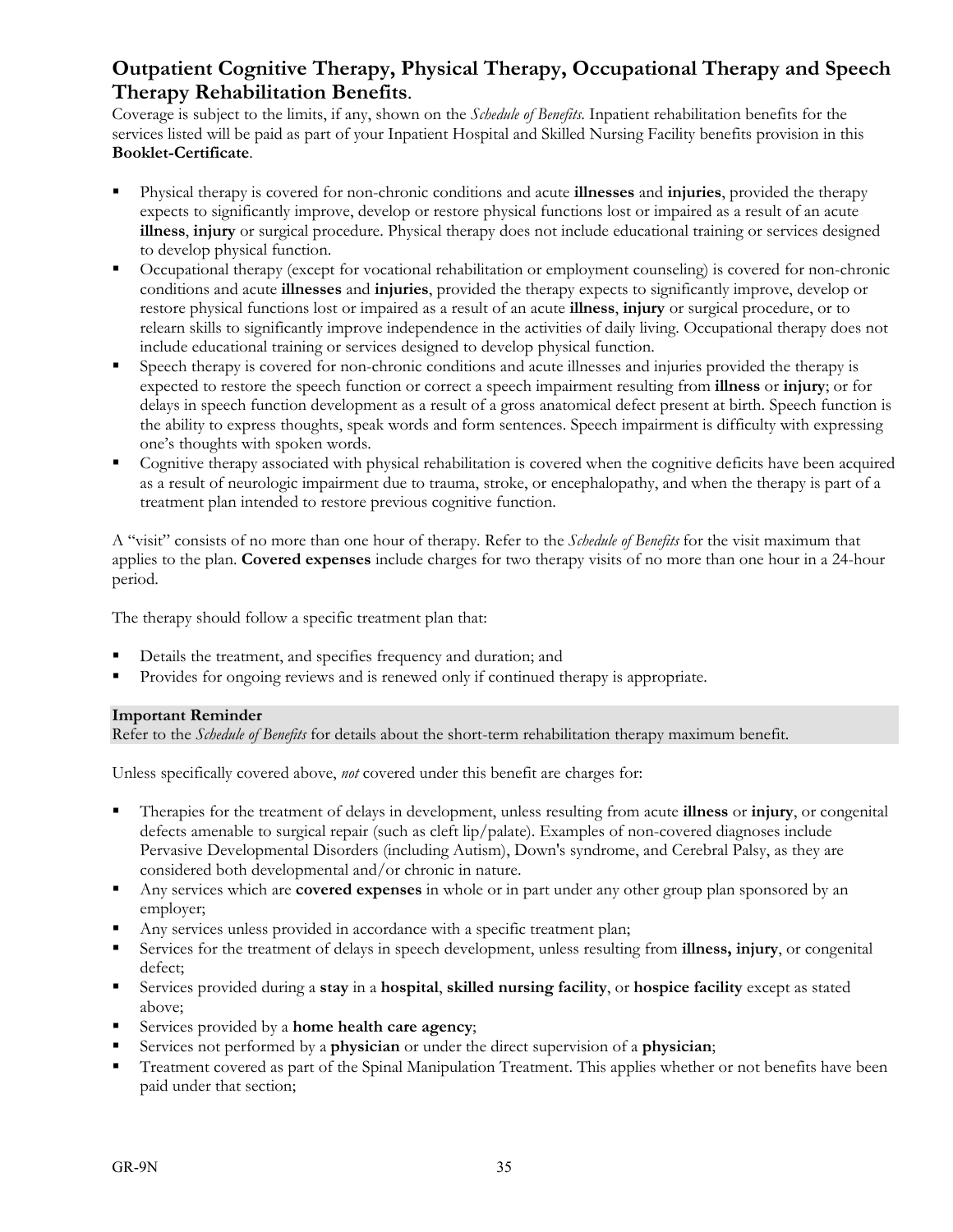- Services provided by a **physician** or physical, occupational or speech therapist who resides in your home; or who is a member of your family, or a member of your spouse's family; or your domestic partner;
- Special education to instruct a person whose speech has been lost or impaired, to function without that ability. This includes lessons in sign language.

# **Specialized Care** *(GR-9N-11-135-05)*

# **Chemotherapy**

**Covered expenses** include charges for chemotherapy treatment. Coverage levels depend on where treatment is received. In most cases, chemotherapy is covered as outpatient care. Inpatient **hospitalization** for chemotherapy is limited to the initial dose while **hospitalized** for the diagnosis of cancer and when a **hospital stay** is otherwise **medically necessary** based on your health status.

# **Radiation Therapy Benefits**

**Covered expenses** include charges for the treatment of **illness** by x-ray, gamma ray, accelerated particles, mesons, neutrons, radium or radioactive isotopes.

# **Outpatient Infusion Therapy Benefits**

**Covered expenses** include infusion therapy received from an outpatient setting including but not limited to:

- A free-standing outpatient facility;
- The outpatient department of a **hospital**; or
- A **physician** in his/her office or in your home.

The list of preferred infusion locations can be found by contacting Member Services by logging onto your Aetna Navigator® secure member website at www.aetna.com or calling the number on the back of your ID card.

Certain infused medications may be covered under the prescription drug plan. You can access the list of specialty care prescription drugs by contacting Member Services or by logging onto your Aetna Navigator® secure member website at www.aetna.com or calling the number on the back of your ID card to determine if coverage is under the prescription drug plan or this certificate.

Infusion therapy is the intravenous or continuous administration of medications or solutions that are a part of your course of treatment. Charges for the following outpatient Infusion Therapy services and supplies are **covered expenses**:

- The pharmaceutical when administered in connection with infusion therapy and any medical supplies, equipment and nursing services required to support the infusion therapy;
- Professional services;
- Total parenteral nutrition (TPN);
- Chemotherapy;
- **Drug therapy (includes antibiotic and antivirals);**
- Pain management (narcotics); and
- Hydration therapy (includes fluids, electrolytes and other additives).

Not included under this infusion therapy benefit are charges incurred for:

- Enteral nutrition;
- Blood transfusions and blood products;
- Dialysis; and
- Insulin.

Coverage is subject to the maximums, if any, shown in the *Schedule of Benefits*.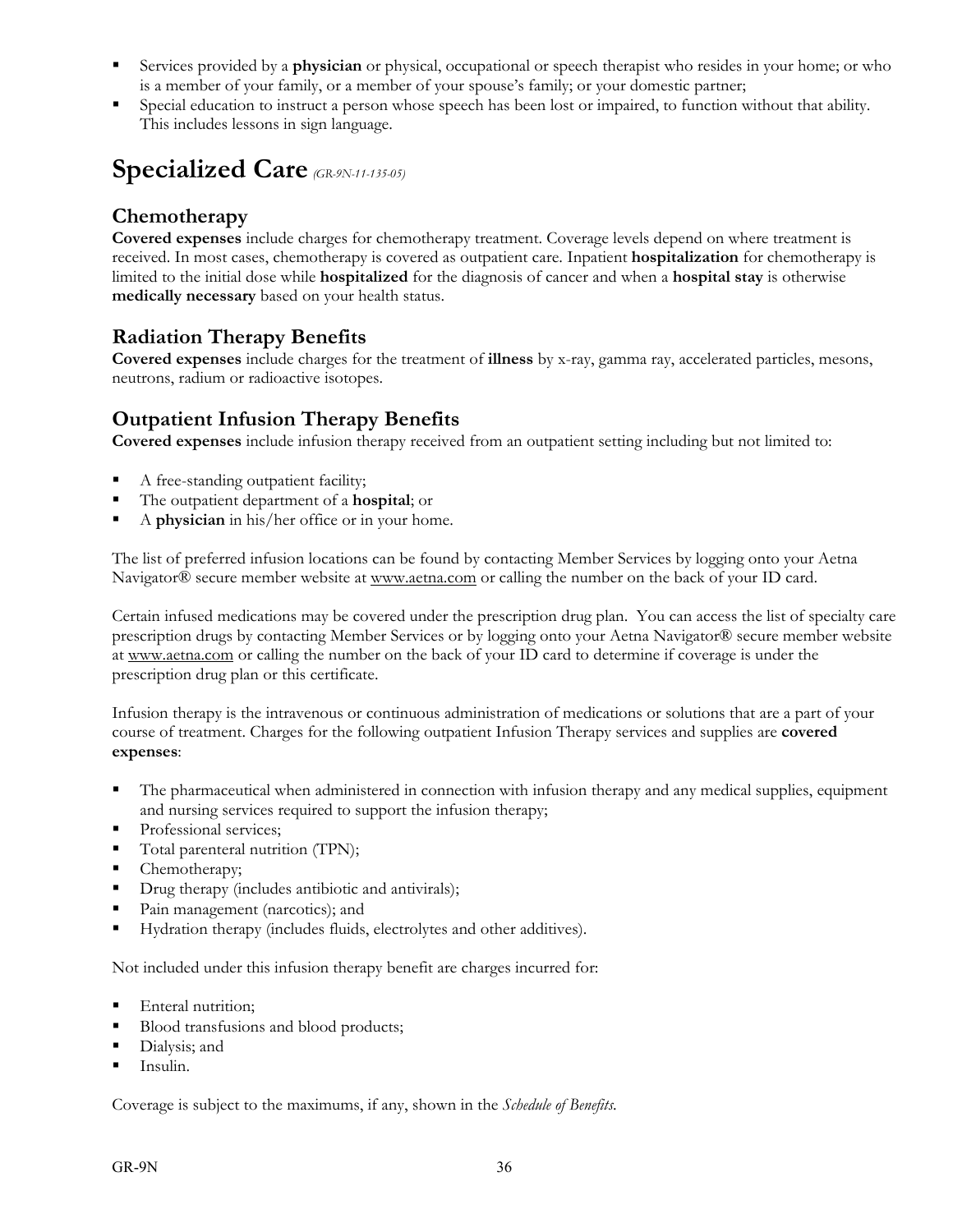Coverage for inpatient infusion therapy is provided under the *Inpatient Hospital* and *Skilled Nursing Facility Benefits* sections of this *Booklet-Certificate*.

Benefits payable for infusion therapy will not count toward any applicable **Home Health Care** maximums.

### **Important Reminder**

Refer to the *Schedule of Benefits* for details about any applicable **deductible**, **coinsurance** and maximum benefit limits.

# **Specialty Care Prescription Drugs**

**Covered expenses** include **specialty care prescription drugs** when they are:

- Purchased by your **provider,** and
- Injected or infused by your **provider** in an outpatient setting such as:
	- A free-standing outpatient facility
	- The outpatient department of a **hospital**
	- A **physician** in his/her office
	- A home care **provider** in your home
- And, listed on our **specialty care prescription drug** list as covered under this certificate.

Certain infused medications may be covered under the **prescription drug** plan. You can access the list of **specialty care prescription drugs** by contacting Member Services or by logging onto your Aetna Navigator® secure member website at www.aetna.com or calling the number on the back of your ID card to determine if coverage is under the **prescription drug** plan or this certificate.

# **Diabetic Equipment, Supplies and Education**

**Covered expenses** include charges for the following services, supplies, equipment and training for the treatment of insulin and non-insulin dependent diabetes and for elevated blood glucose levels during pregnancy:

- External insulin pumps;
- Blood glucose monitors without special features unless required due to blindness;
- Alcohol swabs;
- Glucagon emergency kits;
- Self-management training provided by a licensed health care provider certified in diabetes self-management training; and
- Foot care to minimize the risk of infection.

# **Treatment of Infertility** *(GR-9N 11-135-01)*

# **Basic Infertility Expenses**

**Covered expenses** include charges made by a **physician** to diagnose and to surgically treat the underlying medical cause of **infertility**.

# **Spinal Manipulation Treatment**

**Covered expenses** include charges made by a **physician** on an outpatient basis for manipulative (adjustive) treatment or other physical treatment for conditions caused by (or related to) biomechanical or nerve conduction disorders of the spine.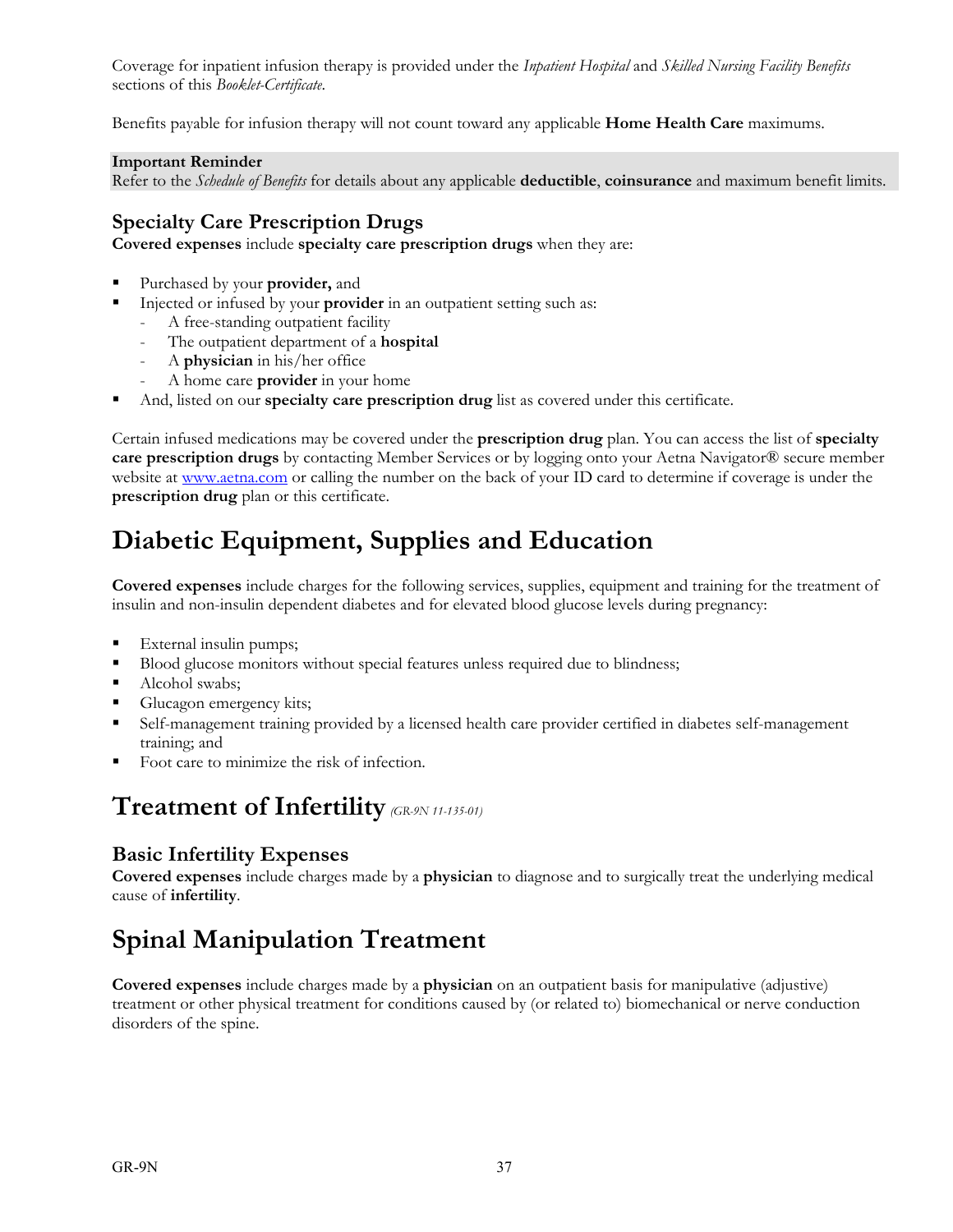# **Transplant Services** *(GR-9N 11-160-01)*

**Covered expenses** include charges incurred during a transplant occurrence. The following will be considered to be one transplant occurrence once it has been determined that you or one of your dependents may require an organ transplant. Organ means solid organ; stem cell; bone marrow; and tissue.

- Heart;
- $\blacksquare$  Lung;
- $Heart/Lung;$
- **Simultaneous Pancreas Kidney (SPK);**
- Pancreas;
- Kidney;
- **Liver**;
- **Intestine:**
- Bone Marrow/Stem Cell;
- Multiple organs replaced during one transplant surgery;
- Tandem transplants (Stem Cell);
- Sequential transplants;
- Re-transplant of same organ type within 180 days of the first transplant;
- Any other single organ transplant, unless otherwise excluded under the plan.

The following will be considered to be *more than one* Transplant Occurrence:

- Autologous blood/bone marrow transplant followed by allogenic blood/bone marrow transplant (when not part of a tandem transplant);
- Allogenic blood/bone marrow transplant followed by an autologous blood/bone marrow transplant (when not part of a tandem transplant);
- Re-transplant after 180 days of the first transplant;
- Pancreas transplant following a kidney transplant;
- A transplant necessitated by an additional organ failure during the original transplant surgery/process;
- More than one transplant when not performed as part of a planned tandem or sequential transplant, (e.g., a liver transplant with subsequent heart transplant).

The **network** level of benefits is paid only for a treatment received at a facility designated by the plan as an **Institute of Excellence**™ **(IOE)** for the type of transplant being performed. Each **IOE** facility has been selected to perform only certain types of transplants.

Services obtained from a facility that is not designated as an **IOE** for the transplant being performed will be covered as **out-of-network** services and supplies, even if the facility is a **network** facility or **IOE** for other types of services.

The plan covers:

- Charges made by a **physician** or transplant team.
- Charges made by a **hospital**, outpatient facility or **physician** for the medical and surgical expenses of a live donor, but only to the extent not covered by another plan or program.
- Related supplies and services provided by the facility during the transplant process. These services and supplies may include: physical, speech and occupational therapy; bio-medicals and immunosuppressants; home health care expenses and home infusion services.
- Charges for activating the donor search process with national registries.
- Compatibility testing of prospective organ donors who are immediate family members. For the purpose of this coverage, an "immediate" family member is defined as a first-degree biological relative. These are your biological parents, siblings or children.
- Inpatient and outpatient expenses directly related to a transplant.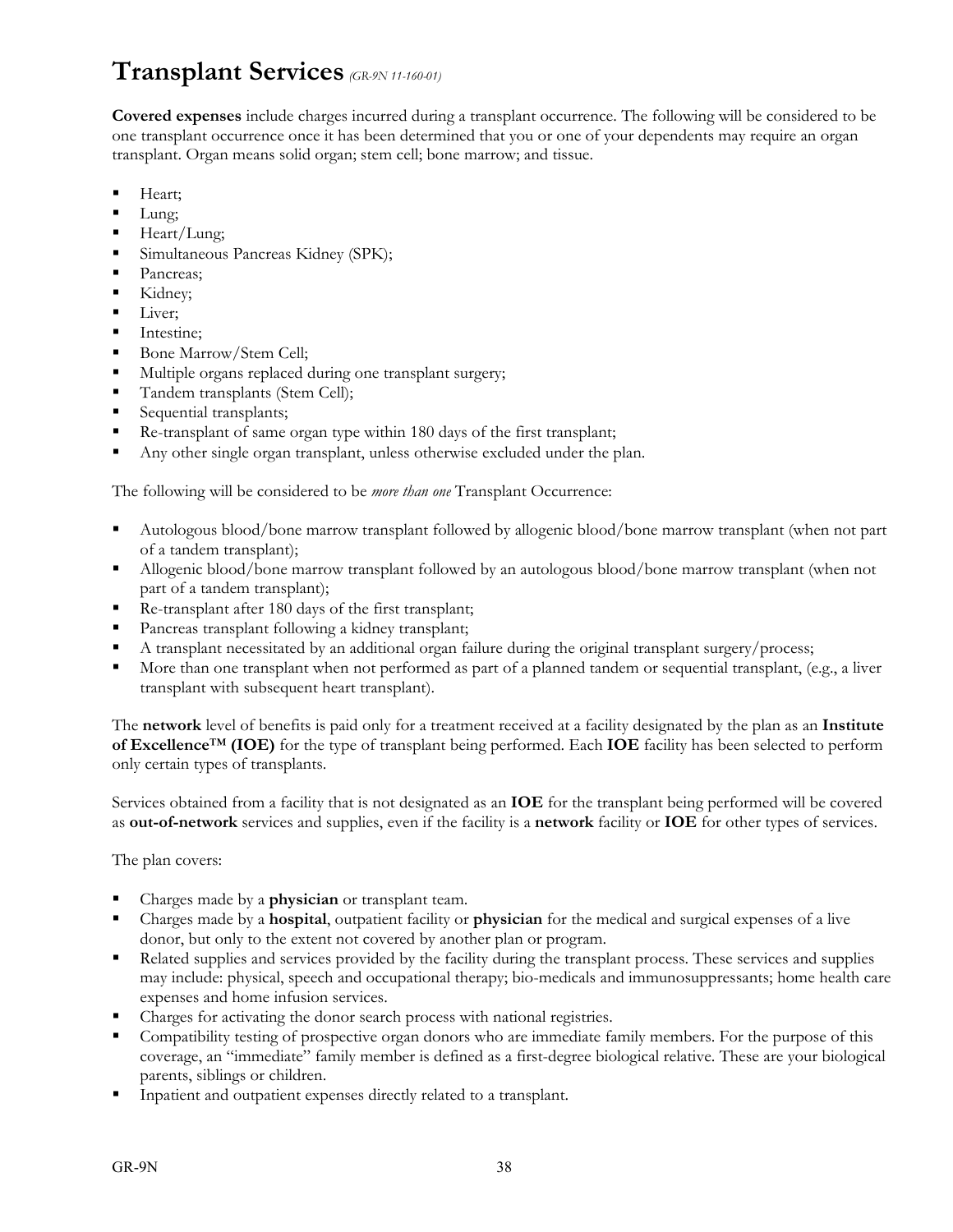Covered transplant expenses are typically incurred during the four phases of transplant care described below. Expenses incurred for one transplant during these four phases of care will be considered one transplant occurrence.

A transplant occurrence is considered to begin at the point of evaluation for a transplant and end either 180 days from the date of the transplant; **or** upon the date you are discharged from the **hospital** or outpatient facility for the admission or visit(s) related to the transplant, whichever is later.

The four phases of one transplant occurrence and a summary of covered transplant expenses during each phase are:

- 1. Pre-transplant evaluation/screening: Includes all transplant-related professional and technical components required for assessment, evaluation and acceptance into a transplant facility's transplant program;
- 2. Pre-transplant/candidacy screening: Includes HLA typing/compatibility testing of prospective organ donors who are immediate family members;
- 3. Transplant event: Includes inpatient and outpatient services for all covered transplant-related health services and supplies provided to you and a donor during the one or more surgical procedures or medical therapies for a transplant; **prescription drugs** provided during your inpatient **stay** or outpatient visit(s), including bio-medical and immunosuppressant drugs; physical, speech or occupational therapy provided during your inpatient **stay** or outpatient visit(s); cadaveric and live donor organ procurement; and
- 4. Follow-up care: Includes all covered transplant expenses; home health care services; home infusion services; and transplant-related outpatient services rendered within 180 days from the date of the transplant event.

If you are a participant in the **IOE** program, the program will coordinate all solid organ and bone marrow transplants and other specialized care you need. Any **covered expenses** you incur from an **IOE** facility will be considered network care expenses.

#### **Important Reminders**

To ensure coverage, all transplant procedures in the United States need to be **precertified** by **Aetna**. Refer to the *How the Plan Works* section for details about **precertification**.

Refer to the *Schedule of Benefits* for details about transplant expense maximums, if applicable.

#### **Limitations**

Unless specified above, *not* covered under this benefit are charges incurred for:

- Outpatient drugs including bio-medicals and immunosuppressants not expressly related to an outpatient transplant occurrence;
- Services that are covered under any other part of this plan;
- Services and supplies furnished to a donor when the recipient is not covered under this plan;
- Home infusion therapy after the transplant occurrence;
- Harvesting or storage of organs, without the expectation of immediate transplantation for an existing illness;
- Harvesting and/or storage of bone marrow, tissue or stem cells, without the expectation of transplantation within 12 months for an existing illness;
- Cornea (Corneal Graft with Amniotic Membrane) or Cartilage (autologous chondrocyte or autologous osteochondral mosaicplasty) transplants, unless otherwise authorized by **Aetna**.

## **Network of Transplant Specialist Facilities**

Through the **IOE** network, you will have access to a provider network that specializes in transplants. Benefits may vary if an **IOE** facility or non-**IOE** or **out-of-network provider** is used. In addition, some expenses are payable only within the **IOE** network. The **IOE** facility must be specifically approved and designated by **Aetna** to perform the procedure you require. Each facility in the **IOE** network has been selected to perform only certain types of transplants, based on quality of care and successful clinical outcomes.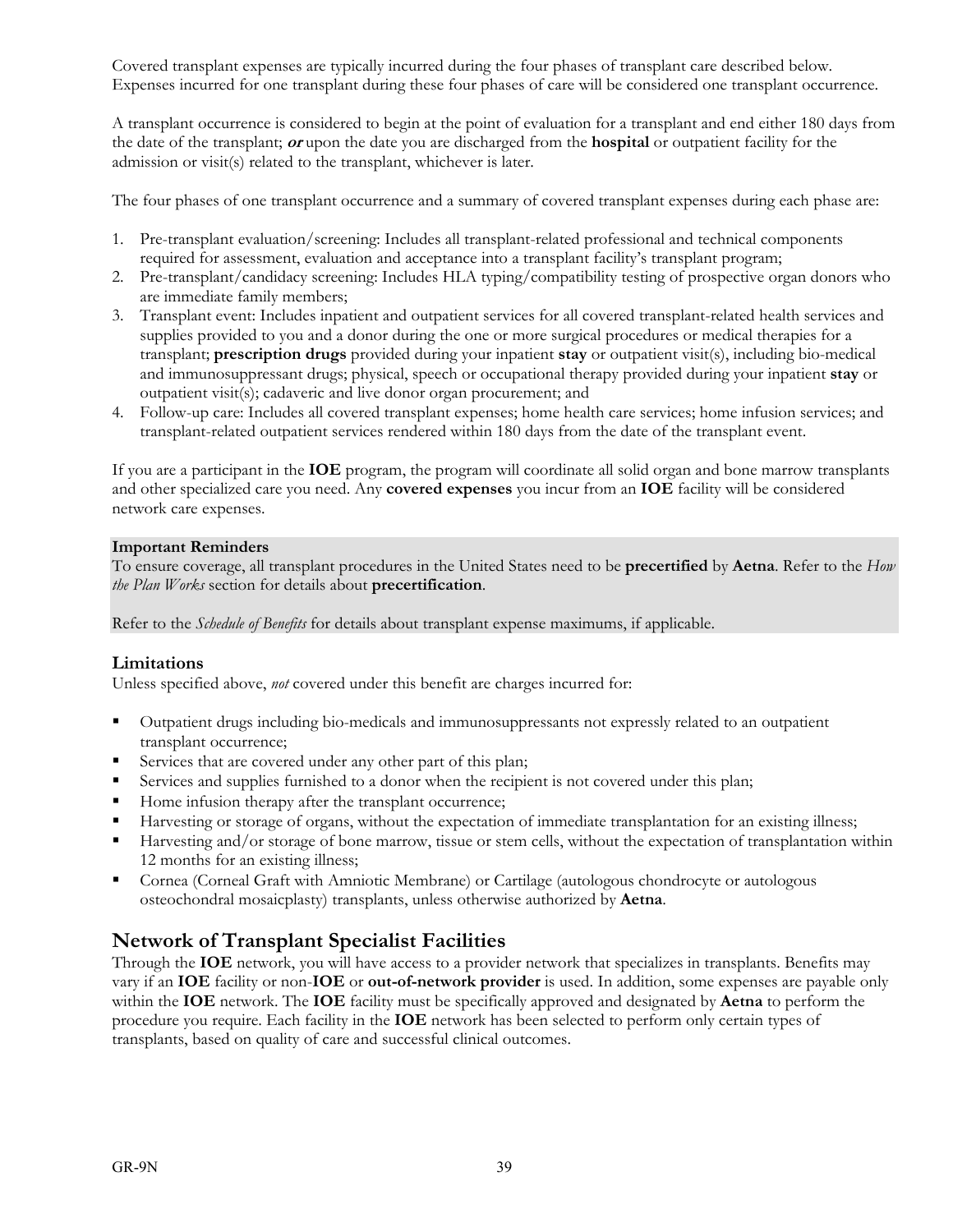# **Treatment of Mental Disorders and Substance Abuse** *(GR-9N-11-172-01 DE)*

## **Treatment of Mental Disorders**

**Covered expenses** include charges made for the treatment of **mental disorders** by **behavioral health providers**.

#### **Important Note**

Not all types of services are covered. For example, educational services and certain types of therapies are not covered. See *Health Plan Exclusions and Limits* for more information.

In addition to meeting all other conditions for coverage, the treatment must meet the following criteria:

- There is a written treatment plan prescribed and supervised by a **behavioral health provider**;
- This Plan includes follow-up treatment; and
- This Plan is for a condition that can favorably be changed.

Benefits are payable for charges incurred in a **hospital, psychiatric hospital, residential treatment facility** or **behavioral health provider's** office for the treatment of **mental disorders** as follows:

#### **Inpatient Treatment**

**Covered expenses** include charges for **room and board** at the **semi-private room rate,** and other services and supplies provided during your **stay** in a **hospital, psychiatric hospital** or **residential treatment facility**. Inpatient benefits are payable only if your condition requires services that are only available in an inpatient setting.

#### **Important Reminder**

Inpatient care, partial **hospitalizations** and outpatient treatment in the United States must be **precertified** by **Aetna**. Refer to *How the Plan Works* for more information about **precertification**.

#### **Partial Confinement Treatment**

**Covered expenses** include charges made for **partial confinement treatment** provided in a facility or program for the intermediate short-term or medically-directed intensive treatment of a **mental disorder**. Such benefits are payable if your condition requires services that are only available in a **partial confinement treatment** setting.

#### **Important Reminder**

Inpatient care, partial **hospitalizations** and outpatient treatment in the United States must be **precertified** by **Aetna**. Refer to *How the Plan Works* for more information about **precertification**.

#### **Outpatient Treatment**

**Covered expenses** include charges for treatment received while not confined as a full-time inpatient in a **hospital**, **psychiatric hospital** or **residential treatment facility**.

The plan covers partial **hospitalization** services (more than 4 hours, but less than 24 hours per day) provided in a facility or program for the intermediate short-term or medically-directed intensive treatment. The partial **hospitalization** will only be covered if you would need inpatient care if you were not admitted to this type of facility.

#### **Important Reminder**

- Inpatient care, partial **hospitalizations** and outpatient treatment in the United States must be **precertified** by **Aetna**. Refer to *How the Plan Works* for more information about **precertification**.
- Please refer to the *Schedule of Benefits* for any **copayments**/**deductibles**, maximums, **coinsurance limits** or **maximum out-of-pocket limits** that may apply to your **mental disorders** benefits.

## **Treatment of Substance Abuse**

**Covered expenses** include charges made for the treatment of **substance abuse** by **behavioral health providers.**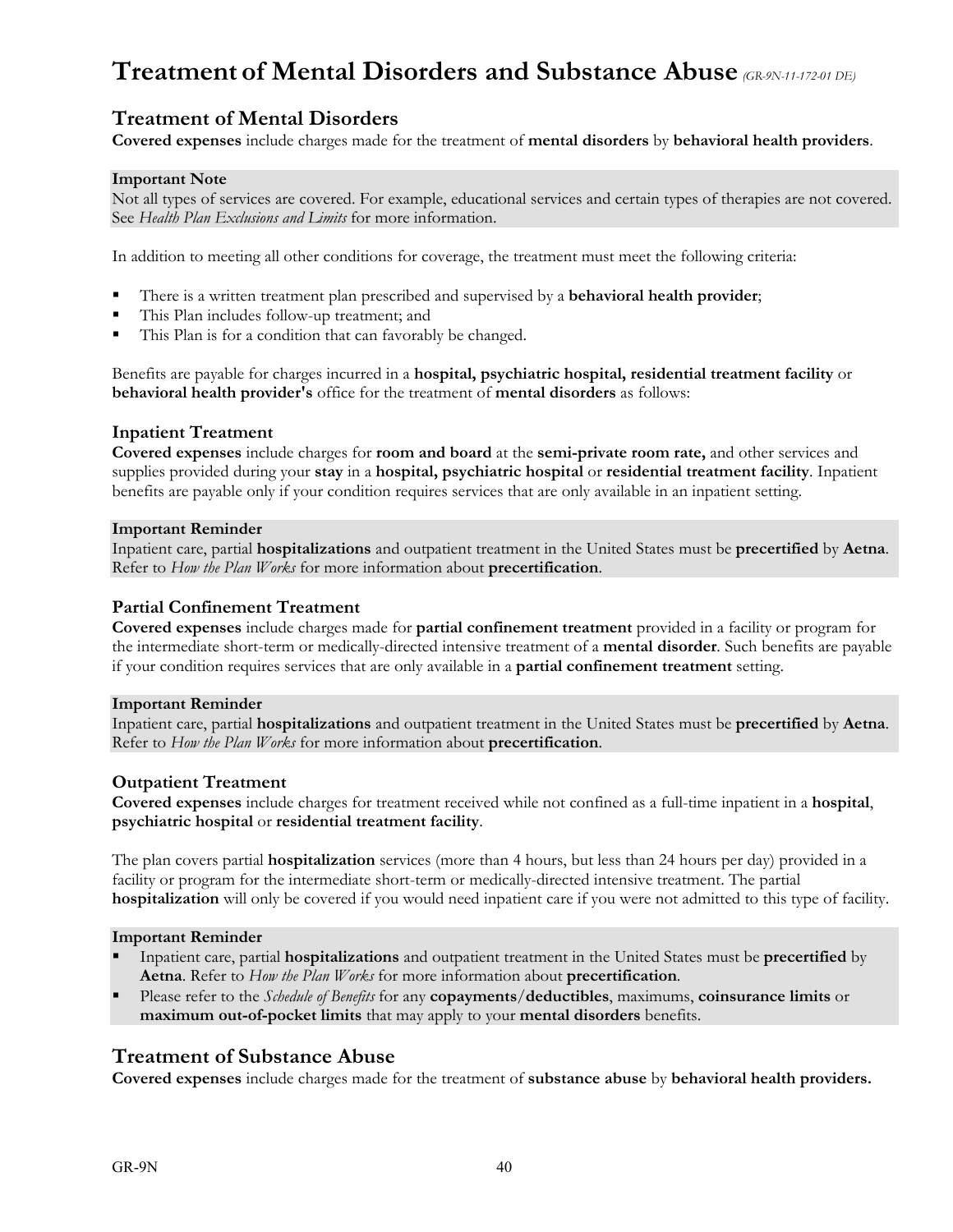#### **Important Note**

Not all types of services are covered. For example, educational services and certain types of therapies are not covered. See *Health Plan Exclusions and Limits* for more information.

### **Substance Abuse**

In addition to meeting all other conditions for coverage, the treatment must meet the following criteria:

- There is a program of therapy prescribed and supervised by a **behavioral health provider**.
- The program of therapy includes either:
	- A follow up program directed by a **behavioral health provider** on at least a monthly basis; or
	- Meetings at least twice a month with an organization devoted to the treatment of alcoholism or **substance abuse**.

Please refer to the *Schedule of Benefits* for any **substance abuse deductibles,** maximums, **coinsurance limits** or **maximum out-of-pocket limits** that may apply to your **substance abuse** benefits.

#### **Inpatient Treatment**

This Plan covers **room and board** at the **semi-private room rate** and other services and supplies provided during your **stay** in a **psychiatric hospital** or **residential treatment facility**, appropriately licensed by the state Department of Health or its equivalent.

Coverage includes:

- Treatment in a **hospital** for the medical complications of **substance abuse**.
- "Medical complications" include **detoxification**, electrolyte imbalances, malnutrition, cirrhosis of the liver, delirium tremens and hepatitis.
- Treatment in a **hospital** is covered only when the **hospital** does not have a separate treatment facility section.

#### **Important Reminder**

Inpatient care, partial **hospitalizations** and outpatient treatment in the United States must be **precertified** by **Aetna**. Refer to *How the Plan Works* for more information about **precertification**.

#### **Outpatient Treatment**

**Outpatient treatment** includes charges for treatment received for **substance abuse** while not confined as a full-time inpatient in a **hospital**, **psychiatric hospital** or **residential treatment facility**.

This Plan covers partial **hospitalization** services (more than 4 hours, but less than 24 hours per day) provided in a facility or program for the intermediate short-term or medically-directed intensive treatment of alcohol or drug abuse. The partial **hospitalization** will only be covered if you would need inpatient treatment if you were not admitted to this type of facility.

#### **Important Reminder**

Inpatient treatment, partial-**hospitalization** care and outpatient treatment in the United States must be **precertified** by **Aetna**. Refer to *How the Plan Works* for more information about **precertification**.

#### **Partial Confinement Treatment**

**Covered expenses** include charges made for **partial confinement treatment** provided in a facility or program for the intermediate short-term or medically-directed intensive treatment of **substance abuse**.

Such benefits are payable if your condition requires services that are only available in a **partial confinement treatment** setting.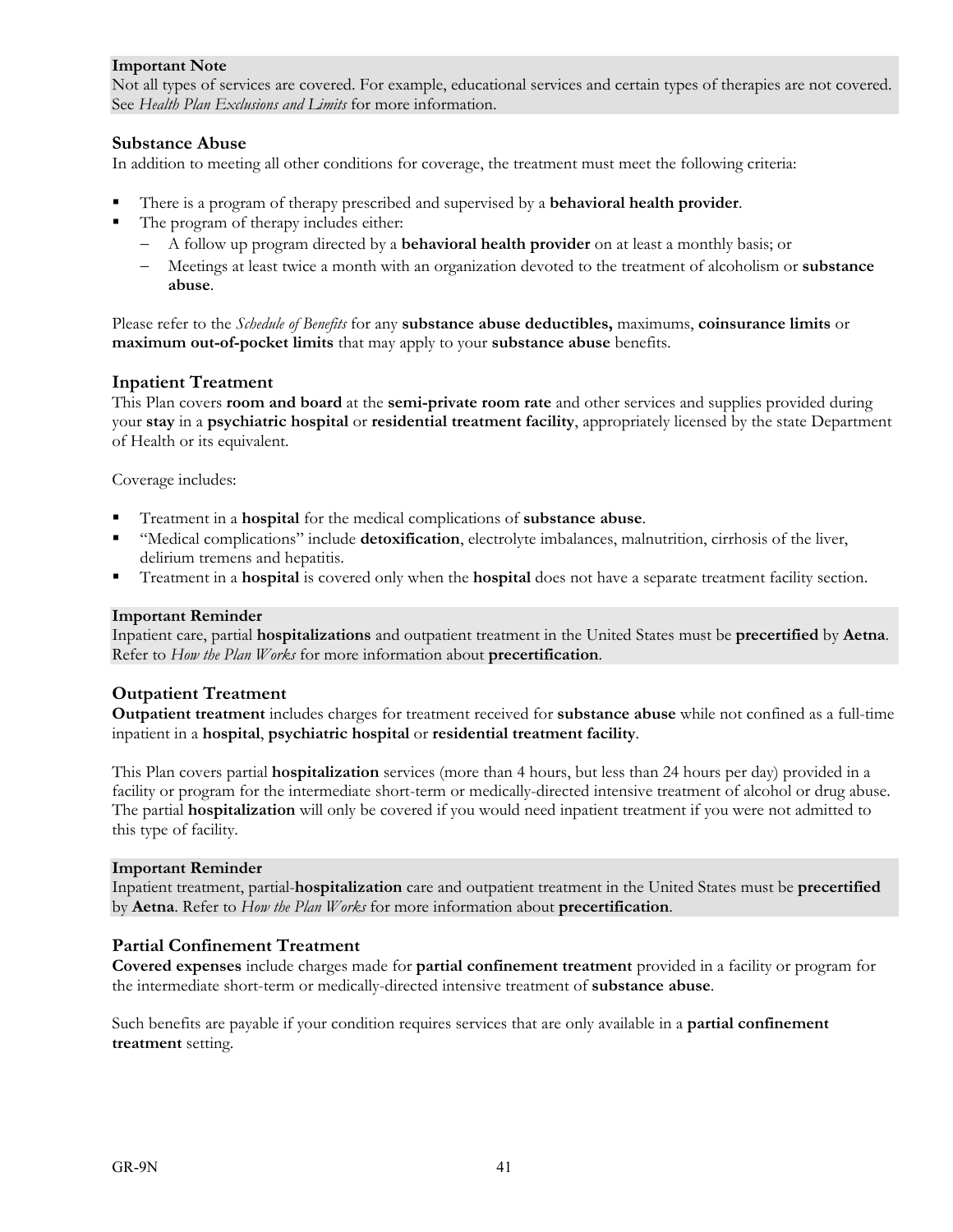#### **Important Reminders:**

- Inpatient care, partial **hospitalizations** and outpatient treatment in the United States must be **precertified** by **Aetna**. Refer to *How the Plan Works* for more information about **precertification**.
- Please refer to the *Schedule of Benefits* for any **copayments**/**deductibles**, maximums, **coinsurance limits** or **maximum out-of-pocket limits** that may apply to your **substance abuse** benefits.

# **Oral and Maxillofacial Treatment (Mouth, Jaws and Teeth)** *(GR-9N 11-180-01)*

**Covered expenses** include charges made by a **physician**, a **dentist** and **hospital** for:

Non-surgical treatment of infections or diseases of the mouth, jaw joints or supporting tissues.

Services and supplies for treatment of, or related conditions of, the teeth, mouth, jaws, jaw joints or supporting tissues, (this includes bones, muscles, and nerves), for surgery needed to:

- Treat a fracture, dislocation, or wound.
- Cut out teeth that are partly or completely impacted in the bone of the jaw; teeth that will not erupt through the gum; other teeth that cannot be removed without cutting into bone; the roots of a tooth without removing the entire tooth; cysts, tumors, or other diseased tissues.
- Cut into gums and tissues of the mouth. This is only covered when **not** done in connection with the removal, replacement or repair of teeth.
- Alter the jaw, jaw joints, or bite relationships by a cutting procedure when appliance therapy alone cannot result in functional improvement.

**Hospital** services and supplies received for a **stay** required because of your condition.

Dental work, surgery and **orthodontic treatment** needed to remove, repair, restore or reposition:

- (a) Natural teeth damaged, lost, or removed; or
- (b) Other body tissues of the mouth fractured or cut

#### due to **injury**.

Any such teeth must have been free from decay or in good repair, and are firmly attached to the jaw bone at the time of the **injury**.

The treatment must be completed in the Calendar Year of the accident or in the next Calendar Year.

If crowns, dentures, bridges, or in-mouth appliances are installed due to **injury**, **covered expenses** only include charges for:

- The first denture or fixed bridgework to replace lost teeth;
- The first crown needed to repair each damaged tooth; and
- An in-mouth appliance used in the first course of **orthodontic treatment** after the **injury**.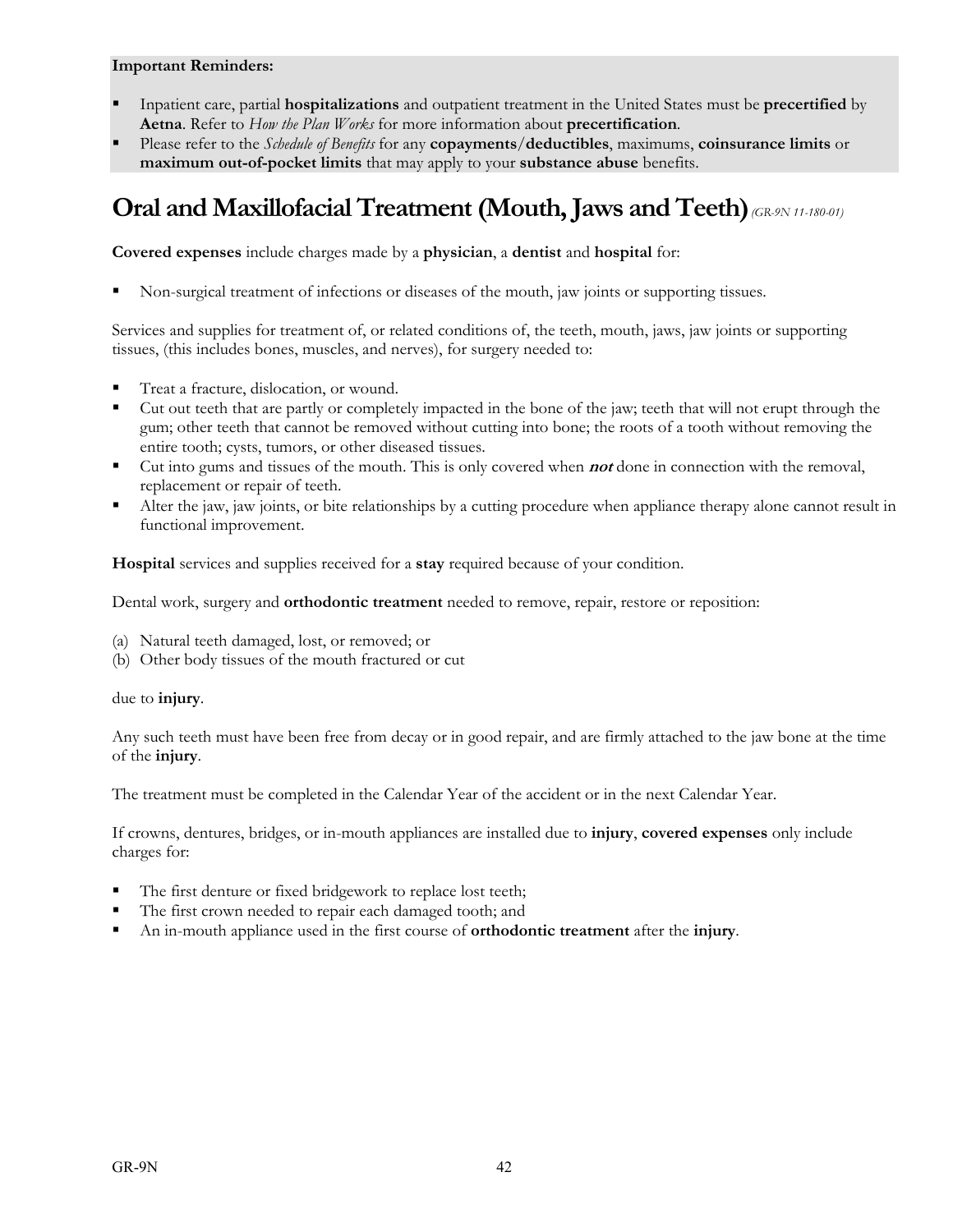# **Coverage for Medical Formula or Food Products for the Treatment of PKU and Inherited Metabolic Diseases**

Coverage is included for medical formulas and foods, low protein modified formulas and modified food products for the treatment of inherited metabolic diseases, if such medical formulas and foods or low protein modified formulas and food products are:

- prescribed as **Medically Necessary** for the therapeutic treatment of inherited metabolic disease, and are:
- administered under the direction of a **Physician**.

In this section, the following words shall have the meanings indicated:

"Inherited metabolic diseases" shall mean diseases caused by an inherited abnormality of biochemistry. The words "inherited metabolic diseases" shall also include any diseases for which the State screens newborn babies.

"Low protein modified formula or food product" means a formula or food product that is:

- specially formulated to have less than one (1) gram of protein per serving; and is intended to be used under the direction of a **Physician** for the dietary treatment of an inherited metabolic disease.
- low protein modified formula or food product that does not include a natural food that is naturally low in protein.

"Medical formula or food" means a formula or food that is:

- intended for the dietary treatment of an inherited metabolic disease for which nutritional requirements and restrictions have been established by medical research; and
- formulated to be consumed or administered enterally under the direction of a **Physician**.

The **deductible**, if any, will not apply to the coverage for medical formula or food products for the treatment of PKU and inherited metabolic diseases.

# **Medical Plan Exclusions** *(GR-9N-28-015-07)*

Not every medical service or supply is covered by the plan, even if prescribed, recommended, or approved by your **physician** or **dentist**. The plan covers only those services and supplies that are **medically necessary** and included in the *What the Plan Covers* section. Charges made for the following are not covered except to the extent listed under the *What The Plan Covers* section or by amendment attached to this Booklet-Certificate.

#### **Important Note**:

You have medical and prescription drug insurance coverage. The exclusions listed below apply to all coverage under your plan. Additional exclusions apply to specific prescription drug coverage. Those additional exclusions are listed separately under the *What The Plan Covers* section for each of these benefits.

Acupuncture, acupressure and acupuncture therapy, except as provided in the *What the Plan Covers* section.

Allergy: Specific non-standard allergy services and supplies, including but not limited to, skin titration (Rinkel method), cytotoxicity testing (Bryan's Test) treatment of non-specific candida sensitivity, and urine autoinjections.

Any charges in excess of the benefit, dollar, day, visit or supply limits stated in this Booklet-Certificate.

Any non-emergency charges incurred outside of the United States if you traveled to such location to obtain **prescription drugs** or supplies, even if otherwise covered under this Booklet-Certificate. This also includes **prescription drugs** or supplies if:

such **prescription drugs** or supplies are unavailable or illegal in the United States; or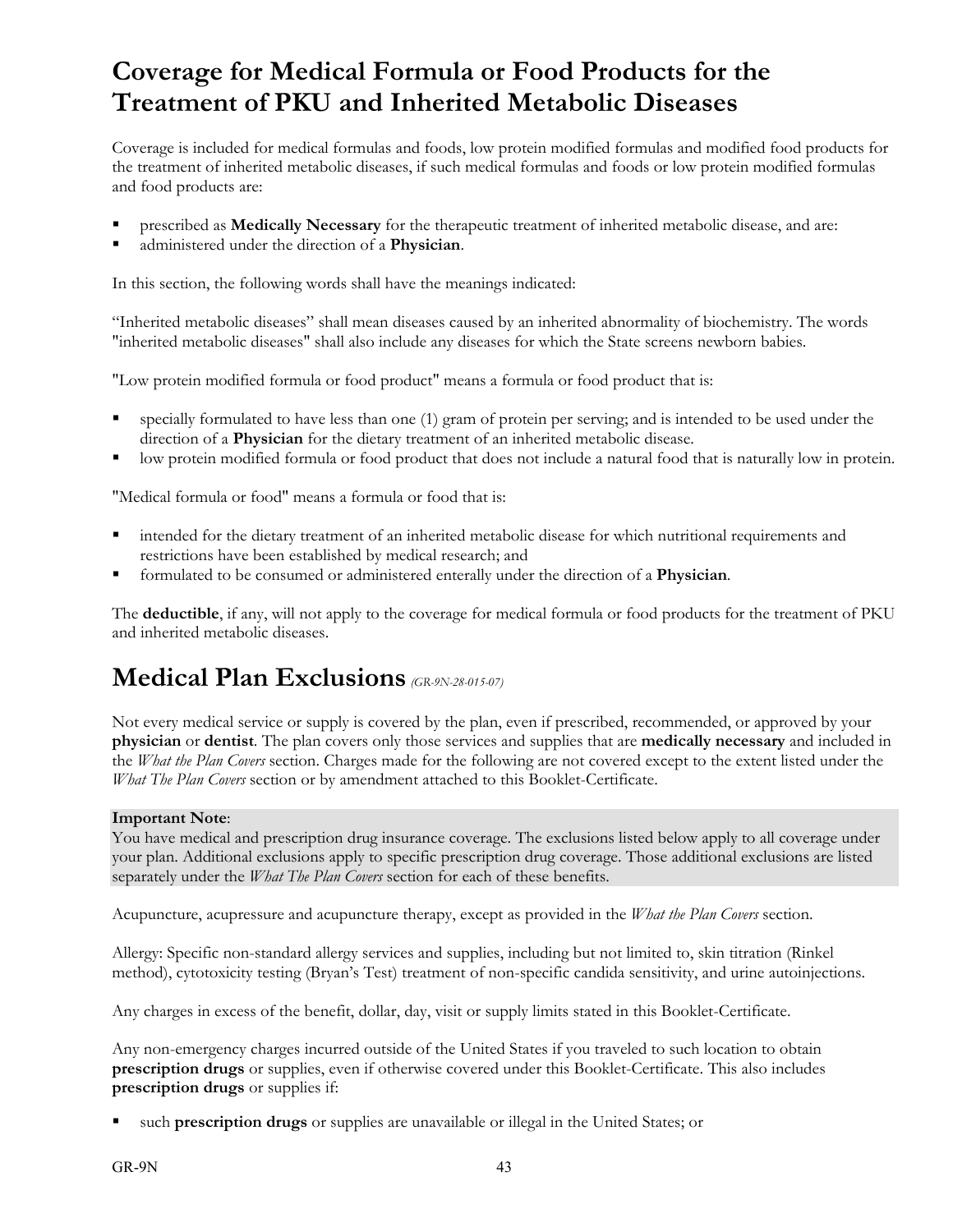the purchase of such **prescription drugs** or supplies outside the United States is considered illegal.

Applied Behavioral Analysis, the LEAP, TEACCH, Denver and Rutgers programs.

Behavioral Health Services:

- Alcoholism or **substance abuse** rehabilitation treatment on an inpatient or outpatient basis, except to the extent coverage for **detoxification** or treatment of alcoholism or **substance abuse** is specifically provided in the *What the Medical Plan Covers* Section.
- Treatment of a covered health care provider who specializes in the mental health care field and who receives treatment as a part of their training in that field.
- Treatment of impulse control disorders such as pathological gambling, kleptomania, pedophilia, caffeine or nicotine use.
- Treatment of antisocial personality disorder.
- Treatment in wilderness programs or other similar programs.
- Treatment of mental retardation, defects, and deficiencies. This exclusion does not apply to mental health services or to medical treatment of mentally retarded in accordance with the benefits provided in the *What the Plan Covers*  section of this Booklet-Certificate.

Blood, blood plasma, synthetic blood, blood products or substitutes, including but not limited to, the provision of blood, other than blood derived clotting factors. Any related services including processing, storage or replacement costs, and the services of blood donors, apheresis or plasmapheresis are not covered. For autologous blood donations, only administration and processing costs are covered.

Charges for a service or supply furnished by a **network provider** in excess of the **negotiated charge**.

Charges for a service of supply furnished by an **out-of-network provider** in excess of the **recognized charge**.

Charges submitted for services that are not rendered, or rendered to a person not eligible for coverage under the plan.

Charges submitted for services by an unlicensed **hospital**, **physician** or other provider or not within the scope of the provider's license.

Contraception, except as specifically described in the *What the Plan Covers* Section:

 Over the counter contraceptive supplies including but not limited to condoms, contraceptive foams, jellies and ointments.

Cosmetic services and plastic surgery: any treatment, surgery (cosmetic or plastic), service or supply to alter, improve or enhance the shape or appearance of the body whether or not for psychological or emotional reasons including:

- Face lifts, body lifts, tummy tucks, liposuctions, removal of excess skin, removal or reduction of non-malignant moles, blemishes, varicose veins, cosmetic eyelid surgery and other surgical procedures;
- Chemical peels, dermabrasion, laser or light treatments, bleaching, creams, ointments or other treatments or supplies to alter the appearance or texture of the skin;
- Insertion or removal of any implant that alters the appearance of the body (such as breast or chin implants);
- Removal of tattoos;
- Repair of piercings and other voluntary body modifications, including removal of injected or implanted substances or devices;
- Surgery to correct Gynecomastia;
- Breast augmentation; and
- Otoplasty.

Counseling: Services and treatment for marriage, religious, family, career, social adjustment, pastoral, or financial counselor.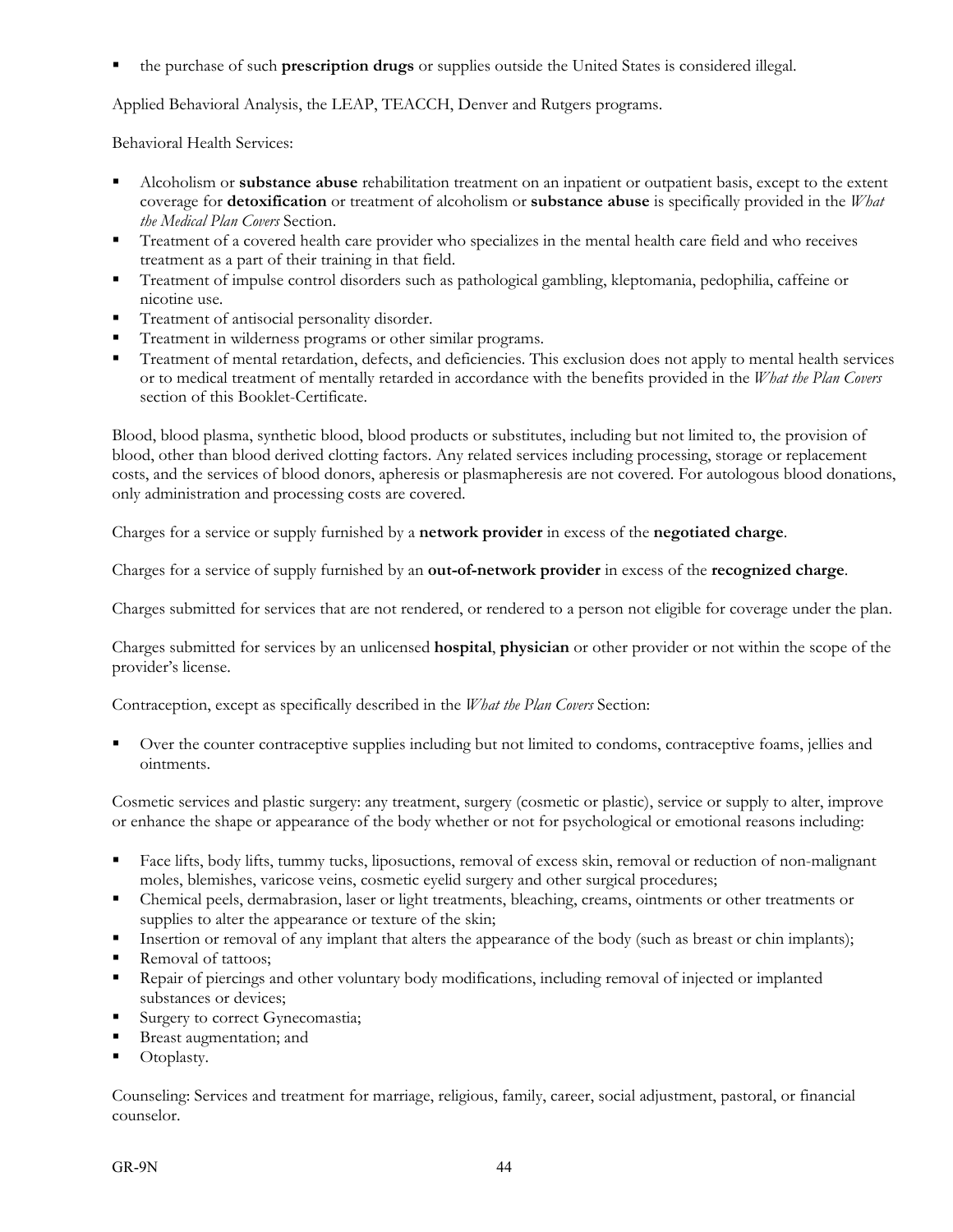Court ordered services, including those required as a condition of parole or release.

## **Custodial Care**

Dental Services: any treatment, services or supplies related to the care, filling, removal or replacement of teeth and the treatment of injuries and diseases of the teeth, gums, and other structures supporting the teeth. This includes but is not limited to:

- services of **dentists**, oral surgeons, dental hygienists, and orthodontists including apicoectomy (dental root resection), root canal treatment, soft tissue impactions, treatment of periodontal disease, alveolectomy, augmentation and vestibuloplasty and fluoride and other substances to protect, clean or alter the appearance of teeth;
- dental implants, false teeth, prosthetic restoration of dental implants, plates, dentures, braces, mouth guards, and other devices to protect, replace or reposition teeth; and
- non-surgical treatments to alter bite or the alignment or operation of the jaw, including treatment of malocclusion or devices to alter bite or alignment.

This exclusion does not include removal of bony impacted teeth, bone fractures, removal of tumors and orthodontogenic cysts.

Disposable outpatient supplies: Any outpatient disposable supply or device, including sheaths, bags, elastic garments, support hose, bandages, bedpans, syringes, blood or urine testing supplies, and other home test kits; and splints, neck braces, compresses, and other devices not intended for reuse by another patient.

Drugs, medications and supplies:

- Over-the-counter drugs, biological or chemical preparations and supplies that may be obtained without a **prescription** including vitamins;
- Any services related to the dispensing, injection or application of a drug;
- Any prescription drug purchased illegally outside the United States, even if otherwise covered under this plan within the United States.
- Needles, syringes and other injectable aids, except as covered for diabetic supplies;
- Drugs related to the treatment of non-**covered expenses**;
- **Performance enhancing steroids;**
- Injectable drugs if an alternative oral drug is available;
- Any **prescription drug**s, injectables, or medications or supplies provided by the policyholder or through a third party vendor contract with the policyholder; and
- Charges for any prescription drug for the treatment of erectile dysfunction, impotence, or sexual dysfunction or inadequacy.

Educational services:

- Any services or supplies related to education, training or retraining services or testing, including: special education, remedial education, job training and job hardening programs;
- Evaluation or treatment of learning disabilities, minimal brain dysfunction, developmental, learning and communication disorders, behavioral disorders, (including pervasive developmental disorders) training or cognitive rehabilitation, regardless of the underlying cause; and
- Services, treatment, and educational testing and training related to behavioral (conduct) problems, learning disabilities and delays in developing skills.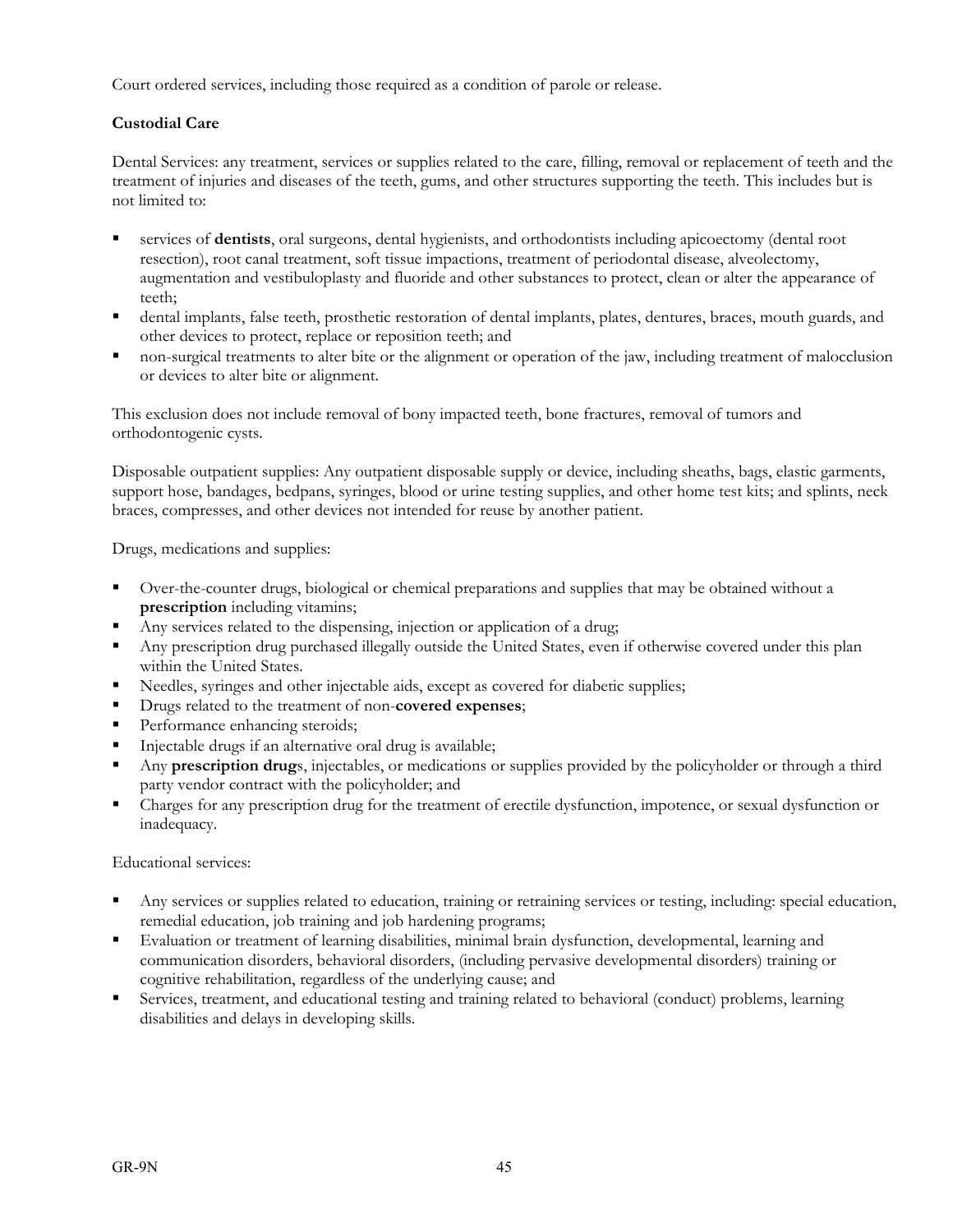Examinations:

- Any health examinations required:
	- by a third party, including examinations and treatments required to obtain or maintain employment, or which an employer is required to provide under a labor agreement;
	- by any law of a government;
	- for securing insurance, school admissions or professional or other licenses;
	- to travel:
	- to attend a school, camp, or sporting event or participate in a sport or other recreational activity; and

Any special medical reports not directly related to treatment except when provided as part of a covered service.

Routine physical exams, routine eye exams, routine dental exams, routine hearing exams and other preventive services and supplies, except as specifically provided in the *What the Plan Covers* section.

**Experimental or investigational** drugs, devices, treatments or procedures, except as described in the *What the Plan Covers* section.

Facility charges for care services or supplies provided in:

- **rest homes;**
- assisted living facilities;
- similar institutions serving as an individual's primary residence or providing primarily custodial or rest care;
- health resorts;
- spas, sanitariums; or
- infirmaries at schools, colleges, or camps.

Food items: Any food item, including infant formulas, nutritional supplements, vitamins, including prescription vitamins, medical foods and other nutritional items, even if it is the sole source of nutrition. This exclusion does not apply to specialized medical foods delivered enterally (only when delivered via a tube directly into the stomach or intestines) or parenterally.

Foot care: Except as specifically covered for diabetics, any services, supplies, or devices to improve comfort or appearance of toes, feet or ankles, including but not limited to:

- treatment of calluses, bunions, toenails, hammer-toes, subluxations, fallen arches, weak feet, chronic foot pain or conditions caused by routine activities such as walking, running, working or wearing shoes; and
- Shoes (including orthopedic shoes), foot orthotics, arch supports, shoe inserts, ankle braces, guards, protectors, creams, ointments and other equipment, devices and supplies, even if required following a covered treatment of an **illness** or **injury**.

Growth/Height: Any treatment, device, drug, service or supply (including surgical procedures, devices to stimulate growth and growth hormones), solely to increase or decrease height or alter the rate of growth.

#### Hearing:

- Any hearing service or supply that does not meet professionally accepted standards;
- Hearing exams given during a **stay** in a **hospital** or other facility;
- Replacement parts or repairs for a hearing aid; and
- Any tests, appliances, and devices for the improvement of hearing (including hearing aids and amplifiers), or to enhance other forms of communication to compensate for hearing loss or devices that simulate speech, except otherwise provided under the *What the Plan Covers* section.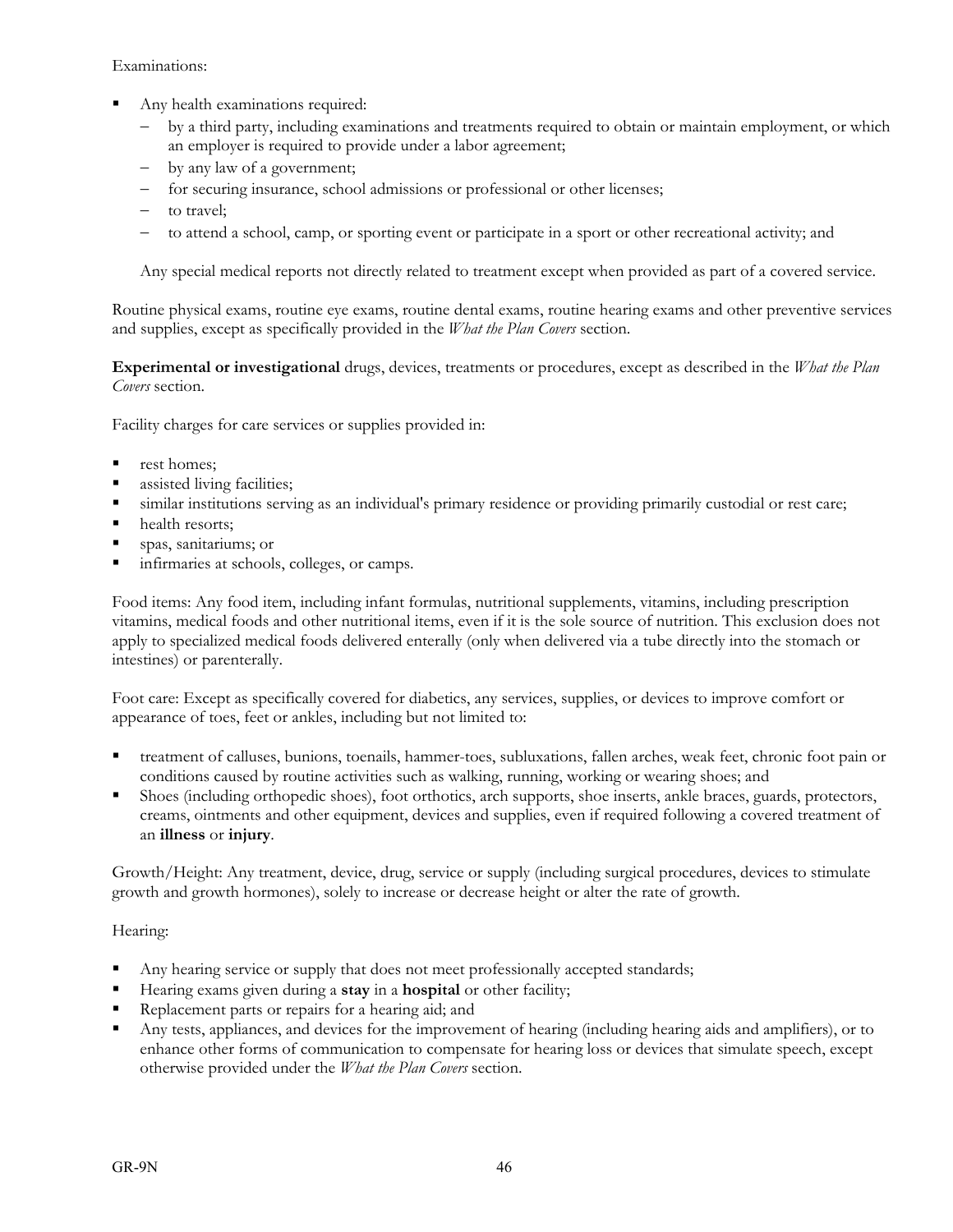Home and mobility: Any addition or alteration to a home, workplace or other environment, or vehicle and any related equipment or device, such as:

- Purchase or rental of exercise equipment, air purifiers, central or unit air conditioners, water purifiers, waterbeds. and swimming pools;
- Exercise and training devices, whirlpools, portable whirlpool pumps, sauna baths, or massage devices;
- Equipment or supplies to aid sleeping or sitting, including non-hospital electric and air beds, water beds, pillows, sheets, blankets, warming or cooling devices, bed tables and reclining chairs;
- Equipment installed in your home, workplace or other environment, including stair-glides, elevators, wheelchair ramps, or equipment to alter air quality, humidity or temperature;
- Other additions or alterations to your home, workplace or other environment, including room additions, changes in cabinets, countertops, doorways, lighting, wiring, furniture, communication aids, wireless alert systems, or home monitoring;
- Services and supplies furnished mainly to provide a surrounding free from exposure that can worsen your **illness** or **injury**;
- Removal from your home, worksite or other environment of carpeting, hypo-allergenic pillows, mattresses, paint, mold, asbestos, fiberglass, dust, pet dander, pests or other potential sources of allergies or **illness**; and
- Transportation devices, including stair-climbing wheelchairs, personal transporters, bicycles, automobiles, vans or trucks, or alterations to any vehicle or transportation device.

Home births: Any services and supplies related to births occurring in the home or in a place not licensed to perform deliveries.

Infertility: except as specifically described in the *What the Plan Covers* Section, any services, treatments, procedures or supplies that are designed to enhance fertility or the likelihood of conception, including but not limited to:

- **PED FINDS** related to the treatment of non-covered benefits;
- Injectable infertility medications, including but not limited to menotropins, hCG, GnRH agonists, and IVIG;
- **Artificial Insemination;**
- Any advanced reproductive technology ("ART") procedures or services related to such procedures, including but not limited to in vitro fertilization ("IVF"), gamete intra-fallopian transfer ("GIFT"), zygote intra-fallopian transfer ("ZIFT"), and intra-cytoplasmic sperm injection ("ICSI"); Artificial Insemination for covered females attempting to become pregnant who are not infertile as defined by the plan;
- Infertility services for couples in which 1 of the partners has had a previous sterilization procedure, with or without surgical reversal;
- Procedures, services and supplies to reverse voluntary sterilization;
- Infertility services for females with FSH levels 19 or greater mIU/ml on day 3 of the menstrual cycle;
- The purchase of donor sperm and any charges for the storage of sperm; the purchase of donor eggs and any charges associated with care of the donor required for donor egg retrievals or transfers or gestational carriers or surrogacy; donor egg retrieval or fees associated with donor egg programs, including but not limited to fees for laboratory tests;
- Charges associated with cryopreservation or storage of cryopreserved eggs and embryos (e.g., office, **hospital**, ultrasounds, laboratory tests, etc.); any charges associated with a frozen embryo or egg transfer, including but not limited to thawing charges;
- Home ovulation prediction kits or home pregnancy tests;
- Any charges associated with care required to obtain ART Services (e.g., office, **hospital**, ultrasounds, laboratory tests); and any charges associated with obtaining sperm for any ART procedures; and
- Ovulation induction and intrauterine insemination services if you are not infertile.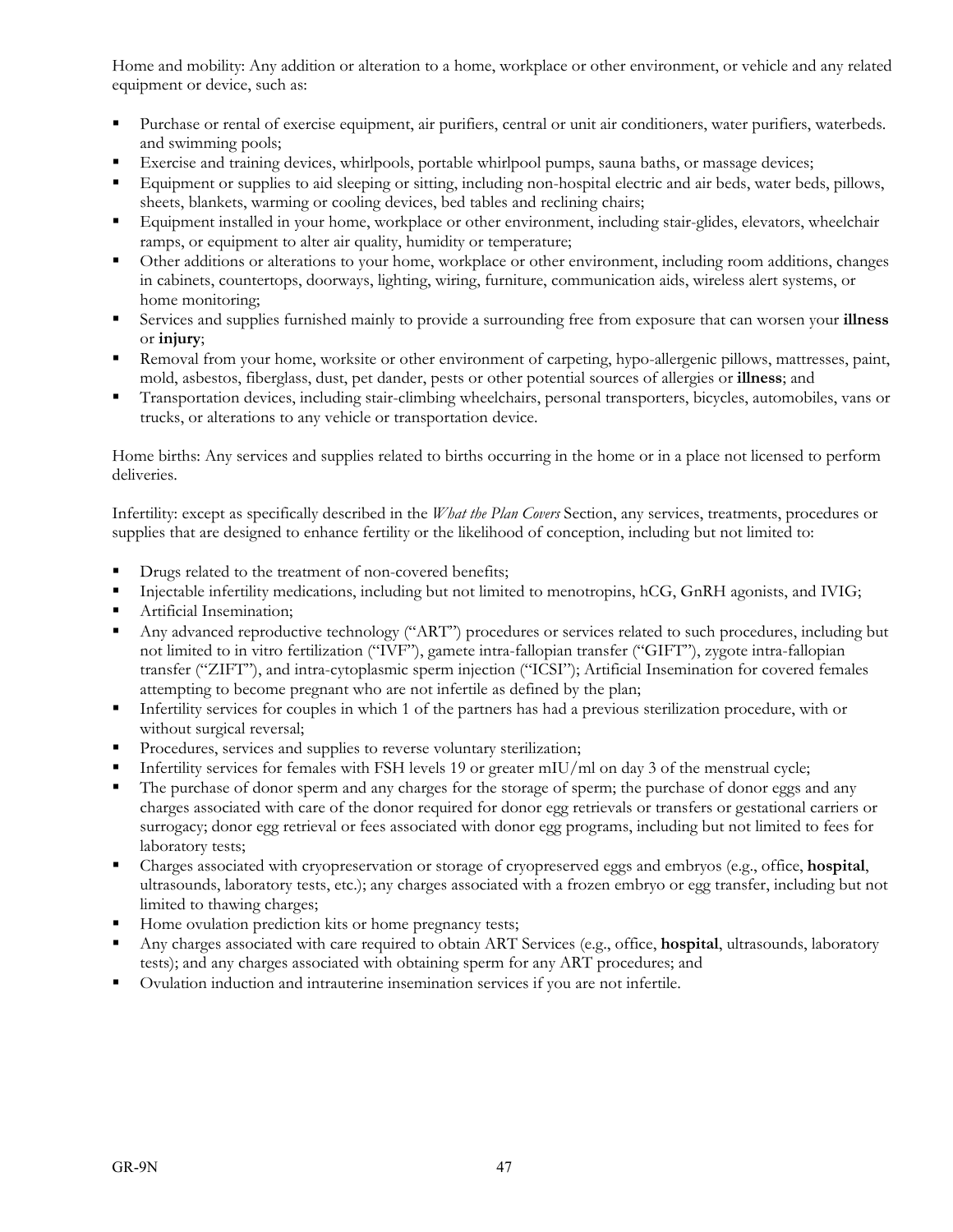### **Maintenance Care**.

Medicare: Payment for that portion of the charge for which Medicare or another party is the primary payer.

Miscellaneous charges for services or supplies including:

- Annual or other charges to be in a **physician's** practice;
- Charges to have preferred access to a **physician's** services such as boutique or concierge **physician** practices;
- Cancelled or missed appointment charges or charges to complete claim forms;
- Charges the recipient has no legal obligation to pay; or the charges would not be made if the recipient did not have coverage (to the extent exclusion is permitted by law) including:
	- Care in charitable institutions;
	- Care for conditions related to current or previous military service;
	- Care while in the custody of a governmental authority;
	- Any care a public **hospital** or other facility is required to provide; or
	- Any care in a **hospital** or other facility owned or operated by any federal, state or other governmental entity, except to the extent coverage is required by applicable laws.

Nursing and home health aide services provided outside of the home (such as in conjunction with school, vacation, work or recreational activities).

Non-**medically necessary** services, including but not limited to, those treatments, services, **prescription drugs** and supplies which are not **medically necessary**, as determined by **Aetna**, for the diagnosis and treatment of **illness**, **injury**, restoration of physiological functions, or covered preventive services. This applies even if they are prescribed, recommended or approved by your **physician** or **dentist**.

Personal comfort and convenience items: Any service or supply primarily for your convenience and personal comfort or that of a third party, including: Telephone, television, internet, barber or beauty service or other guest services; housekeeping, cooking, cleaning, shopping, monitoring, security or other home services; and travel, transportation, or living expenses, rest cures, recreational or diversional therapy.

Private duty nursing during your **stay** in a **hospital**, and outpatient private duty nursing services, except as specifically described in the *Private Duty Nursing* provision in the *What the Plan Covers* Section.

Prosthetics or prosthetic devices unless specifically covered under *What the Plan Covers* Section.

Sex change: Any treatment, drug, service or supply related to changing sex or sexual characteristics, including:

- Surgical procedures to alter the appearance or function of the body;
- Hormones and hormone therapy;
- **Prosthetic devices; and**
- Medical or psychological counseling.

Services provided by a spouse, domestic partner, parent, child, step-child, brother, sister, in-law or any household member.

Services of a resident **physician** or intern rendered in that capacity.

Services provided where there is no evidence of pathology, dysfunction, or disease; except as specifically provided in connection with covered routine care and cancer screenings.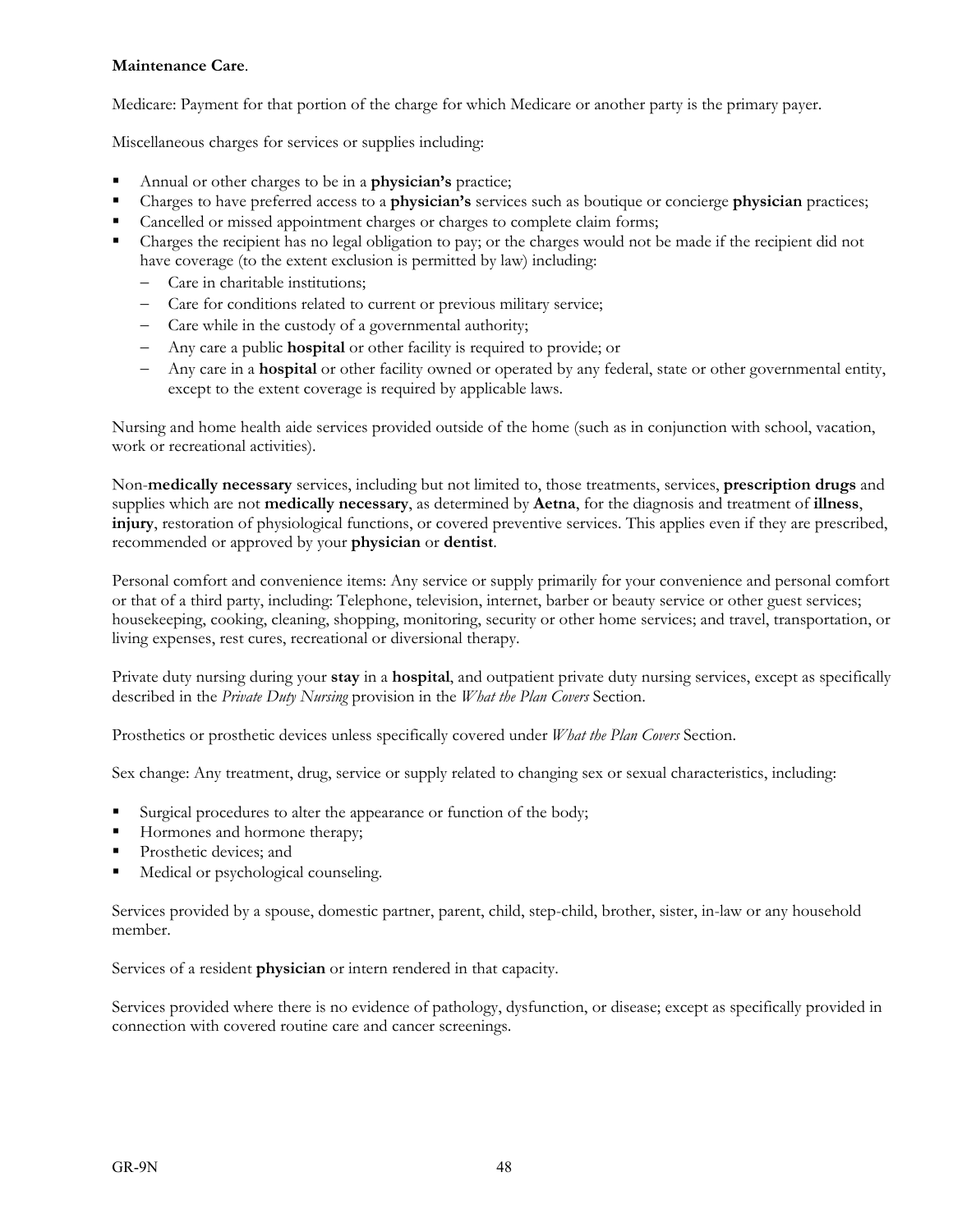Sexual dysfunction/enhancement: Any treatment, drug, service or supply to treat sexual dysfunction, enhance sexual performance or increase sexual desire, including:

- Surgery, drugs, implants, devices or preparations to correct or enhance erectile function, enhance sensitivity, or alter the shape or appearance of a sex organ; and
- Sex therapy, sex counseling, marriage counseling or other counseling or advisory services.

Smoking: Any treatment, drug, service or supply to stop or reduce smoking or the use of other tobacco products or to treat or reduce nicotine addiction, dependence or cravings, including counseling, hypnosis and other therapies, medications, nicotine patches and gum.

Services, including those related to pregnancy, rendered before the effective date or after the termination of coverage, unless coverage is continued under the *Continuation of Coverage* section of this Booklet-Certificate.

Services that are not covered under this Booklet-Certificate.

Services and supplies provided in connection with treatment or care that is not covered under the plan.

Spinal disorder, including care in connection with the detection and correction by manual or mechanical means of structural imbalance, distortion or dislocation in the human body or other physical treatment of any condition caused by or related to biomechanical or nerve conduction disorders of the spine including manipulation of the spine treatment, except as specifically provided in the *What the Plan Covers* section.

Strength and performance: Services, devices and supplies to enhance strength, physical condition, endurance or physical performance, including:

- Exercise equipment, memberships in health or fitness clubs, training, advice, or coaching;
- **•** Drugs or preparations to enhance strength, performance, or endurance; and
- Treatments, services and supplies to treat **illnesses**, **injuries** or disabilities related to the use of performanceenhancing drugs or preparations.

Therapies for the treatment of delays in development, unless resulting from acute illness or injury, or congenital defects amenable to surgical repair (such as cleft lip/palate), are not covered. Examples of non-covered diagnoses include Pervasive Developmental Disorders (including Autism), Down Syndrome, and Cerebral Palsy, as they are considered both developmental and/or chronic in nature.

Therapies and tests: Any of the following treatments or procedures:

- Aromatherapy;
- Bio-feedback and bioenergetic therapy;
- Carbon dioxide therapy;
- Chelation therapy (except for heavy metal poisoning);
- Computer-aided tomography (CAT) scanning of the entire body;
- Educational therapy;
- Gastric irrigation;
- **Hair analysis;**
- Hyperbaric therapy, except for the treatment of decompression or to promote healing of wounds;
- Hypnosis, and hypnotherapy, except when performed by a physician as a form of anesthesia in connection with covered surgery;
- Lovaas therapy;
- **Massage therapy;**
- **Megavitamin therapy;**
- Primal therapy;
- Psychodrama;
- Purging;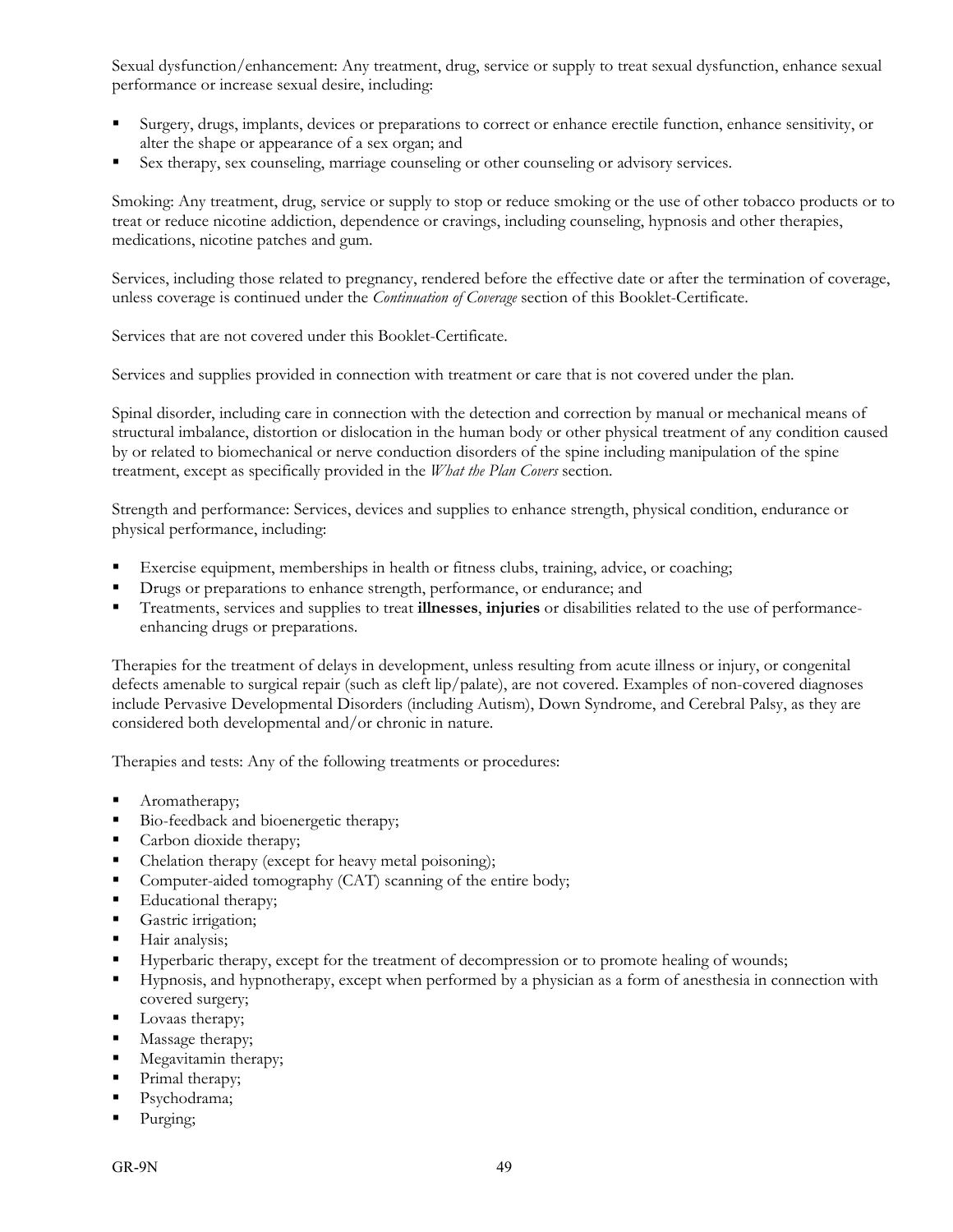- Recreational therapy;
- Rolfing;
- Sensory or auditory integration therapy;
- Sleep therapy;
- Thermograms and thermography.

Transplant-The transplant coverage does not include charges for:

- Outpatient drugs including bio-medicals and immunosuppressants not expressly related to an outpatient transplant occurrence;
- Services and supplies furnished to a donor when recipient is not a covered person;
- Home infusion therapy after the transplant occurrence;
- Harvesting and/or storage of organs, without the expectation of immediate transplantation for an existing **illness**;
- **Harvesting and/or storage of bone marrow, tissue or stem cells without the expectation of transplantation within** 12 months for an existing **illness**;
- Cornea (corneal graft with amniotic membrane) or cartilage (autologous chondrocyte or autologous osteochondral mosaicplasty) transplants, unless otherwise **precertified** by **Aetna**.

Transportation costs, including **ambulance** services for routine transportation to receive outpatient or inpatient services except as described in the *What the Plan Covers* section.

Unauthorized services, including any service obtained by or on behalf of a covered person without Precertification by Aetna when required. This exclusion does not apply in a Medical Emergency or in an Urgent Care situation.

Vision-related services and supplies, except as described in the *What the Plan Covers* section. The plan does not cover:

- Special supplies such as non-**prescription** sunglasses and subnormal vision aids;
- Vision service or supply which does not meet professionally accepted standards;
- Eye exams during your **stay** in a **hospital** or other facility for health care;
- Eye exams for contact lenses or their fitting;
- Eyeglasses or duplicate or spare eyeglasses or lenses or frames;
- Replacement of lenses or frames that are lost or stolen or broken;
- Acuity tests;
- Eye surgery for the correction of vision, including radial keratotomy, LASIK and similar procedures;
- Services to treat errors of refraction.

Weight: Any treatment, drug service or supply intended to decrease or increase body weight, control weight or treat obesity, including **morbid obesity**, regardless of the existence of comorbid conditions; except as provided by this Booklet-Certificate, including but not limited to:

- Liposuction, banding, gastric stapling, gastric by-pass and other forms of bariatric surgery; surgical procedures medical treatments, weight control/loss programs and other services and supplies that are primarily intended to treat, or are related to the treatment of obesity, including **morbid obesity**;
- Drugs, stimulants, preparations, foods or diet supplements, dietary regimens and supplements, food or food supplements, appetite suppressants and other medications;
- Counseling, coaching, training, hypnosis or other forms of therapy; and
- Exercise programs, exercise equipment, membership to health or fitness clubs, recreational therapy or other forms of activity or activity enhancement.

Work related: Any **illness** or **injury** related to employment or self-employment including any **illness** or **injury** that arises out of (or in the course of) any work for pay or profit, unless no other source of coverage or reimbursement is available to you for the services or supplies. Sources of coverage or reimbursement may include your employer, workers' compensation, or an occupational illness or similar program under local, state or federal law. A source of coverage or reimbursement will be considered available to you even if you waived your right to payment from that source. If you are also covered under a workers' compensation law or similar law, and submit proof that you are not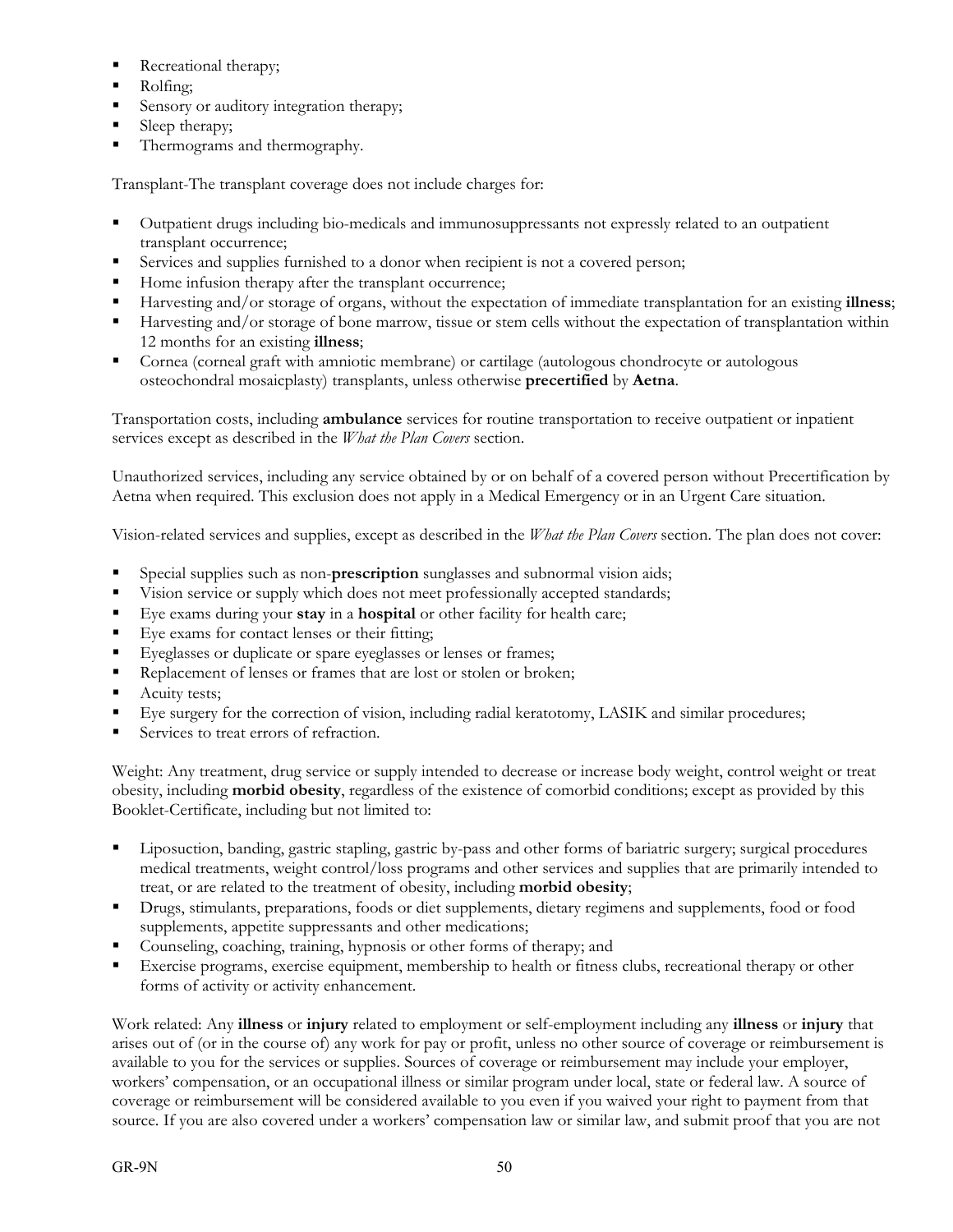covered for a particular illness or **injury** under such law, that illness or **injury** will be considered "non-occupational" regardless of cause.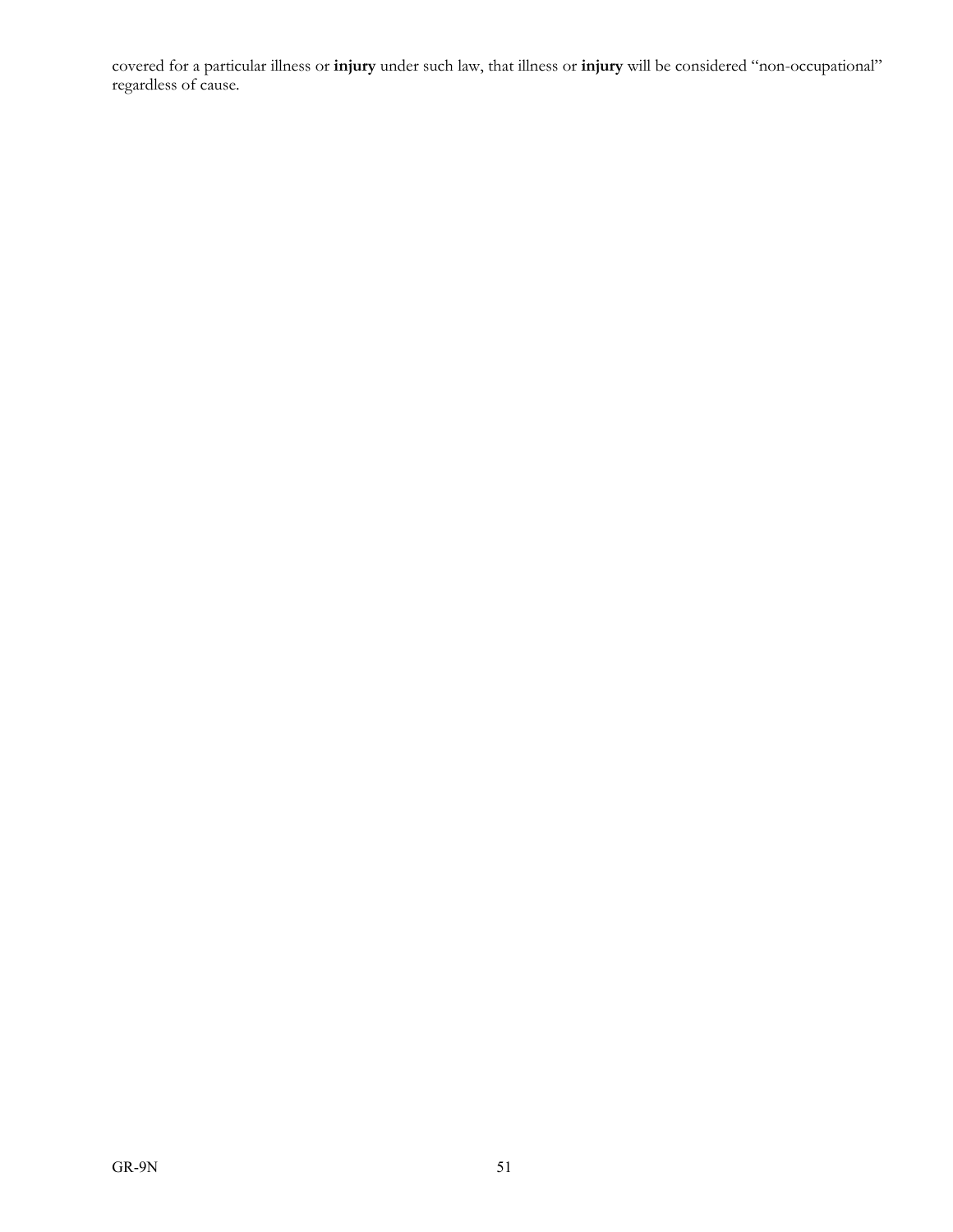# **Your Pharmacy Benefit***(GR-9N-12-005-06 DE)*

# **How the Pharmacy Plan Works**

It is important that you have the information and useful resources to help you get the most out of your **prescription drug** plan. This Booklet-Certificate explains:

- **Definitions you need to know;**
- How to access **network pharmacies** and procedures you need to follow;
- What **prescription drug** expenses are covered and what limits may apply;
- What **prescription drug** expenses are not covered by the plan;
- How you share the cost of your covered **prescription drug** expenses; and
- Other important information such as eligibility, complaints and appeals, termination, and general administration of the plan.

#### **A few important notes to consider before moving forward:**

- Unless otherwise indicated, "you" refers to you and your covered dependents.
- Your **prescription drug** plan pays benefits only for **prescription drug** expenses described in this Booklet-Certificate as covered expenses that are **medically necessary**.
- This Booklet-Certificate applies to coverage only and does not restrict your ability to receive **prescription drugs** that are not or might not be covered benefits under this **prescription drug** plan.
- Store this Booklet-Certificate in a safe place for future reference.

#### **Notice**

The plan does not cover all **prescription drugs**, medications and supplies. Refer to the Limitations section of this coverage and *Exclusions* section of your Booklet-Certificate.

- **Covered expenses** are subject to cost sharing requirements as described in the Cost Sharing sections of this coverage and in your Schedule of Benefits.
- **Injectable prescription drug** refills will only be covered when obtained through **Aetna's specialty pharmacy network**.

# **Getting Started: Common Terms**

You will find the terms below used throughout this Booklet-Certificate. They are described within the sections that follow, and you can also refer to the *Glossary* at the back of this document for helpful definitions. Words in bold print throughout the document are defined in the *Glossary*.

**Brand-Named Prescription Drug** is a **prescription drug** with a proprietary name assigned to it by the manufacturer and so indicated by Medispan or any other similar publication designated by **Aetna**.

**Generic Prescription Drug** is a **prescription drug**, whether identified by its chemical, proprietary, or nonproprietary name, that is accepted by the U.S. Food and Drug Administration as therapeutically equivalent and interchangeable with drugs having an identical amount of the same active ingredient. These drugs are identified by Medispan or any other publication designated by **Aetna**.

**Network pharmacy** is a description of a **retail, mail order or specialty pharmacy** that has entered into a contractual agreement with **Aetna**, an affiliate, or a third party vendor, for the provision of **covered services** to you and your covered dependents. The appropriate **pharmacy** type may also be substituted for the word **pharmacy**. (E.g. **network retail pharmacy, network mail order pharmacy or specialty pharmacy network**).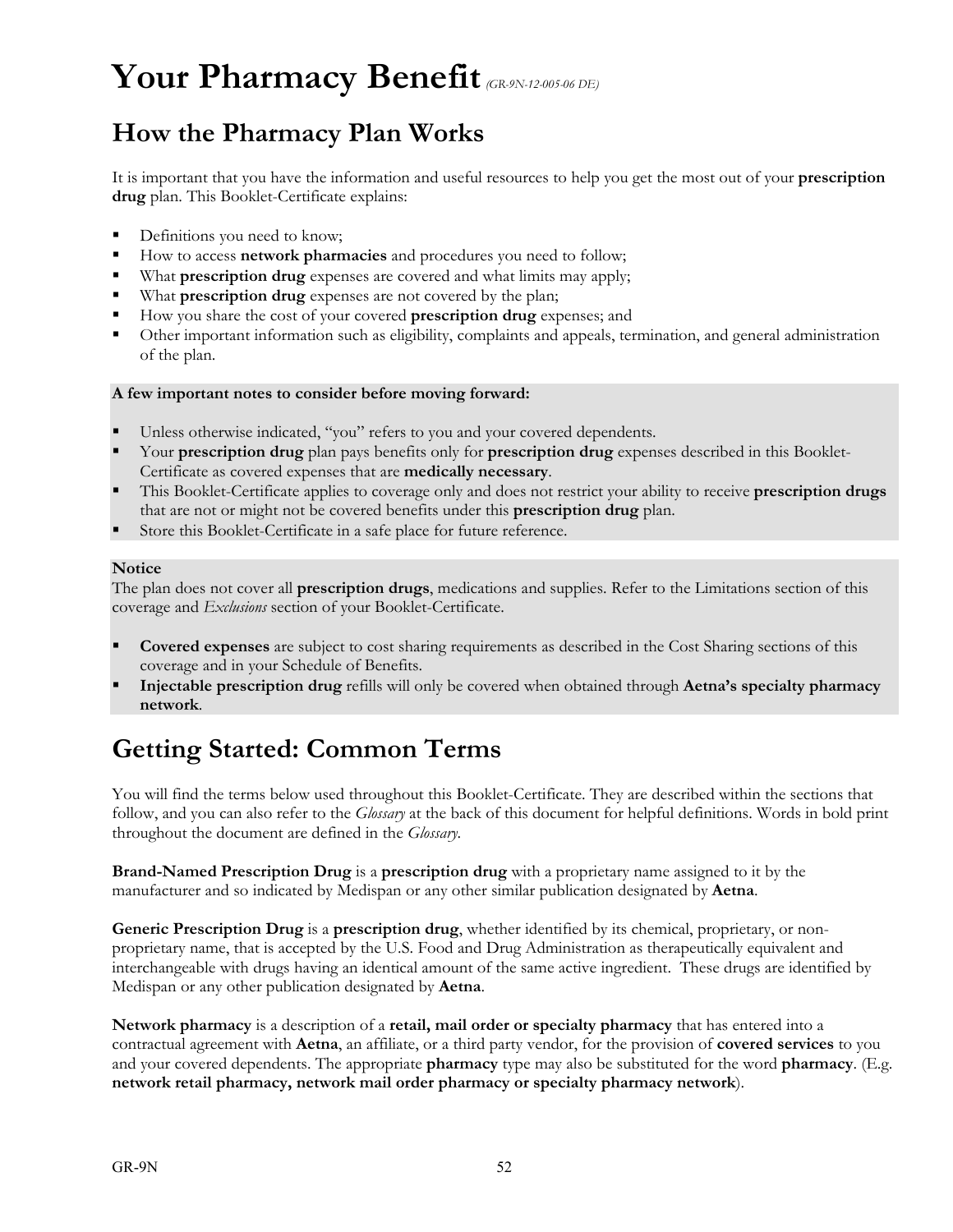**Non-Preferred Drug (Non-Formulary)** is a **brand-named prescription drug** or **generic prescription drug** that does not appear on the **preferred drug guide**.

**Out-of-network pharmacy** is a description of a **pharmacy** that has not contracted with **Aetna**, an affiliate, or a third party vendor, and does not participate in the pharmacy network.

Preferred Drug (Formulary) is a **brand-named prescription drug** or **generic prescription drug** that appears on the **preferred drug guide**.

**Preferred Drug Guide** is a listing of **prescription drugs** established by **Aetna** or an affiliate, which includes both **brand-named prescription drugs** and **generic prescription drugs**. This list is subject to periodic review and changes by **Aetna**. A copy of the **preferred drug guide** will be available upon your request or may be accessed on the **Aetna** website at www.aetna.com/formulary.

**Prescription Drug** is a drug, biological, or compounded **prescription** which, by State or Federal Law, may be dispensed only by **prescription** and which is required by Federal Law to be labeled "Caution: Federal Law prohibits dispensing without prescription." This includes an injectable drug prescribed to be self-administered or administered by any other person except one who is acting within his or her capacity as a paid healthcare professional. Covered injectable drugs include insulin.

**Provider** is any recognized health care professional, pharmacy or facility providing services with the scope of their license.

**Self-injectable Drug(s)**. Prescription drugs that are intended to be self-administered by injection to a specific part of the body to treat certain chronic medical conditions.

**Specialty Pharmacy Network**. **Aetna**'s network of participating pharmacies designated to fill **Self-injectable Drug** prescriptions.

# **Accessing Pharmacies and Benefits** *(GR-9N-12-015-07)*

This plan provides access to **covered benefits** through a network of pharmacies, vendors or suppliers. **Aetna** has contracted for these **network pharmacies** to provide **prescription drugs** and other supplies to you.

Obtaining your benefits through **network pharmacies** has many advantages. Benefits and cost sharing may also vary by the type of **network pharmacy** where you obtain your **prescription drug** and whether or not you purchase a brand-name or generic drug. **Network pharmacies** include retail, mail order and specialty pharmacies.

The plan will only pay for outpatient **prescription drugs** that you obtain from a **network pharmacy**.

## **Accessing Network Pharmacies and Benefits**

You may select a **network pharmacy** from Aetna's on-line provider directory which can be found at www.aetna.com. You can search **Aetna**'s online directory, DocFind, for names and locations of **network pharmacies**. If you cannot locate a **network pharmacy** in your area, call Member Services at the number on your ID card.

You must present your ID card to the **network pharmacy** every time you get a **prescription** filled to be eligible for **network pharmacy benefits**. The **network pharmacy** will calculate your claim online. You will pay any **deductible**, **copaymen**t or **coinsurance** directly to the **network pharmacy**. You do not have to complete or submit claim forms. The **network pharmacy** will take care of claim submission.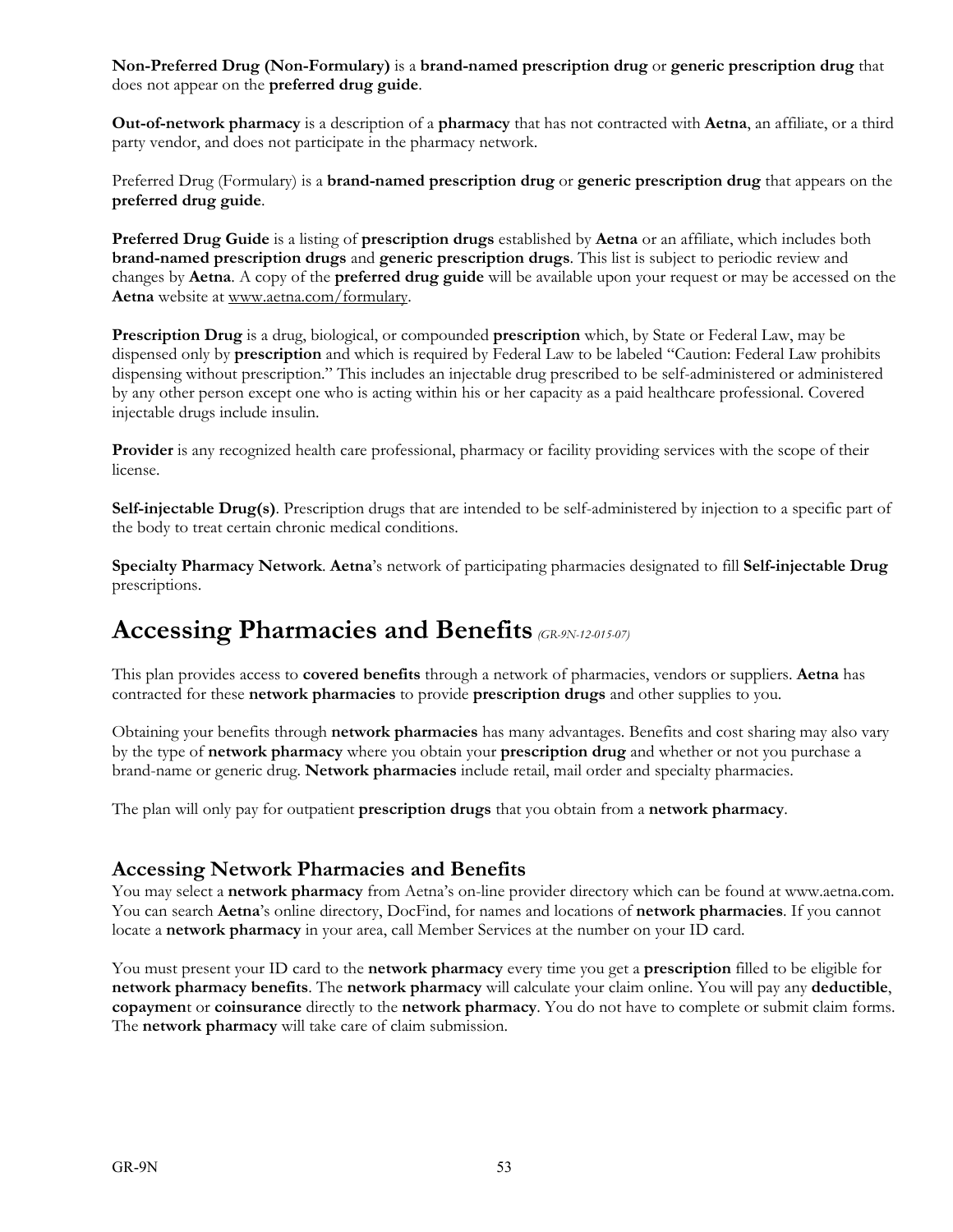# **Emergency Prescriptions**

When you need a **prescription** filled in an emergency or urgent care situation, or when you are traveling, you can obtain **network pharmacy** benefits by filling your **prescription** at any **network pharmacy**. The **network pharmacy** will fill your **prescription** and only charge you your plan's cost sharing amount.

Coverage for **prescription drugs** obtained from an **out-of-network pharmacy** is limited to those obtained in connection with emergency and out-of-area urgent care services.

## **Availability of Providers**

**Aetna** cannot guarantee the availability or continued network participation of a particular **pharmacy**. Either **Aetna** or any **network pharmacy** may terminate the provider contract.

## **Cost Sharing for Network Benefits**

### **You share in the cost of your benefits. Cost Sharing amounts and provisions are described in the Schedule of Benefits.**

- You will be responsible for the **copayment** for each **prescription** or refill as specified in the *Schedule of Benefits*. The **copayment** is payable directly to the **network pharmacy** at the time the **prescription** is dispensed.
- After you pay the applicable **copayment**, you will be responsible for any applicable **coinsurance** for **covered expenses** that you incur. Your **coinsurance** amount is determined by applying the applicable **coinsurance** percentage to the **negotiated charge** if the **prescription** is filled at a **network pharmacy**. When you obtain your **prescription drugs** through a **network pharmacy**, you will not be subject to balance billing.

## **When You Use an Out-of-Network Pharmacy** *(GR-9N 13-005 01 DE)*

You can directly access an **out-of-network pharmacy** to obtain covered outpatient **prescription drugs**. You will pay the **pharmacy** for your **prescription drugs** at the time of purchase and submit a claim form to receive reimbursement from the plan. You are responsible for completing and submitting claim forms for reimbursement of **covered expenses** you paid directly to an out-of-network **pharmacy**. **Aetna** will reimburse you for a **covered expense** up to the **recognized charge**, less any cost sharing required by you.

# **Cost Sharing for Out-of-Network Benefits**

### **You share in the cost of your benefits. Cost Sharing amounts and provisions are described in the Schedule of Benefits.**

Out-of-network expenses will be reimbursed by your medical expense coverage. You will be subject to the cost sharing provisions listed in the *Schedule of Benefits* for your medical expense coverage.

# **Pharmacy Benefit***(GR-9N 13-006-02)*

# **What the Plan Covers**

The plan covers charges for **medically necessary** outpatient **prescription drugs** for the treatment of an **illness** or injury, subject to the *Prescription Drug Limitations* section below and the *Exclusions* section of the *Booklet-Certificate*. **Prescriptions** must be written by a **prescriber** licensed to prescribe federal legend **prescription drugs**.

Your prescription drug benefit coverage is based on **Aetna's preferred drug guide**. Your out-of-pocket expenses may be higher if your **physician** prescribes a covered **prescription drug** not appearing on the **preferred drug guide**.

**Preferred generic prescription drugs** may be substituted by your pharmacist for **brand-name prescription drugs**. You may minimize your out-of-pocket expenses by selecting a **generic prescription drug** when available.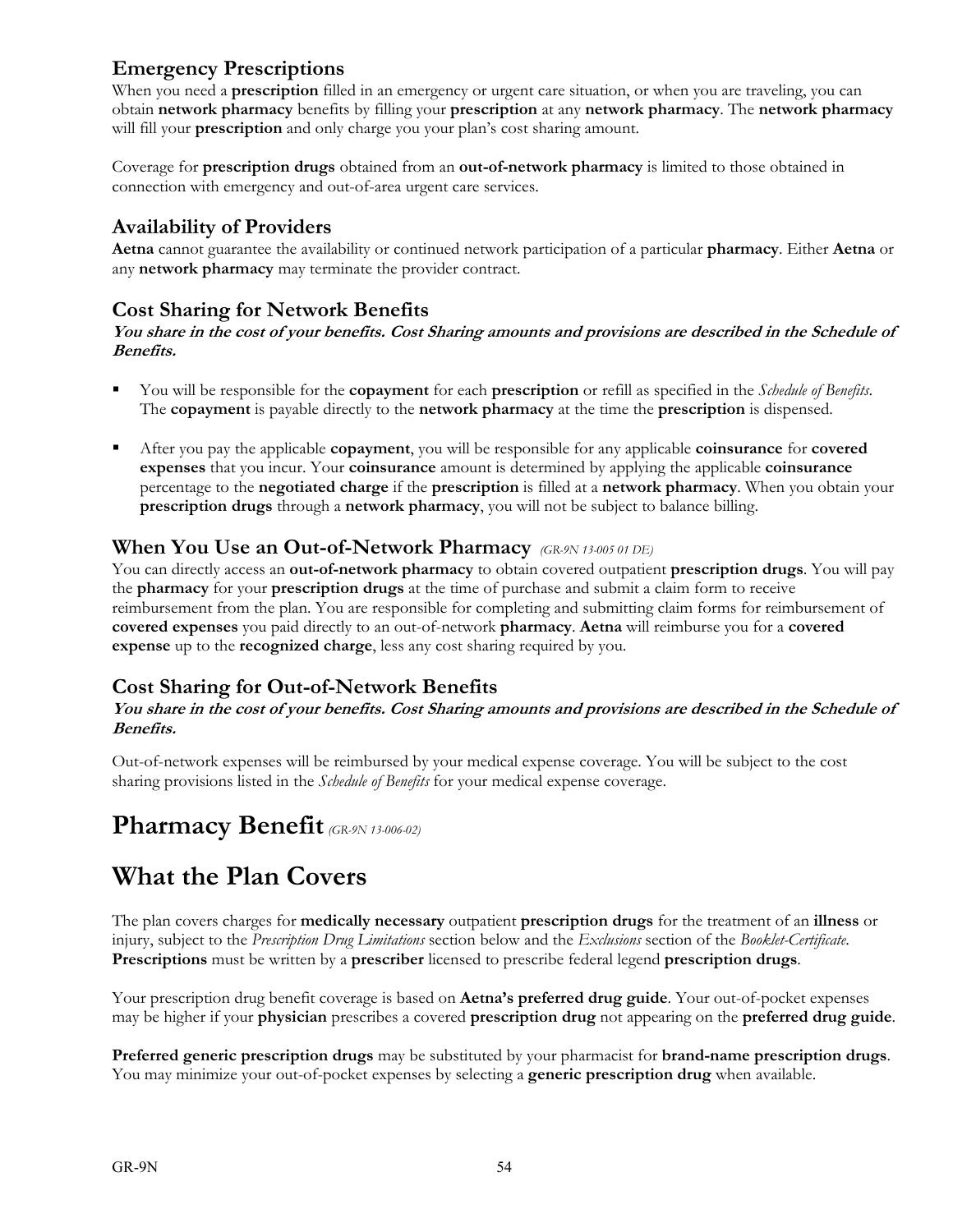Coverage of **prescription drugs** may, in **Aetna**'s sole discretion, be subject to **Aetna** requirements or limitations. **Prescription drugs** covered by this plan are subject to drug and narcotic utilization review by **Aetna**, your **provider** and/or your **network pharmacy**. This may include limiting access of **prescription drugs prescribed** by a specific **provider**. Such limitation may be enforced in the event that **Aetna** identifies an unusual pattern of claims for **covered expenses**.

Coverage for **prescription drugs** and supplies is limited to the supply limits as described below.

# **Retail Pharmacy Benefits**

Outpatient **prescription drugs** are covered when dispensed by a **network retail pharmacy**. Each **prescription** is limited to a maximum 365 day supply when filled at a **network retail pharmacy**.

# **Mail Order Pharmacy Benefits**

Outpatient **prescription drugs** are covered when dispensed by a **network mail order pharmacy**. Each **prescription** is limited to a maximum 365 day supply. **Prescriptions** for less than a 31 day supply or more than a 365 day supply are not eligible for coverage when dispensed by a **network mail order pharmacy**.

## **Other Covered Expenses** *(GR-9N 13-005 01 DE)*

The following **prescription drugs**, medications and supplies are also **covered expenses** under this Coverage.

### **Off-Label Use** *(GR-9N 13-005 01 DE)*

FDA approved **prescription drugs** may be covered when the off-label use of the drug has not been approved by the FDA for that indication. The drug must be recognized for treatment of the indication in one of the standard compendia (the United States Pharmacopoeia Drug Information, the American Medical Association Drug Evaluations, or the American Hospital Formulary Service Drug Information). Or, the safety and effectiveness of use for this indication has been adequately demonstrated by at least one study published in a nationally recognized peer review journal. Coverage of off label use of these drugs may, in **Aetna's** sole discretion, be subject to **Aetna** requirements or limitations.

#### **Diabetic Supplies** *(GR-9N 13-012 02)*

Covered expenses include but are not limited to the following diabetic supplies upon **prescription** by a **Prescriber**:

- Diabetic needles and syringes.
- Test strips for glucose monitoring and/or visual reading.
- Diabetic test agents.
- Lancets/lancing devices.
- Alcohol swabs.

#### **Contraceptives**

The following contraceptives and contraceptive devices:

- Oral Contraceptives.
- Diaphragms, 1 per 365 consecutive day period
- Injectable contraceptives.
- Contraceptive patches.
- Contraceptive rings.
- Implantable contraceptives and IUDs are covered when obtained from a **physician**. The **physician** will provide insertion and removal of the drugs or device.

## **Pharmacy Benefit Limitations** *(GR-9N 13-015 07)*

A **network pharmacy** may refuse to fill a prescription order or refill when in the professional judgment of the pharmacist the prescription should not be filled.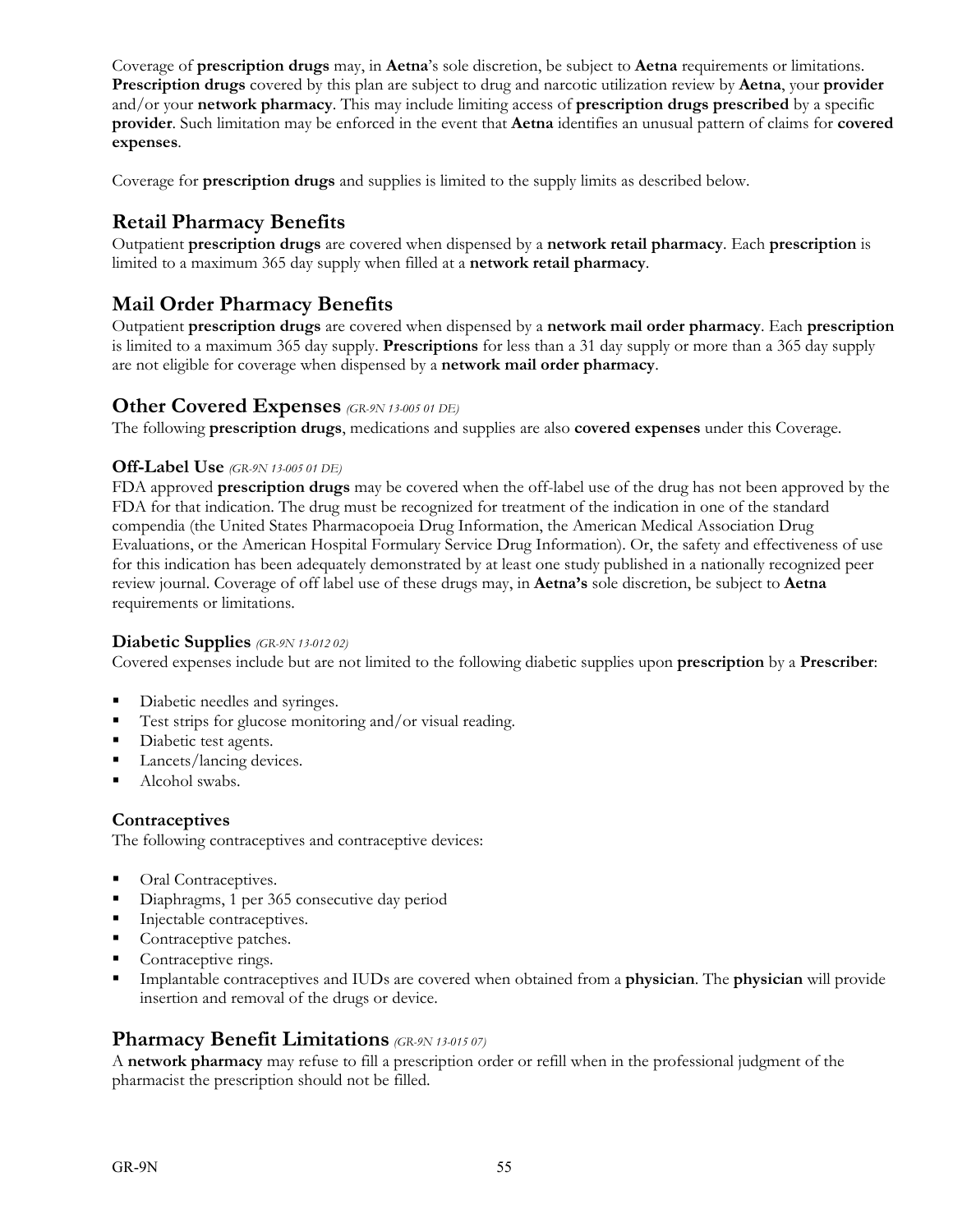**Aetna** will not reimburse you for out-of-pocket expenses for **prescription drugs** purchased from an **out-of-network pharmacy** for non-emergency prescriptions.

The plan will not cover expenses for any **prescription drug** for which the actual charge to you is less than the required **copayment** or **deductible**, or for any **prescription drug** for which no charge is made to you.

You will be charged the **out-of-network prescription drug cost sharing** for **prescription drugs** recently approved by the FDA, but which have not yet been reviewed by the Aetna Health Pharmacy Management Department and Therapeutics Committee.

**Aetna** retains the right to review all requests for reimbursement and in its sole discretion make reimbursement determinations subject to the Complaint and Appeals section(s) of the Booklet-Certificate.

**Aetna** reserves the right to include only one manufacturer's product on the **preferred drug list** when the same or similar drug (that, a drug with the same active ingredient), supply or equipment is made by two or more different manufacturers.

**Aetna** reserves the right to include only one dosage or form of a drug on the **preferred drug list** when the same drug (that is, a drug with the same active ingredient) is available in different dosages or forms from the same or different manufacturers. The product in the dosage or form that is listed on our **preferred drug list** will be covered at the applicable **copayment** or **coinsurance**.

The number of **copayments/deductibles** you are responsible for per vial of Depo-Provera, an injectable contraceptive, or similar type contraceptive dispensed for more than a 30 day supply, will be based on the 90 day supply level. Coverage is limited to a maximum of 5 vials per calendar year.

The plan will not pay charges for any **prescription drug** dispensed by a **mail order pharmacy** for the treatment of erectile dysfunction, impotence or sexual dysfunction or inadequacy.

Some **prescription drugs** are subject to quantity limits. These quantity limits help your **prescriber** and pharmacist check that your **prescription drug** is used correctly and safely. **Aetna** relies on medical guidelines, FDA-approved recommendations from drug makers and other criteria developed by **Aetna** to set these quantity limits. The quantity limit may restrict either the amount dispensed per **prescription** order or refill.

Depending on the form and packing of the product, some **prescription drugs** are limited to a single commercially prepackaged item excluding insulin, diabetic supplies, test strips dispensed per **prescription** order or refill.

Depending on the form and packing of the product, some **prescription drugs** are limited to 100 units excluding insulin dispensed per **prescription** order or refill.

Any **prescription drug** that has duration of action extending beyond one (1) month shall require the number of **copayments** per prescribing unit that is equal to the anticipated duration of the medication. For example, a single injection of a drug that is effective for three (3) months would require three (3) **copayments**.

**Specialty care prescription drugs** may have limited access or distribution and are subject to supply limits.

Plan approved blood glucose meters, asthma holding chambers and peak flow meters are **eligible health services**, but are limited to one (1) **prescription** order per **contract year**.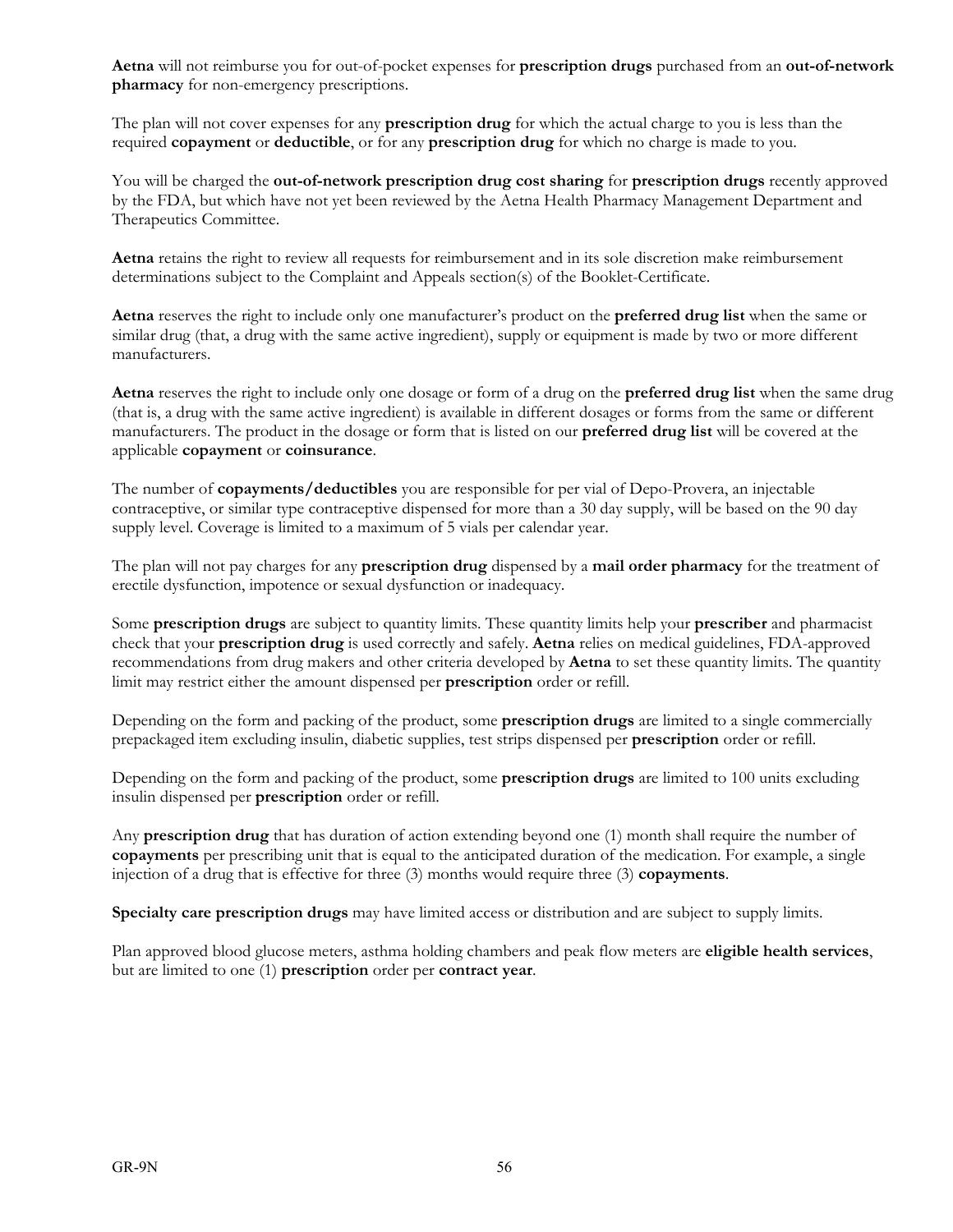## **Pharmacy Benefit Exclusions** *(GR-9N 28-020 10 DE)*

Not every health care service or supply is covered by the plan. Even if prescribed, recommended, or approved by your **physician** or **dentist**. The plan covers only those services and supplies that are **medically necessary** and included in the *What the Plan Covers* section. Charges made for the following are not covered except to the extent listed under the *What the Plan Covers* section or by amendment attached to this *Booklet-Certificate*. In addition, some services are specifically limited or excluded. This section describes expenses that are not covered or subject to special limitations.

These **prescription drug** exclusions are in addition to the exclusions listed under your medical coverage.

The plan does not cover the following expenses:

Abortion drugs.

Administration or injection of any drug.

Any charges in excess of the benefit, dollar, day, or supply limits stated in this *Booklet-Certificate*.

Allergy sera and extracts.

Any non-emergency charges incurred outside of the United States if you traveled to such location to obtain **prescription drugs**, or supplies, even if otherwise covered under this *Booklet-Certificate*. This also includes **prescription drugs** or supplies if:

- Such drugs or supplies are unavailable or illegal in the United States, or
- The purchase of such **prescription drugs** or supplies outside the United States is considered illegal.

Any drugs or medications, services and supplies that are not **medically necessary**, as determined by **Aetna**, for the diagnosis, care or treatment of the **illness** or **injury** involved. This applies even if they are prescribed, recommended or approved by your **physician** or **dentist**.

Biological sera, blood, blood plasma, blood products or substitutes or any other blood products.

Contraceptive **prescription drugs**, devices, services and supplies (except as specifically described in the *Preventive Care Benefits* and *Additional Covered Expenses* section) including:

- Services associated with the prescribing, monitoring and/or administration of **prescription drug** contraceptives and devices.
- Female contraceptives that are **brand-name prescription drugs**; and
- FDA- approved female brand-name emergency contraceptives.

Contraception – Male condoms.

**Cosmetic** drugs, medications or preparations used for **cosmetic** purposes or to promote hair growth and removal, including but not limited to:

- health and beauty aids;
- chemical peels;
- **dermabrasion;**
- **treatments;**
- bleaching;
- creams;
- ointments or other treatments or supplies, to remove tattoos, scars or to alter the appearance or texture of the skin.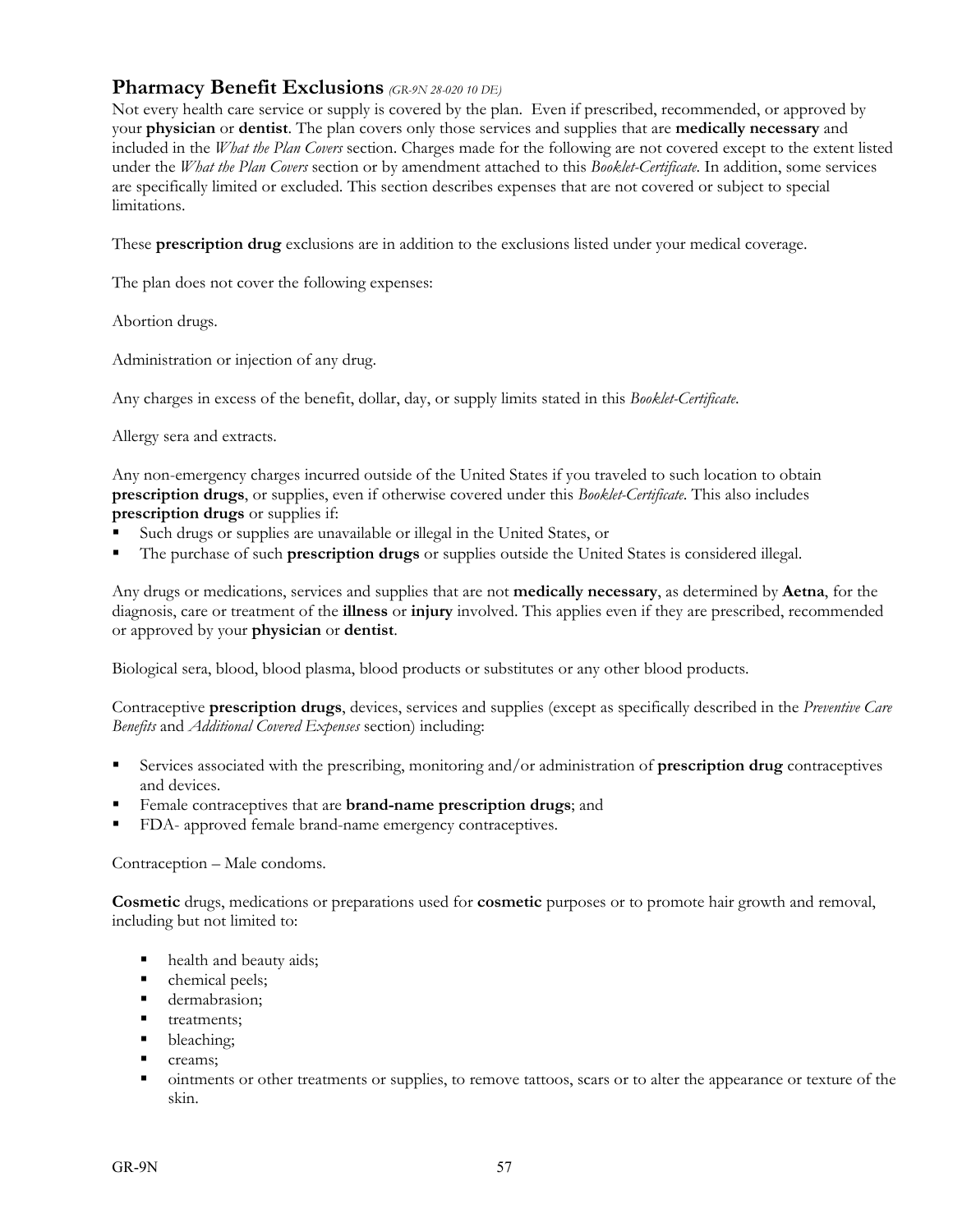#### Compounded **prescriptions**.

Devices and appliances that do not have the National Drug Code (NDC).

Dietary supplements including medical foods.

Drugs administered or entirely consumed at the time and place it is prescribed or dispensed.

Drugs for which the cost is recoverable under any federal, state, or government agency or any medication for which there is no charge made to the recipient.

Drugs which do not, by federal or state law, require a **prescription** order (i.e. over-the-counter (OTC) drugs), even if a **prescription** is written (except as specifically covered in the *What the Pharmacy Plan Covers* section.

Drugs provided by, or while the person is an inpatient in, any healthcare facility; or for any drugs provided on an outpatient basis in any such institution to the extent benefits are payable for it.

Drugs that include vitamins and minerals, both over-the counter (OTC) and legend, except legend pre-natal vitamins for pregnant or nursing females, liquid or chewable legend pediatric vitamins for children under age 13, and potassium supplements to prevent/treat low potassium and legend vitamins that are medically necessary for the treatment of renal disease, hyperparathyroidism or other covered conditions with prior approval from us unless recommended by the United States Preventive Services Task Force (USPSTF).

Drugs used for methadone maintenance medications used for drug detoxification.

Drugs used for the purpose of weight gain or reduction, including but not limited to:

- stimulants;
- **preparations**;
- foods or diet supplements;
- dietary regimens and supplements;
- food or food supplements;
- **appetite suppressants; and**
- other medications.

Drugs used for the treatment of obesity.

Drugs used for the treatment of sexual dysfunction/enhancement.

All drugs or growth hormones used to stimulate growth and treat idiopathic short stature unless there is evidence that the member meets one or more clinical criteria detailed in our precertification and clinical policies.

Drugs or medications that include the same active ingredient or a modified version of an active ingredient.

Drug or medication that is therapeutically equivalent or therapeutically alternative to a covered **prescription drug**.

Drug or medication that is therapeutically equivalent or therapeutically alternative to an over-the-counter (OTC) product.

Duplicative drug therapy (e.g. two antihistamine drugs.

**Durable medical equipment**, monitors and other equipment.

**Experimental or investigational** drugs or devices, except as described in the *What the Plan Covers* section.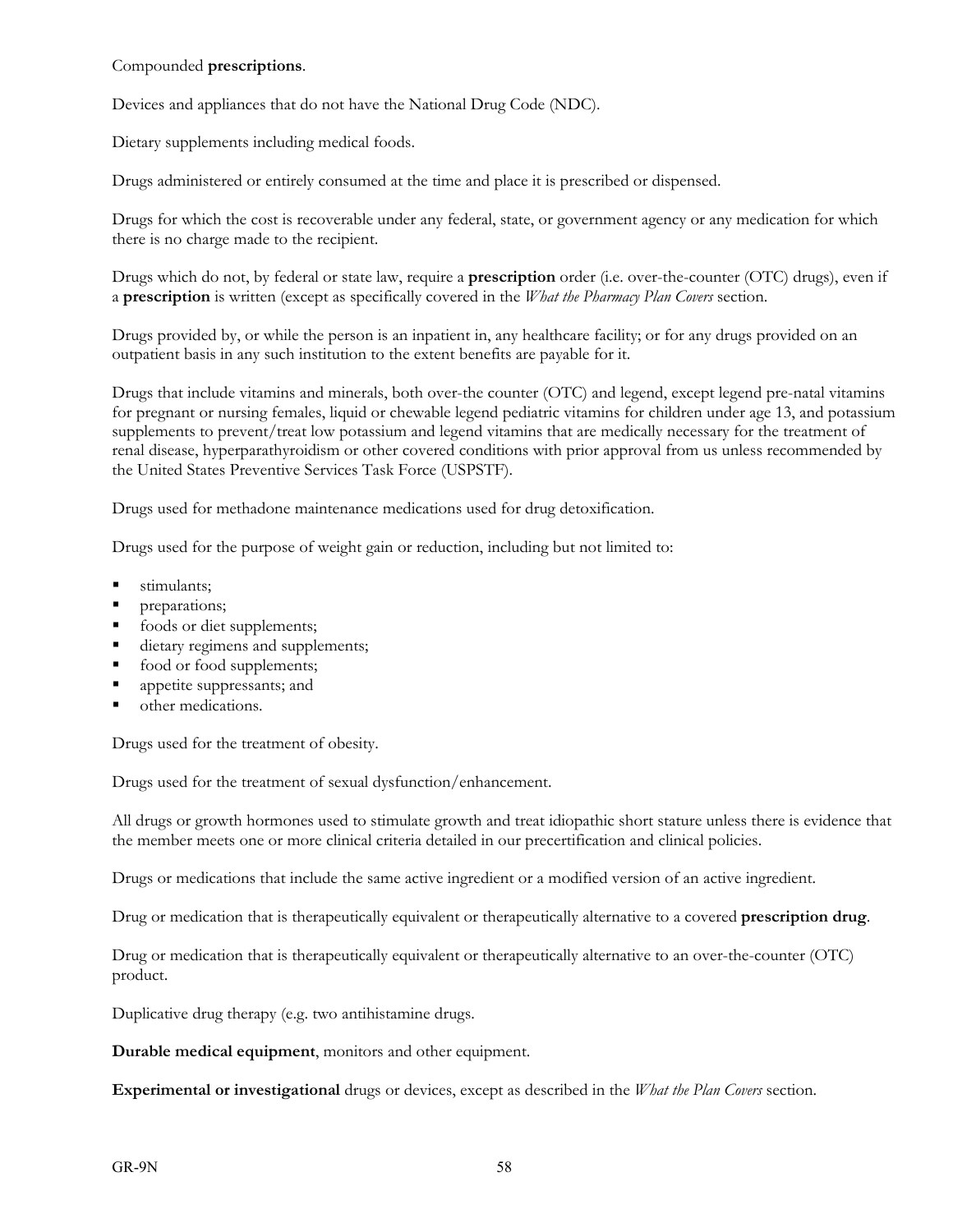This exclusion will **not** apply with respect to drugs that:

- Have been granted treatment investigational new drug (IND); or Group c/treatment IND status; or
- Are being studied at the Phase III level in a national clinical trial sponsored by the National Cancer Institute; and
- **Aetna** determines, based on available scientific evidence, are effective or show promise of being effective for the **illness**.

Food items: Any food item, including:

- infant formulas;
- nutritional supplements;
- vitamins:
- medical foods and other nutritional items, even if it is the sole source of nutrition.

Genetics: Any treatment, device, drug, or supply to alter the body's genes, genetic make-up, or the expression of the body's genes except for the correction of congenital birth defects.

Immunization or immunological agents.

Implantable drugs and associated devices.

Injectables:

- Any charges for the administration or injection of **prescription drugs** or injectable insulin and other injectable drugs covered by **Aetna**;
- Injectable drugs dispensed by **out-of-network pharmacies**;
- Reedles and syringes, except for diabetic needles and syringes;
- Injectable drugs if an alternative oral drug is available;
- For any drug, which due to its characteristics as determined by us must typically be administered or supervised by a qualified **provider** or licensed certified **health professional** in an outpatient setting. This exception does not apply to Depo Provera and other injectable drugs used for contraception.

**Prescription drugs** for which there is an over-the-counter (OTC) product which has the same active ingredient and strength even if a **prescription** is written.

**Prescription drugs**, medications, injectables or supplies given through a third party vendor contract with the policyholder.

**Prescription drugs** dispensed by a **mail order pharmacy** that include **prescription drugs** that cannot be shipped by mail due to state or federal laws or regulations, or when the plan considers shipment through the mail to be unsafe. Examples of these types of drugs include, but are not limited to, narcotics, amphetamines, DEA controlled substances and anticoagulants.

**Prescription drugs** that include an active metabolite, stereoisomer, prodrug (precursor) or altered formulation of another drug and is no clinically superior to that drug as determined by the plan.

**Prescription drugs** that are ordered by a dentist or prescribed by an oral surgeon in relation to the removal of teeth, or **prescription drugs** for the treatment of a dental condition.

**Prescription drugs** that are **non-preferred drugs**, unless **non-preferred drugs** are specifically covered as described in your schedule of benefits. However, a **non-preferred drug** will be covered if in the judgment of the **prescriber** there is no equivalent **prescription drug** on the **preferred drug guide** or the product on the **preferred drug guide** is ineffective in treating your disease or condition or has caused or is likely to cause an adverse reaction or harm you.

**Prescription drugs** that are being used or abused in a manner that is determined to be furthering an addiction to a habit-forming substance, the use of or intended use of which would be illegal, unethical, imprudent, abusive, not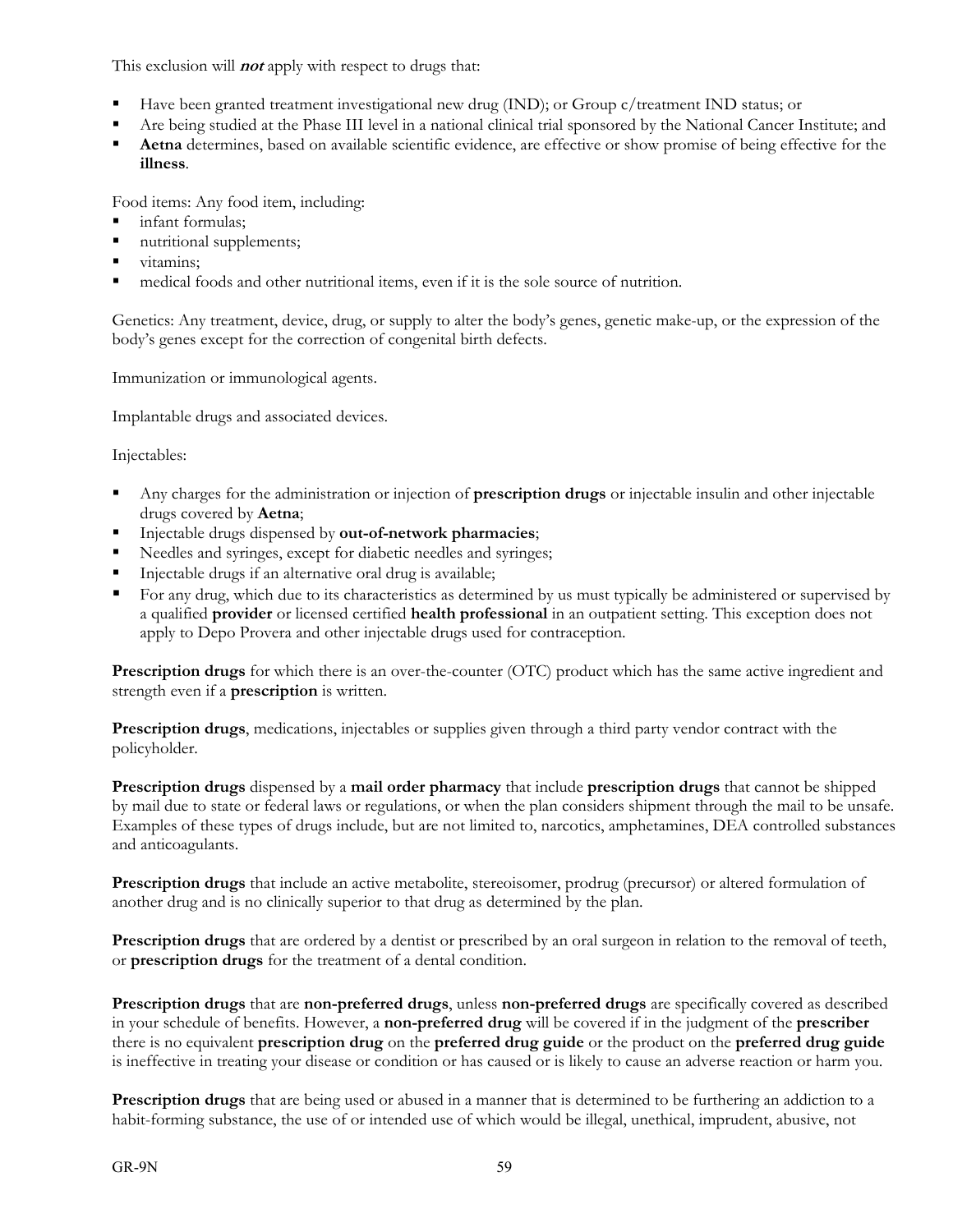**medically necessary**, or otherwise improper; and drugs obtained for use by anyone other than the member identified on the ID card.

**Prescription** orders filled prior to the effective date or after the termination date of coverage under this Booklet-Certificate.

Progesterone for the treatment of premenstrual syndrome (PMS) and compounded natural hormone therapy replacement.

Prophylactic drugs for travel.

Refills over the amount specified by the **prescription** order. Before recognizing charges, **Aetna** may require a new **prescription** or proof as to need, if a **prescription** or refill appears excessive under accepted medical practice standards.

Refills dispensed more than one year from the date the latest **prescription** order was written, or as otherwise allowed by applicable law of the jurisdiction in which the drug is dispensed.

Replacement of lost or stolen **prescription**s.

Drugs, services and supplies given in connection with treatment of an **occupational injury or occupational illness**.

Strength and performance: Drugs or preparations, devices or supplies to enhance strength, physical condition, endurance or physical performance, including performance enhancing steroids.

Sex change: Any treatment, drug or supply related to changing sex or sexual characteristics, including hormones and hormone therapy.

Supplies, devices or equipment of any type, except as specifically provided in the *What the Plan Covers* section.

Test agents except diabetic test agents.

# **When Coverage Ends** *(GR-9N-30-005-05 DE)*

Coverage under your plan can end for a variety of reasons. In this section, you will find details on how and why coverage ends, and how you may still be able to continue coverage.

# **When Coverage Ends for Employees**

Your coverage under the plan will end if:

- The plan is discontinued;
- You voluntarily stop your coverage;
- $\blacksquare$  The group policy ends;
- Vou are no longer eligible for coverage;
- You do not make any required contributions;
- You become covered under another plan offered by your employer;
- You have exhausted your overall maximum lifetime benefit under your health plan, if your plan contains such a maximum benefit; or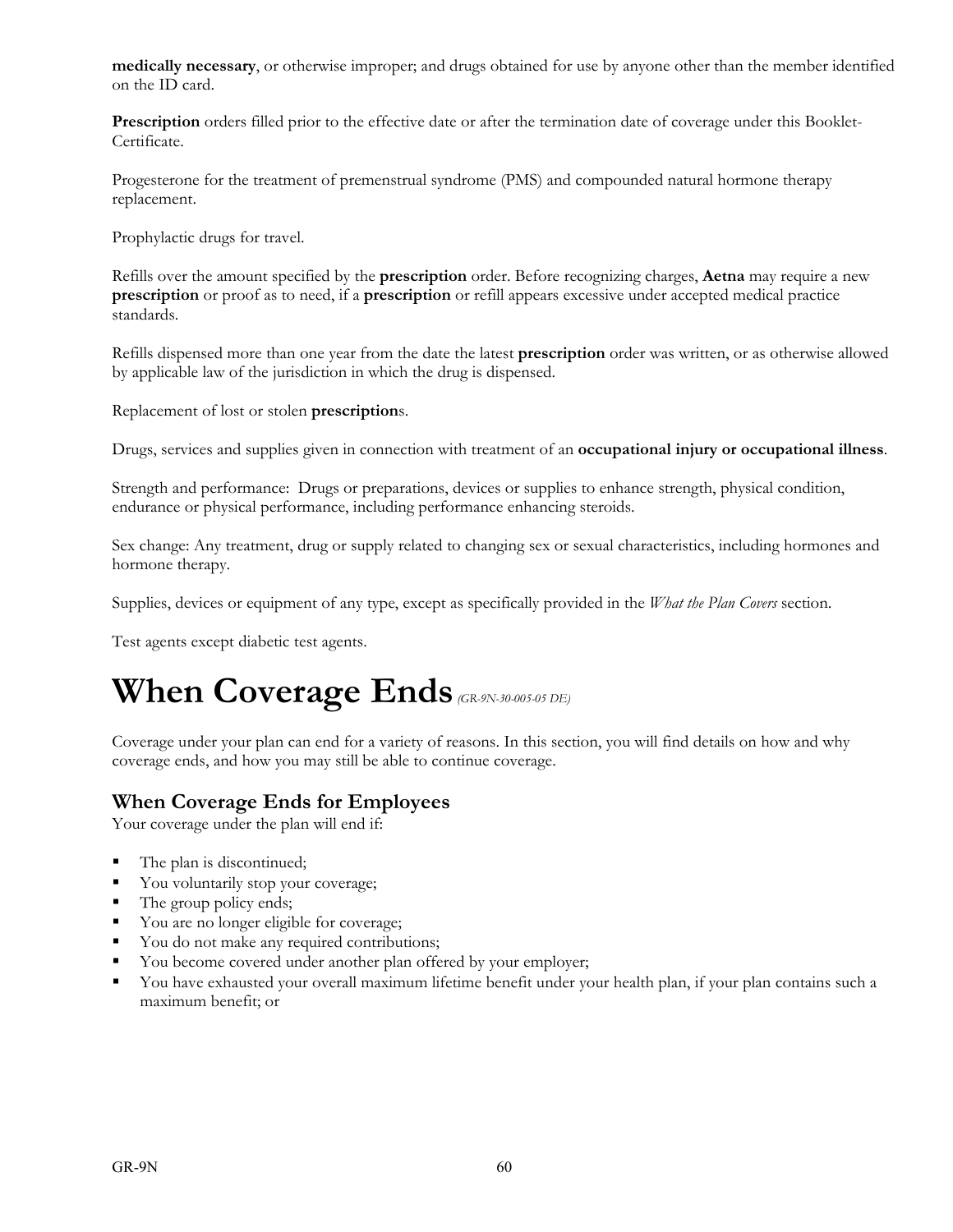- Your employment stops for any reason, including a job elimination or being placed on severance. This will be either the date you stop active work, or the day before the first premium due date that occurs after you stop active work. However, if premium payments are made on your behalf, **Aetna** may deem your employment to continue, for purposes of remaining eligible for coverage under this Plan, as described below:
	- If you are not actively at work due to **illness or injury**, your coverage may continue, until stopped by your employer, but not beyond 30 months from the start of your absence.
	- If you are not actively at work due to temporary lay-off or leave of absence, your coverage will stop on your last full day you are actively at work before the start of the lay-off or leave of absence.

It is your employer's responsibility to let **Aetna** know when your employment ends. The limits above may be extended only if **Aetna** and your employer agree, in writing, to extend them.

## **Your Proof of Prior Medical Coverage** *(GR-9N-30-010-01)*

Under the Health Insurance Portability and Accountability Act of 1996, your employer is required to give you a certificate of **creditable coverage** when your employment ends. This certificate proves that you were covered under this plan when you were employed. Ask your employer about the certificate of **creditable coverage**.

## **When Coverage Ends for Dependents** *(GR-9N-30-015-02)*

Coverage for your dependents will end if:

- You are no longer eligible for dependents' coverage;
- Tou do not make your contribution for the cost of dependents' coverage;
- Your own coverage ends for any of the reasons listed under *When Coverage Ends* for Employees (This does not apply if you use up your lifetime maximum, if included);
- Your dependent is no longer eligible for coverage. Coverage ends at the end of the calendar month when your dependent does not meet the plan's definition of a dependent; or
- As permitted under applicable federal and state law, your dependent becomes eligible for like benefits under this or any other group plan offered by your employer.

In addition, a "domestic partner" will no longer be considered to be a defined dependent on the earlier to occur of:

- The date this plan no longer allows coverage for domestic partners.
- The date of termination of the domestic partnership. In that event, you should provide your Employer a completed and signed Declaration of Termination of Domestic Partnership.

Coverage for dependents may continue for a period after your death. Coverage for handicapped dependents may continue after they reach any limiting age. See *Continuation of Coverage* for more information.

# **Continuation of Coverage***(GR-9N-31-010-03)*

## **Continuing Health Care Benefits** *(GR-9N-31-015-06)*

## **Continuing Coverage for Dependents After Your Death**

If you should die while enrolled in this plan, your dependent's health care coverage (except dental coverage), if applicable will continue as long as:

- You were covered at the time of your death;
- Your coverage, at the time of your death, is not being continued after your employment has ended, as provided in the *When Coverage Ends* section;
- A request is made for continued coverage within 31 days after your death; and
- Payment is made for the coverage.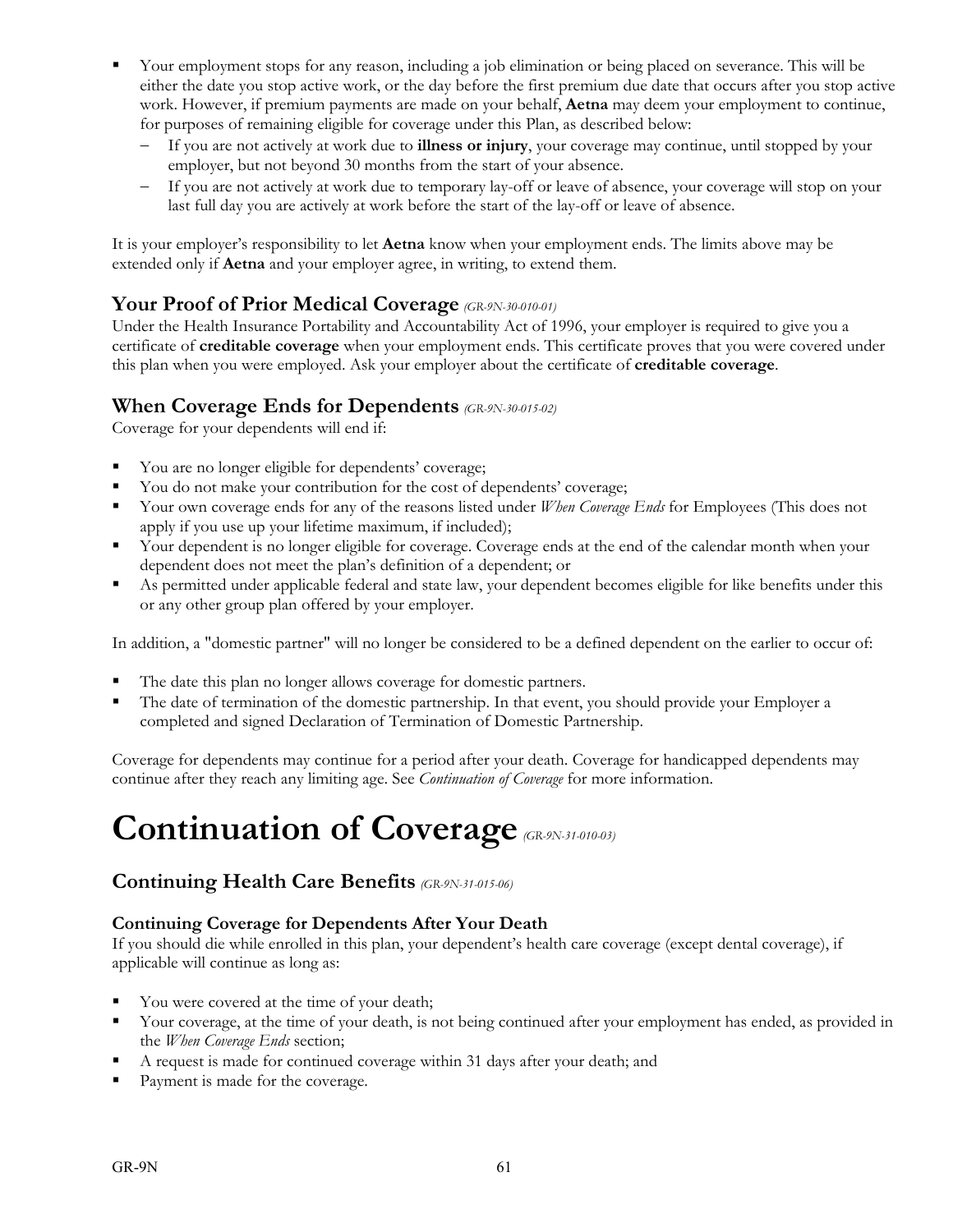Your dependent's coverage will end when the first of the following occurs:

- The end of the 12 month period following your death;
- He or she no longer meets the plan's definition of "dependent";
- Dependent coverage is discontinued under the group contract;
- He or she becomes eligible for comparable benefits under this or any other group plan; or
- Any required contributions stop; and
- For your spouse, the date he or she remarries.

If your dependent's coverage is being continued for your dependents, a child born after your death will also be covered.

### **Continuing Coverage for Dependent Students on Medical Leave of Absence** *(GR-9N-31-015- 01)*

If your dependent child who is eligible for coverage and enrolled in this plan by reason of his or her status as a fulltime student at a postsecondary educational institution ceases to be eligible due to:

- a medically necessary leave of absence from school; or
- a change in his or her status as a full-time student,

resulting from a serious **illness** or **injury**, such child's coverage under this plan may continue.

Coverage under this continuation provision will end when the first of the following occurs:

- The end of the 12 month period following the first day of your dependent child's leave of absence from school, or a change in his or her status as a full-time student;
- Your dependent child's coverage would otherwise end under the terms of this plan;
- Dependent coverage is discontinued under this plan; or
- You fail to make any required contribution toward the cost of this coverage.

To be eligible for this continuation, the dependent child must have been enrolled in this plan and attending school on a full-time basis immediately before the first day of the leave of absence.

To continue your dependent child's coverage under this provision you should notify your employer as soon as possible after your child's leave of absence begins or the change in his or her status as a full-time student. **Aetna** may require a written certification from the treating **physician** which states that the child is suffering from a serious **illness** or **injury** and that the resulting leave of absence (or change in full-time student status) is **medically necessary**.

#### **Important Note**

If at the end of this 12 month continuation period, your dependent child's leave of absence from school (or change in full-time student status) continues, such child may qualify for a further continuation of coverage under the Handicapped Dependent Children provision of this plan. Please see the section, *Handicapped Dependent Children*, for more information.

# **Handicapped Dependent Children** *(GR-9N-31-015-01)*

Health Expense Coverage for your fully handicapped dependent child may be continued past the maximum age for a dependent child. However, such coverage may not be continued if the child has been issued an individual medical conversion policy.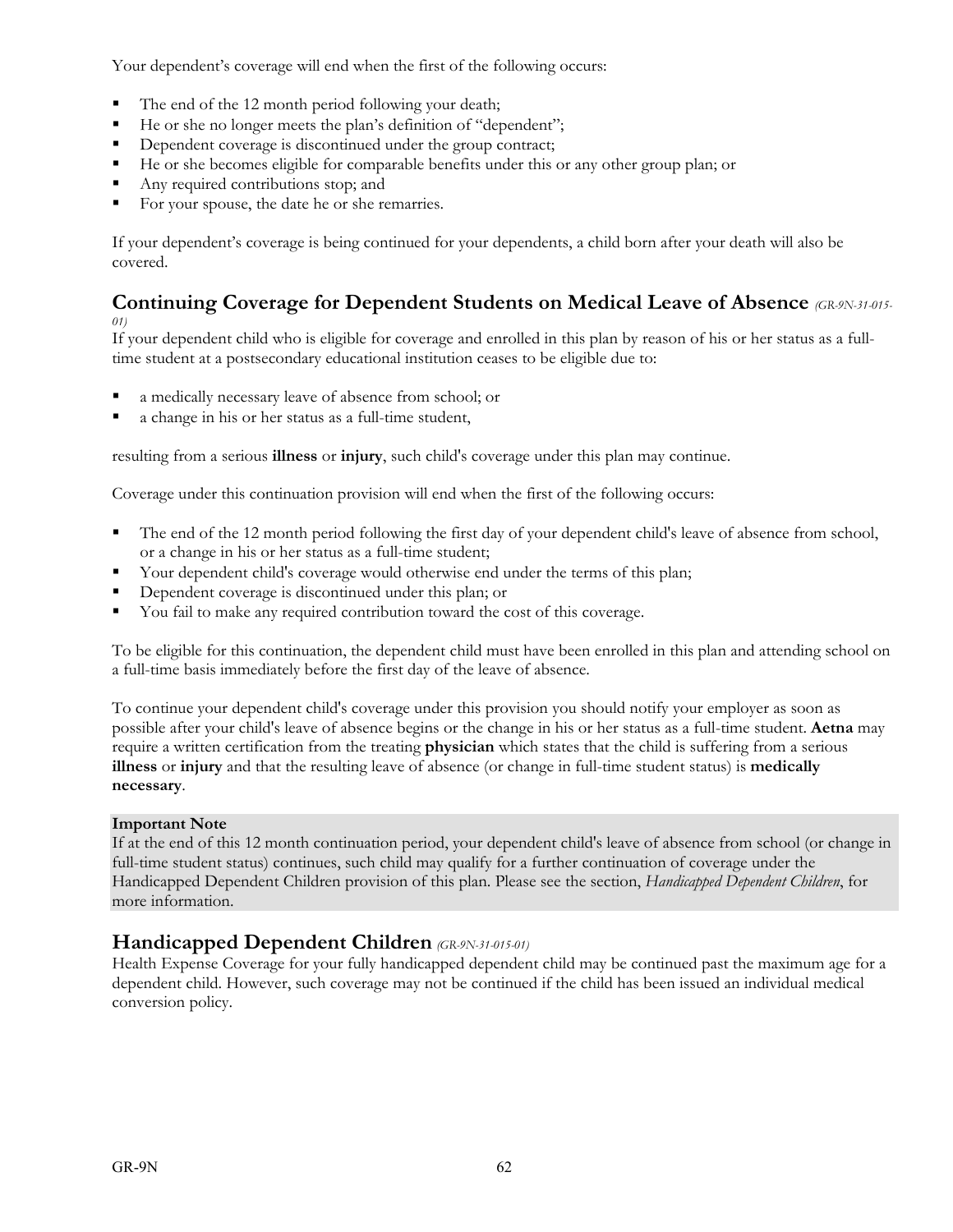Your child is fully handicapped if:

- he or she is not able to earn his or her own living because of mental retardation or a physical handicap which started prior to the date he or she reaches the maximum age for dependent children under your plan; and
- he or she depends chiefly on you for support and maintenance.

Proof that your child is fully handicapped must be submitted to **Aetna** no later than 31 days after the date your child reaches the maximum age under your plan.

Coverage will cease on the first to occur of:

- Cessation of the handicap.
- Failure to give proof that the handicap continues.
- Failure to have any required exam.
- **Termination of Dependent Coverage as to your child for any reason other than reaching the maximum age under** your plan.

**Aetna** will have the right to require proof of the continuation of the handicap. **Aetna** also has the right to examine your child as often as needed while the handicap continues at its own expense. An exam will not be required more often than once each year after 2 years from the date your child reached the maximum age under your plan.

# **Extension of Benefits** *(GR-9N 31-020 01)*

# **Coverage for Health Benefits**

If your health benefits end while you are totally disabled, your health expenses will be extended as described below, but, with respect to medical benefits, only as to expenses incurred in connection with the **injury** or **illness** that caused the total disability. To find out why and when your coverage may end, please refer to *When Coverage Ends*.

"Totally disabled" means that because of an **injury** or **illness** you are not able to work at your own occupation and you cannot work at any occupation for pay or profit.

## **Extended Health Coverage** *(GR-9N 31-020 01)*

*(GR-9N 31-020 01)*

*Medical Benefits (other than Basic medical benefits):* Coverage will be available while you are totally disabled, but only for the condition that caused the disability, for up to 12 months.

*Prescription Drug Benefits*: Coverage will be available while you are totally disabled for up to 12 months.

#### **When Extended Health Coverage Ends**

Extension of benefits will end on the first to occur of the date:

- You are no longer totally disabled, or become covered under any other group plan with like benefits.
- Your dependent is no longer totally disabled, or he or she becomes covered under any other group plan with like benefits.

(This does not apply if coverage ceased because the benefit section ceased for your eligible class.)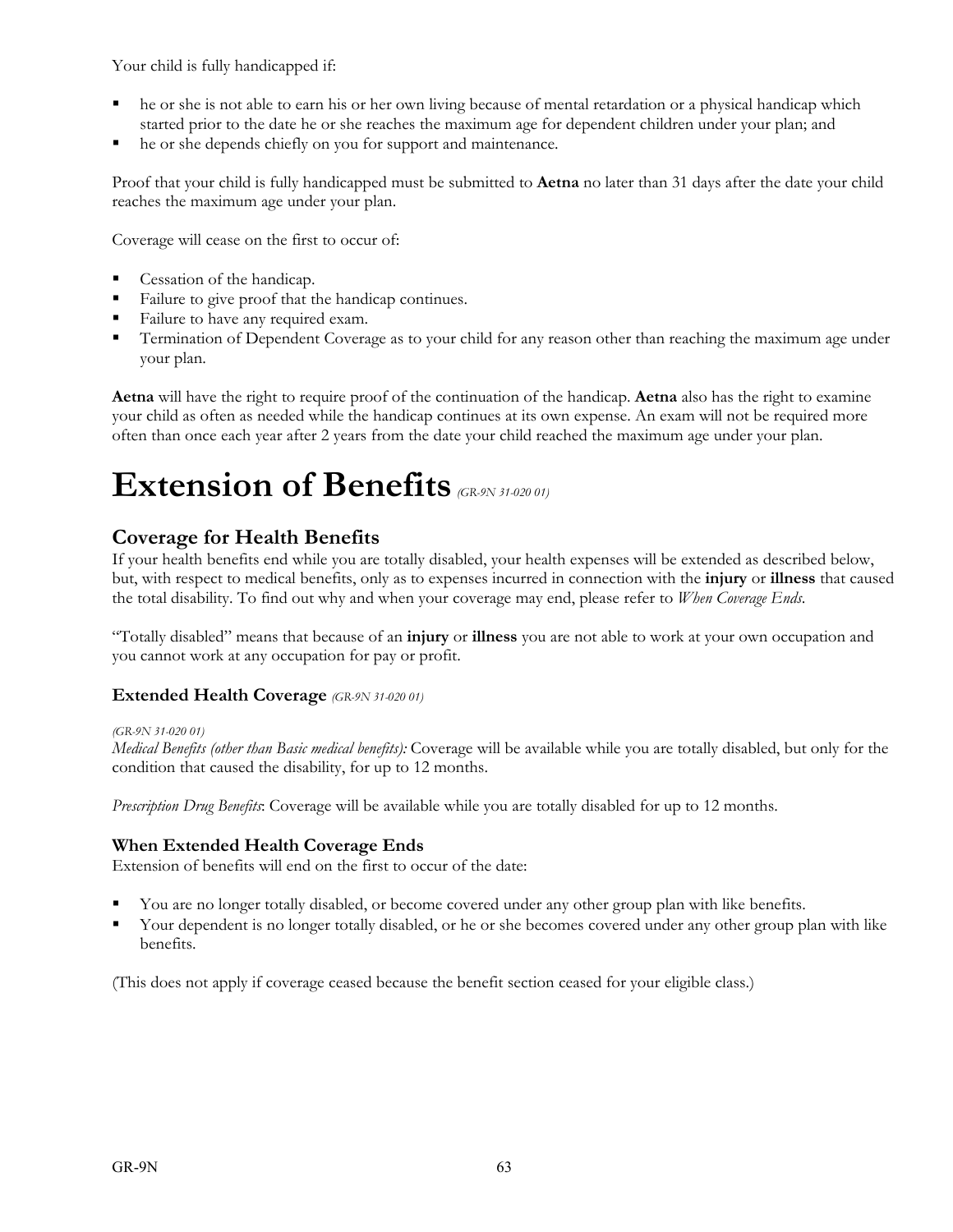# **COBRA Continuation of Coverage**

If your employer is subject to COBRA requirements, the health plan continuation is governed by the Federal Consolidated Omnibus Budget Reconciliation Act of 1985 (COBRA) requirements. With COBRA you and your dependents can continue health coverage, subject to certain conditions and your payment of premiums. Continuation rights are available following a "qualifying event" that would cause you or family members to otherwise lose coverage. Qualifying events are listed in this section.

# **Continuing Coverage through COBRA**

When you or your covered dependents become eligible, your employer will provide you with detailed information on continuing your health coverage through COBRA.

You or your dependents will need to:

- Complete and submit an application for continued health coverage, which is an election notice of your intent to continue coverage.
- Submit your application within 60 days of the qualifying event, or within 60 days of your employer's notice of this COBRA continuation right, if later.
- Agree to pay the required premiums.

# **Who Qualifies for COBRA**

You have 60 days from the qualifying event to elect COBRA. If you do not submit an application within 60 days, you will forfeit your COBRA continuation rights.

Below you will find the qualifying events and a summary of the maximum coverage periods according to COBRA requirements.

| <b>Qualifying Event Causing Loss</b>  | <b>Covered Persons Eligible to</b> | <b>Maximum Continuation Periods</b> |
|---------------------------------------|------------------------------------|-------------------------------------|
| of Health Coverage                    | <b>Elect Continuation</b>          |                                     |
| Your active employment ends for       | You and your dependents            | 18 months                           |
| reasons other than gross              |                                    |                                     |
| misconduct                            |                                    |                                     |
| Your working hours are reduced        | You and your dependents            | 18 months                           |
| You divorce or legally separate and   | Your dependents                    | 36 months                           |
| are no longer responsible for         |                                    |                                     |
| dependent coverage                    |                                    |                                     |
| You become entitled to benefits       | Your dependents                    | 36 months                           |
| under Medicare                        |                                    |                                     |
| Your covered dependent children       | Your dependent children            | 36 months                           |
| no longer qualify as dependents       |                                    |                                     |
| under the plan                        |                                    |                                     |
| You die                               | Your dependents                    | 36 months                           |
| You are a retiree eligible for health | You and your dependents            | 18 months                           |
| coverage and your former employer     |                                    |                                     |
| files for bankruptcy                  |                                    |                                     |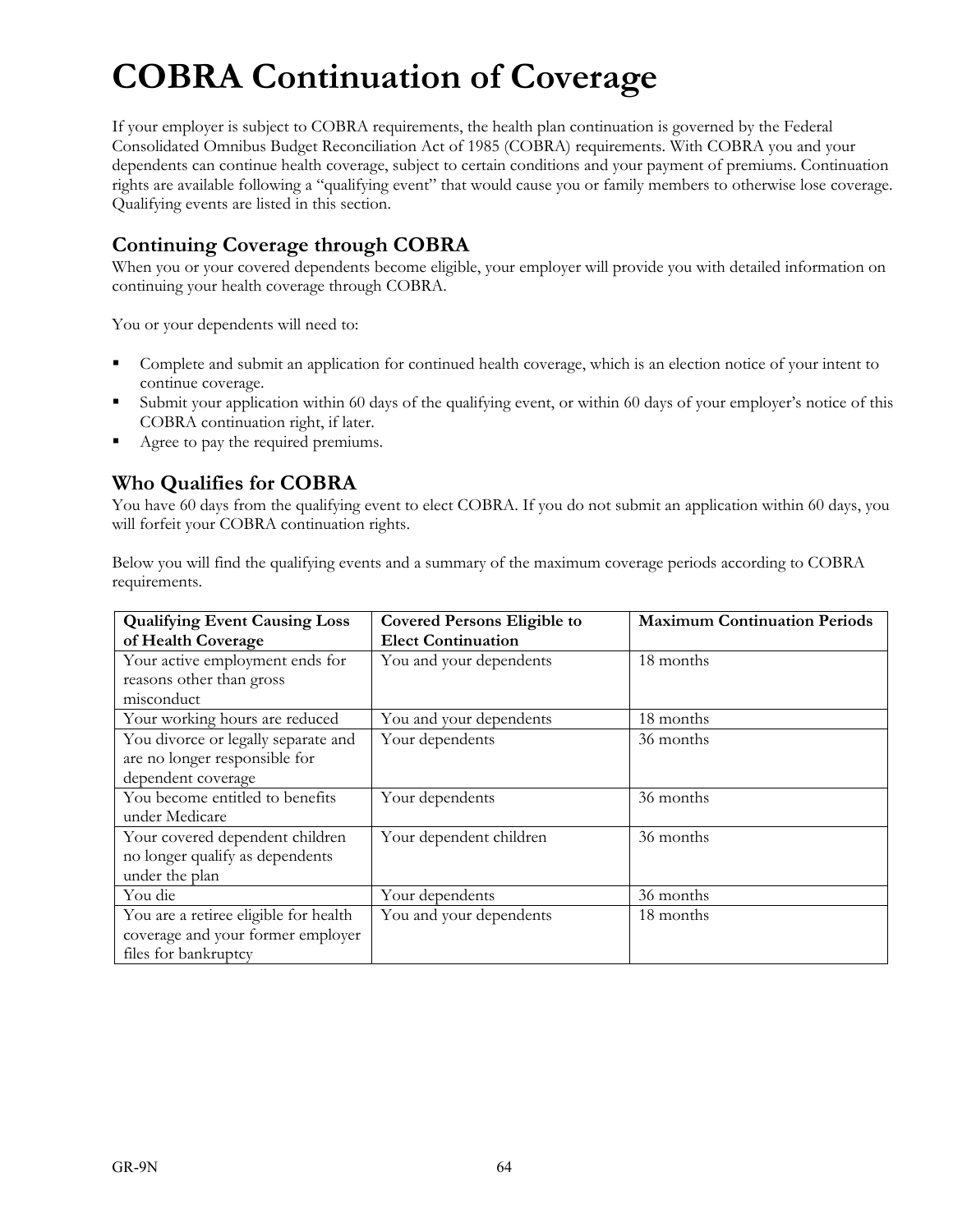# **Disability May Increase Maximum Continuation to 29 Months**

*If You or Your Covered Dependents Are Disabled*.

If you or your covered dependent qualify for disability status under Title II or XVI of the Social Security Act during the 18 month continuation period, you or your covered dependent:

- Have the right to extend coverage beyond the initial 18 month maximum continuation period.
- Qualify for an additional 11 month period, subject to the overall COBRA conditions.
- Must notify your employer within 60 days of the disability determination status and before the 18 month continuation period ends.
- Must notify the employer within 30 days after the date of any final determination that you or a covered dependent is no longer disabled.
- Are responsible to pay the premiums after the  $18<sup>th</sup>$  month, through the  $29<sup>th</sup>$  month.

#### *If There Are Multiple Qualifying Events.*

A covered dependent could qualify for an extension of the 18 or 29 month continuation period by meeting the requirements of another qualifying event, such as divorce or death. The total continuation period, however, can never exceed 36 months.

## **Determining Your Premium Payments for Continuation Coverage**

Your premium payments are regulated by law, based on the following:

- For the 18 or 36 month periods, premiums may never exceed 102 percent of the plan costs.
- During the 18 through 29 month period, premiums for coverage during an extended disability period may never exceed 150 percent of the plan costs.

## **When You Acquire a Dependent During a Continuation Period**

If through birth, adoption or marriage, you acquire a new dependent during the continuation period, your dependent can be added to the health plan for the remainder of the continuation period if:

- He or she meets the definition of an eligible dependent,
- Your employer is notified about your dependent within 31 days of eligibility, and
- Additional premiums for continuation are paid on a timely basis.

#### **Important Note**

For more information about dependent eligibility, see the *Eligibility, Enrollment and Effective Date* section.

## **When Your COBRA Continuation Coverage Ends**

Your COBRA coverage will end when the first of the following events occurs:

- You or your covered dependents reach the maximum COBRA continuation period the end of the 18, 29 or 36 months. (Coverage for a newly acquired dependent who has been added for the balance of a continuation period would end at the same time your continuation period ends, if he or she is not disabled nor eligible for an extended maximum).
- You or your covered dependents do not pay required premiums.
- You or your covered dependents become covered under another group plan that does not restrict coverage for pre-existing conditions. If your new plan limits pre-existing condition coverage, the continuation coverage under this plan may remain in effect until the pre-existing clause ceases to apply or the maximum continuation period is reached under this plan.
- The date your employer no longer offers a group health plan.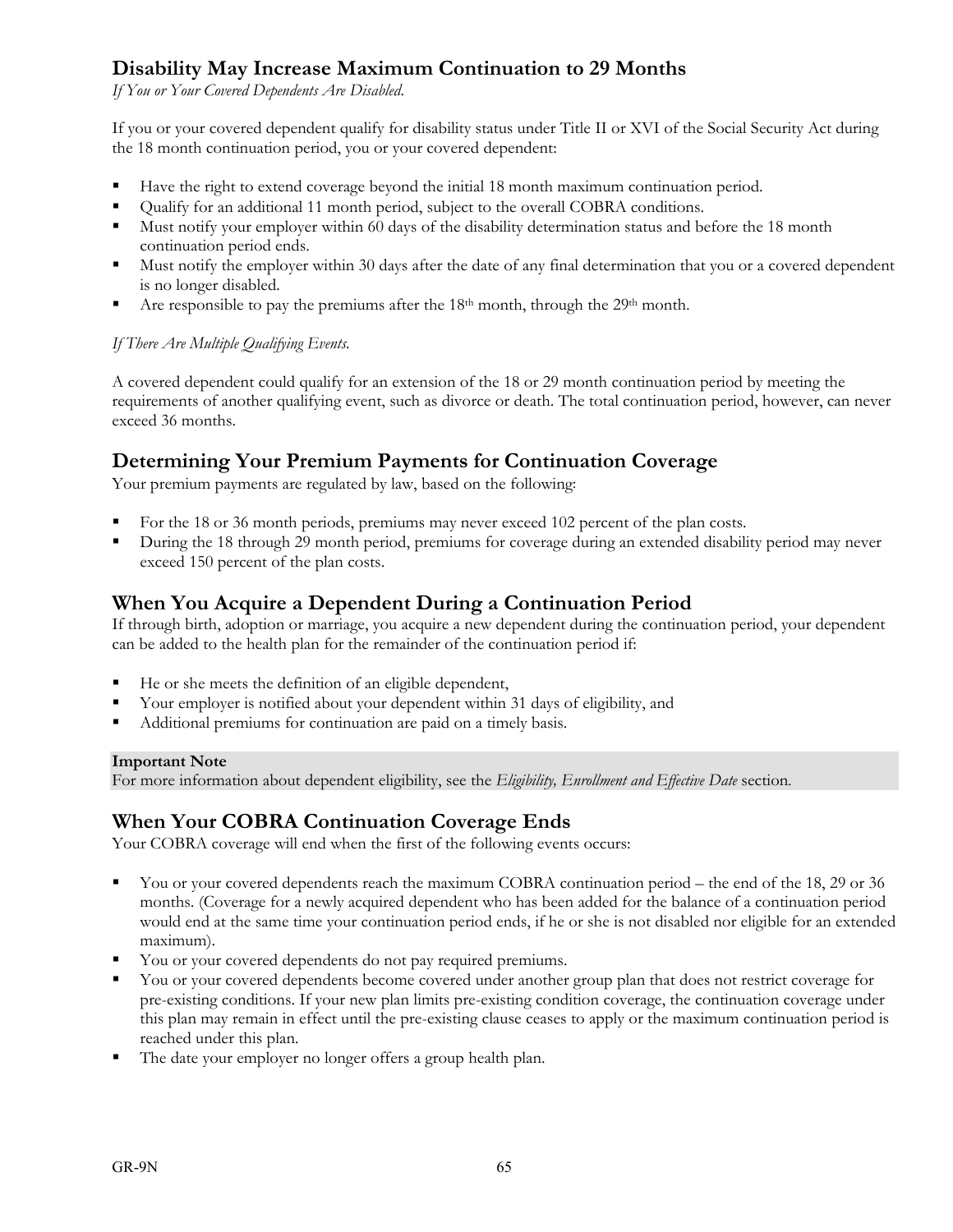- The date you or a covered dependent becomes enrolled in benefits under Medicare. This does not apply if it is contrary to the Medicare Secondary Payer Rules or other federal law.
- Vou or your dependent dies.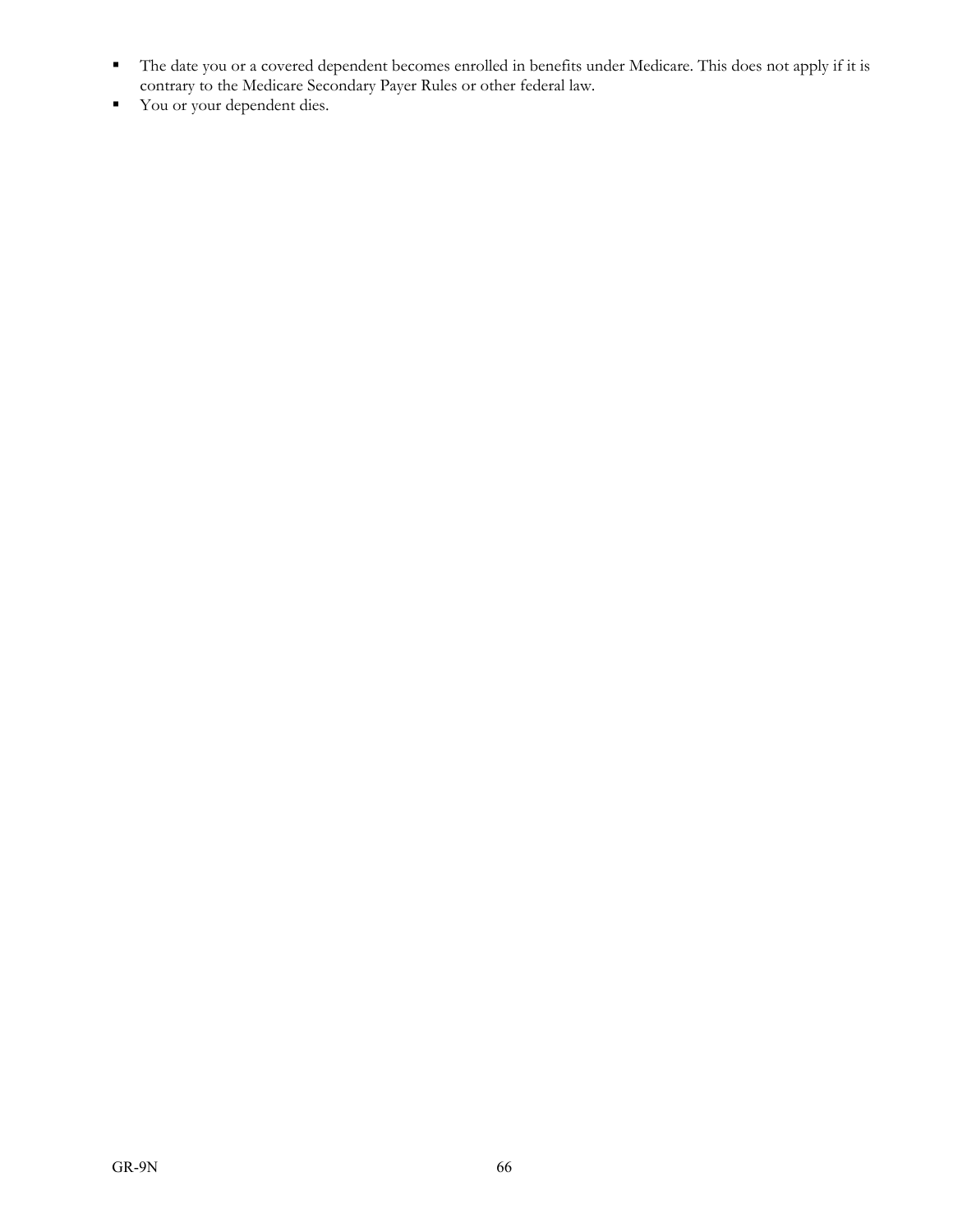# **Coordination of Benefits - What Happens When There is More Than One Health Plan**

 **When Coordination of Benefits Applies Getting Started - Important Terms Which Plan Pays First How Coordination of Benefits Works** 

*(GR-9N-33-005-02)*

# **When Coordination of Benefits Applies**

This Coordination of Benefits (COB) provision applies to this plan when you or your covered dependent has health coverage under more than one plan. "Plan" and "This plan" are defined herein. The Order of Benefit Determination Rules below determines which plan will pay as the primary plan. The primary plan pays first without regard to the possibility that another plan may cover some expenses. A secondary plan pays after the primary plan and may reduce the benefits it pays so that payments from all group plans do not exceed 100% of the total allowable expense.

# **Getting Started - Important Terms**

When used in this provision, the following words and phrases have the meaning explained herein.

**Allowable Expense** means a health care service or expense, including, coinsurance and **copayments** and without reduction of any applicable **deductible**, that is covered at least in part by any of the Plans covering the person. When a Plan provides benefits in the form of services (for example an HMO), the reasonable cash value of each service will be considered an allowable expense and a benefit paid. An expense or service that is not covered by any of the Plans is not an allowable expense. Any expense that a health care provider by law or in accordance with a contractual agreement is prohibited from charging a covered person is not an allowable expense. The following are examples of expenses and services that are not allowable expenses:

- 1. If a covered person is confined in a private **hospital** room, the difference between the cost of a semi-private room in the **hospital** and the private room is not an allowable expense. This does not apply if one of the Plans provides coverage for a private room.
- 2. If a person is covered by 2 or more Plans that compute their benefit payments on the basis of reasonable or **recognized charges**, any amount in excess of the highest of the reasonable or **recognized charges** for a specific benefit is not an allowable expense.
- 3. If a person is covered by 2 or more Plans that provide benefits or services on the basis of negotiated charges, an amount in excess of the highest of the negotiated charges is not an allowable expense.
- 4. The amount a benefit is reduced or not reimbursed by the primary Plan because a covered person does not comply with the Plan provisions is not an allowable expense. Examples of these provisions are second surgical opinions, precertification of admissions, and preferred provider arrangements.
- 5. If all Plans covering a person are high deductible Plans and the person intends to contribute to a health savings account established in accordance with section 223 of the Internal Revenue Code of 1986, the primary high deductible Plan's deductible is not an allowable expense, except as to any health expense that may not be subject to the deductible as described in section  $223(c)(2)(C)$  of the Internal Revenue Code of 1986.

If a person is covered by one Plan that computes its benefit payments on the basis of reasonable or **recognized charges** and another Plan that provides its benefits or services on the basis of negotiated charges, the primary plan's payment arrangements shall be the allowable expense for all the Plans. However, if the secondary plan has a negotiated fee or payment amount different from the primary plan and if the provider contract permits, that negotiated fee will be the allowable expense used by the secondary plan to determine benefits.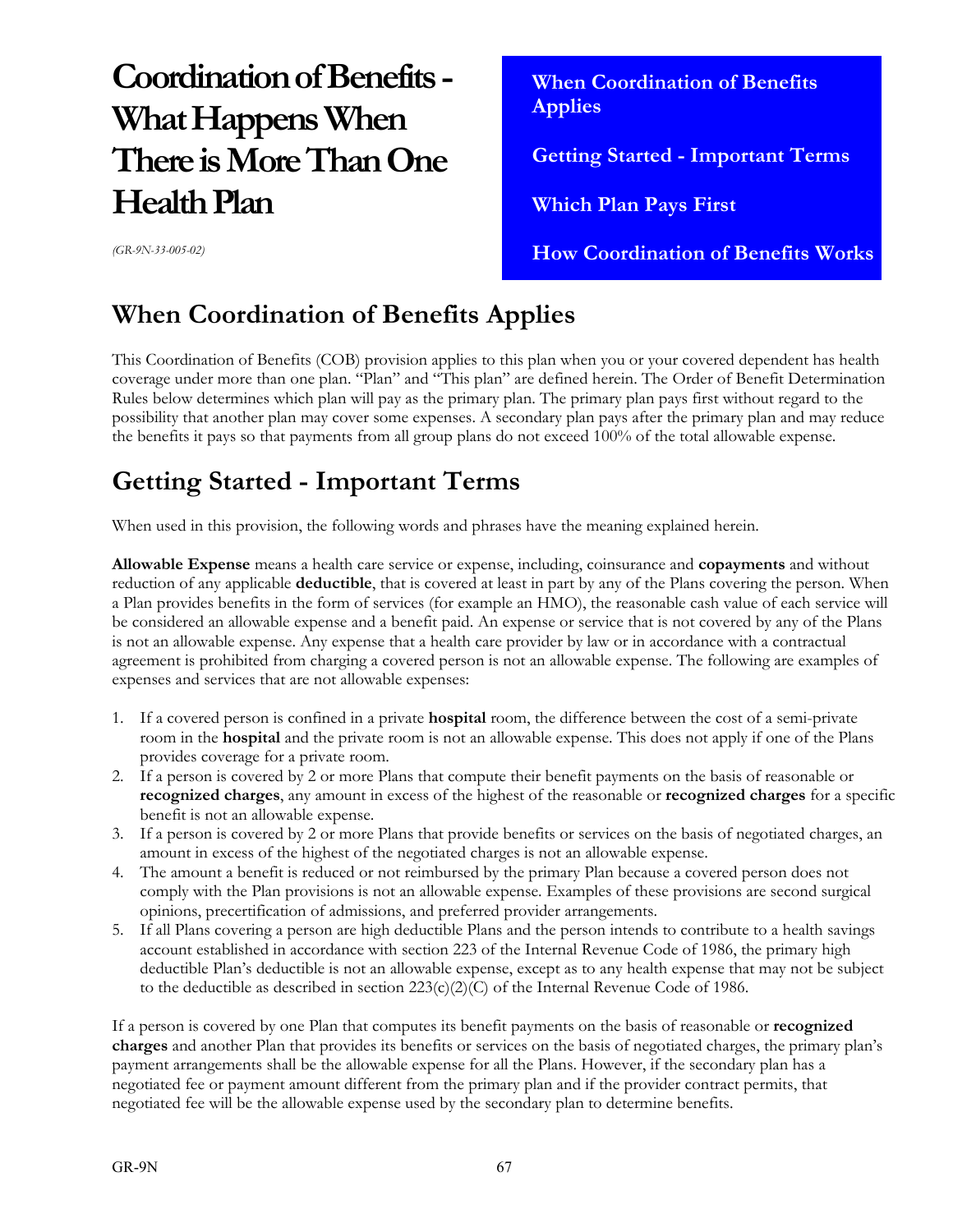When a plan provides benefits in the form of services, the reasonable cash value of each service rendered shall be deemed an allowable expense and a benefit paid.

**Closed Panel Plan(s)**. A plan that provides health benefits to covered persons primarily in the form of services through a panel of providers that have contracted with or are employed by the plan, and that limits or excludes benefits for services provided by other providers, except in cases of emergency or referral by a panel member.

**Custodial Parent**. A parent awarded custody by a court decree. In the absence of a court decree, it is the parent with whom the child resides more than one half of the calendar year without regard to any temporary visitation.

**Plan**. Any Plan providing benefits or services by reason of health care or treatment, which benefits or services are provided by one of the following:

- Group or nongroup, blanket, or franchise health insurance policies issued by insurers, including health care service contractors;
- Other prepaid coverage under service Plan contracts, or under group or individual practice;
- Uninsured arrangements of group or group-type coverage;
- Labor-management trustee Plans, labor organization plans, employer organization Plans, or employee benefit organization Plans;
- Medical benefits coverage in a group, group-type, and individual automobile "no-fault" and traditional automobile "fault" type contracts;
- Medicare or other governmental benefits;
- Other group-type contracts. Group type contracts are those which are not available to the general public and can be obtained and maintained only because membership in or connection with a particular organization or group.

If the Plan includes medical, prescription drug, dental, vision and hearing coverage, those coverages will be considered separate plans. For example, Medical coverage will be coordinated with other Medical plans, and dental coverage will be coordinated with other dental plans.

This Plan is any part of the policy that provides benefits for health care expenses.

**Primary Plan/Secondary Plan.** The order of benefit determination rules state whether This Plan is a Primary Plan or Secondary Plan as to another Plan covering the person.

When This Plan is a primary Plan, its benefits are determined before those of the other Plan and without considering the other Plan's benefits.

When This Plan is a Secondary Plan, its benefits are determined after those of the other Plan and may be reduced because of the other Plan's benefits.

When there are more than two Plans covering the person, this Plan may be a Primary Plan as to one or more other Plans, and may be a Secondary Plan as to a different Plan or Plans.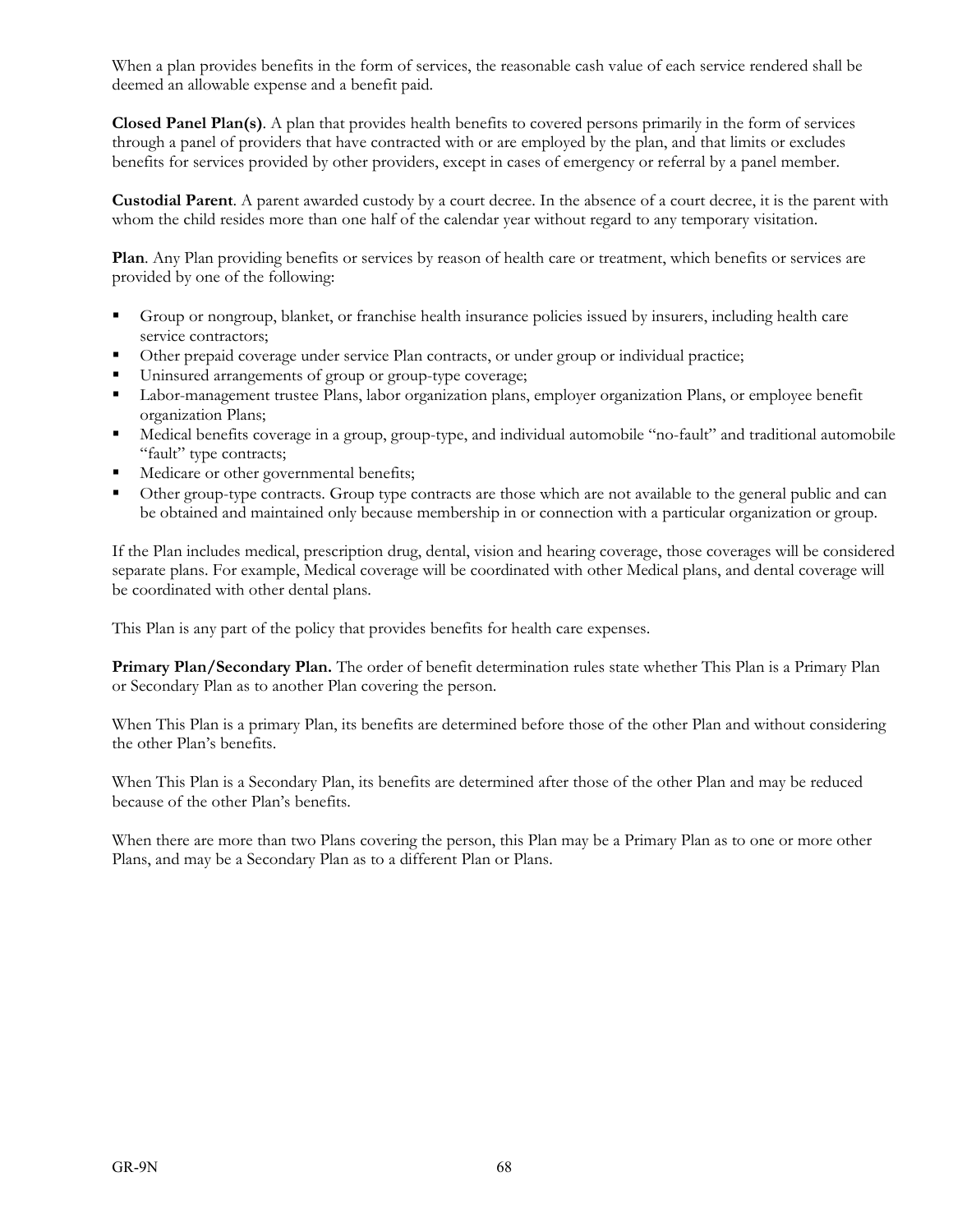# **Which Plan Pays First***(GR-9N-33-010-01)*

When two or more plans pay benefits, the rules for determining the order of payment are as follows:

- The primary plan pays or provides its benefits as if the secondary plan or plans did not exist.
- A plan that does not contain a coordination of benefits provision that is consistent with this provision is always primary. There is one exception: coverage that is obtained by virtue of membership in a group that is designed to supplement a part of a basic package of benefits may provide that the supplementary coverage shall be excess to any other parts of the plan provided by the contract holder. Examples of these types of situations are major medical coverages that are superimposed over base plan **hospital** and surgical benefits, and insurance type coverages that are written in connection with a closed panel plan to provide out-of-network benefits.
- A plan may consider the benefits paid or provided by another plan in determining its benefits only when it is secondary to that other plan.

The first of the following rules that describes which plan pays its benefits before another plan is the rule to use:

- 1. Non-Dependent or Dependent. The plan that covers the person other than as a dependent, for example as an employee, member, subscriber or retiree is primary and the plan that covers the person as a dependent is secondary. However, if the person is a **Medicare** beneficiary and, as a result of federal law, **Medicare** is secondary to the plan covering the person as a dependent; and primary to the plan covering the person as other than a dependent (e.g. a retired employee); then the order of benefits between the two plans is reversed so that the plan covering the person as an employee, member, subscriber or retiree is secondary and the other plan is primary.
- 2. Child Covered Under More than One Plan. The order of benefits when a child is covered by more than one plan is:
	- A. The primary plan is the plan of the parent whose birthday is earlier in the year if:
		- i. The parents are married or living together whether or not married;
		- ii. A court decree awards joint custody without specifying that one party has the responsibility to provide health care coverage or if the decree states that both parents are responsible for health coverage. If both parents have the same birthday, the plan that covered either of the parents longer is primary.
	- B. If the specific terms of a court decree state that one of the parents is responsible for the child's health care expenses or health care coverage and the plan of that parent has actual knowledge of those terms, that plan is primary. If the parent with responsibility has no health coverage for the dependent child's health care expenses, but that parent's spouse does, the plan of the parent's spouse is the primary plan.
	- C. If the parents are separated or divorced or are not living together whether or not they have ever been married and there is no court decree allocating responsibility for health coverage, the order of benefits is:
		- The plan of the custodial parent;
		- The plan of the spouse of the **custodial parent**;
		- The plan of the non**custodial parent**; and then
		- The plan of the spouse of the non**custodial parent**.

For a dependent child covered under more than one plan of individuals who are not the parents of the child, the order of benefits should be determined as outlined above as if the individuals were the parents.

- 3. Active Employee or Retired or Laid off Employee. The plan that covers a person as an employee who is neither laid off nor retired or as a dependent of an active employee, is the primary plan. The plan covering that same person as a retired or laid off employee or as a dependent of a retired or laid off employee is the secondary plan. If the other plan does not have this rule, and if, as a result, the plans do not agree on the order of benefits, this rule is ignored. This rule will not apply if the Non-Dependent or Dependent rules above determine the order of benefits.
- 4. Continuation Coverage. If a person whose coverage is provided under a right of continuation provided by federal or state law also is covered under another plan, the plan covering the person as an employee, member, subscriber or retiree (or as that person's dependent) is primary, and the continuation coverage is secondary. If the other plan does not have this rule, and if, as a result, the plans do not agree on the order of benefits, this rule is ignored. This rule will not apply if the Non-Dependent or Dependent rules above determine the order of benefits.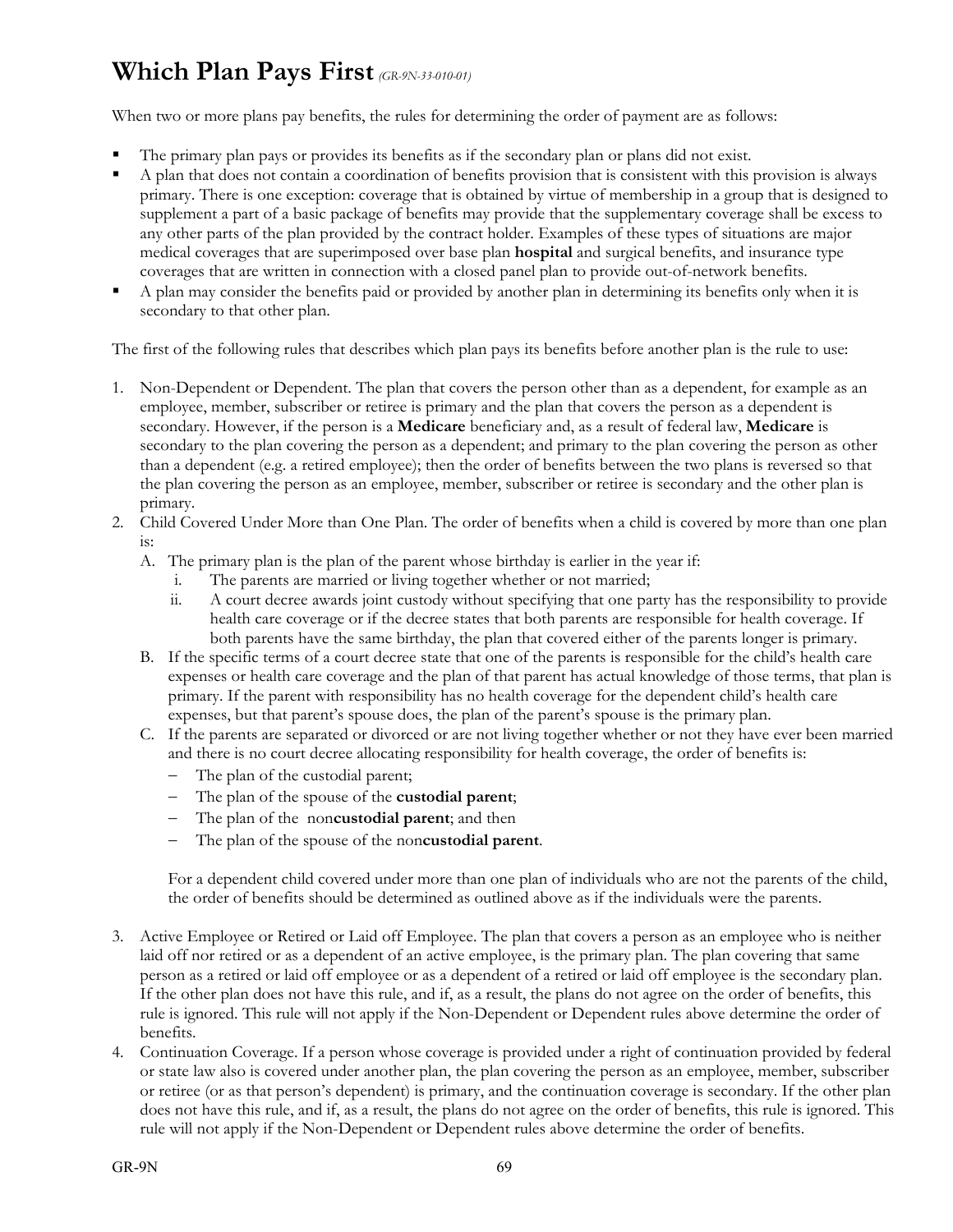- 5. Longer or Shorter Length of Coverage. The plan that covered the person as an employee, member, or subscriber longer is primary.
- 6. If the preceding rules do not determine the primary plan, the allowable expenses shall be shared equally between the plans meeting the definition of plan under this provision. In addition, This Plan will not pay more than it would have paid had it been primary.

## **How Coordination of Benefits Works**

When this plan is secondary, it may reduce its benefits so that total benefits paid or provided by all plans during a claim determination period are not more than 100% of total allowable expenses. The difference between the benefit payments that this plan would have paid had it been the primary plan, and the benefit payments that it actually paid or provided shall be recorded as a benefit reserve for the covered person and used by this plan to pay any allowable expenses, not otherwise paid during the claim determination period.

In addition, a **secondary plan** will credit to its plan deductible any amounts that would have been credited in the absence of other coverage.

Under the COB provision of **This Plan**, the amount normally reimbursed for covered benefits or expenses under **This Plan** is reduced to take into account payments made by other plans. The general rule is that the benefits otherwise payable under **This Plan** for all covered benefits or expenses will be reduced by all other plan benefits payable for those expenses. When the COB rules of **This Plan** and another plan both agree that **This Plan** determines its benefits before such other plan, the benefits of the other plan will be ignored in applying the general rule above to the claim involved. Such reduced amount will be charged against any applicable benefit limit of this coverage.

If a covered person is enrolled in two or more **closed panel plans** COB generally does not occur with respect to the use of panel providers. However, COB may occur if a person receives emergency services that would have been covered by both plans.

#### **Right To Receive And Release Needed Information**

Certain facts about health care coverage and services are needed to apply these COB rules and to determine benefits under this plan and other plans. **Aetna** has the right to release or obtain any information and make or recover any payments it considers necessary in order to administer this provision.

#### **Facility of Payment**

Any payment made under another plan may include an amount, which should have been paid under this plan. If so, **Aetna** may pay that amount to the organization, which made that payment. That amount will then be treated as though it were a benefit paid under this plan. **Aetna** will not have to pay that amount again. The term "payment made" means reasonable cash value of the benefits provided in the form of services.

### **Right of Recovery**

If the amount of the payments made by **Aetna** is more than it should have paid under this COB provision, it may recover the excess from one or more of the persons it has paid or for whom it has paid; or any other person or organization that may be responsible for the benefits or services provided for the covered person. The "amount of the payments made" includes the reasonable cash value of any benefits provided in the form of services.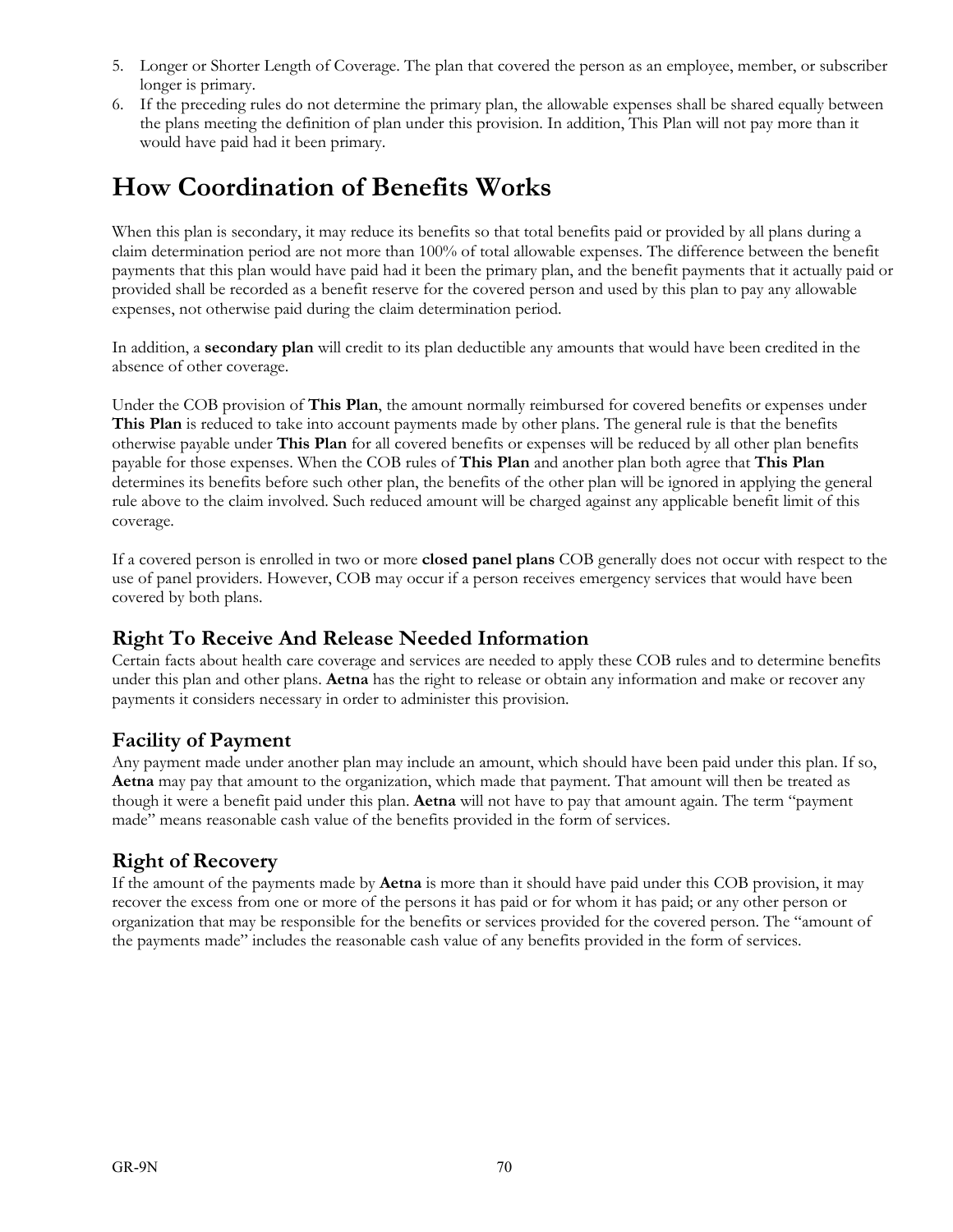## **When You Have Medicare Coverage** *(GR-9N 33-020-01)*

 **Which Plan Pays First**

 **How Coordination with Medicare Works**

 **What is Not Covered**

This section explains how the benefits under **This Plan** interact with benefits available under **Medicare**.

**Medicare**, when used in this Booklet-Certificate, means the health insurance provided by Title XVIII of the Social Security Act, as amended. It includes Health Maintenance Organization (HMO) or similar coverage that is an authorized alternative to Parts A and B of **Medicare**

You are eligible for **Medicare** if you are:

- Covered under it by reason of age, disability, or
- End Stage Renal Disease.

If you are eligible for **Medicare**, the plan coordinates the benefits it pays with the benefits that **Medicare** pays. Sometimes, the **plan** is the primary payor, which means that the **plan** pays benefits before **Medicare** pays benefits. Under other circumstances, the **plan** is the secondary payor, and pays benefits after **Medicare**.

## **Which Plan Pays First**

The plan is the primary payor when your coverage for the **plan's** benefits is based on current employment with your employer. The **plan** will act as the primary payor for the **Medicare** beneficiary who is eligible for **Medicare**:

- Solely due to age if the **plan** is subject to the Social Security Act requirements for **Medicare** with respect to working aged (i.e., generally a plan of an employer with 20 or more employees);
- Due to diagnosis of end stage renal disease, but only during the first 30 months of such eligibility for **Medicare**  benefits. This provision does not apply if, at the start of eligibility, you were already eligible for **Medicare**  benefits, and the **plan's** benefits were payable on a secondary basis;
- Solely due to any disability other than end stage renal disease; but only if the **plan** meets the definition of a large group health plan as outlined in the Internal Revenue Code i.e., generally a plan of an employer with 100 or more employees.

The plan is the secondary payor in all other circumstances.

## **How Coordination With Medicare Works**

#### **When the Plan is Primary**

The **plan** pays benefits first when it is the primary payor. You may then submit your claim to **Medicare** for consideration.

#### **When Medicare is Primary**

Your health care expense must be considered for payment by **Medicare** first. You may then submit the expense to **Aetna** for consideration.

**Aetna** will calculate the benefits the **plan** would pay in the absence of **Medicare**:

The amount will be reduced so that when combined with the amount paid by **Medicare**, the total benefits paid or provided by all plans for the claim do not exceed 100 %of the total **allowable expense**.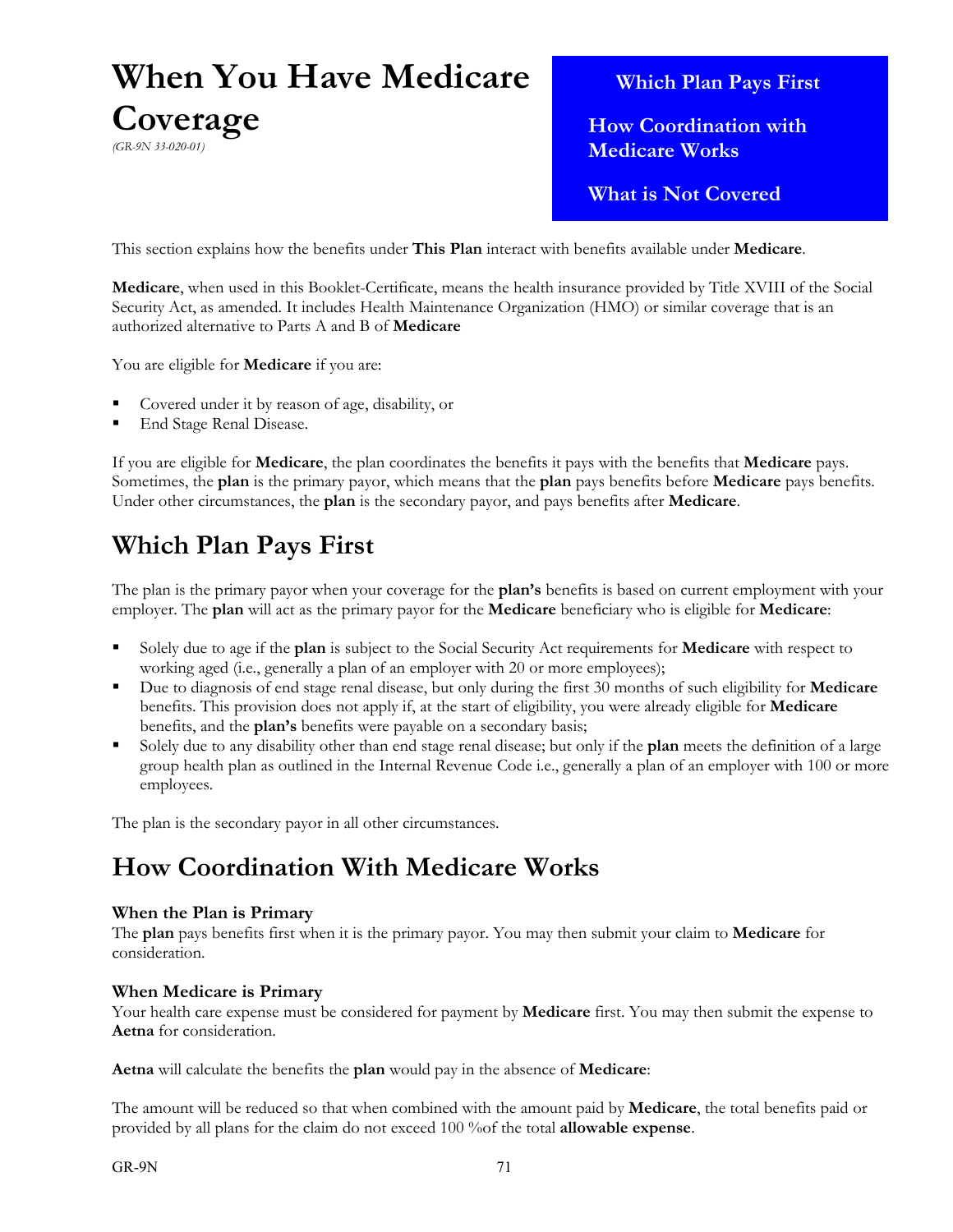This review is done on a claim-by-claim basis.

Charges used to satisfy your Part B deductible under **Medicare** will be applied under the **plan** in the order received by **Aetna**. **Aetna** will apply the largest charge first when two or more charges are received at the same time.

**Aetna** will apply any rule for coordinating health care benefits after determining the benefits payable.

#### **Right to Receive and Release Required Information** *(GR-9N-S-33-025-01)*

Certain facts about health care coverage and services are required to apply coordination of benefits (COB) rules to determine benefits under **This Plan** and other **plans**. **Aetna** has the right to obtain or release any information, and make or recover any payments it considers necessary, in order to administer this provision.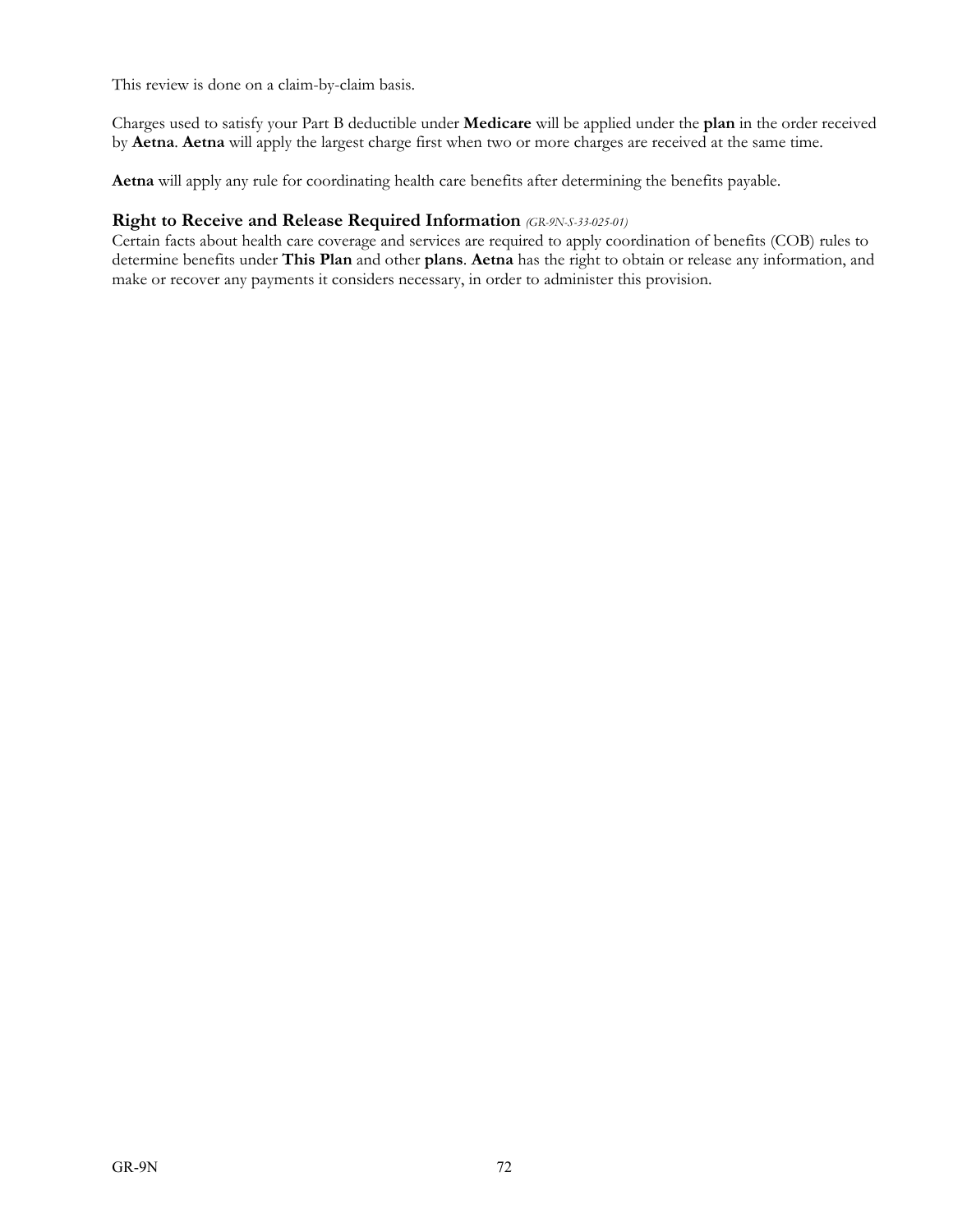# **General Provisions**

*(GR-9N 32-005 02 DE)*

# **Type of Coverage**

Coverage under the plan is **non-occupational**. Only **non-occupational** accidental **injuries** and **non-occupational illnesses** are covered. The plan covers charges made for services and supplies only while the person is covered under the plan.

## **Physical Examinations**

**Aetna** will have the right and opportunity to examine and evaluate any person who is the basis of any claim at all reasonable times while a claim is pending or under review. This will also include the right and opportunity to make an autopsy in the case of death where it is not prohibited by law. This will be done at no cost to you.

## **Legal Action**

No legal action can be brought to recover payment under any benefit after 3 years from the deadline for filing claims.

**Aetna** will not try to reduce or deny a benefit payment on the grounds that a condition existed before your coverage went into effect, if the loss occurs more than 2 years from the date coverage commenced. This will not apply to conditions excluded from coverage on the date of the loss.

## **Confidentiality**

Information contained in your medical records and information received from any provider incident to the providerpatient relationship shall be kept confidential in accordance with applicable law. Information may be used or disclosed by **Aetna** when necessary for your care or treatment, the operation of the plan and administration of this Booklet-Certificate, or other activities, as permitted by applicable law. You can obtain a copy of **Aetna**'s Notice of Information Practices by calling **Aetna**'s toll-free Member Service telephone.

## **Additional Provisions**

The following additional provisions apply to your coverage.

- This Booklet-Certificate applies to coverage only, and does not restrict your ability to receive health care services that are not, or might not be, covered.
- You cannot receive multiple coverage under the plan because you are connected with more than one employer.
- In the event of a misstatement of any fact affecting your coverage under the plan, the true facts will be used to determine the coverage in force.
- This document describes the main features of the plan. Additional provisions are described elsewhere in the *group policy*. If you have any questions about the terms of the plan or about the proper payment of benefits, contact your employer or **Aetna**.
- Your employer hopes to continue the plan indefinitely but, as with all group plans, the plan may be changed or discontinued with respect to your coverage.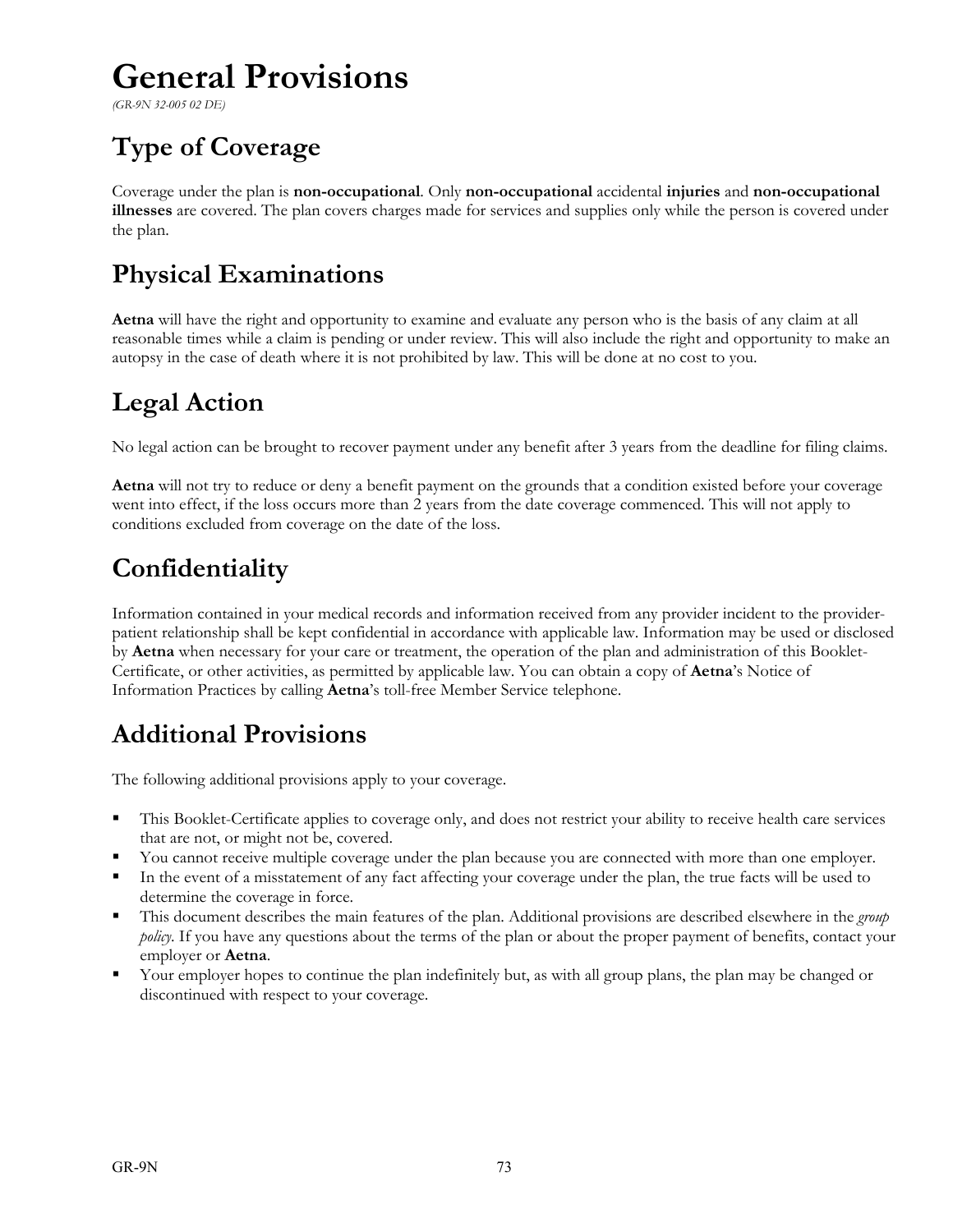## **Assignments** *(GR-9N 32-005 02 DE)*

Coverage may be assigned only with the written consent of **Aetna**. To the extent allowed by law, **Aetna** will not accept an assignment to an **out-of-network provider**, including but not limited to, an assignment of:

- The benefits due under this group insurance policy;
- The right to receive payments due under this group insurance policy; or
- Any claim you make for damages resulting from a breach or alleged breach, of the terms of this group insurance policy.

## **Misstatements** *(GR-9N-32-005-03)*

If any fact as to the Policyholder or you is found to have been misstated, a fair change in premiums may be made. If the misstatement affects the existence or amount of coverage, the true facts will be used in determining whether coverage is or remains in force and its amount.

All statements made by the Policyholder or you shall be deemed representations and not warranties. No written statement made by you shall be used by **Aetna** in a contest unless a copy of the statement is or has been furnished to you or your beneficiary, or the person making the claim.

**Aetna's** failure to implement or insist upon compliance with any provision of this policy at any given time or times, shall not constitute a waiver of **Aetna's** right to implement or insist upon compliance with that provision at any other time or times. This includes, but is not limited to, the payment of premiums. This applies whether or not the circumstances are the same.

## **Incontestability**

As to Accident and Health Benefits:

Except as to a fraudulent misstatement, or issues concerning Premiums due:

- No statement made by the Policyholder or you or your dependent shall be the basis for voiding coverage or denying coverage or be used in defense of a claim unless it is in writing after it has been in force for 2 years from its effective date.
- No statement made by the Policyholder shall be the basis for voiding this Policy after it has been in force for 2 years from its effective date.
- No statement made by you, an eligible employee or your dependent shall be used in defense of a claim for loss incurred or starting after coverage as to which claim is made has been in effect for 2 years.

## **Subrogation and Right of Reimbursement**

As used herein, the term "**Third Party**", means any party that is, or may be, or is claimed to be responsible for **illness**  or **injuries** to you. Such **illness** or **injuries** are referred to as "**Third Party Injuries**." "**Third Party**" includes any party responsible for payment of expenses associated with the care of treatment of **Third Party Injuries**.

If this plan pays benefits under this Booklet-Certificate to you for expenses incurred due to **Third Party Injuries**, then **Aetna** retains the right to repayment of the full cost of all benefits provided by this plan on your behalf that are associated with the **Third Party Injuries**. **Aetna**'s rights of recovery apply to any recoveries made by or on your behalf from the following sources, including but not limited to:

- Payments made by a **Third Party** or any insurance company on behalf of the **Third Party**;
- Any payments or awards under an uninsured or underinsured motorist coverage policy;
- Any Workers' Compensation or disability award or settlement;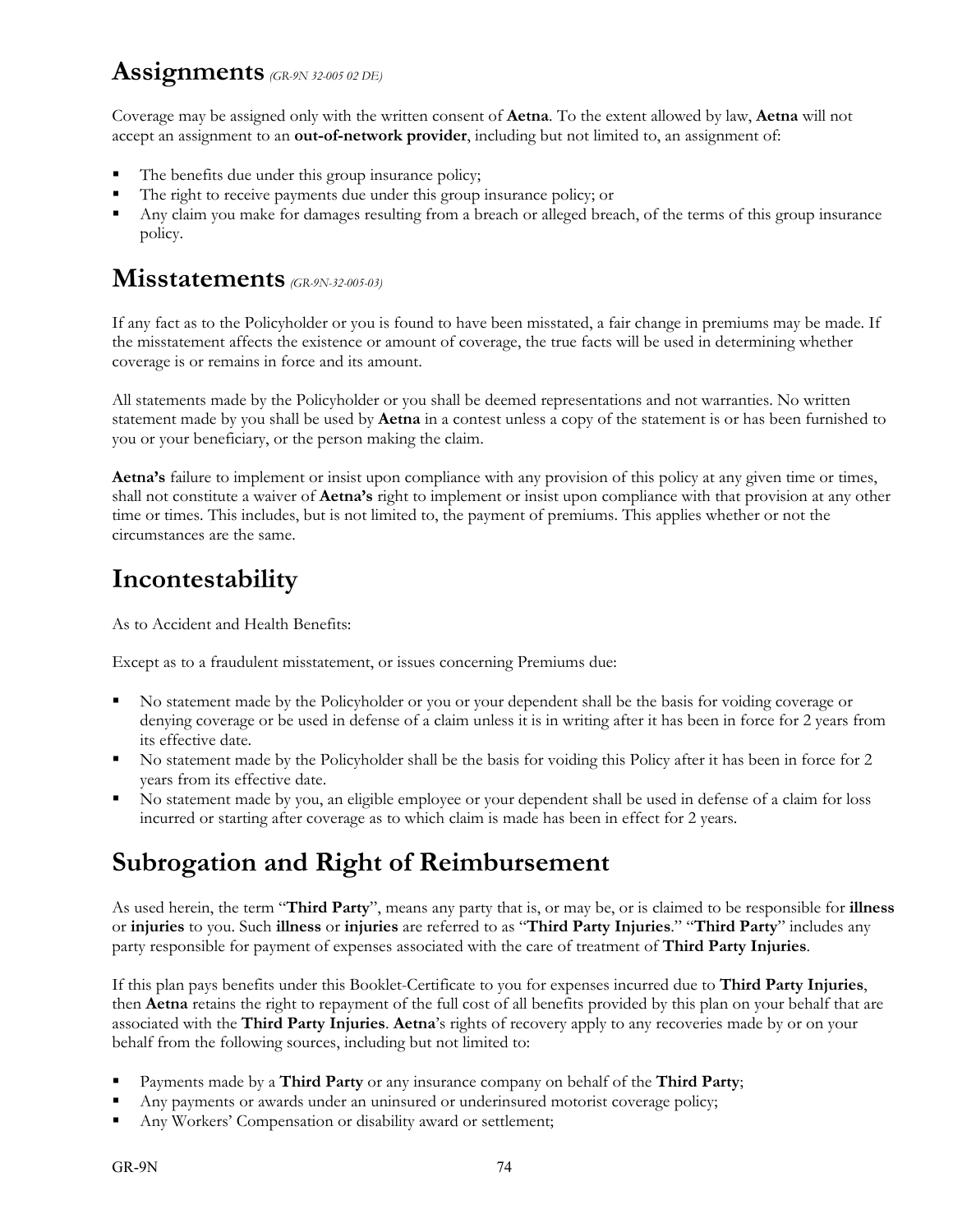- Medical payments coverage under any automobile policy, premises or homeowners' medical payments coverage or premises or homeowners' insurance coverage; and
- Any other payments from a source intended to compensate you for **injuries** resulting from an accident or alleged negligence.

By accepting benefits under this plan, you specifically acknowledge **Aetna**'s right of subrogation. When this plan pays health care benefits for expenses incurred due to **Third Party Injuries**, **Aetna** shall be subrogated to your right of recovery against any party to the extent of the full cost of all benefits provided by this plan. **Aetna** may proceed against any party with or without your consent.

By accepting benefits under this plan, you also specifically acknowledge **Aetna**'s right of reimbursement. This right of reimbursement attaches when this plan has paid benefits due to **Third Party Injuries** and you or your representative has recovered any amounts from a **Third Party**. By providing any benefit under this Booklet-Certificate, **Aetna** is granted an assignment of the proceeds of any settlement, judgment or other payment received by you to the extent of the full cost of all benefits provided by this plan. **Aetna**'s right of reimbursement is cumulative with and not exclusive of **Aetna**'s subrogation right and **Aetna** may choose to exercise either or both rights of recovery.

By accepting benefits under this plan, you or your representatives further agree to:

- Notify **Aetna** promptly and in writing when notice is given to any party of the intention to investigate or pursue a claim to recover damages or obtain compensation due to **Third Party Injuries** sustained by you;
- Cooperate with **Aetna** and do whatever is necessary to secure **Aetna**'s rights of subrogation and reimbursement under this Booklet-Certificate;
- Give **Aetna** a first-priority lien on any recovery, settlement, or judgment or other source of compensation which may be had from any party to the extent of the full cost of all benefits associated with **Third Party Injuries** provided by this plan (regardless of whether specifically set forth in the recovery, settlement, judgment or compensation agreement);
- Pay, as the first priority, from any recovery, settlement judgment, or other source of compensation, any and all amounts due **Aetna** as reimbursement for the full cost of all benefits associated with **Third Party Injuries** paid by this plan (regardless of whether specifically set forth in the recovery, settlement, judgment, or compensation agreement), unless otherwise agreed to by **Aetna** in writing; and
- Do nothing to prejudice **Aetna**'s rights as set forth above. This includes, but is not limited to, refraining from making any settlement or recovery which specifically attempts to reduce or exclude the full cost of all benefits paid by the plan.
- Serve as a constructive trustee for the benefits of this plan over any settlement or recovery funds received as a result of **Third Party Injuries**.

**Aetna** may recover full cost of all benefits paid by this plan under this Booklet-Certificate without regard to any claim of fault on your part, whether by comparative negligence or otherwise. No court costs or attorney fees may be deducted from **Aetna**'s recovery, and **Aetna** is not required to pay or contribute to paying court costs or attorney's fees for the attorney hired by you to pursue your claim or lawsuit against any **Third Party** without the prior express written consent of **Aetna**. In the event you or you representative fail to cooperate with **Aetna**, you shall be responsible for all benefits paid by this plan in addition to costs and attorney's fees incurred by **Aetna** in obtaining repayment.

## **Workers' Compensation**

If benefits are paid by **Aetna** and **Aetna** determines you received Workers' Compensation benefits for the same incident, **Aetna** has the right to recover as described under the *Subrogation and Right of Reimbursement* provision. **Aetna** will exercise its right to recover against you.

The Recovery Rights will be applied even though:

- The Workers' Compensation benefits are in dispute or are made by means of settlement or compromise;
- No final determination is made that bodily **injury** or **illness** was sustained in the course of or resulted from your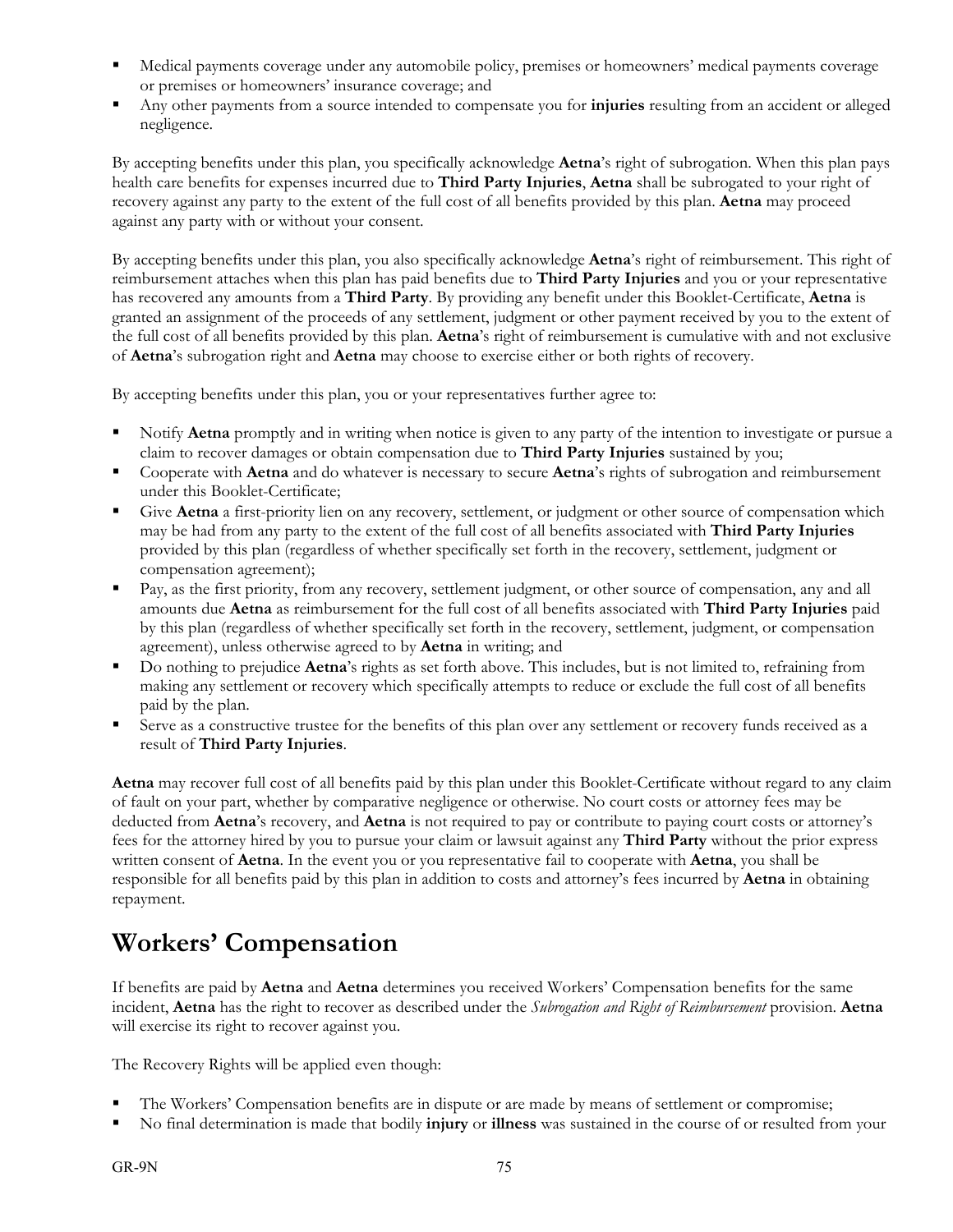employment;

- The amount of Workers' Compensation due to medical or health care is not agreed upon or defined by you or the Workers' Compensation carrier; or
- The medical or health care benefits are specifically excluded from the Workers' Compensation settlement or compromise.

You hereby agree that, in consideration for the coverage provided by this policy, you will notify **Aetna** of any Workers' Compensation claim you make, and that you agree to reimburse **Aetna** as described above.

If benefits are paid under this policy and you or your covered dependent recover from a responsible party by settlement, judgment or otherwise, **Aetna** has a right to recover from you or your covered dependent an amount equal to the amount **Aetna** paid.

## **Recovery of Overpayments** *(GR-9N-32-015-01 DE)*

## **Health Coverage**

If a benefit payment is made by **Aetna**, to or on your behalf, which exceeds the benefit amount that you are entitled to receive, **Aetna** has the right:

- To require the return of the overpayment; or
- To reduce by the amount of the overpayment, any future benefit payment made to or on behalf of that person or another person in his or her family.

Such right does not affect any other right of recovery **Aetna** may have with respect to such overpayment.

## **Reporting of Claims** *(GR-9N-32-020-01 DE) (GR-9N-32-015-01 DE)*

A claim must be submitted to **Aetna** in writing. It must give proof of the nature and extent of the loss. Your employer has claim forms.

All claims should be reported promptly. The deadline for filing a claim is 90 days after the date of the loss.

If, through no fault of your own, you are not able to meet the deadline for filing claim, your claim will still be accepted if you file as soon as possible. Unless you are legally incapacitated, late claims for health benefits will not be covered if they are filed more than 2 years after the deadline.

## **Payment of Benefits** *(GR-9N-32-025-02)*

Benefits will be paid as soon as the necessary proof to support the claim is received. Written proof must be provided for all benefits.

All covered health benefits are payable to you. However, **Aetna** has the right to pay any health benefits to the service provider. This will be done unless you have told **Aetna** otherwise by the time you file the claim.

**Aetna** will notify you in writing, at the time it receives a claim, when an assignment of benefits to a health care provider or facility will not be accepted.

Any unpaid balance will be paid within 30 days of receipt by **Aetna** of the due written proof.

**Aetna** may pay up to \$1,000 of any other benefit to any of your relatives whom it believes are fairly entitled to it. This can be done if the benefit is payable to you and you are a minor or not able to give a valid release. It can also be done if a benefit is payable to your estate.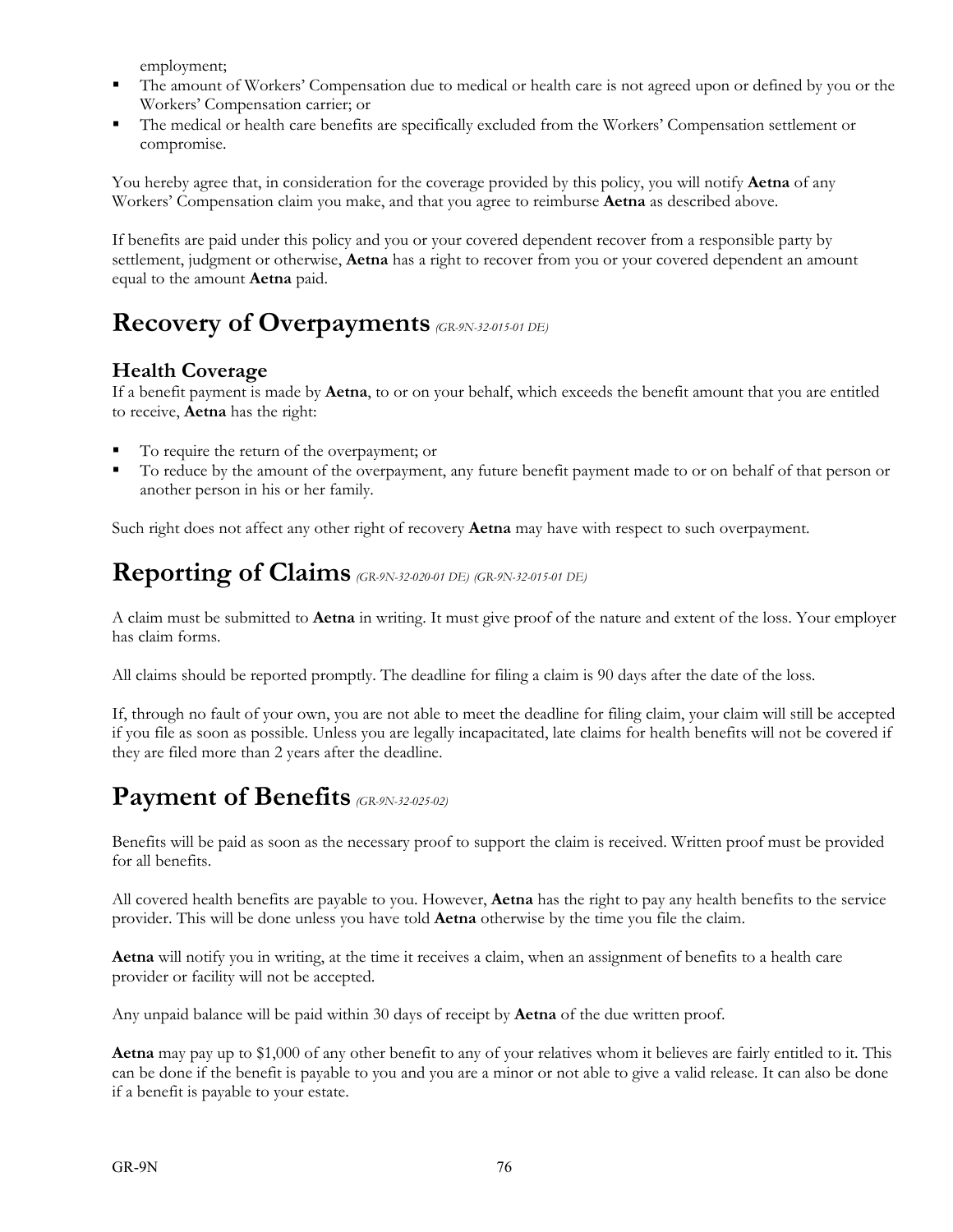When a **physician** provides care for you or a covered dependent, or care is provided by a **network provider** on referral by your **physician** (**network services or supplies**), the **network provider** will take care of filing claims. However, when you seek care on your own **(out-of-network services and supplies**), you are responsible for filing your own claims.

## **Records of Expenses** *(GR-9N-32-030-02)*

Keep complete records of the expenses of each person. They will be required when a claim is made.

Very important are:

- Names of **physicians**, **dentists** and others who furnish services.
- Dates expenses are incurred.
- Copies of all bills and receipts.

## **Contacting Aetna**

If you have questions, comments or concerns about your benefits or coverage, or if you are required to submit information to **Aetna**, you may contact **Aetna**'s Home Office at:

Aetna Life Insurance Company Attention: Aetna International 151 Farmington Avenue Hartford, CT 06156

You may also use **Aetna**'s toll free Member Services phone number on your ID card or visit **Aetna**'s web site at www.aetnainternational.com.

## **Effect of Benefits Under Other Plans** *(GR-9N 32-035-01)*

### **Effect of An Health Maintenance Organization Plan (HMO Plan) On Coverage**

If you are in an eligible class and have chosen coverage under an HMO Plan offered by your employer, you will be excluded from medical expense coverage (except Vision Care), if any, on the date of your coverage under such HMO Plan.

If you are in an eligible class and are covered under an HMO Plan, you can choose to change to coverage for yourself and your covered dependents under this plan. If you:

- Live in an HMO Plan enrollment area and choose to change coverage during an open enrollment period, coverage will take effect on the group policy anniversary date after the open enrollment period. There will be no rules for waiting periods or preexisting conditions.
- Live in an HMO Plan enrollment area and choose to change coverage when there is not an open enrollment period, coverage will take effect only if and when **Aetna** gives its written consent.
- Move from an HMO Plan enrollment area or if the HMO discontinues and you choose to change coverage within 31 days of the move or the discontinuance, coverage will take effect on the date you elect such coverage. There will be no restrictions for waiting periods or preexisting conditions. If you choose to change coverage after 31 days, coverage will take effect only if and when **Aetna** gives its written consent.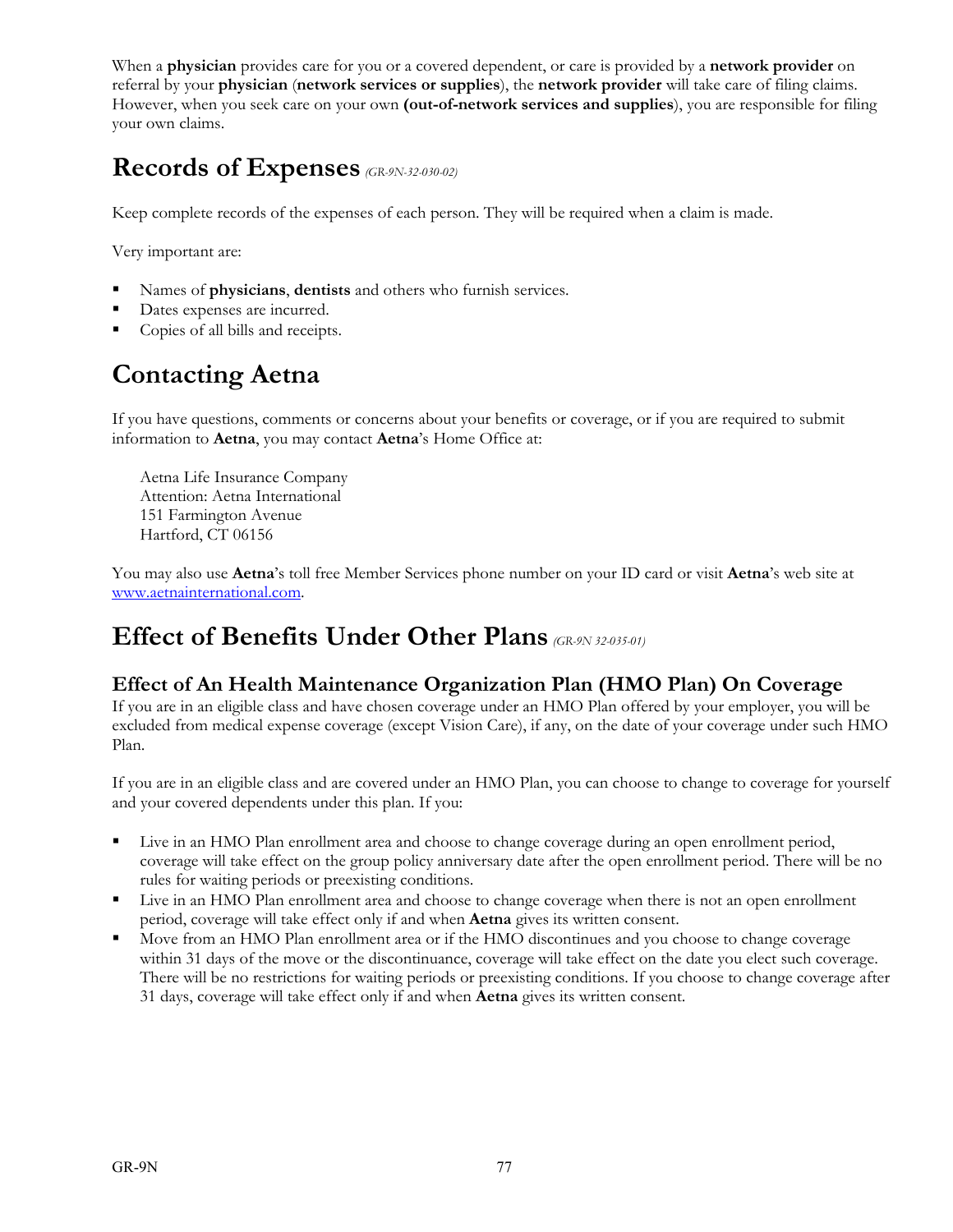Any extensions of benefits under this plan for disability or pregnancy will not always apply on and after the date of a change to an HMO Plan providing medical coverage. They will apply only if the person is not covered at once under the HMO Plan because he or she is in a **hospital** not affiliated with the HMO. If you give evidence that the HMO Plan provides an extension of benefits for disability or pregnancy, coverage under this plan will be extended. The extension will be for the same length of time and for the same conditions as the HMO Plan provides. It will not be longer than the first to occur of:

- The end of a 90 day period; and
- The date the person is not confined.

No benefits will be paid for any charges for services rendered or supplies furnished under an HMO Plan.

## **Effect of Prior Coverage - Transferred Business** *(GR-9N 32-040 02 DE)*

If your coverage under any part of this plan replaces any prior coverage for you, the rules below apply to that part.

"Prior coverage" is any plan of group coverage that has been replaced by coverage under part or all of this plan; it must have been sponsored by your employer (e.g., transferred business). The replacement can be complete or in part for the eligible class to which you belong. Any such plan is prior coverage if provided by another group contract or any benefit section of this plan.

Coverage under any other section of this plan will be in exchange for all privileges and benefits provided under any like prior coverage. Any benefits provided under such prior coverage may reduce benefits payable under this plan.

If:

- A dependent child's eligibility under the prior coverage is a result of his or her status as a full-time student at a postsecondary educational institution; and
- Such dependent child is in a period of coverage continuation pursuant to a medically necessary leave of absence from school (or change in full-time student status); and
- This plan provides coverage for eligible dependents;

coverage under any Major or Comprehensive Medical Expense Coverage section of this plan will continue uninterrupted as to such dependent child for the remainder of the continuation period as provided under the section, *Continuing Coverage for Dependent Students on Medical Leave of Absence*.

## **Discount Programs** *(GR-9N 32-045-01)*

#### **Discount Arrangements**

From time to time, we may offer, provide, or arrange for discount arrangements or special rates from certain service providers such as pharmacies, optometrists, **dentists**, alternative medicine, wellness and healthy living providers to you under this plan. Some of these arrangements may be made available through third parties who may make payments to **Aetna** in exchange for making these services available.

The third party service providers are independent contractors and are solely responsible to you for the provision of any such goods and/or services. We reserve the right to modify or discontinue such arrangements at any time. These discount arrangements are not insurance. There are no benefits payable to you nor do we compensate providers for services they may render through discount arrangements.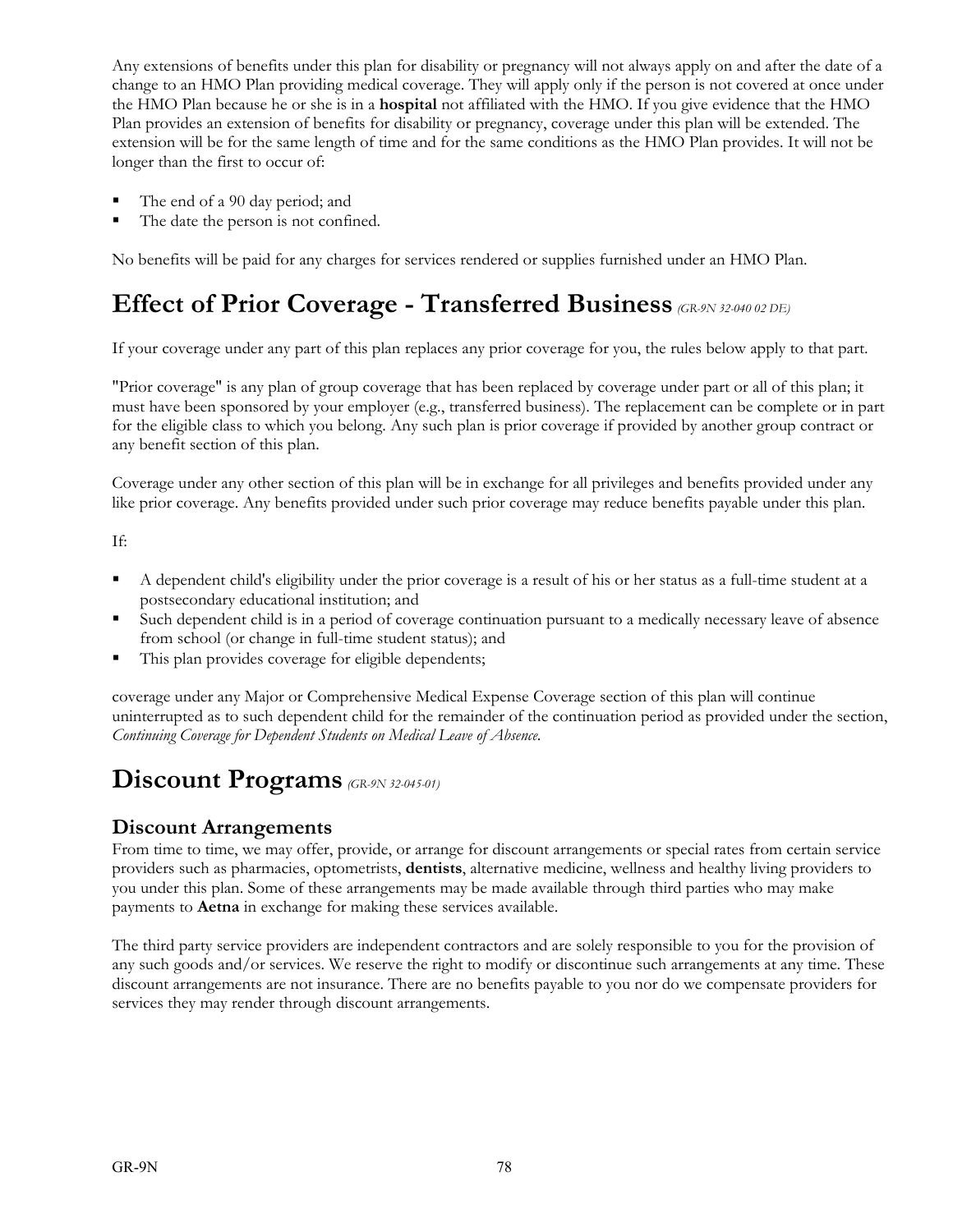## **Incentives** *(GR-9N 32-045-01)*

In order to encourage you to access certain medical services when deemed appropriate by you in consultation with your **physician** or other service providers, we may, from time to time, offer to waive or reduce a member's **copayment**, coinsurance, and/or a **deductible** otherwise required under the plan or offer coupons or other financial incentives. We have the right to determine the amount and duration of any waiver, reduction, coupon, or financial incentive and to limit the covered persons to whom these arrangements are available.

## **Appeals Procedure***(GR-9N-32-050-01 DE)*

## **Definitions**

**Adverse Benefit Determination (Decision)**: A denial; reduction; termination of; or failure to; provide or make payment (in whole or in part) for a service, supply or benefit.

Such **adverse benefit determination** may be based on:

- Your eligibility for coverage.
- Coverage determinations, including plan limitations or exclusions.
- The results of any Utilization Review activities.
- A decision that the service or supply is **experimental or investigational**.
- A decision that the service or supply is not **medically necessary**.

An **adverse benefit determination** also means the termination of your coverage back to the original effective date (rescission) as it applies under any rescission of coverage provision of the Policy or the Booklet-Certificate.

**Appeal**: An oral or written request to **Aetna** to reconsider an **adverse benefit determination**.

**Complaint**: Any oral or written expression of dissatisfaction about quality of care or the operation of the Plan.

**Concurrent Care Claim Extension**: A request to extend a course of treatment that was previously approved.

**Concurrent Care Claim Reduction or Termination**: A decision to reduce or terminate a course of treatment that was previously approved.

**External Review:** A review of an **adverse benefit determination** or a **final adverse benefit determination** by an Independent Review Organization/External Review Organization (ERO) assigned by the State Insurance Commissioner and made up of **physicians** or other appropriate health care **providers**. The ERO must have expertise in the problem or question involved.

**Final Adverse Benefit Determination:** An **adverse benefit determination** that has been upheld by **Aetna** at the exhaustion of the appeals process.

**Pre-service Claim**: Any claim for medical care or treatment that requires approval before the medical care or treatment is received.

**Post-Service Claim**: Any claim that is not a "Pre-Service Claim."

**Urgent Care Claim**: Any claim for medical care or treatment in which a delay in treatment could:

- Seriously jeopardize your life or health;
- Deopardize your ability to regain maximum function;
- Cause you to suffer severe pain that cannot be adequately managed without the requested medical care or treatment; or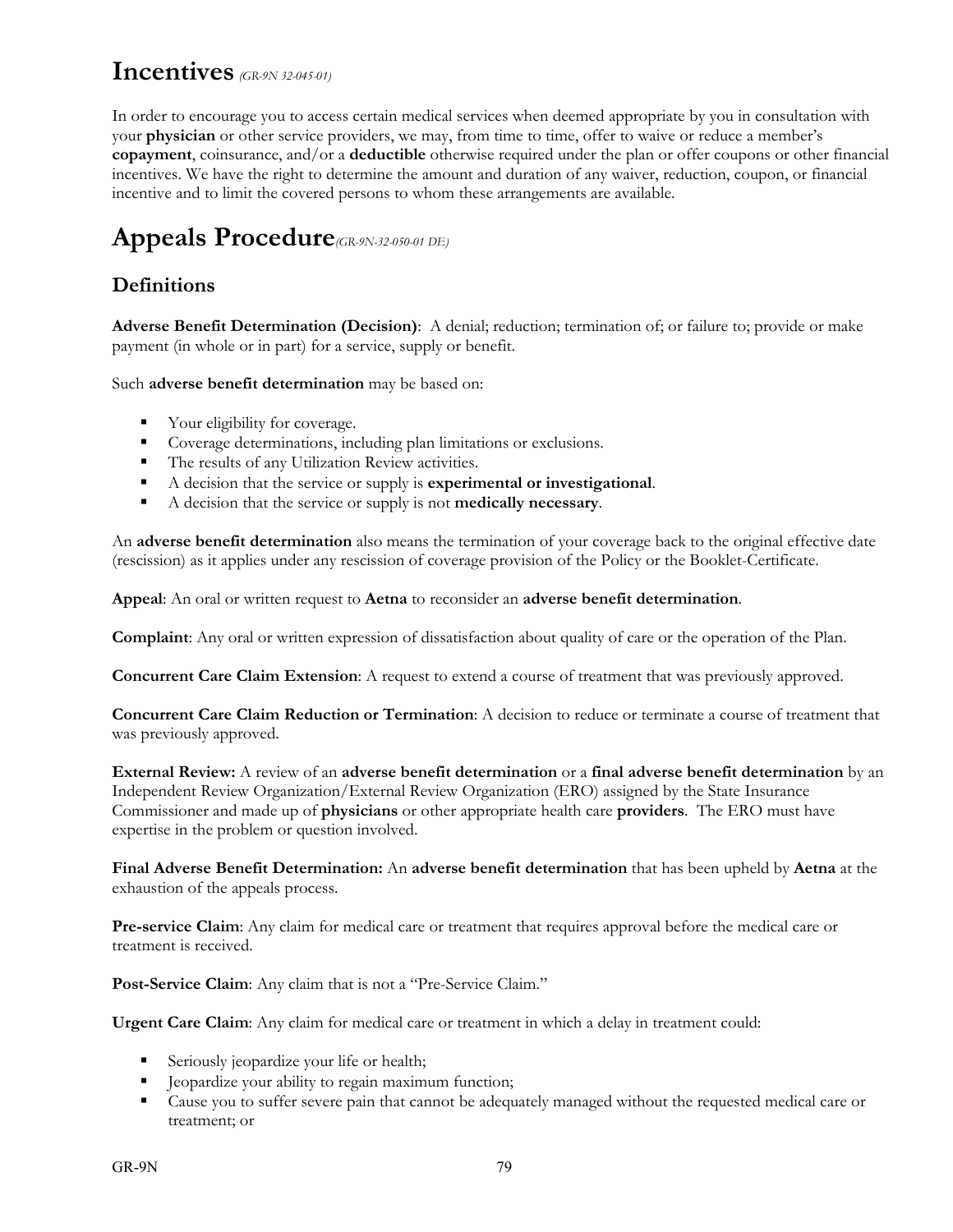In the case of a pregnant woman, cause serious jeopardy to the health of the fetus.

#### **Full and Fair Review of Claim Determinations and Appeals**

As to medical and **prescription drug** claims and appeals only, **Aetna** will provide you with any new or additional evidence considered and rationale, relied upon, or generated by us in connection with the claim at issue. This will be provided to you in advance of the date on which the notice of the **final adverse benefit determination** is required to be provided so that you may respond prior to that date.

Prior to issuing a **final adverse benefit determination** based on a new or additional rationale, you must be provided, free of charge, with the rationale; the rationale must be provided as soon as possible and sufficiently in advance of the date on which notice of **final adverse determination** is required.

#### **Claim Determinations**

Notice of a claim benefit decision will be provided to you in accordance with the guidelines and timelines provided below. As to medical and **prescription drug** claims only, if **Aetna** makes an **adverse benefit determination**, written notice will be provided to you, or in the case of a **concurrent care claim**, to your **provider**.

#### **Urgent Care Claims**

**Aetna** will notify you of an **urgent care** claim decision as soon as possible, but not later than 72 hours after the claim is made.

If more information is needed to make an urgent claim decision, **Aetna** will notify the claimant within 72 hours of receipt of the claim. The claimant has 48 hours after receiving such notice to provide **Aetna** with the additional information. **Aetna** will notify the claimant within 48 hours of the earlier to occur:

- The receipt of the additional information; or
- The end of the 48 hour period given the **physician** to provide **Aetna** with the information.

#### **Pre-Service Claims**

**Aetna** will notify you of a **pre-service** claim decision as soon as possible, but not later than 15 calendar days after the claim is made. **Aetna** may determine that due to matters beyond its control an extension of this 15 calendar day claim decision period is required. Such an extension, of not longer than 15 additional calendar days, will be allowed if **Aetna** notifies you within the first 15 calendar day period. If this extension is needed because **Aetna** needs more information to make a claim decision, the notice of the extension shall specifically describe the required information. You will have 45 calendar days, from the date of the notice, to provide **Aetna** with the required information.

#### **Post-Service Claims**

**Aetna** will notify you of a **post-service** claim decision as soon as possible, but not later than 30 calendar days after the claim is made. **Aetna** may determine that due to matters beyond its control an extension of this 30 calendar day claim decision period is required. Such an extension, of not longer than 15 additional calendar days, will be allowed if **Aetna** notifies you within the first 30 calendar day period. If this extension is needed because **Aetna** needs more information to make a claim decision, the notice of the extension shall specifically describe the required information. The patient will have 45 calendar days, from the date of the notice, to provide **Aetna** with the required information.

#### **Concurrent Care Claim Extension**

Following a request for a **concurrent care claim extension**, **Aetna** will notify you of a claim decision for **urgent care** as soon as possible, but not later than 24 hours, provided the request is received at least 24 hours prior to the expiration of the approved course of treatment. A decision will be provided not later than 15 calendar days with respect to all other care, following a request for a **concurrent care claim extension**.

#### **Concurrent Care Claim Reduction or Termination**

**Aetna** will notify you of a claim decision to reduce or terminate a previously approved course of treatment with enough time for you to file an **appeal**.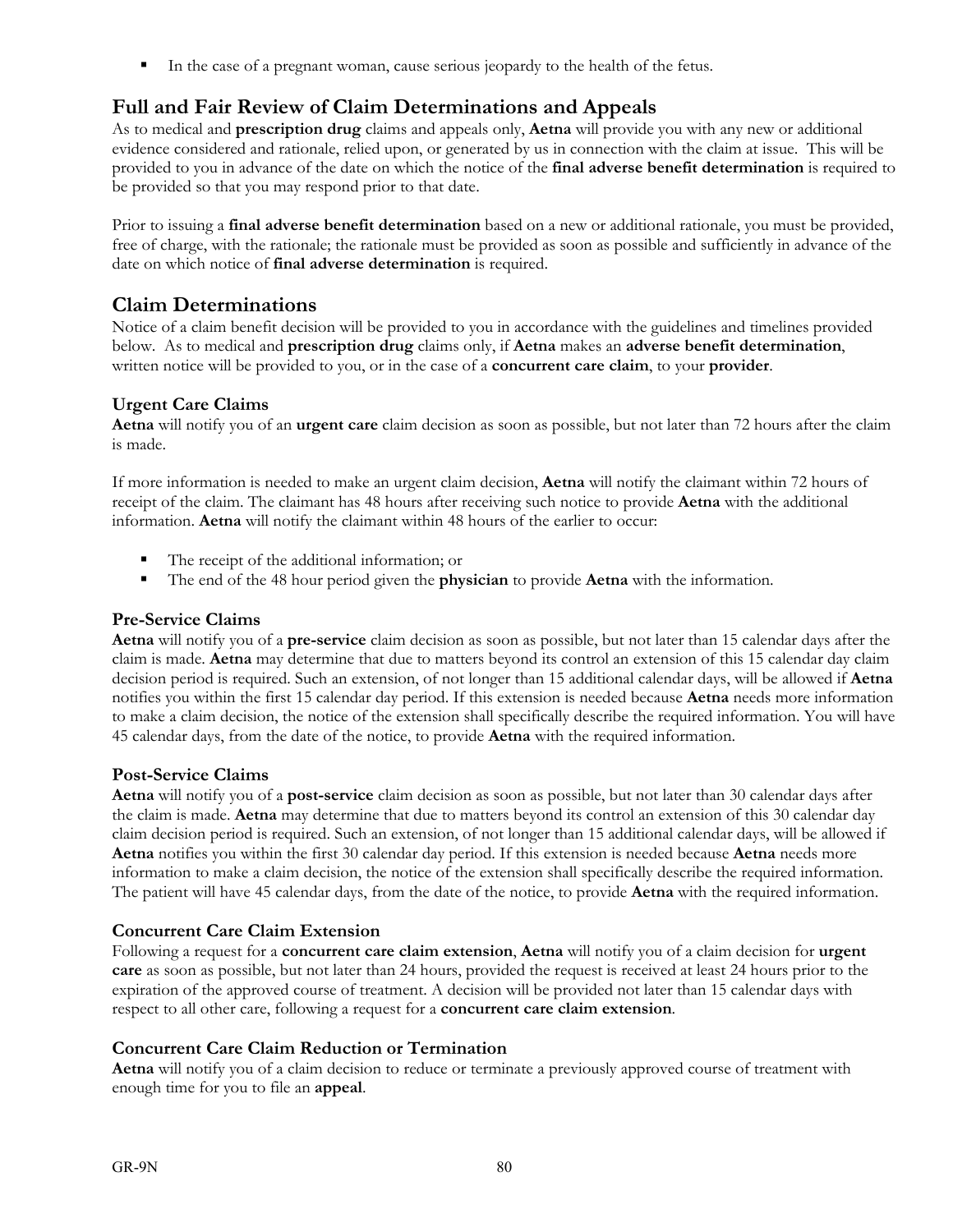If you file an **appeal**, coverage under the plan will continue for the previously approved course of treatment until a final **appeal** decision is rendered. During this continuation period, you are responsible for any **copayments**; **coinsurance**; and **deductibles**; that apply to the services; supplies; and treatment; that are rendered in connection with the claim that is under **appeal**. If **Aetna's** initial claim decision is upheld in the final **appeal** decision, you will be responsible for all charges incurred for services; supplies; and treatment; received during this continuation period.

#### **Complaints**

If you are dissatisfied with the service you receive from the Plan or want to complain about a **provider** you must write Member Services. The complaint must include a detailed description of the matter and include copies of any records or documents that you think are relevant to the matter. **Aetna** will review the information and provide you with a written response within 30 calendar days of the receipt of the **complaint**, unless more information is needed and it cannot be obtained within this period. The notice of the decision will tell you what you need to do to seek an additional review.

#### **Appeals of Adverse Benefit Determinations**

You may submit an **appeal** if **Aetna** gives notice of an **adverse benefit determination**. This Plan provides for two levels of **appeal** depending upon the type of coverage provided under the Plan. A **final adverse benefit determination** notice will also provide an option to request an **External Review** (if available).

You have 180 calendar days with respect to Group Health Claims following the receipt of notice of an **adverse benefit determination** to request your Level One **Appeal**. Your **appeal may** be submitted orally or in writing and must include:

- **•** Your name.
- The employer's name.
- A copy of **Aetna's** notice of an **adverse benefit determination**.
- Your reasons for making the **appeal**.
- Any other information you would like to have considered.

Send your written **appeal** to Member Services at the address shown on your ID Card, or call in your **appeal** to Member Services using the telephone number shown on your ID card.

You may also choose to have another person (an authorized representative) make the **appeal** on your behalf. You must provide written consent to **Aetna**.

You may be allowed to provide evidence or testimony during the **appeal** process in accordance with the guidelines established by the Federal Department of Health and Human Services.

#### **Level One Appeal**

A review of a Level One **Appeal** of an **adverse benefit determination** shall be provided by **Aetna** personnel. They shall not have been involved in making the **adverse benefit determination**.

#### **Urgent Care Claims (May Include Concurrent Care Claim Reduction or Termination)**

**Aetna** shall issue a decision within 36 hours of receipt of the request for an **appeal**.

#### **Pre-Service Claims (May Include Concurrent Care Claim Reduction or Termination)**

**Aetna** shall issue a decision within 15 calendar days of receipt of the request for an **appeal**.

#### **Post-Service Claims**

**Aetna** shall issue a decision within 22 calendar days of receipt of the request for an **appeal**.

#### **Level Two Health Appeal**

If **Aetna** upholds an **adverse benefit determination** at the first level of **appeal**, and the reason for the decision was based on **medical necessity** or **experimental or investigational** reasons, you or your authorized representative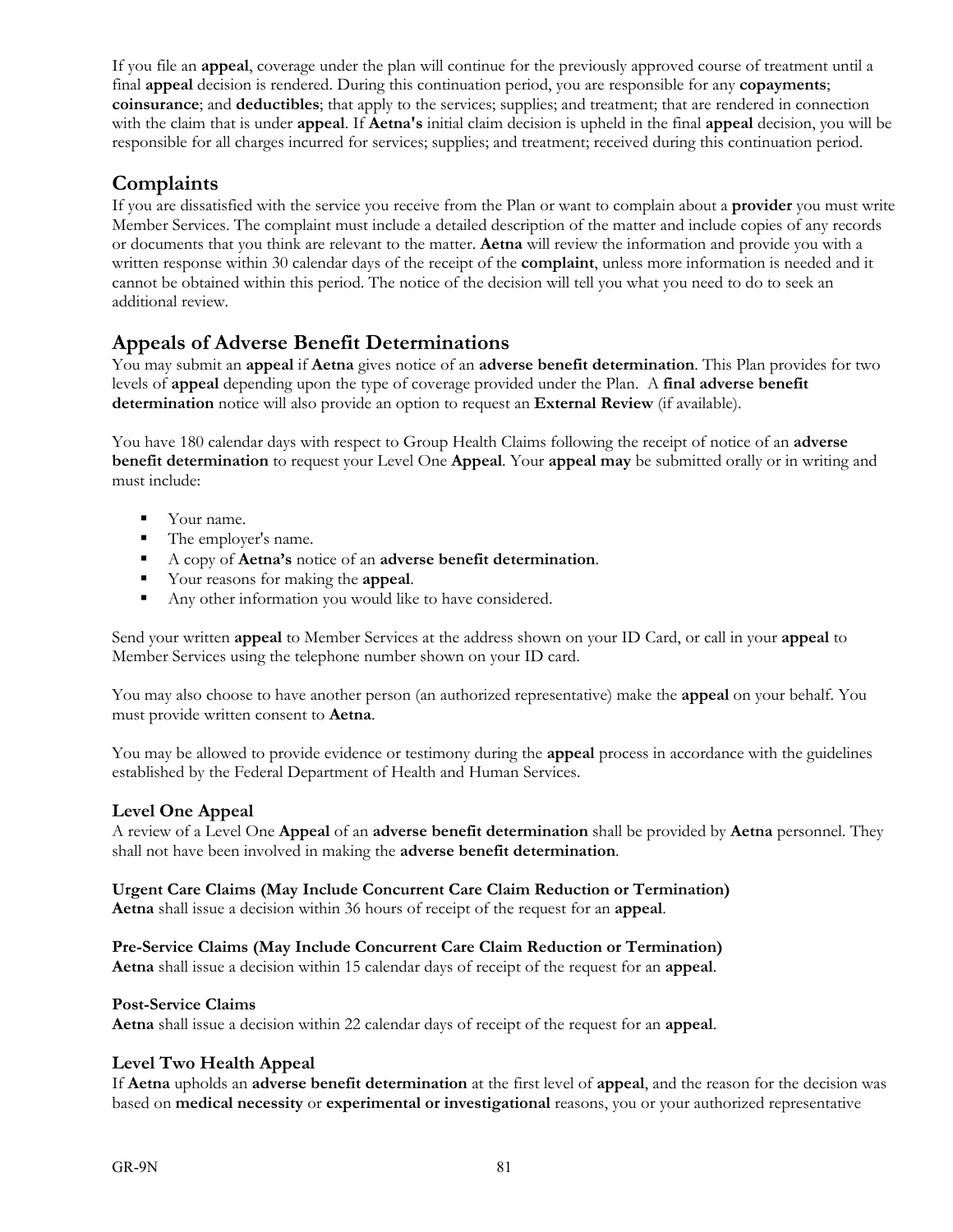have the right to file a Level Two **Appeal**. The **appeal** must be submitted within 60 calendar days following the receipt of a decision of a Level One **Appeal**.

Review of a Level Two **Appeal** of an **adverse benefit determination** of an **urgent care claim, a Pre-Service Claim, or a Post-Service Claim** shall be provided by **Aetna** personnel. They shall not have been involved in making the **adverse benefit determination**.

**Urgent Care Claims (May Include Concurrent Care Claim Reduction or Termination) Aetna** shall issue a decision within 36 hours of receipt of the request for a Level Two **Appeal**.

**Pre-Service Claims (May Include Concurrent Care Claim Reduction or Termination)** 

**Aetna** shall issue a decision within 15 calendar days of receipt of the request for a Level Two **Appeal**.

#### **Post-Service Claims**

**Aetna** shall issue a decision within 23 calendar days of receipt of the request for a Level Two **Appeal**.

**Aetna** may extend the Utilization Management **Appeal** review for up to an additional thirty (30) calendar days for reasonable cause by submitting a written explanation for the delay to the Delaware Department of Insurance within the original thirty (30) calendar review period. In no event, may **Aetna** extend the review period for an **Urgent Care**  Claim or Concurrent Care Claim Extension.

In the event **Aetna** fails to comply with any of the above Level 1 or Level 2 Utilization Management **Appeal** timeframes, or in the event **Aetna** waives its rights to review an Utilization Management **Appeal**, you shall be relieved of your obligation to complete the two levels of Utilization Management **Appeal**, and at your option, may proceed directly to the External Utilization Management **Appeal** process.

You and/or an authorized representative may attend the Level Two **Appeal** hearing and question the representative of **Aetna** and/or any other witnesses, and present their case. **Aetna** shall acknowledge receipt of all Level 2 Utilization Management **Appeals** in writing to you. This acknowledgement shall include the place, date and time of the Level 2 **Appeal** hearing and provide you with at least fifteen (15) calendar days notice of the Level 2 **Appeal** hearing. You may request a change in the hearing schedule to facilitate attendance. The hearing will be informal. Your **physician** or other experts may testify. **Aetna** also has the right to present witnesses.

#### **Exhaustion of Process**

You must exhaust the applicable Level One and Level Two processes of the Appeal Procedure before you:

- Contact the Delaware Department of Insurance to request an investigation of a **complaint** or **appeal**; or
- File a complaint or **appeal** with the Delaware Department of Insurance; or
- **Establish any:** 
	- Litigation;
	- Arbitration; or
	- Administrative proceeding;

regarding an alleged breach of the policy terms by **Aetna** or any matter within the scope of the Appeals Procedure.

Under certain circumstances, you may seek simultaneous review through the internal Appeals Procedure and **External Review** processes—these include **Urgent Care Claims** and situations where you are receiving an ongoing course of treatment. Exhaustion of the applicable process of the Appeal Procedure is not required under these circumstances.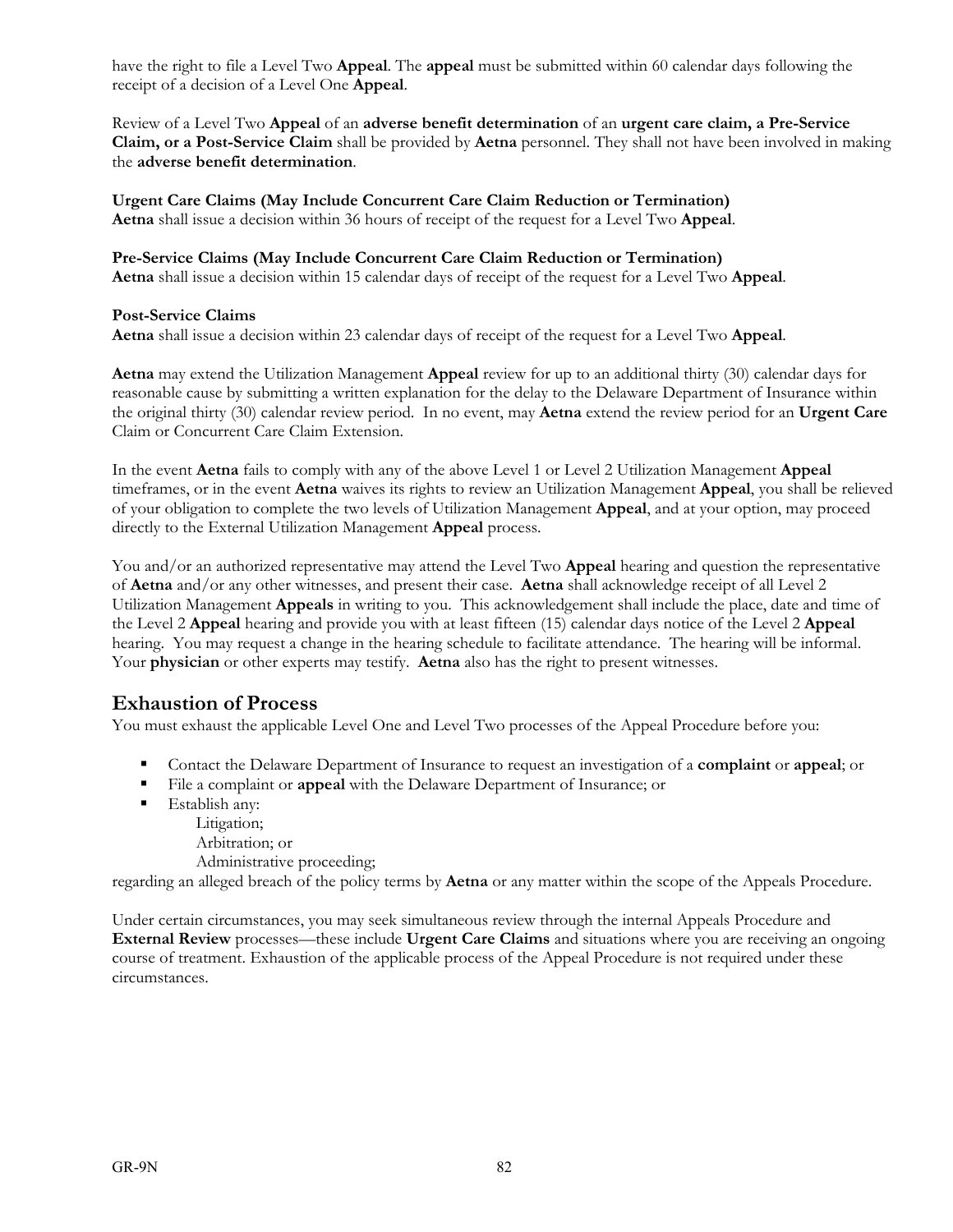#### **Important Note:**

If **Aetna** does not adhere to all claim determination and **appeal** requirements of the Federal Department of Health and Human Services, you are considered to have exhausted the **appeal** requirements and may proceed with **External Review** or any of the actions mentioned above. There are limits, though, on what sends a claim or **appeal** straight to an **External Review**. Your claim or internal **appeal** will not go straight to **External Review** if:

- a rule violation was minor and isn't likely to influence a decision or harm you;
- it was for a good cause or was beyond **Aetna's** control; and
- it was part of an ongoing, good faith exchange between you and **Aetna**.

### **Independent Health Care Appeals Program** *(GR-9N-32-051-01 DE)* **(External Utilization Management Appeal Process)**

1. Upon receipt of a Level 2 Utilization Management **Appeal** adverse benefit determination, if you are dissatisfied with the results, you may pursue a Utilization Management **Appeal** before an Independent Utilization Review Organization (IURO).

2. You must file the request for an Utilization Management **Appeal** with **Aetna** within four (4) months of receipt of the Adverse benefit determination from the Utilization Management **Appeal** process. Upon receipt of your request for an external review, **Aetna** shall fax or send an electronic copy of the Petition for External Review form within three (3) business days to the Delaware Department of Insurance and then follow with a hard copy of the request to the Department by mail.

3. Once the request for an external review is received by the Department, the Department will assign an approved IURO to conduct the external review and notify Aetna.

4. Within 5 calendar days of the assignment, the assigned IURO will notify you in writing by certified or registered mail (requesting delivery confirmation by the United States Postal Service), that the Utilization Management **Appeal** was accepted for external review. This notice will include a provision stating that you, within seven (7) calendar days of this written notice, may submit additional information and supporting document that you would like the IURO to consider when conducting the external review. Upon receipt of any information submitted by you, the assigned IURO shall forward the information to **Aetna** with in two (2) business days.

5. Within seven (7) business days after **Aetna** receives notice of the assigned IURO, **Aetna** shall provide the assigned IURO the documents and any information considered in making the Utilization Management **Appeal** adverse benefit determination. If **Aetna** fails to submit this documentation and information or fails to participate within the time specified, the assigned IURO may terminate the external review and make a decision, with the approval of the Department, to reverse the Utilization Management **Appeal** adverse benefit determination.

6. The external review may be terminated if **Aetna** decides to reverse its adverse benefit determination and provide coverage or payment for the health care service that is the subject of the Utilization Management **Appeal**. Immediately upon making this decision, **Aetna** will notify you, the assigned IURO and the Department in writing of its decision. Upon receipt of this written notice from **Aetna**, the assigned IURO shall terminate the external review.

7. Within forty-five (45) calendar days after the receipt of the request for external review, the assigned IURO will provide written notice to you (by certified or registered mail requesting delivery confirmation by the United States Postal Service), **Aetna** and the Department of its decision to uphold or reverse the **Aetna** adverse benefit determination.

8. The decision of the IURO is binding upon **Aetna**.

### **Expedited External Utilization Management Appeal Process**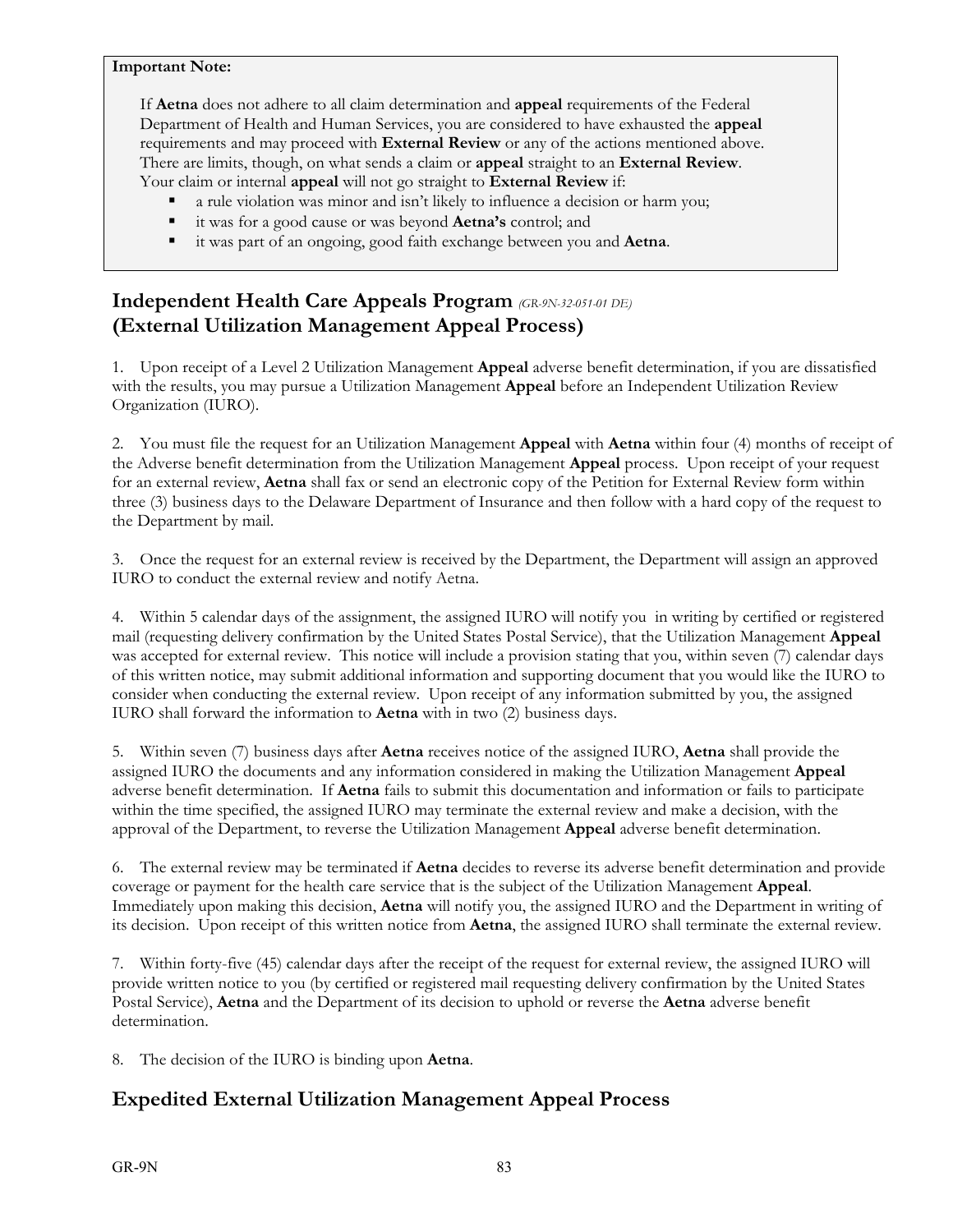1. You may request an expedited external review with **Aetna** at the time you receive a final Level 2 adverse benefit determination from **Aetna** if you suffer from a condition that poses an imminent, emergent or serious threat or has an emergency medical condition.

2. At the time **Aetna** receives a request for an expedited external review, **Aetna** shall immediately fax or send an electronic copy of the Petition for External Review form to the Department and mail a hard copy of the form to the Department.

3. If the Department determines that the review meets the criteria for expedited review, the Department will assign an approved IURO to conduct the external review and notify **Aetna**. Upon receipt of the notification, **Aetna** will expeditiously provide or transmit all necessary documents and information considered in making the final adverse benefit determination.

4. Within seventy-two (72) after the date of the receipt of the request for an expedited external review, the IURO shall:

- a) Make a decision to uphold or reverse the final adverse benefit determination; and
- b) Immediately notify you, **Aetna** and the Department of the decision.
- c) Within two (2) calendar days of that notification, the IURO shall provide written confirmation of the decision to you, **Aetna**, and the Department.
- 5. The decision of the IURO is binding upon **Aetna**.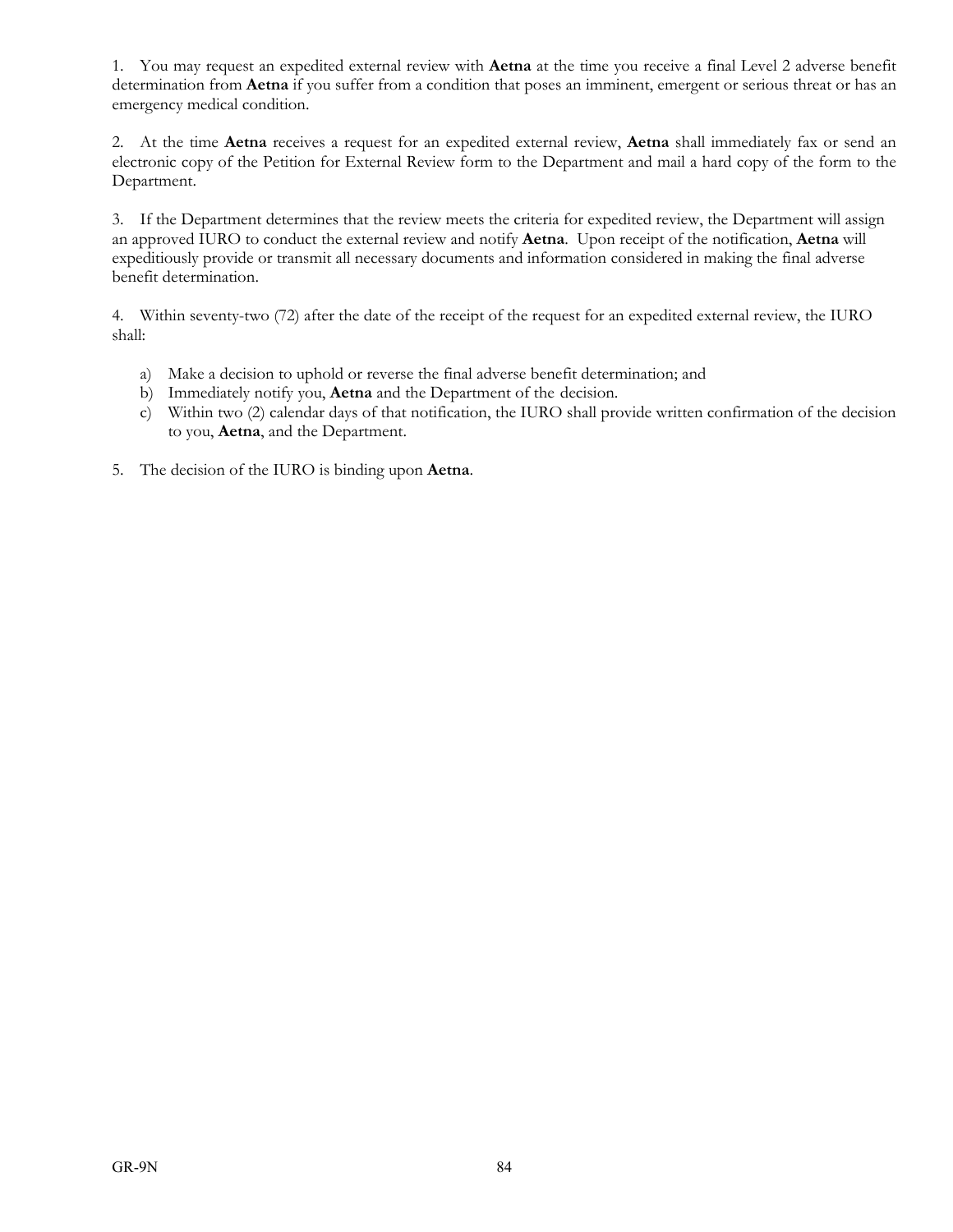

*(GR-9N 34-005 01)*

In this section, you will find definitions for the words and phrases that appear in **bold type** throughout the text of this Booklet-Certificate.

## **A***(GR-9N-34-005-05)*

#### **Aetna**

**Aetna** Life Insurance Company, an affiliate, or a third party vendor under contract with **Aetna**.

#### **Ambulance**

A vehicle that is staffed with medical personnel and equipped to transport an ill or injured person.

### **Average Wholesale Price (AWP)**

The current **average wholesale price** of a **prescription drug** listed in the Facts and Comparisons weekly price updates (or any other similar publication designated by **Aetna**) on the day that a **pharmacy** claim is submitted for adjudication.

## **B***(GR-9N 34-010 01 DE)*

### **Behavioral Health Provider/Practitioner**

A licensed organization or professional providing diagnostic, therapeutic or psychological services for behavioral health conditions.

### **Birthing Center**

A freestanding facility that meets **all** of the following requirements:

- **Meets licensing standards.**
- Is set up, equipped and run to provide prenatal care, delivery and immediate postpartum care.
- Charges for its services.
- Is directed by at least one **physician** who is a **specialist** in obstetrics and gynecology.
- Has a **physician** or certified nurse midwife present at all births and during the immediate postpartum period.
- Extends staff privileges to **physicians** who practice obstetrics and gynecology in an area **hospital**.
- Has at least 2 beds or 2 birthing rooms for use by patients while in labor and during delivery.
- Provides, during labor, delivery and the immediate postpartum period, full-time **skilled nursing services** directed by an **R.N.** or certified nurse midwife.
- Provides, or arranges with a facility in the area for, diagnostic X-ray and lab services for the mother and child.
- Has the capacity to administer a local anesthetic and to perform minor surgery. This includes episiotomy and repair of perineal tear.
- Is equipped and has trained staff to handle **emergency medical conditions** and provide immediate support measures to sustain life if:
	- Complications arise during labor; or
	- A child is born with an abnormality which impairs function or threatens life.
- Accepts only patients with low-risk pregnancies.
- Has a written agreement with a **hospital** in the area for emergency transfer of a patient or a child. Written procedures for such a transfer must be displayed and the staff must be aware of them.
- Provides an ongoing quality assurance program. This includes reviews by **physicians** who do not own or direct the facility.
- Keeps a medical record on each patient and child.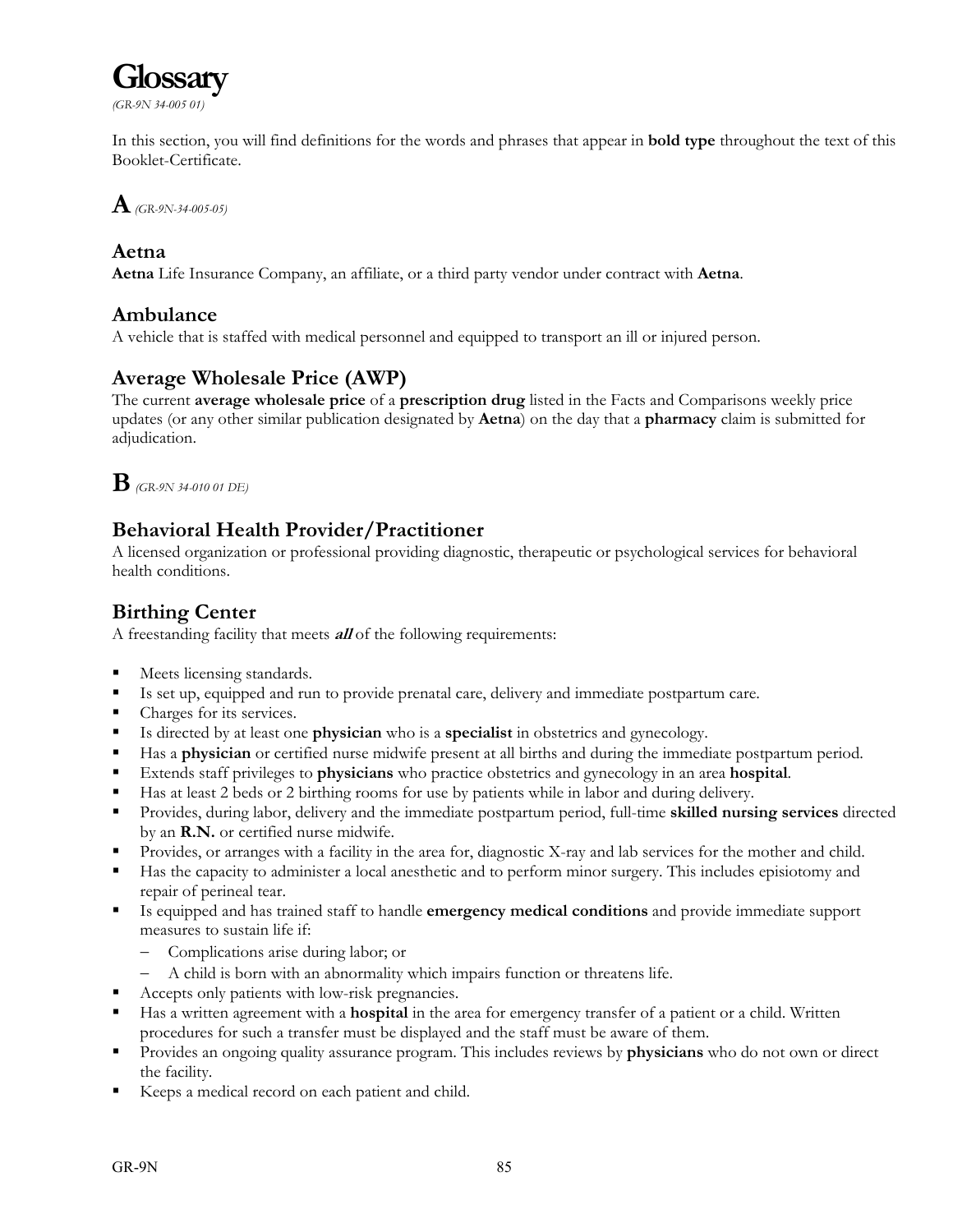### **Body Mass Index**

This is a practical marker that is used to assess the degree of obesity and is calculated by dividing the weight in kilograms by the height in meters squared.

### **Brand-Name Prescription Drug**

A **prescription drug** with a proprietary name assigned to it by the manufacturer or distributor and so indicated by Medi-Span or any other similar publication designated by **Aetna** or an affiliate.



#### **Coinsurance**

**Coinsurance** is both the percentage of **covered expenses** that the plan pays, and the percentage of **covered expenses** that you pay. The percentage that the plan pays is referred to as "plan **coinsurance**" and varies by the type of expense. Please refer to the *Schedule of Benefits* for specific information on **coinsurance** amounts.

#### **Cosmetic**

Services or supplies that alter, improve or enhance appearance.

#### **Covered Expenses**

Medical, dental, vision or hearing services and supplies shown as covered under this Booklet.

#### **Creditable Coverage**

A person's prior medical coverage as defined in the Health Insurance Portability and Accountability Act of 1996 (HIPAA).

Such coverage includes:

- Health coverage issued on a group or individual basis;
- **Medicare:**
- **Medicaid**;
- Health care for members of the uniformed services;
- A program of the Indian Health Service;
- $\blacksquare$  A state health benefits risk pool;
- The Federal Employees' Health Benefit Plan (FEHBP);
- A public health plan (any plan established by a State, the government of the United States, or any subdivision of a State or of the government of the United States, or a foreign country);
- Any health benefit plan under Section 5(e) of the Peace Corps Act; and
- The State Children's Health Insurance Program (S-Chip).

#### **Custodial Care**

Services and supplies that are primarily intended to help you meet personal needs. **Custodial care** can be prescribed by a **physician** or given by trained medical personnel. It may involve artificial methods such as feeding tubes, ventilators or catheters. Examples of **custodial care** include:

- Routine patient care such as changing dressings, periodic turning and positioning in bed, administering medications;
- Care of a stable tracheostomy (including intermittent suctioning);
- Care of a stable colostomy/ileostomy;
- Care of stable gastrostomy/jejunostomy/nasogastric tube (intermittent or continuous) feedings;
- Care of a stable indwelling bladder catheter (including emptying/changing containers and clamping tubing);
- Watching or protecting you;
- Respite care, adult (or child) day care, or convalescent care;
- Institutional care, including **room and board** for rest cures, adult day care and convalescent care;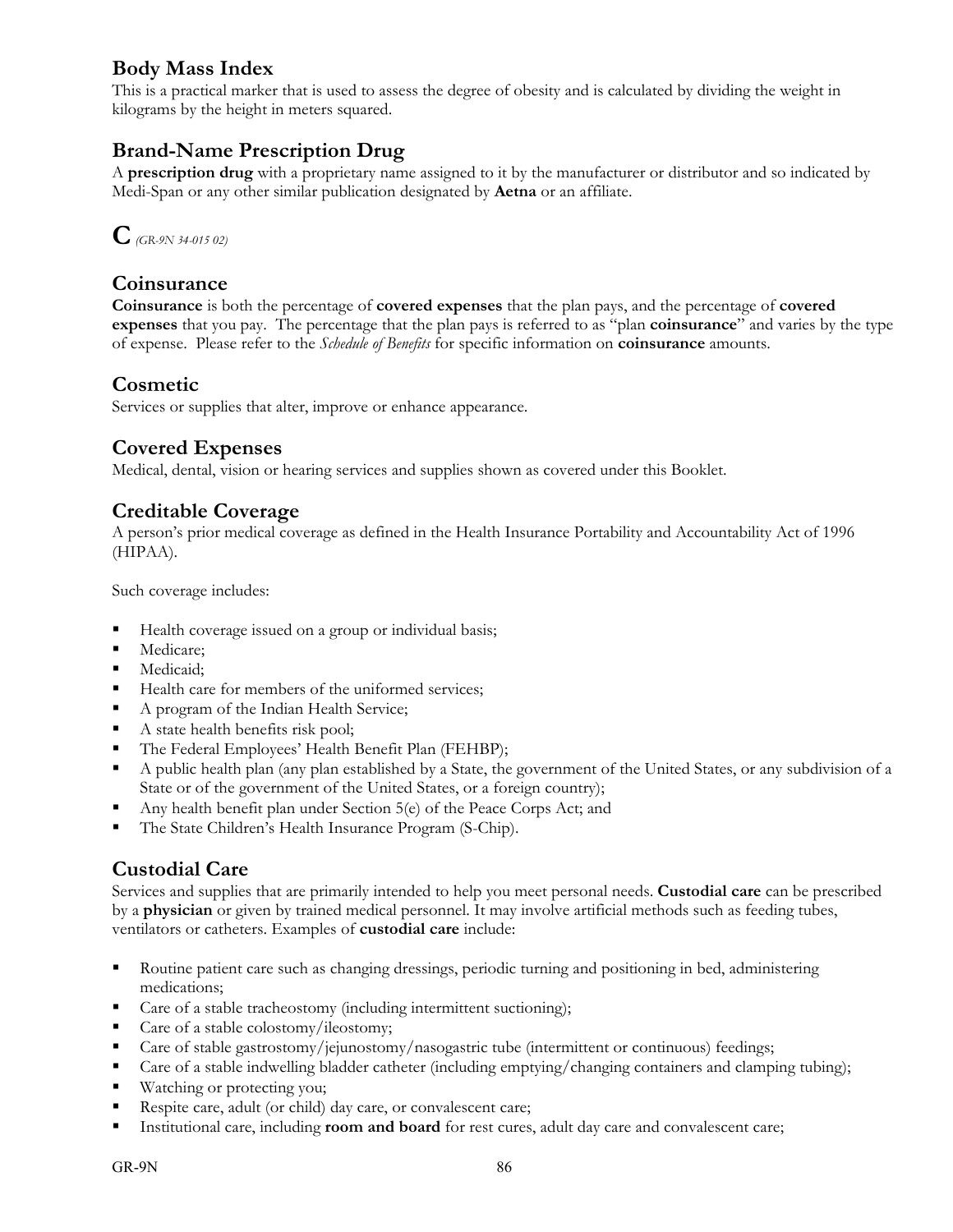- Help with the daily living activities, such as walking, grooming, bathing, dressing, getting in or out of bed, toileting, eating or preparing foods;
- Any services that a person without medical or paramedical training could be trained to perform; and
- Any service that can be performed by a person without any medical or paramedical training.

**D***(GR-9N 34-020 01)*

## **Day Care Treatment**

A **partial confinement treatment** program to provide treatment for you during the day. The **hospital**, **psychiatric hospital** or **residential treatment facility** does not make a room charge for **day care treatment.** Such treatment must be available for at least 4 hours, but not more than 12 hours in any 24-hour period.

### **Deductible**

The part of your **covered expenses** you pay before the plan starts to pay benefits. Additional information regarding **deductibles** and **deductible** amounts can be found in the *Schedule of Benefits*.

#### **Dentist**

A legally qualified **dentist**, or a **physician** licensed to do the dental work he or she performs.

#### **Detoxification**

The process by which an alcohol-intoxicated or drug-intoxicated; or an alcohol-dependent or drug-dependent person is medically managed through the period of time necessary to eliminate, by metabolic or other means, the:

- Intoxicating alcohol or drug;
- Alcohol or drug-dependent factors; or
- Alcohol in combination with drugs;

as determined by a **physician**. The process must keep the physiological risk to the patient at a minimum, and take place in a facility that meets any applicable licensing standards established by the jurisdiction in which it is located.

#### **Directory**

A listing of all **network providers** serving the class of employees to which you belong. **Network provider** information is available through **Aetna's** online provider **directory**, DocFind®. You can also call the Member Services phone number listed on your ID card to request a copy of this **directory**.

### **Durable Medical and Surgical Equipment (DME)**

Equipment, and the accessories needed to operate it, that is:

- Made to withstand prolonged use;
- Made for and mainly used in the treatment of an **illness** or **injury**;
- Suited for use in the home;
- Not normally of use to people who do not have an **illness** or **injury**;
- Not for use in altering air quality or temperature; and
- Not for exercise or training.

**Durable medical and surgical equipment** does not include equipment such as whirlpools, portable whirlpool pumps, sauna baths, massage devices, over bed tables, elevators, communication aids, vision aids and telephone alert systems.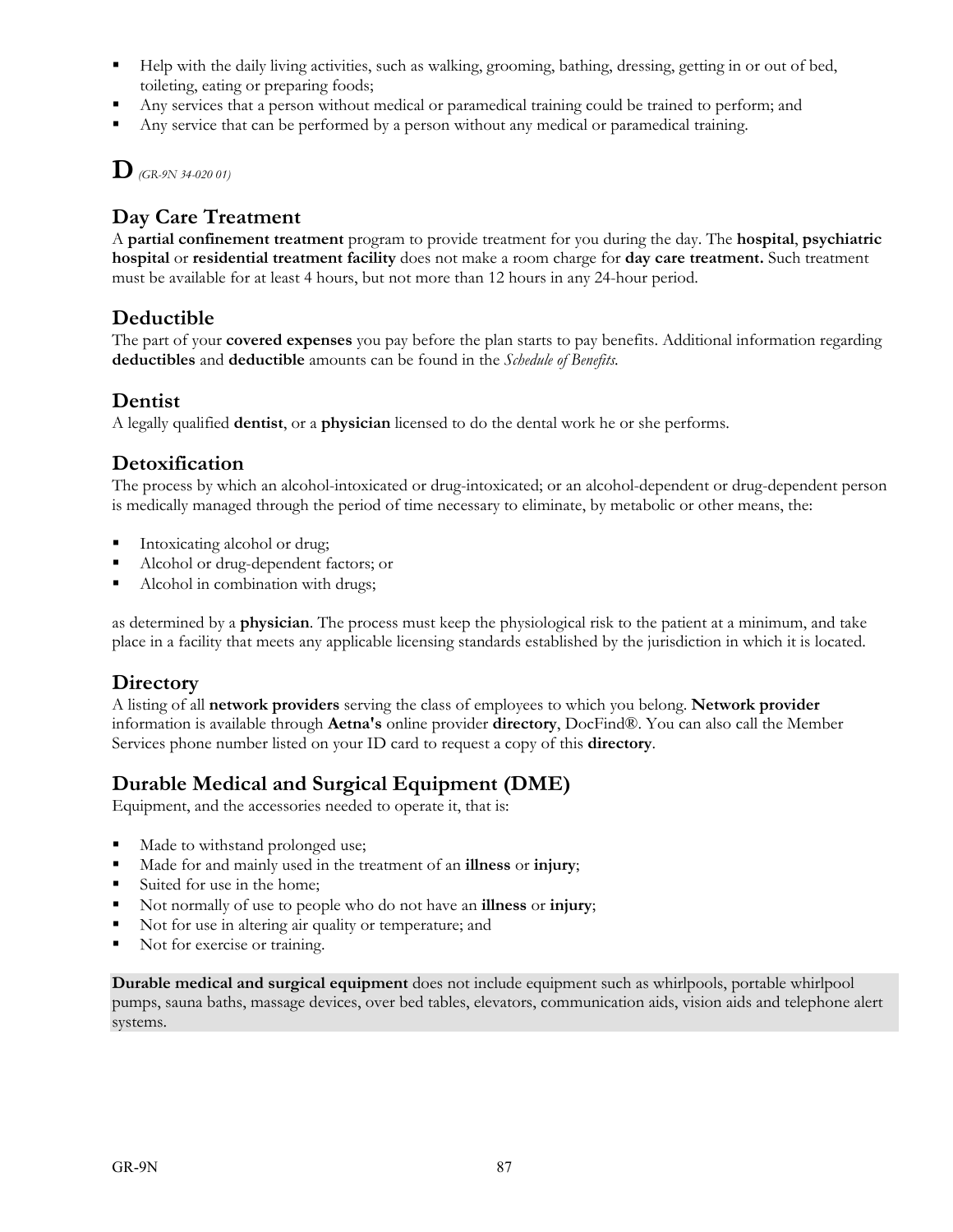#### **E-visit (Applies in the United States as designated in DocFind)**

An **E-visit** is an online internet consultation between a network **physician** and an established patient about a nonemergency healthcare matter. This visit must be conducted through an **Aetna** authorized internet E-visit service vendor.

### **Emergency Care**

This means the treatment given in a **hospital'**s emergency room to evaluate and treat an **emergency medical condition**.

#### **Emergency Medical Condition**

A recent and severe medical condition, including (but not limited to) severe pain, which would lead a prudent layperson possessing an average knowledge of medicine and health, to believe that his or her condition, **illness**, or **injury** is of such a nature that failure to get immediate medical care could result in:

- Placing your health in serious jeopardy; or
- Serious impairment to bodily function; or
- Serious dysfunction of a body part or organ; or
- In the case of a pregnant woman, serious jeopardy to the health of the fetus.

### **Experimental or Investigational**

Except as provided for under the Clinical Trials benefit provision, a drug, a device, a procedure, or treatment will be determined to be **experimental or investigational** if:

- There is not enough outcomes data available from controlled clinical trials published in the peer-reviewed literature to substantiate its safety and effectiveness for the **illness** or **injury** involved; or
- Approval required by the FDA has not been granted for marketing; or
- A recognized national medical or dental society or regulatory agency has determined, in writing, that it is **experimental or investigational**, or for research purposes; or
- It is a type of drug, device or treatment that is the subject of a Phase I or Phase II clinical trial or the experimental or research arm of a Phase III clinical trial, using the definition of "phases" indicated in regulations and other official actions and publications of the FDA and Department of Health and Human Services; or
- The written protocol or protocols used by the treating facility, or the protocol or protocols of any other facility studying substantially the same:
	- drug;
	- device;
	- procedure; or
	- treatment.

It also includes the written informed consent used by:

- the treating facility; or
- by another facility studying the same:
	- drug;
	- device;
	- procedure; or
	- treatment.

that states that it is **experimental or investigational**, or for research purposes.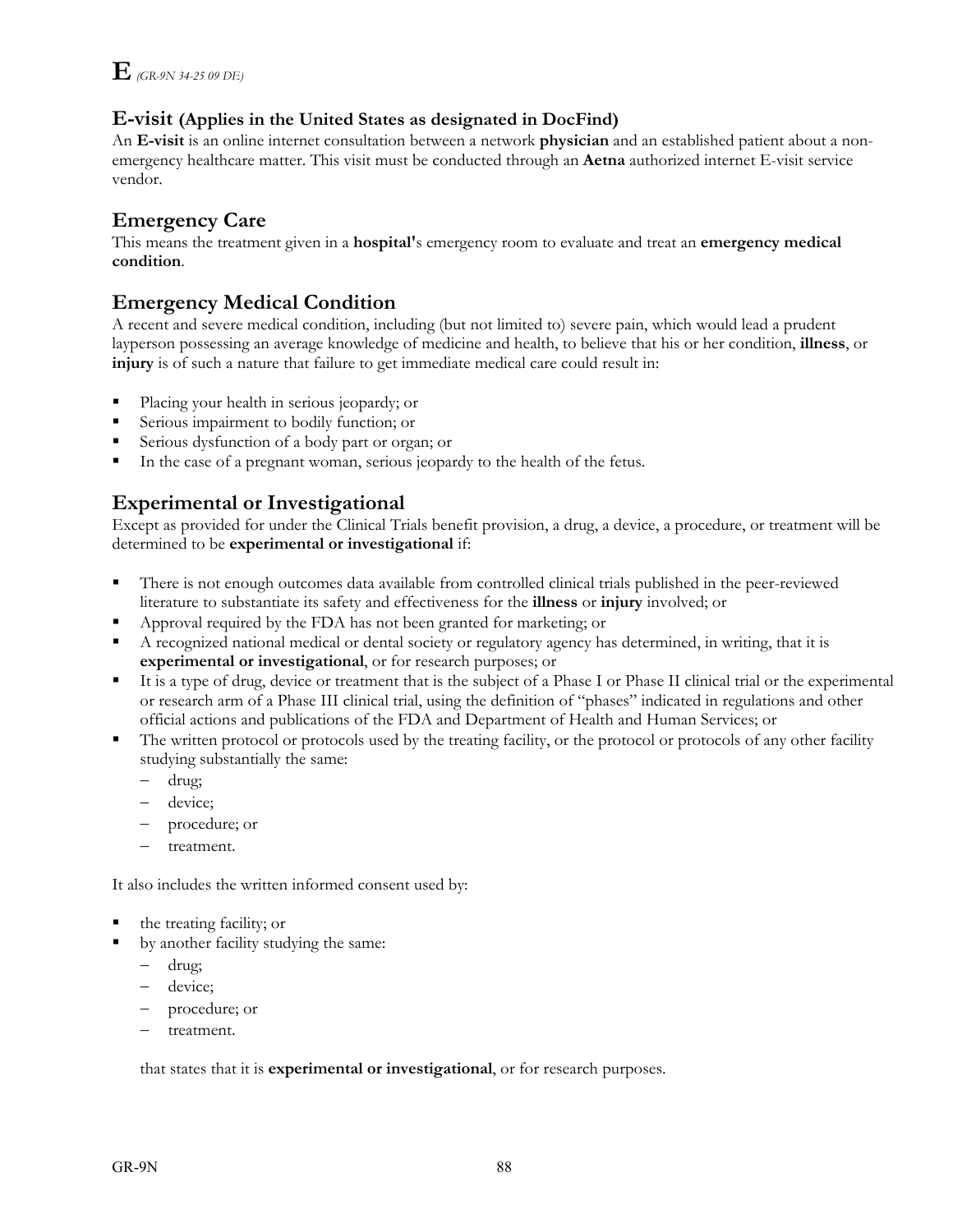## **G** *(GR-9N 34-035 01)*

## **Generic Prescription Drug**

A **prescription drug**, that is identified by its:

- chemical;
- **Peroprietary; or**
- non-proprietary name; and
- is accepted by the U.S. Food and Drug Administration as therapeutically the same; and
- can be replaced with drugs with the same amount of active ingredient; and
- so stated by Medispan or any other publication named by **Aetna** or consort.

**H** *(GR-9N 34-040 02)*

## **Homebound**

This means that you are confined to your place of residence:

- Due to an **illness** or **injury** which makes leaving the home medically contraindicated; or
- Because the act of transport would be a serious risk to your life or health.

Situations where you would not be considered **homebound** include (but are not limited to) the following:

- You do not often travel from home because of feebleness or insecurity brought on by advanced age (or otherwise); or
- You are wheelchair bound but could safely be transported via wheelchair accessible transportation.

### **Home Health Care Agency**

An agency that meets all of the following requirements.

- Mainly provides skilled nursing and other therapeutic services.
- Is associated with a professional group (of at least one **physician** and one **R.N.**) which makes policy.
- Has full-time supervision by a **physician** or an **R.N.**
- Keeps complete medical records on each person.
- Has an administrator.
- **Meets licensing standards.**

#### **Home Health Care Plan**

This is a plan that provides for continued care and treatment of an **illness** or **injury**. The care and treatment must be:

- Prescribed in writing by the attending **physician**; and
- An alternative to a **hospital** or **skilled nursing facility stay**.

### **Hospice Care**

This is care given to a **terminally ill** person by or under arrangements with a **hospice care agency**. The care must be part of a **hospice care program**.

#### **Hospice Care Agency**

An agency or organization that meets all of the following requirements:

- Has **hospice care** available 24 hours a day.
- Meets any licensing or certification standards established by the jurisdiction where it is located.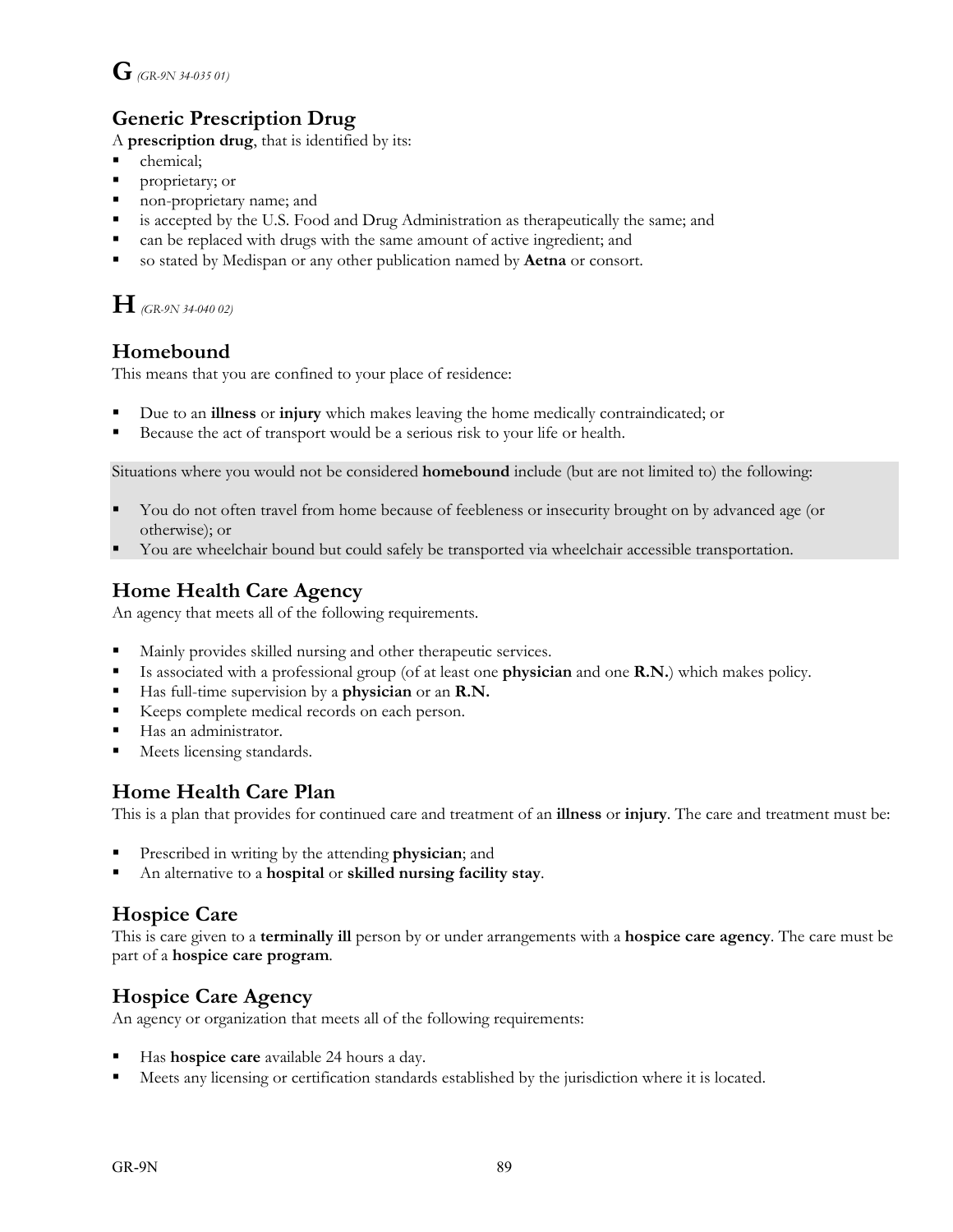- Provides:
	- **Skilled nursing services**;
	- Medical social services; and
	- Psychological and dietary counseling.
- Provides, or arranges for, other services which include:
	- **Physician** services;
	- Physical and occupational therapy;
	- Part-time home health aide services which mainly consist of caring for **terminally ill** people; and
	- Inpatient care in a facility when needed for pain control and acute and chronic symptom management.
- Has at least the following personnel:
	- One **physician**;
	- One **R.N.**; and
	- One licensed or certified social worker employed by the agency.
- Establishes policies about how **hospice care** is provided.
- Assesses the patient's medical and social needs.
- Develops a **hospice care program** to meet those needs.
- Provides an ongoing quality assurance program. This includes reviews by **physicians**, other than those who own or direct the agency.
- Permits all area medical personnel to utilize its services for their patients.
- Keeps a medical record on each patient.
- Uses volunteers trained in providing services for non-medical needs.
- Has a full-time administrator.

### **Hospice Care Program**

This is a written plan of **hospice care**, which:

- Is established by and reviewed from time to time by a **physician** attending the person, and appropriate personnel of a **hospice care agency**;
- Is designed to provide palliative and supportive care to **terminally ill** persons, and supportive care to their families; and
- Includes an assessment of the person's medical and social needs; and a description of the care to be given to meet those needs.

### **Hospice Facility**

A facility, or distinct part of one, that meets all of the following requirements:

- Mainly provides inpatient **hospice care** to **terminally ill** persons.
- Charges patients for its services.
- Meets any licensing or certification standards established by the jurisdiction where it is located.
- Keeps a medical record on each patient.
- Provides an ongoing quality assurance program including reviews by **physicians** other than those who own or direct the facility.
- Is run by a staff of **physicians**. At least one staff **physician** must be on call at all times.
- Provides 24-hour-a-day nursing services under the direction of an **R.N.**
- Has a full-time administrator.

#### **Hospital**

An institution that:

- Is primarily engaged in providing, on its premises, inpatient medical, surgical and diagnostic services;
- Is supervised by a staff of **physicians**;
- Provides twenty-four (24) hour-a-day **R.N.** service,
- Charges patients for its services;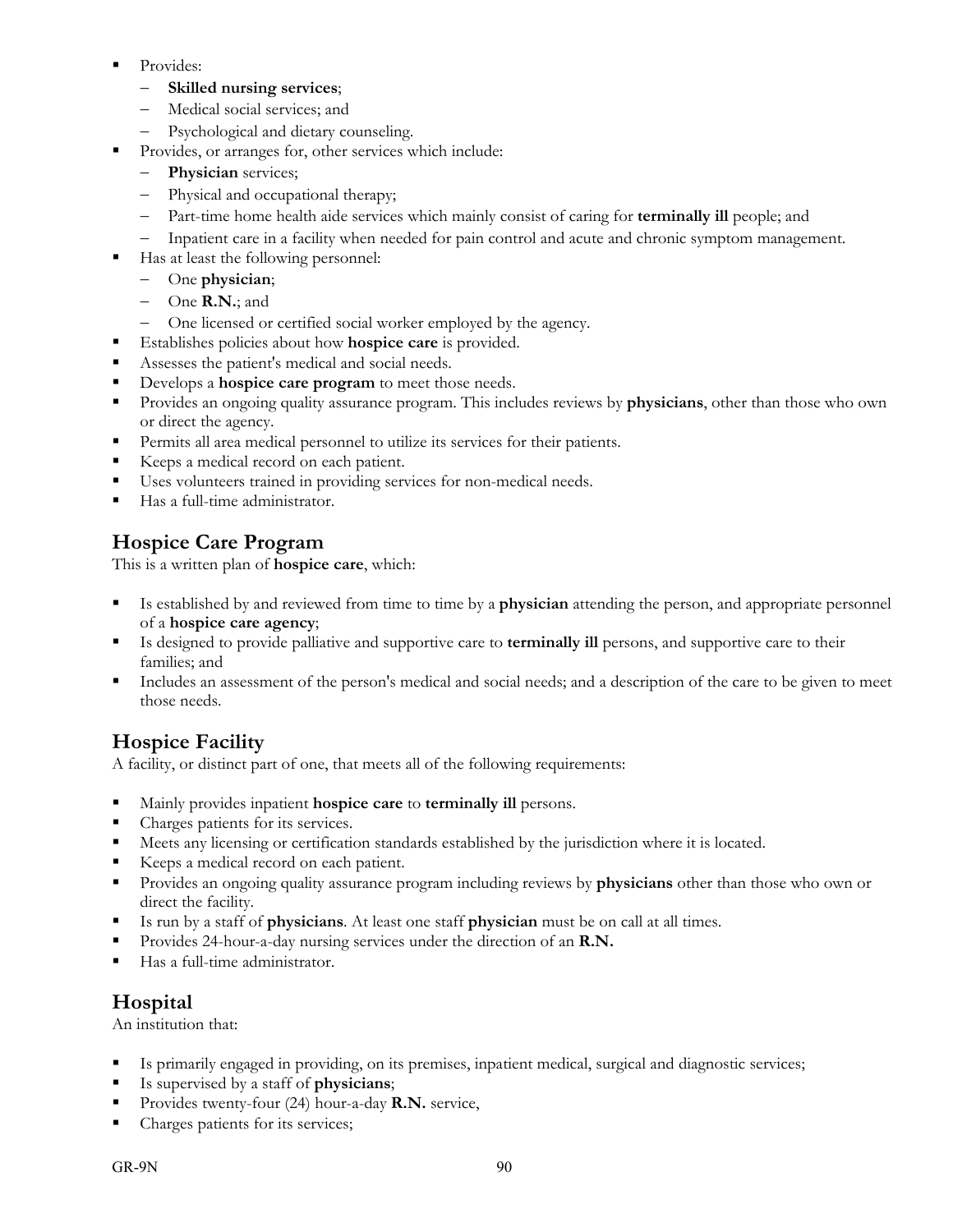- Is operating in accordance with the laws of the jurisdiction in which it is located; and
- Does not meet all of the requirements above, but does meet the requirements of the jurisdiction in which it operates for licensing as a **hospital** and is accredited as a **hospital** by the Joint Commission on the Accreditation of Healthcare Organizations.

**In no event** does **hospital** include a convalescent nursing home or any institution or part of one which is used principally as a convalescent facility, rest facility, nursing facility, facility for the aged, extended care facility, intermediate care facility, **skilled nursing facility**, hospice, rehabilitative **hospital** or facility primarily for rehabilitative or custodial services.

### **Hospitalization**

A continuous confinement as an inpatient in a **hospital** for which a **room and board** charge is made.

**I***(GR-9N 34-045 02)*

#### **Illness**

A pathological condition of the body that presents a group of clinical signs and symptoms and laboratory findings peculiar to the findings set the condition apart as an abnormal entity differing from other normal or pathological body states.

## **Infertile or Infertility**

The condition of a presumably healthy covered person who is unable to conceive or produce conception after:

- *For a* woman *who is under 35 years of age*: 1 year or more of timed, unprotected coitus, or 12 cycles of artificial insemination; or
- *For a* woman *who is 35 years of age or older*: 6 months or more of timed, unprotected coitus, or 6 cycles of artificial insemination.

#### **Injury**

An accidental bodily **injury** that is the sole and direct result of:

- An unexpected or reasonably unforeseen occurrence or event; or
- The reasonable unforeseeable consequences of a voluntary act by the person.
- An act or event must be definite as to time and place.

#### **Institute of Excellence (IOE)**

A **hospital** or other facility that has contracted with **Aetna** to give services or supplies to an **IOE** patient in connection with specific transplants, procedures at a **negotiated charge**. A facility is an **IOE** facility only for those types of transplants, procedures for which it has signed a contract.

**J***(GR-9N 34-050 01)*

### **Jaw Joint Disorder** *(GR-9N 34-050 01)*

This is:

- A Temporomandibular Joint (TMJ) dysfunction or any alike disorder of the jaw joint; or
- A Myofacial Pain Dysfunction (MPD); or
- Any alike disorder in the relationship of the jaw joint and the related muscles and nerves.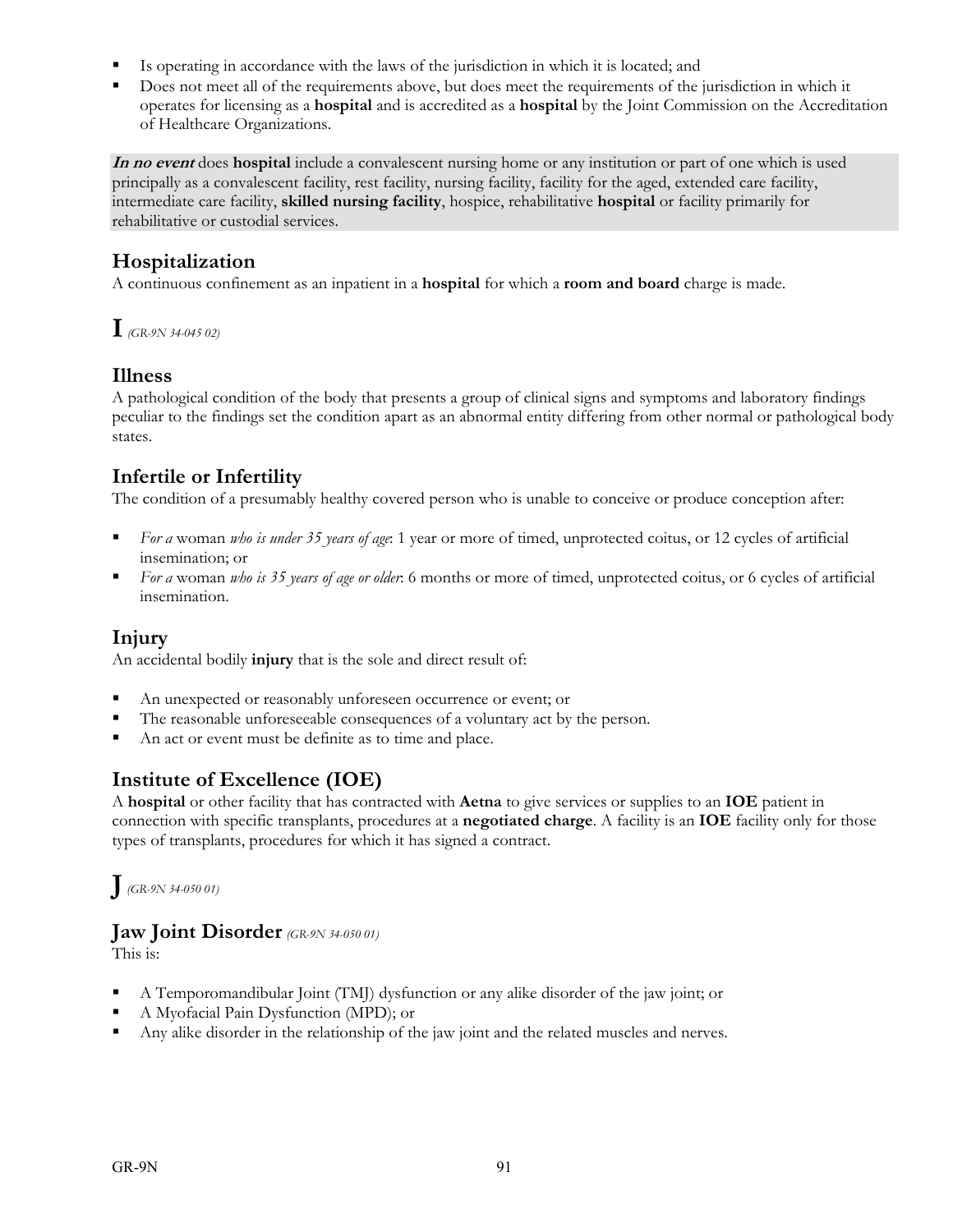### **Late Enrollee**

This is an employee in an Eligible Class who asked for enrollment under this Plan after the Initial Enrollment Period. Also, this is an eligible dependent for whom the employee did not choose coverage for the Initial Enrollment Period, but for whom coverage is asked for at a later time.

An eligible employee or dependent may not be considered a **Late Enrollee** at certain times. See the Special Enrollment Periods section of the (Booklet-Certificate).

### **L.P.N.**

A licensed practical or vocational nurse.

**M** *(GR-9N-34-065-03 DE)*

### **Mail Order Pharmacy**

An establishment where **prescription drugs** are legally given out by mail or other carrier.

### **Maintenance Care**

Care made up of services and supplies that:

- Are given mainly to maintain, rather than to improve, a level of physical, or mental function; and
- Give a surrounding free from exposures that can worsen the person's physical or mental condition.

### **Maximum Out-of-Pocket Limit**

Your plan has a **maximum out-of-pocket limit**. Your **deductibles**, **coinsurance**, **copayments** and other eligible out-of-pocket expense apply to the **maximum out-of-pocket limit**. Once you meet the maximum amount the plan will pay 100% of **covered expenses** that apply toward the limit for the rest of the **Calendar Year**. The **maximum out-of-pocket limit** applies to both network and out-of-network out-of-pocket expenses.

The following expenses do not apply toward your **maximum out-of-pocket limits**:

- Charges over the **recognized charge**,
- Any covered expenses paid by **Aetna** at 50%,
- Non-**covered expenses**, and
- Expenses that are not paid or precert benefit reductions made because a **precertification** is needed for the services or supply was not obtained from **Aetna**.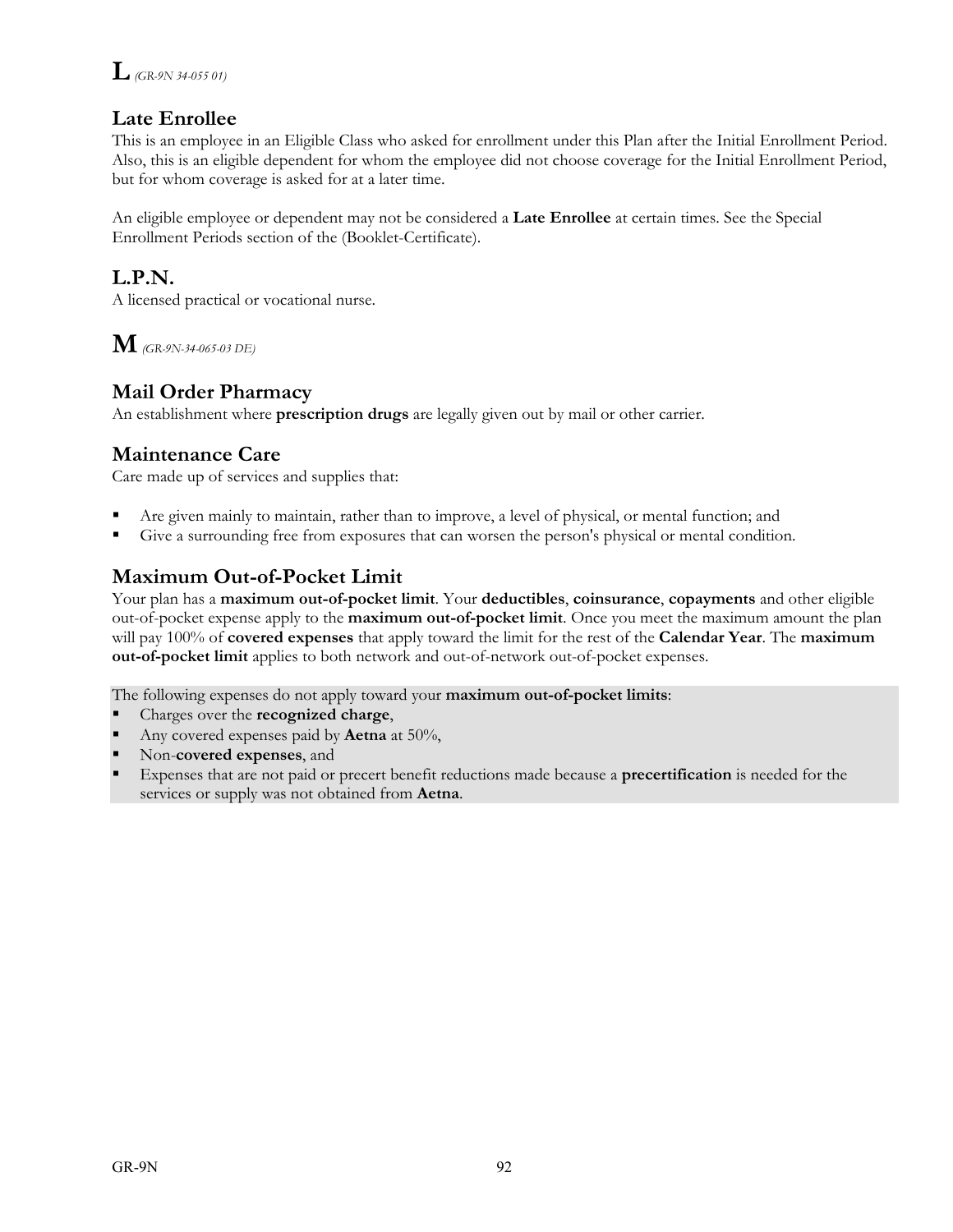## **Medically Necessary or Medical Necessity**

These are health care or dental services, and supplies or **prescription drug**s that a **physician**, other health care provider or **dental provider**, exercising prudent clinical judgment, would give to a patient for the purpose of:

- preventing;
- evaluating;
- diagnosing; or
- treating:
	- an **illness**;
	- an **injury**;
	- a disease; or
	- its symptoms.

The provision of the service, supply or **prescription drug** must be:

- a) In accordance with generally accepted standards of medical or dental practice;
- b) Clinically appropriate, in terms of type, frequency, extent, site and duration, and considered effective for the patient's **illness**, **injury** or disease; and
- c) Not mostly for the convenience of the patient, **physician**, other health care or **dental provider**; and
- d) And do not cost more than an alternative service or sequence of services at least as likely to produce the same therapeutic or diagnostic results as to the diagnosis or treatment of that patient's **illness**, **injury**, or disease.

For these purposes "generally accepted standards of medical or dental practice" means standards that are based on credible scientific evidence published in peer-reviewed literature. They must be generally recognized by the relevant medical or dental community. Otherwise, the standards are consistent with **physician** or dental specialty society recommendations. They must be consistent with the views of **physicians** or **dentists** practicing in relevant clinical areas and any other relevant factors.

### **Mental Disorder**

An **illness** commonly understood to be a **mental disorder**, whether or not it has a physiological basis, and for which treatment is generally provided by or under the direction of a **behavioral health provider** such as a **psychiatric physician**, a psychologist or a psychiatric social worker.

Any one of the following conditions is a **mental disorder** under this plan:

- Anorexia/Bulimia Nervosa.
- Bipolar disorder.
- **Major depressive disorder.**
- Obsessive compulsive disorder.
- Panic disorder.
- Pervasive developmental disorder (including Autism).
- **Psychotic disorders/Delusional disorder.**
- **Schizo-affective disorder.**
- Schizophrenia.

Also included is any other mental condition which requires **Medically Necessary** treatment.

#### **Morbid Obesity**

This means a **Body Mass Index** that is: greater than 40 kilograms per meter squared; or equal to or greater than 35 kilograms per meter squared with a comorbid medical condition, including: hypertension; a cardiopulmonary condition; sleep apnea; or diabetes.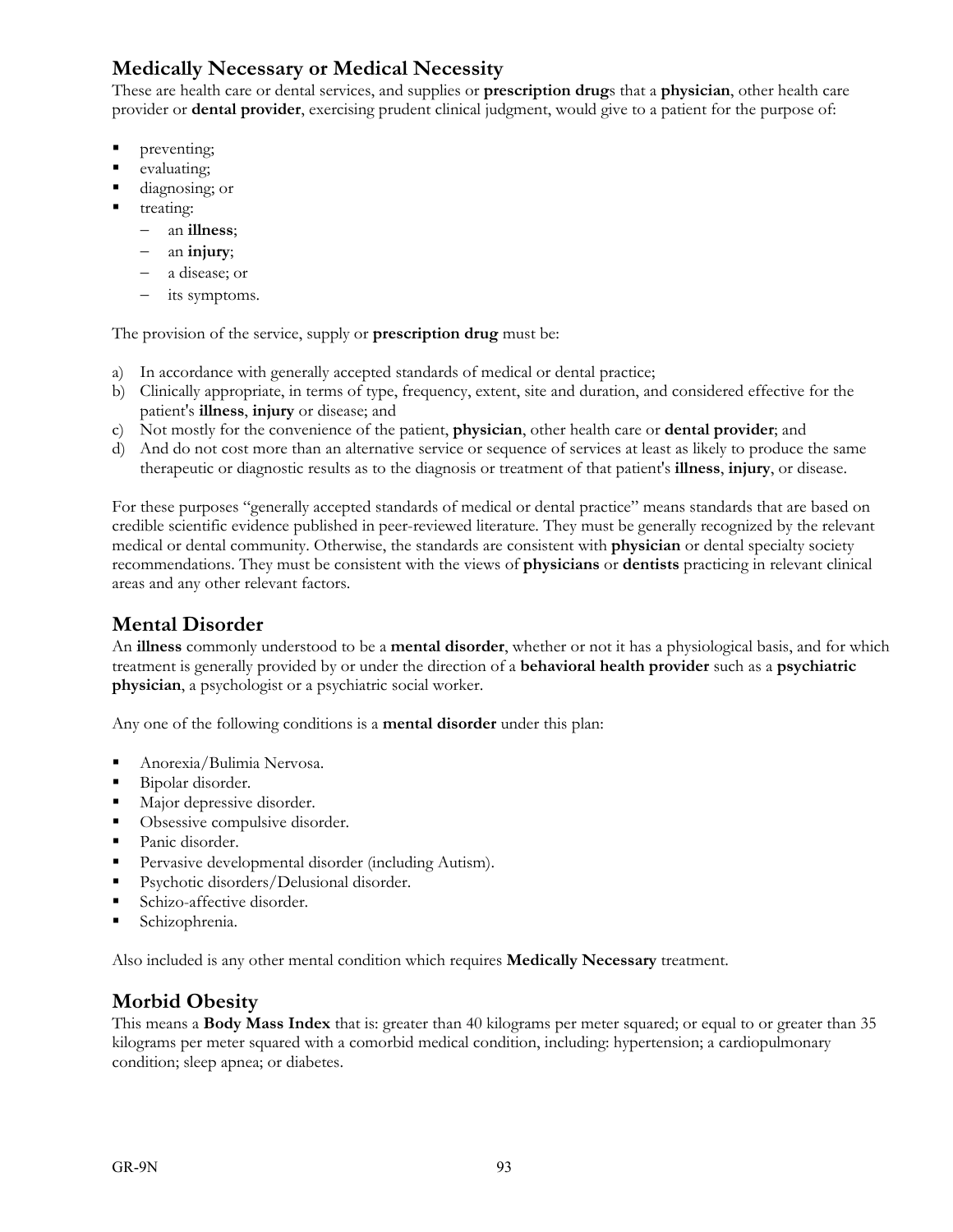

### **Negotiated Charge**

As to health expense coverage, other than Prescription Drug Expense Coverage:

The **negotiated charge** is the maximum charge a **network provider** has agreed to make as to any service or supply for the purpose of the benefits under this plan.

#### As to Prescription Drug Expense Coverage:

The **negotiated charge** is the amount **Aetna** has established for each **prescription drug** obtained from a **network pharmacy** under this plan. This **negotiated charge** may reflect amounts **Aetna** has agreed to pay directly to the **network pharmacy** or to a third party vendor for the **prescription drug**, and may include an additional service or risk charge set by **Aetna**.

The **negotiated charge** does not include or reflect any amount **Aetna**, an affiliate, or a third party vendor, may receive under a rebate arrangement between **Aetna,** an affiliate or a third party vendor and a drug manufacturer for any **prescription drug**, including **prescription drugs** on the **preferred drug guide**.

Based on its overall drug purchasing, **Aetna** may receive rebates from the manufacturers of **prescription drugs** and may receive or pay additional amounts from or to third parties under price guarantees. These amounts will not change the **negotiated charge** under this plan.

#### **Network Advanced Reproductive Technology (ART) Specialist**

A specialist **physician** who has entered into a contractual agreement with **Aetna** for the provision of covered **Advanced Reproductive Technology** (**ART**) services.

#### **Network Provider**

A health care provider or **pharmacy** who has contracted to furnish services or supplies for this plan; but only if the provider is, with **Aetna**'s consent, included in the **directory** as a **network provider** for:

- The service or supply involved; and
- The class of employees to which you belong.

### **Network Service(s) or Supply(ies)**

Health care service or supply that is:

Furnished by a **network provider**

#### **Night Care Treatment**

A **partial confinement treatment** program provided when you need to be confined during the night. A room charge is made by the **hospital, psychiatric hospital** or **residential treatment facility**. Such treatment must be available at least:

- 8 hours in a row a night; and
- 5 nights a week.

#### **Non-Occupational Illness**

A **non-occupational illness** is an **illness** that does not:

- Arise out of (or in the course of) any work for pay or profit; or
- Result in any way from an **illness** that does.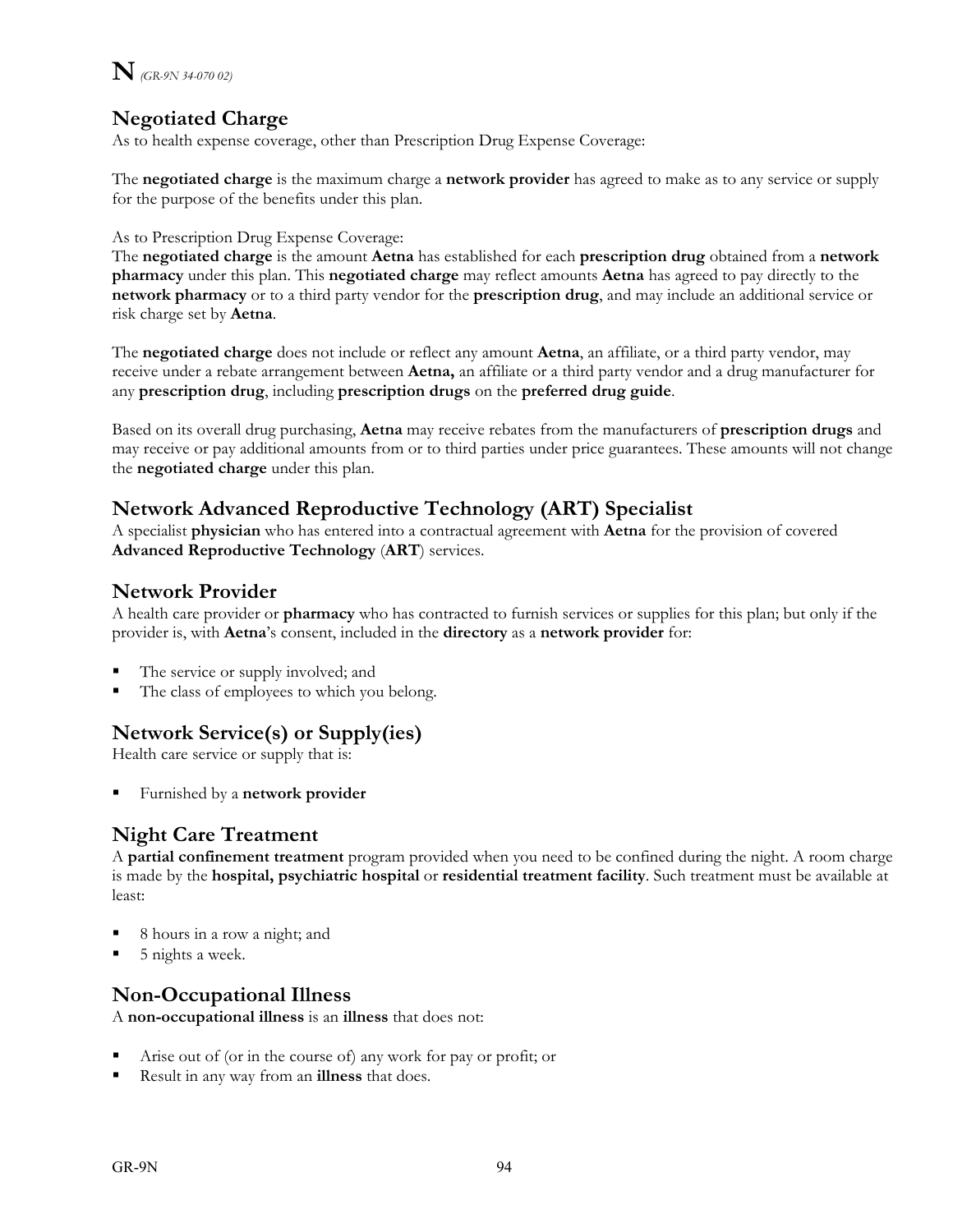An **illness** will be deemed to be non-occupational regardless of cause if proof is furnished that the person:

- Is covered under any type of workers' compensation law; and
- Is not covered for that **illness** under such law.

### **Non-Occupational Injury**

A **non-occupational injury** is an accidental bodily **injury** that does not:

- Arise out of (or in the course of) any work for pay or profit; or
- Result in any way from an **injury** which does.

### **Non-Preferred Drug (Non-Formulary)**

A **prescription drug** that is not listed in the **preferred drug guide**. This includes **prescription drugs** on the **preferred drug guide exclusions list** that are approved by medical exception.

#### **Non-Specialist**

A **physician** who is not a **specialist**.

#### **Non-Urgent Admission**

An inpatient admission that is not an **emergency admission** or an **urgent admission**.

**O***(GR-9N-34-075-01 DE)*

### **Occupational Injury or Occupational Illness**

An **injury** or **illness** that:

- Arises out of (or in the course of) any activity in connection with employment or self-employment whether or not on a full time basis; or
- Results in any way from an **injury** or **illness** that does.

#### **Occurrence**

This means a period of disease or **injury**. An **occurrence** ends when 60 consecutive days have passed during which the covered person:

- Receives no medical treatment; services; or supplies; for a disease or **injury**; and
- Neither takes any medication, nor has any medication prescribed, for a disease or **injury**.

#### **Orthodontic Treatment** *(GR-9N-34-075-01 DE)*

This is any:

- Medical service or supply; or
- Dental service or supply;

furnished to prevent or to diagnose or to correct a misalignment:

- Of the teeth; or
- Of the bite; or
- Of the jaws or jaw joint relationship;

whether or not for the purpose of relieving pain.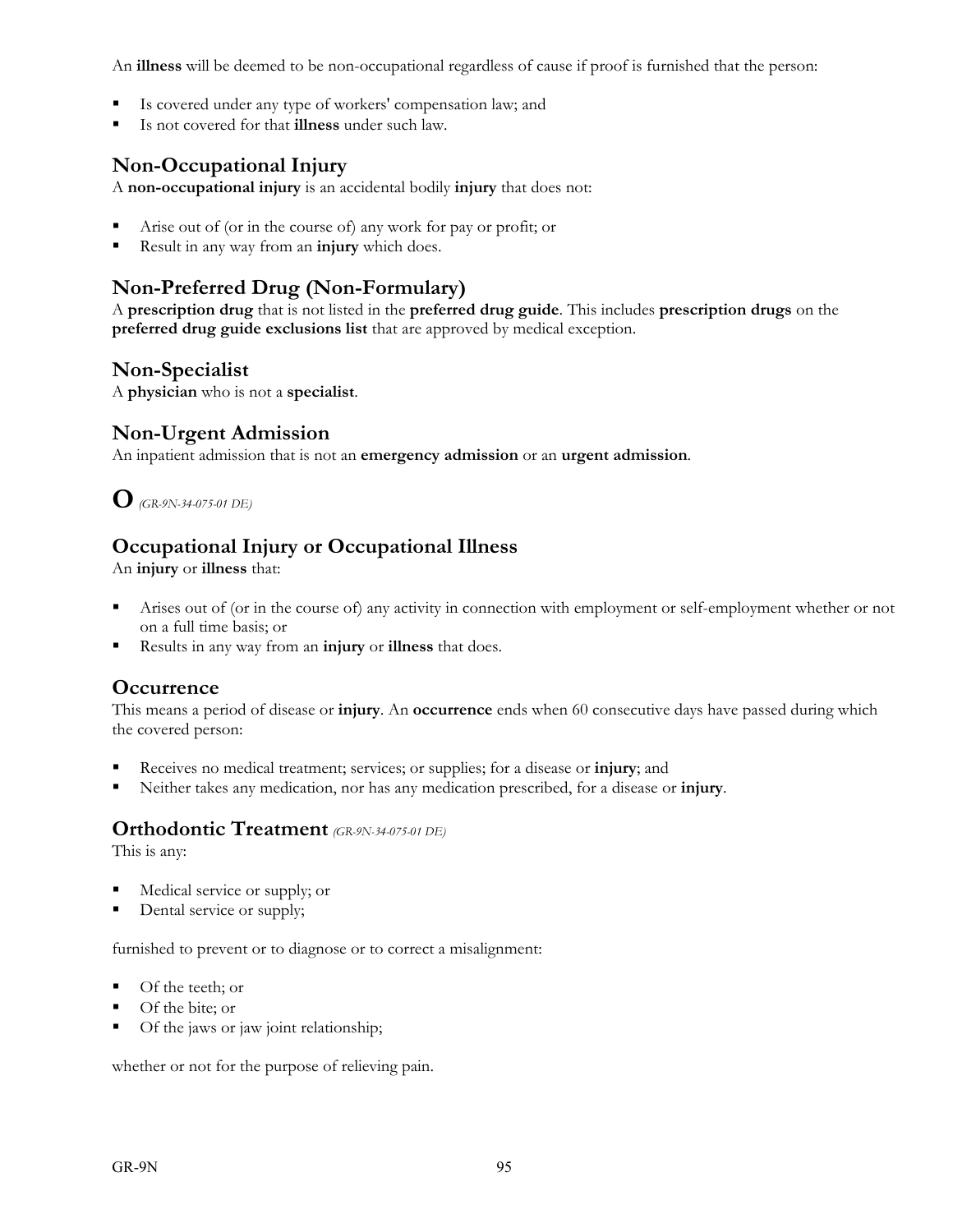The following are not considered **orthodontic treatment**:

- The installation of a space maintainer; or
- A surgical procedure to correct malocclusion.

### **Other Health Care**

A health care service or supply that is neither **network service(s) or supply(ies)** nor **out-of-network service(s) and supply(ies). Other health care** can include care given by a provider who does not fall into any of the categories in your provider **directory** (or in DocFind at **Aetna**'s website).

### **Out-of-Network Service(s) and Supply(ies)** *(GR-9N-34-075-01 DE)*

Health care service or supply that is:

- Furnished by an **out-of network provider**; or
- Not **other health care**.

#### **Out-of-Network Provider**

A health care provider or **pharmacy** who has not contracted with **Aetna**, an affiliate, or a third party vendor, to furnish services or supplies for this plan.

**P***(GR-9N-34-080-05 DE)* 

### **Partial Confinement Treatment**

A plan of medical, psychiatric, nursing, counseling, and/or therapeutic services to treat **mental disorders** and **substance abuse**. The plan must meet these tests:

- It is carried out in a **hospital**; **psychiatric hospital** or **residential treatment facility**; on less than a full-time inpatient basis.
- It is in accord with accepted medical practice for the condition of the person.
- It does not require full-time confinement.
- It is supervised by a **psychiatric physician** who weekly reviews and evaluates its effect.

#### **Pharmacy**

An establishment where **prescription drugs** are legally dispensed. **Pharmacy** includes a retail **pharmacy**, **mail order pharmacy** and **specialty pharmacy network pharmacy**.

#### **Physician**

A duly licensed member of a medical profession who:

- Has an M.D. or D.O. degree;
- Is properly licensed or certified to provide medical care under the laws of the jurisdiction where the individual practices; and
- Provides medical services which are within the scope of his or her license or certificate.

This also includes a health professional who:

- Is properly licensed or certified to provide medical care under the laws of the jurisdiction where he or she practices;
- Provides medical services which are within the scope of his or her license or certificate;
- Under applicable insurance law is considered a "physician" for purposes of this coverage;
- Has the medical training and clinical expertise suitable to treat your condition;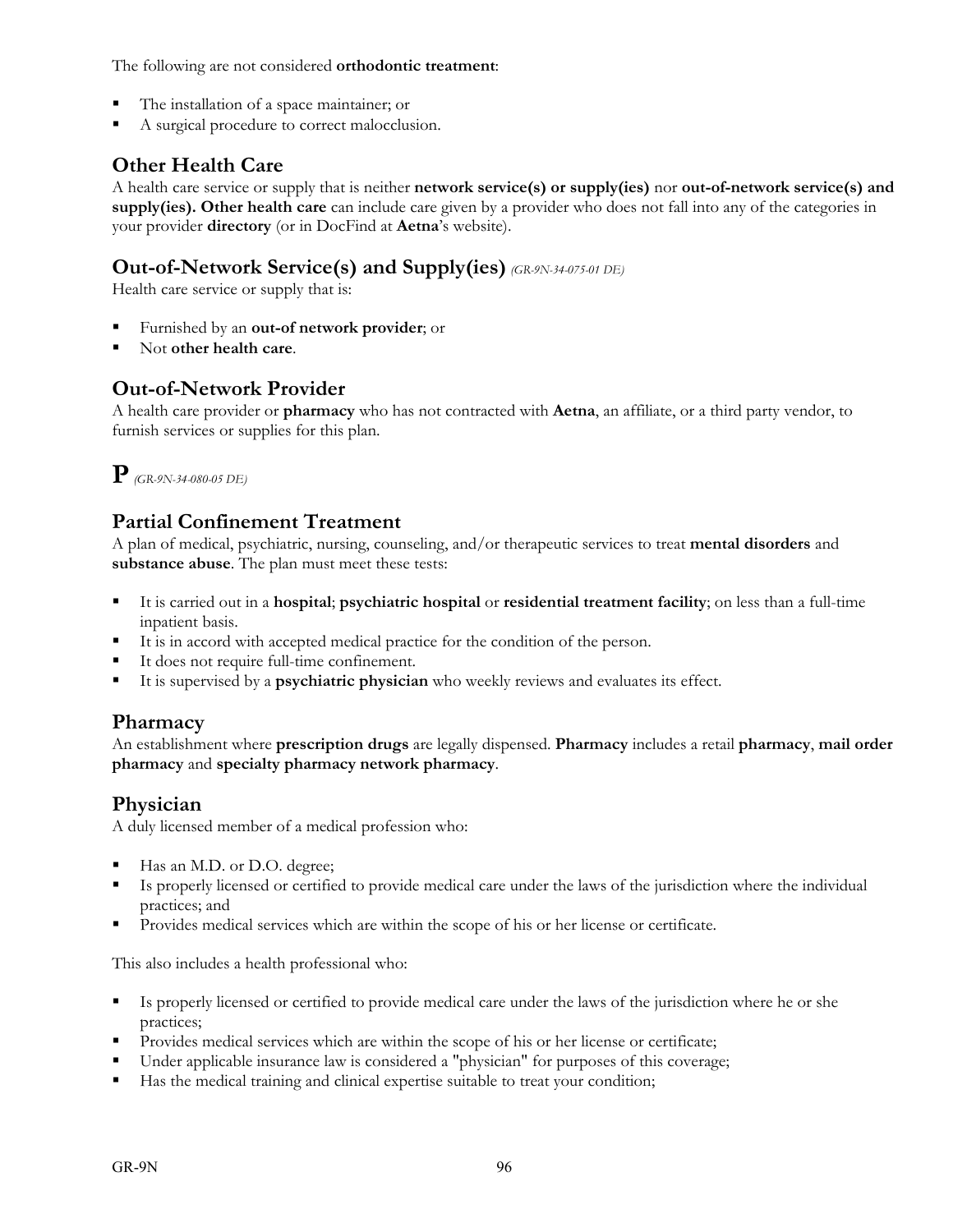- Specializes in psychiatry, if your **illness** or **injury** is caused, to any extent, by alcohol abuse, substance abuse or a mental disorder; and
- A physician is not you or related to you.

## **Precertification or Precertify**

A process where **Aetna** is contacted before certain services are provided, such as **hospitalization** or outpatient surgery, or **prescription drugs** are prescribed to determine whether the services being recommended or the drugs prescribed are considered **covered expenses** under the plan. It is not a guarantee that benefits will be payable.

### **Preferred Drug Guide**

A listing of **prescription drugs** established by **Aetna** or an affiliate, which includes both **brand name prescription drugs** and **generic prescription drugs**. This list is subject to periodic review and modification by **Aetna** or an affiliate. A copy of the **preferred drug guide** will be available upon your request or may be accessed on the **Aetna** website at www.**Aetna**.com/formulary.

### **Preferred Drug Guide Exclusions List**

A list of **prescription drugs** in the **preferred drug guide** that are identified as excluded under the plan. This list is subject to periodic review and modification by **Aetna**.

#### **Prescriber**

Any **physician** or **dentist**, acting within the scope of his or her license, who has the legal authority to write an order for a **prescription drug**.

#### **Prescription**

An order for the dispensing of a **prescription drug** by a **prescriber**. If it is an oral order, it must be promptly put in writing by the pharmacy.

#### **Prescription Drug**

A drug, biological, or compounded **prescription** which, by State and Federal Law, may be dispensed only by **prescription** and which is required to be labeled "Caution: Federal Law prohibits dispensing without prescription." This includes:

 An injectable drug prescribed to be self-administered or administered by any other person except one who is acting within his or her capacity as a paid healthcare professional. Covered injectable drugs include injectable insulin.

#### **Psychiatric Hospital**

This is an institution that meets all of the following requirements.

- Mainly provides a program for the diagnosis, evaluation, and treatment of alcoholism, substance abuse or **mental disorders**.
- Is not mainly a school or a custodial, recreational or training institution.
- Provides infirmary-level medical services. Also, it provides, or arranges with a **hospital** in the area for, any other medical service that may be required.
- Is supervised full-time by a **psychiatric physician** who is responsible for patient care and is there regularly.
- Is staffed by **psychiatric physicians** involved in care and treatment.
- Has a **psychiatric physician** present during the whole treatment day.
- Provides, at all times, **psychiatric** social work and nursing services.
- Provides, at all times, **skilled nursing services** by licensed nurses who are supervised by a full-time **R.N.**
- Prepares and maintains a written plan of treatment for each patient based on medical, psychological and social needs. The plan must be supervised by a **psychiatric physician**.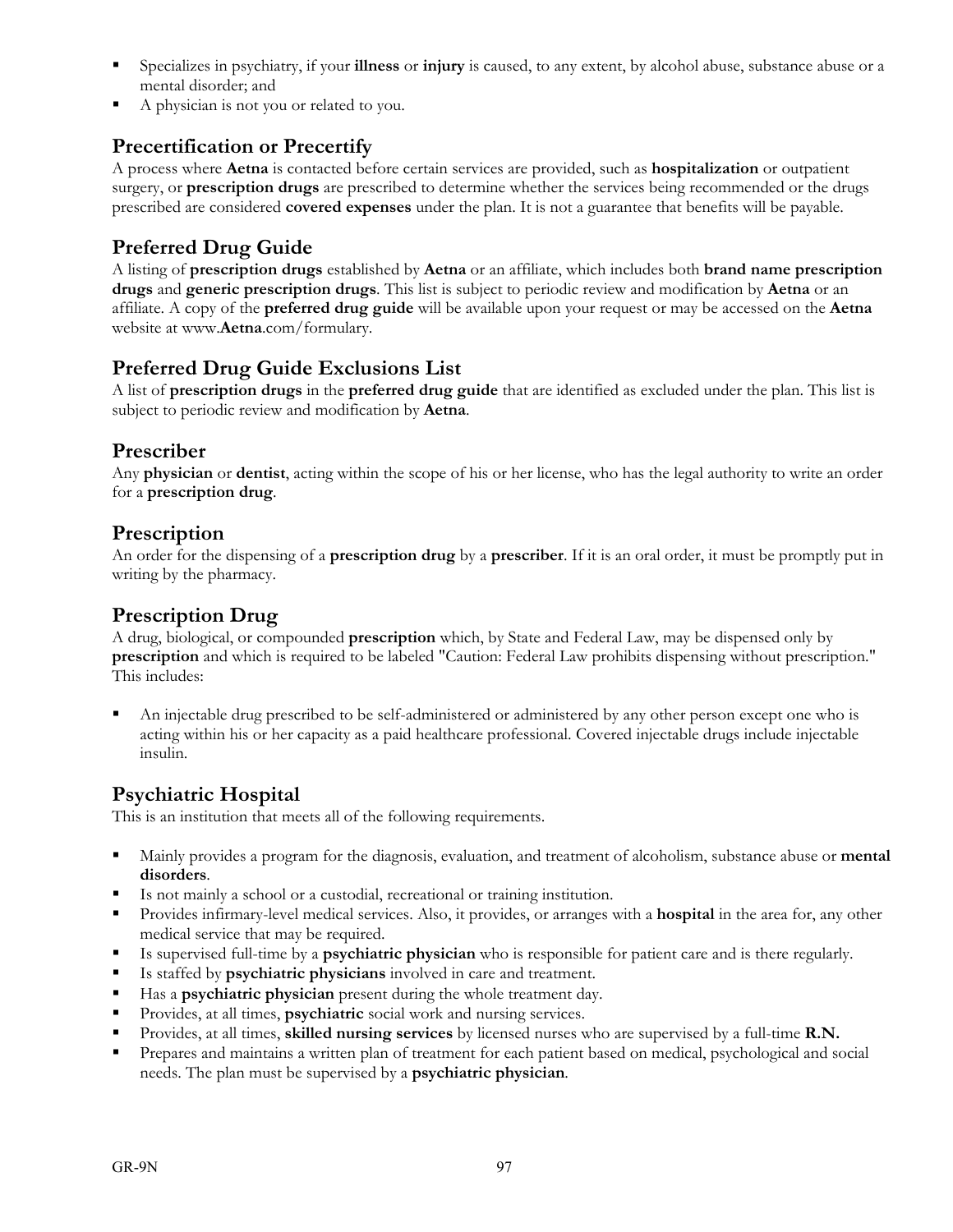- Makes charges.
- Meets licensing standards.

### **Psychiatric Physician**

This is a **physician** who:

- Specializes in psychiatry; or
- Has the training or experience to do the required evaluation and treatment of alcoholism, substance abuse or **mental disorders**.

## **R***(GR-9N-34-090-01 DE)*

#### **Recognized Charge** *(GR-9N-34-090-01 DE)*

The **covered expense** is only that part of a charge which is the **recognized charge**.

As to medical, vision and hearing expenses, the **recognized charge** for each service or supply is the lesser of:

- What the provider bills or submits for that service or supply; and
- For professional services and other services or supplies not mentioned below:  $-$  105 % of the Medicare Allowable Rate: for the Geographic Area where the service is furnished.
- For inpatient and outpatient charges of **hospitals** and other facilities:
	- 140 % of the Medicare Allowable Rate;

for the Geographic Area where the service is furnished.

As to **prescription drug** expenses, the **recognized charge** for each service or supply is the lesser of:

- What the provider bills or submits for that service or supply; and
- 110% of the **Average Wholesale Price (AWP)** or other similar resource. **Average Wholesale Price (AWP)** is the current average wholesale price of a **prescription drug** listed in the Medi-Span weekly price updates (or any other similar publication chosen by **Aetna**).

A service or supply will be treated as a **covered expense** under the Other Health Care benefits category when **Aetna**  determines that a **network** provider is not available to provide the service or supply. This includes situations in which you are admitted to a **network hospital** and non-**network physicians**, who provide services to you during your **stay,**  bill you separately from the **network hospital.** In those instances, the **recognized charge** for that service or supply is the lesser of:

- What the provider bills or submits for that service or supply; and
- For professional services:
	- 105 % of the Medicare Allowable Rate;
	- for the Geographic Area where the service is furnished.
- For facility charges:
	- 140 % of the Medicare Allowable Rate;

for the Geographic Area where the service is furnished.

If **Aetna** has an agreement with a provider (directly, or indirectly through a third party) which sets the rate that **Aetna** will pay for a service or supply, then the **recognized charge** is the rate established in such agreement.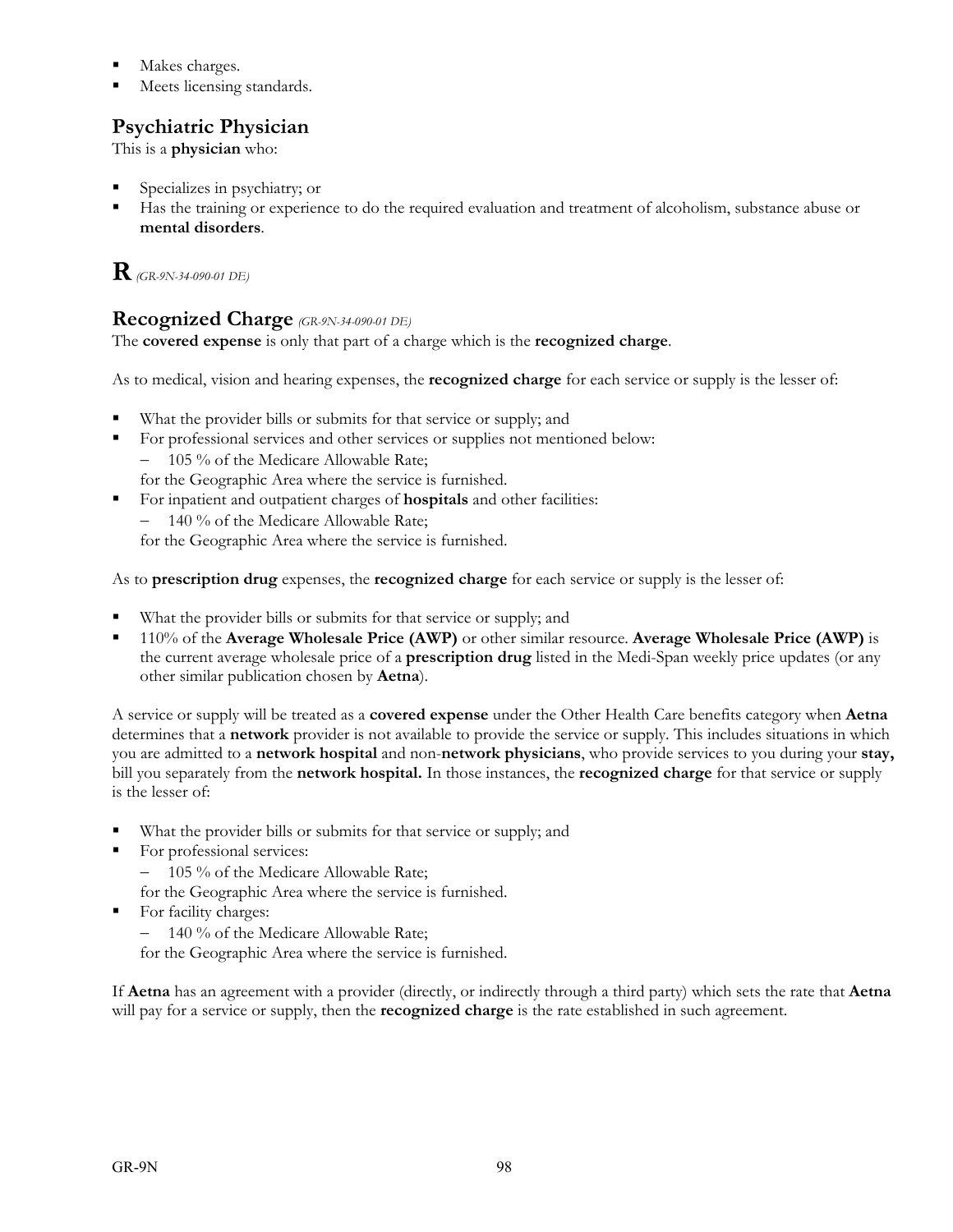**Aetna** may also reduce the **recognized charge** by applying **Aetna** Reimbursement Policies. **Aetna** Reimbursement Policies address the appropriate billing of services, taking into account factors that are relevant to the cost of the service such as:

- the duration and complexity of a service;
- whether multiple procedures are billed at the same time, but no additional overhead is required;
- whether an assistant surgeon is involved and necessary for the service;
- if follow up care is included;
- whether there are any other characteristics that may modify or make a particular service unique; and
- when a charge includes more than one claim line, whether any services described by a claim line are part of or incidental to the primary service provided.

**Aetna** Reimbursement Policies are based on **Aetna's** review of: the policies developed for Medicare; the generally accepted standards of medical and dental practice, which are based on credible scientific evidence published in peerreviewed literature generally recognized by the relevant medical or dental community or which is otherwise consistent with **physician** or dental specialty society recommendations; and the views of **physicians** and dentists practicing in the relevant clinical areas. **Aetna** uses a commercial software package to administer some of these policies.

As used above, Geographic Area and Medicare Allowable Rates are defined as follows:

- Geographic Area: This means an expense area grouping defined by the first three digits of the U.S. Postal Service zip codes. If the volume of charges in a single three digit zip code is sufficient to produce a statistically valid sample, an expense area is made up of a single three digit zip code. If the volume of charges is not sufficient to produce a statistically valid sample, two or more three digit zip codes are grouped to produce a statistically valid sample. When it is necessary to group three digit zip codes, the grouping never crosses state lines.
- Medicare Allowable Rates: These are the rates established and periodically updated by The Centers for Medicare and Medicaid Services (CMS) for payment for services and supplies provided to Medicare enrollees. **Aetna**  updates its systems with these revised rates within 180 days of receiving them from CMS. If Medicare does not have a rate for a particular service, the rate will be based on the same method that CMS uses to set Medicare rates.

#### **Important Note**

**Aetna** periodically updates its systems with changes made to the Medicare Allowable Rates. *What this means to you* is that the **recognized charge** is based on the version of the rates that is in use by **Aetna** on the date that the service or supply was provided.

#### **Additional Information**

**Aetna's** website aetna.com may contain additional information which may help you determine the cost of a service or supply. Log on to **Aetna** Navigator to access the "Estimate the Cost of Care" feature. Within this feature, view our "Cost of Care" and "Member Payment Estimator" tools, or contact our Customer Service Department for assistance.

#### **Rehabilitation Facility**

A facility, or a distinct part of a facility which provides **rehabilitative services**, meets any licensing or certification standards established by the jurisdiction where it is located, and makes charges for its services.

#### **Rehabilitative Services**

The combined and coordinated use of medical, social, educational and vocational measures for training or retraining if you are disabled by **illness** or **injury**.

#### **Residential Treatment Facility (Mental Disorders)**

This is an institution that meets all of the following requirements:

- On-site licensed **Behavioral Health Provider** 24 hours per day/7 days a week.
- Provides a comprehensive patient assessment (preferably before admission, but at least upon admission).
- Is admitted by a **Physician**.
- Has access to necessary medical services 24 hours per day/7 days a week.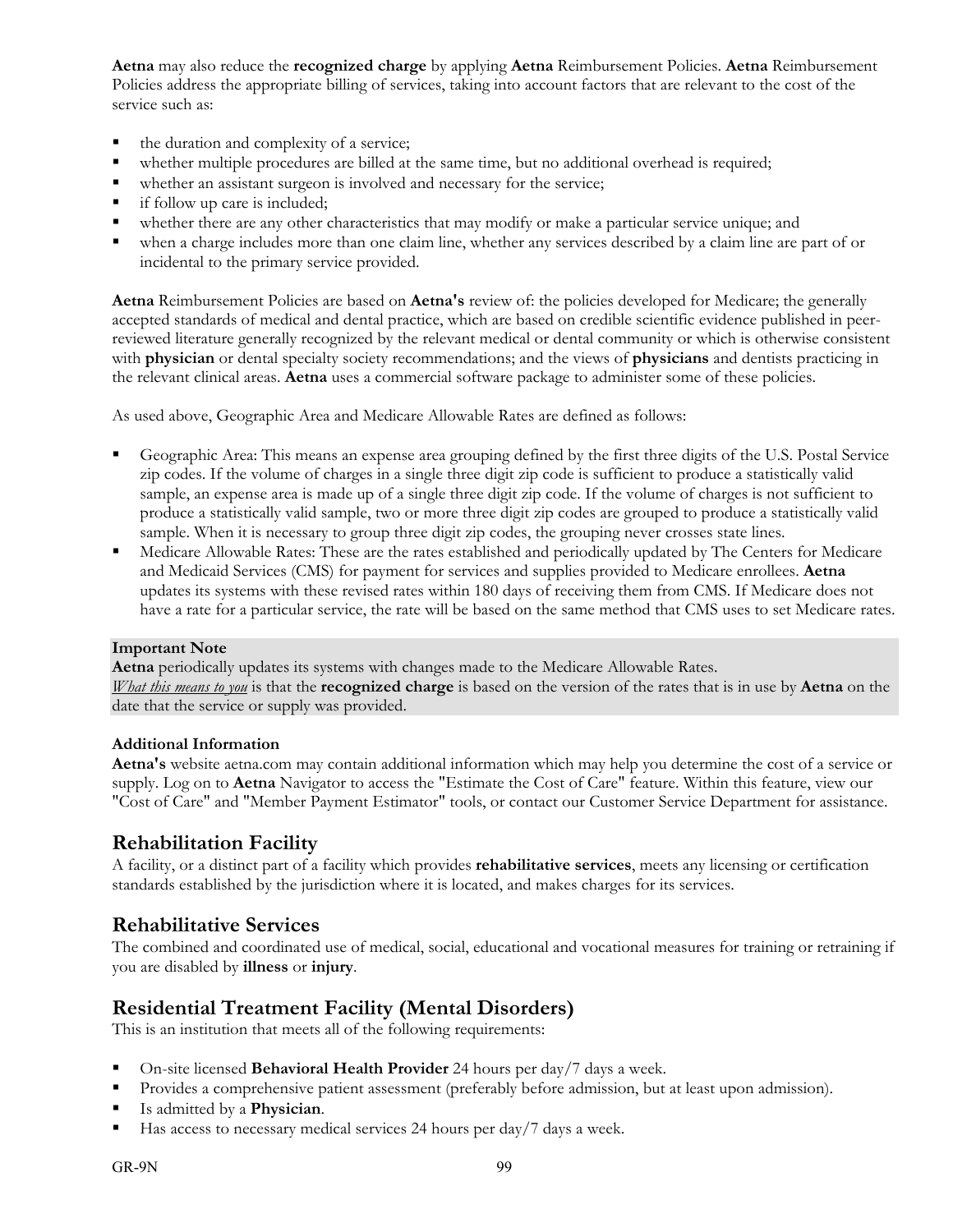- **Provides living arrangements that foster community living and peer interaction that are consistent with** developmental needs.
- Offers group therapy sessions with at least an RN or Masters-Level Health Professional.
- Has the ability to involve family/support systems in therapy (required for children and adolescents; encouraged for adults).
- Provides access to at least weekly sessions with a **Psychiatrist** or psychologist for individual psychotherapy.
- Has peer oriented activities.
- Services are managed by a licensed **Behavioral Health Provider** who, while not needing to be individually contracted, needs to (1) meet the **Aetna** credentialing criteria as an individual practitioner, and (2) function under the direction/supervision of a licensed psychiatrist (Medical Director).
- Has individualized active treatment plan directed toward the alleviation of the impairment that caused the admission.
- Provides a level of skilled intervention consistent with patient risk.
- Meets any and all applicable licensing standards established by the jurisdiction in which it is located.
- Is not a Wilderness Treatment Program or any such related or similar program, school and/or education service.

### **Residential Treatment Facility (Substance Abuse)**

This is an institution that meets all of the following requirements:

- On-site licensed **Behavioral Health Provider** 24 hours per day/7 days a week.
- **Provides a comprehensive patient assessment (preferably before admission, but at least upon admission).**
- Is admitted by a **Physician**.
- Has access to necessary medical services 24 hours per day/7 days a week.
- If the member requires **detoxification** services, must have the availability of on-site medical treatment 24 hours per day/7days a week, which must be actively supervised by an attending **Physician**.
- **Provides living arrangements that foster community living and peer interaction that are consistent with** developmental needs.
- Offers group therapy sessions with at least an RN or Masters-Level Health Professional.
- Has the ability to involve family/support systems in therapy (required for children and adolescents; encouraged for adults).
- Provides access to at least weekly sessions with a **Psychiatrist** or psychologist for individual psychotherapy.
- Has peer oriented activities.
- Services are managed by a licensed **Behavioral Health Provider** who, while not needing to be individually contracted, needs to (1) meet the **Aetna** credentialing criteria as an individual practitioner, and (2) function under the direction/supervision of a licensed psychiatrist (Medical Director).
- Has individualized active treatment plan directed toward the alleviation of the impairment that caused the admission.
- Provides a level of skilled intervention consistent with patient risk.
- Meets any and all applicable licensing standards established by the jurisdiction in which it is located.
- Is not a Wilderness Treatment Program or any such related or similar program, school and/or education service.
- Ability to assess and recognize withdrawal complications that threaten life or bodily functions and to obtain needed services either on site or externally.
- 24-hours per day/7 days a week supervision by a **physician** with evidence of close and frequent observation.
- On-site, licensed **Behavioral Health Provider**, medical or **substance abuse** professionals 24 hours per day/7 days a week.

#### **R.N.**

A registered nurse.

#### **Room and Board**

Charges made by an institution for **room and board** and other **medically necessary** services and supplies. The charges must be regularly made at a daily or weekly rate.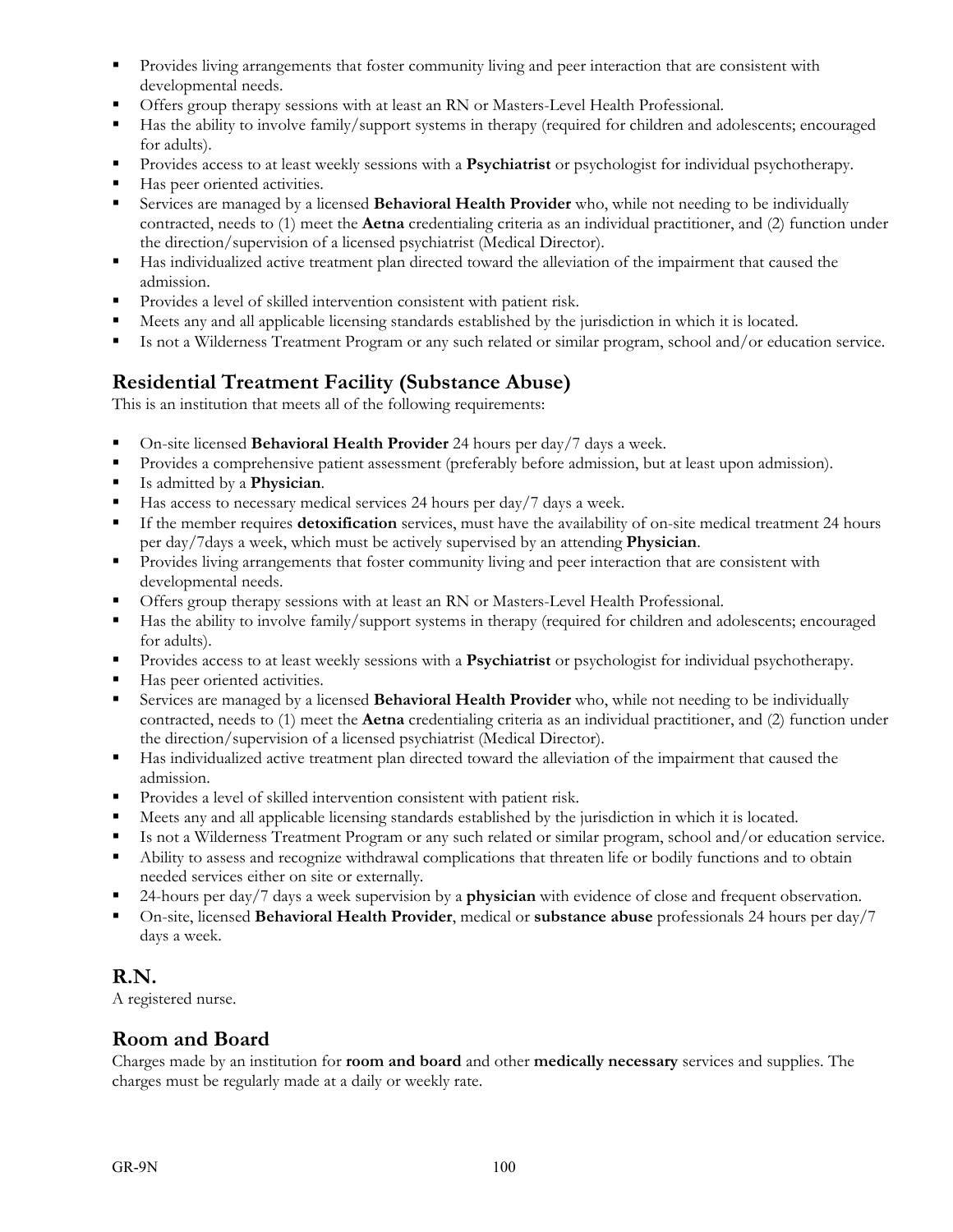## **Self-injectable Drug(s)**

**Prescription drugs** that are intended to be self-administered by injection to a specific part of the body to treat medical conditions.

#### **Semi-Private Room Rate**

The **room and board** charge that an institution applies to the most beds in its semi-private rooms with 2 or more beds. If there are no such rooms, **Aetna** will figure the rate based on the rate most commonly charged by similar institutions in the same geographic area.

#### **Service Area (Applies in the United States)**

This is the geographic area, as determined by **Aetna**, in which **network providers** for this plan are located.

#### **Serious Mental Illnesses**

This means the following **serious mental** illnesses as defined in the most recent edition of the American Psychiatric Association's "Diagnostic and Statistical Manual of Mental Disorders":

- Bipolar disorder.
- **Major depressive disorder.**
- Obsessive-compulsive disorder.
- **Panic disorder.**
- **Paranoia and other psychotic disorders.**
- **Schizo-affective disorder.**
- Schizophrenia.
- Anorexia nervosa.
- Bulimia nervosa.
- Delusional disorder.

Treatment is generally provided by, or under the direction of, a **behavioral health provider** such as a **psychiatric physician**, a psychologist, or a psychiatric social worker.

#### **Skilled Nursing Facility**

An institution that meets all of the following requirements:

- It is licensed to provide, and does provide, the following on an inpatient basis for persons convalescing from **illness** or **injury**:
	- Professional nursing care by an **R.N.**, or by a **L.P.N.** directed by a full-time **R.N.**; and
	- Physical restoration services to help patients to meet a goal of self-care in daily living activities.
- **Provides 24 hour a day nursing care by licensed nurses directed by a full-time R.N.**
- Is supervised full-time by a **physician** or an **R.N.**
- Keeps a complete medical record on each patient.
- Has a utilization review plan.
- Is not mainly a place for rest, for the aged, for drug addicts, for alcoholics, for mental retardates, for custodial or educational care, or for care of **mental disorder**s.
- Charges patients for its services.
- An institution or a distinct part of an institution that meets all of the following requirements:
	- It is licensed or approved under state or local law.
	- Is primarily engaged in providing skilled nursing care and related services for residents who require medical or nursing care, or rehabilitation services for the rehabilitation of injured, disabled, or sick persons.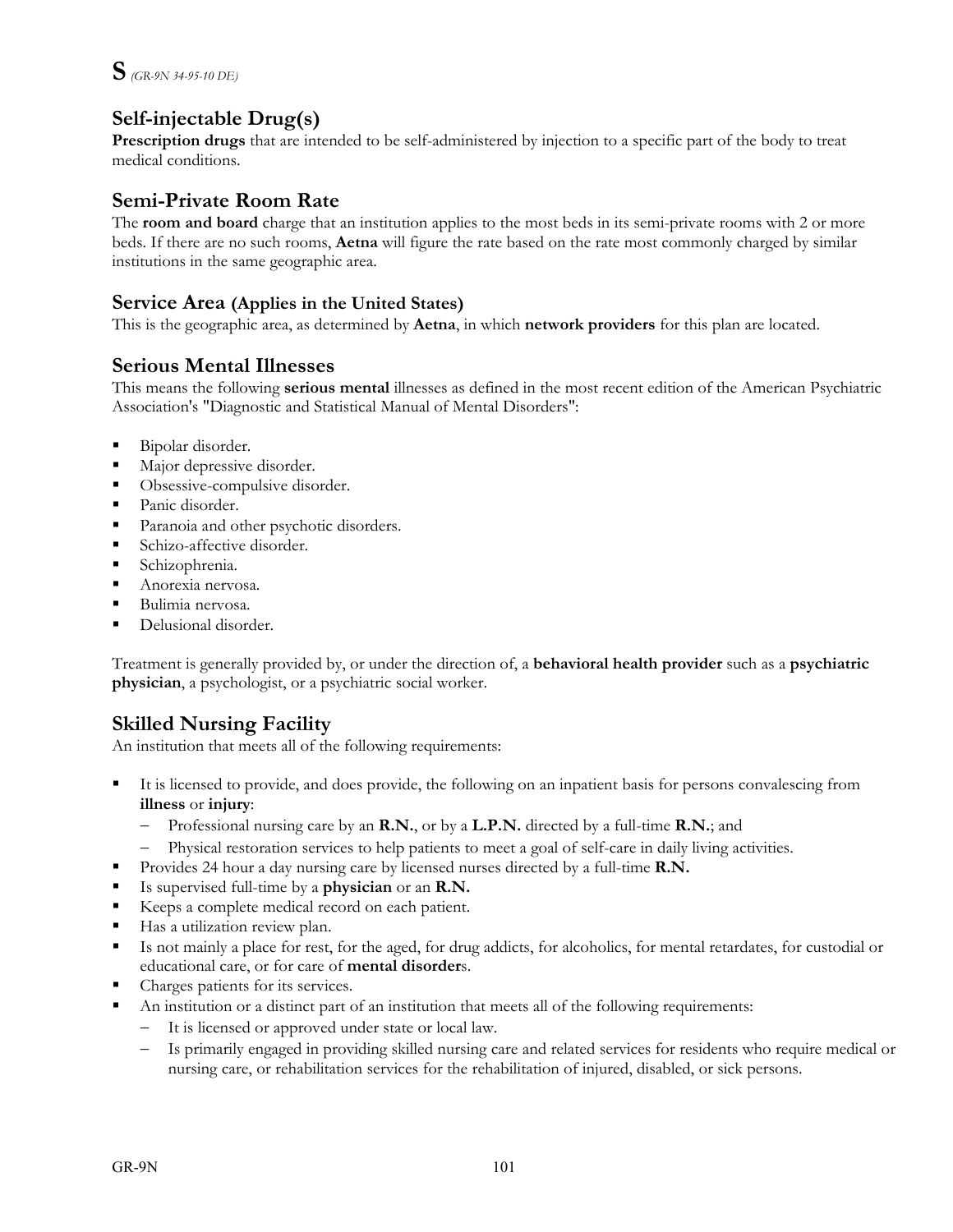- Qualifies as a **skilled nursing facility** under Medicare or as an institution accredited by**:**
	- The Joint Commission on Accreditation of Health Care Organizations;
	- The Bureau of **Hospitals** of the American Osteopathic Association; or
	- The Commission on the Accreditation of Rehabilitative Facilities

**Skilled nursing facilities** also include rehabilitation **hospitals** (all levels of care, e.g. acute) and portions of a **hospital** designated for skilled or **rehabilitation services**.

**Skilled nursing facility** does not include:

- Institutions which provide only:
	- Minimal care;
	- Custodial care services;
	- Ambulatory; or
	- Part-time care services.
- Institutions which primarily provide for the care and treatment of alcoholism, **substance abuse** or **mental disorders**.

#### **Skilled Nursing Services**

Services that meet all of the following requirements:

- The services require medical or paramedical training.
- The services are rendered by an **R.N.** or **L.P.N.** within the scope of his or her license.
- The services are not custodial.

#### **Specialist**

A **physician** who practices in any generally accepted medical or surgical sub-specialty.

#### **Specialty Care**

Health care services or supplies that require the services of a **specialist**.

#### **Stay**

A full-time inpatient confinement for which a **room and board** charge is made.

#### **Step Therapy**

A form of **precertification** under which certain **prescription drugs** will be excluded from coverage, unless a firstline therapy drug(s) is used first by you. The list of step-therapy drugs is subject to change by **Aetna** or an affiliate. An updated copy of the list of drugs subject to **step therapy** shall be available upon request by you or may be accessed on the **Aetna** website at www.**Aetna**.com/formulary.

#### **Substance Abuse**

This is a physical or psychological dependency, or both, on a controlled substance or alcohol agent (These are defined on Axis I in the Diagnostic and Statistical Manual of **Mental Disorders** (DSM) published by the American Psychiatric Association which is current as of the date services are rendered to you or your covered dependents.) This term does not include conditions not attributable to a **mental disorder** that are a focus of attention or treatment (the V codes on Axis I of DSM); an addiction to nicotine products, food or caffeine intoxication.

#### **Surgery Center**

A freestanding ambulatory surgical facility that meets all of the following requirements:

- Meets licensing standards.
- Is set up, equipped and run to provide general surgery.
- Charges for its services.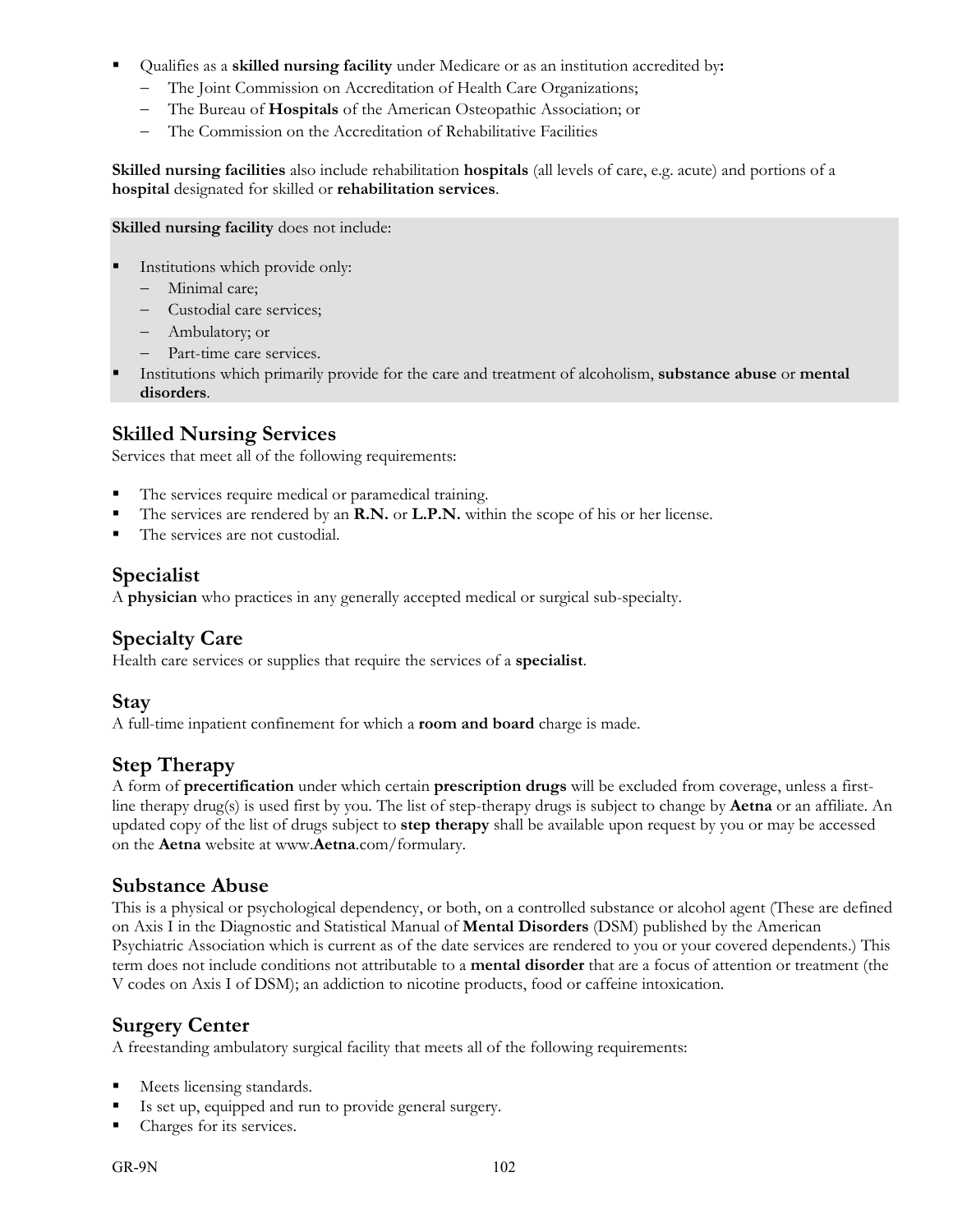- Is directed by a staff of **physicians**. At least one of them must be on the premises when surgery is performed and during the recovery period.
- Has at least one certified anesthesiologist at the site when surgery requiring general or spinal anesthesia is performed and during the recovery period.
- **Extends surgical staff privileges to:** 
	- **Physicians** who practice surgery in an area **hospital**; and
	- **Dentists** who perform oral surgery.
- Has at least 2 operating rooms and one recovery room.
- Provides, or arranges with a medical facility in the area for, diagnostic x-ray and lab services needed in connection with surgery.
- Does not have a place for patients to **stay** overnight.
- Provides, in the operating and recovery rooms, full-time **skilled nursing services** directed by an **R.N.**
- Is equipped and has trained staff to handle **emergency medical conditions**.

Must have all of the following:

- A **physician** trained in cardiopulmonary resuscitation; and
- A defibrillator; and
- A tracheotomy set; and
- A blood volume expander.
- Has a written agreement with a **hospital** in the area for immediate emergency transfer of patients.
- Written procedures for such a transfer must be displayed and the staff must be aware of them.
- Provides an ongoing quality assurance program. The program must include reviews by **physicians** who do not own or direct the facility.
- Keeps a medical record on each patient.

**T***(GR-9N 34-100-06)*

#### **Telemedicine**

A telephone or internet based consult with a **provider** that has contracted with **Aetna** to offer these services.

### **Terminally Ill (Hospice Care)**

**Terminally ill** means a medical prognosis of 6 months or less to live.

### **Therapeutic Drug Class**

A group of drugs or medications that have a similar or identical mode of action or exhibit similar or identical outcomes for the treatment of a disease or **injury**.

**U** *(GR-9N-34-105-02)*

#### **Urgent Admission**

A **hospital** admission by a **physician** due to:

- The onset of or change in an **illness**; or
- The diagnosis of an **illness**; or
- An **injury**.
- The condition, while not needing an **emergency admission**, is severe enough to require confinement as an inpatient in a **hospital** within 2 weeks from the date the need for the confinement becomes apparent.

### **Urgent Care Facility**

A facility licensed as a freestanding medical facility by applicable state and federal laws to treat an **urgent condition.**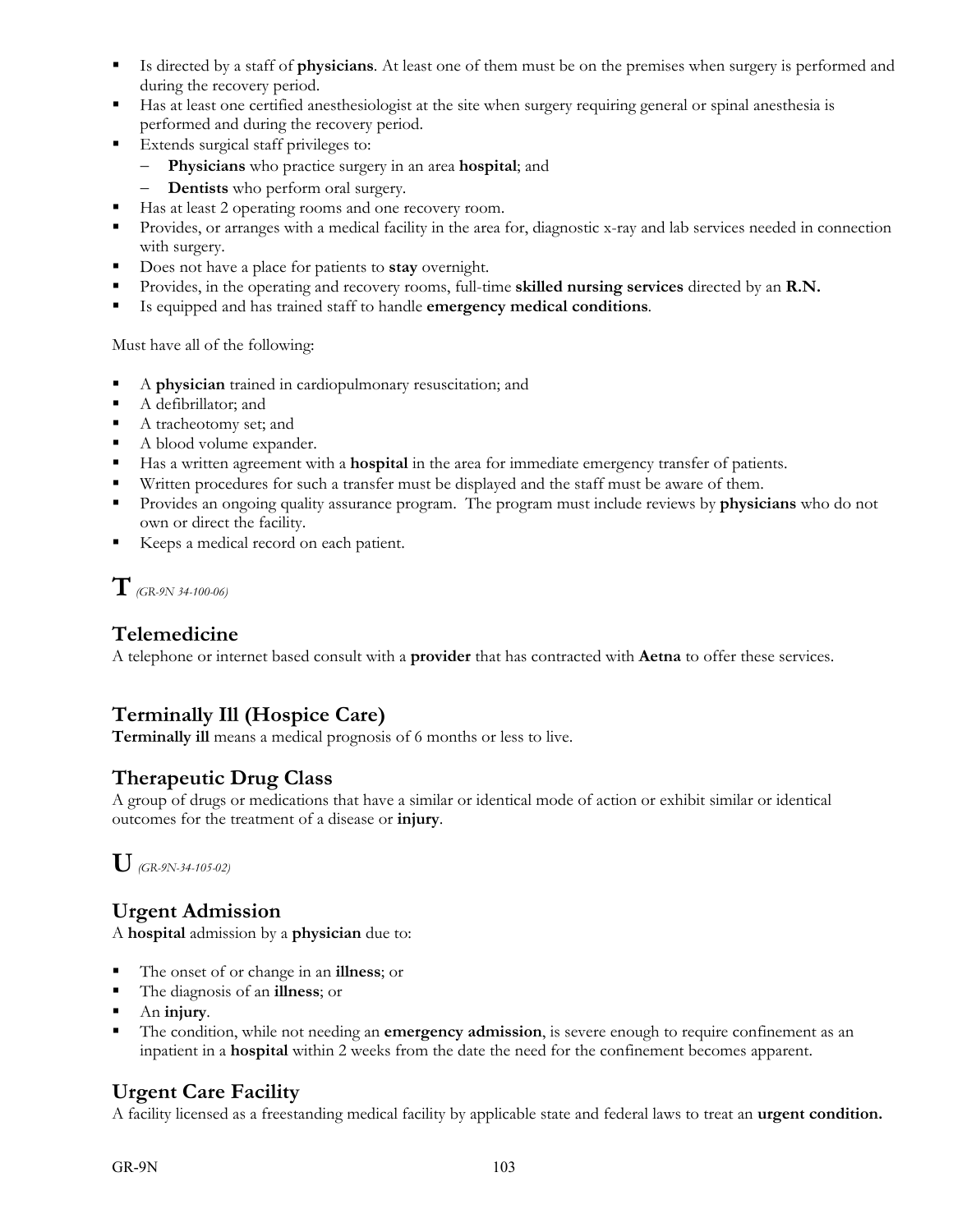## **Urgent Care Provider**

This is:

- A freestanding medical facility that meets all of the following requirements.
	- Provides unscheduled medical services to treat an **urgent condition** if the person's **physician** is not reasonably available.
	- Routinely provides ongoing unscheduled medical services for more than 8 consecutive hours.
	- Charges for its services and supplies.
	- Is licensed and certified as required by any state or federal law or regulation.
	- Keeps a medical record on each patient.
	- Provides an ongoing quality assurance program. This includes reviews by **physicians** other than those who own or direct the facility.
	- Is run by a staff of **physicians**. At least one **physician** must be on call at all times.
	- Has a full-time administrator who is a licensed **physician**.
- A **physician**'s office, but only one that:
	- Has contracted with **Aetna** to provide urgent care; and
	- Is, with **Aetna**'s consent, included in the **directory** as a network **urgent care provider**.

It is not the emergency room or outpatient department of a **hospital**.

### **Urgent Condition**

This means a sudden **illness**; **injury**; or condition; that:

- Is severe enough to require prompt medical attention to avoid serious deterioration of your health;
- Includes a condition which would subject you to severe pain that could not be adequately managed without urgent care or treatment;
- Does not require the level of care provided in the emergency room of a hospital; and
- Requires immediate outpatient medical care that cannot be postponed until your physician becomes reasonably available.

## **W** *(GR-9N 34-110 01)*

#### **Walk-in Clinic**

**Walk-in Clinics** are free-standing health care facilities. They are an alternative to a **physician's** office visit for:

- treatment of unscheduled;
- non-emergency **illnesses;** and
- **Injuries;** and
- the administration of certain immunizations.

It is not an alternative for emergency room services or the ongoing care provided by a **physician**. Neither an emergency room, nor the outpatient department of a **hospital**, shall be considered a **Walk-in Clinic**.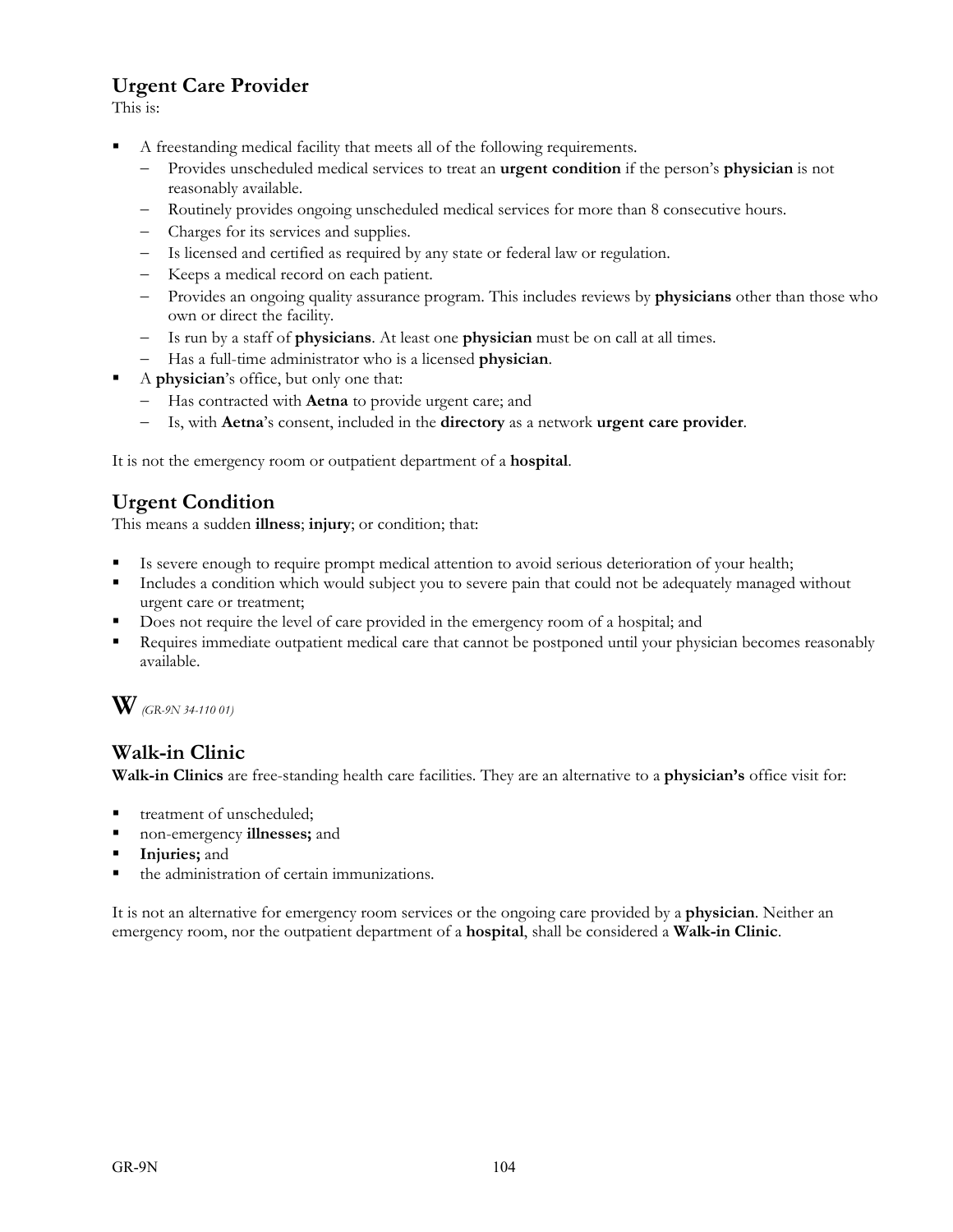#### **Confidentiality Notice**

Aetna considers personal information to be confidential and has policies and procedures in place to protect it against unlawful use and disclosure. By "personal information," we mean information that relates to a member's physical or mental health or condition, the provision of health care to the member, or payment for the provision of health care or disability or life benefits to the member. Personal information does not include publicly available information or information that is available or reported in a summarized or aggregate fashion but does not identify the member.

When necessary or appropriate for your care or treatment, the operation of our health, disability or life insurance plans, or other related activities, we use personal information internally, share it with our affiliates, and disclose it to health care providers (doctors, dentists, pharmacies, hospitals and other caregivers), payors (health care provider organizations, employers who sponsor self-funded health plans or who share responsibility for the payment of benefits, and others who may be financially responsible for payment for the services or benefits you receive under your plan), other insurers, third party administrators, vendors, consultants, government authorities, and their respective agents. These parties are required to keep personal information confidential as provided by applicable law. In our health plans, participating network providers are also required to give you access to your medical records within a reasonable amount of time after you make a request.

Some of the ways in which personal information is used include claim payment; utilization review and management; medical necessity reviews; coordination of care and benefits; preventive health, early detection, vocational rehabilitation and disease and case management; quality assessment and improvement activities; auditing and antifraud activities; performance measurement and outcomes assessment; health, disability and life claims analysis and reporting; health services, disability and life research; data and information systems management; compliance with legal and regulatory requirements; formulary management; litigation proceedings; transfer of policies or contracts to and from other insurers, HMOs and third party administrators; underwriting activities; and due diligence activities in connection with the purchase or sale of some or all of our business. We consider these activities key for the operation of our health, disability and life plans. To the extent permitted by law, we use and disclose personal information as provided above without member consent. However, we recognize that many members do not want to receive unsolicited marketing materials unrelated to their health, disability and life benefits. We do not disclose personal information for these marketing purposes unless the member consents. We also have policies addressing circumstances in which members are unable to give consent.

To obtain a copy of our Notice of Privacy Practices, which describes in greater detail our practices concerning use and disclosure of personal information, please call the toll-free Member Services number on your ID card or visit our Internet site at www.aetnainternational.com.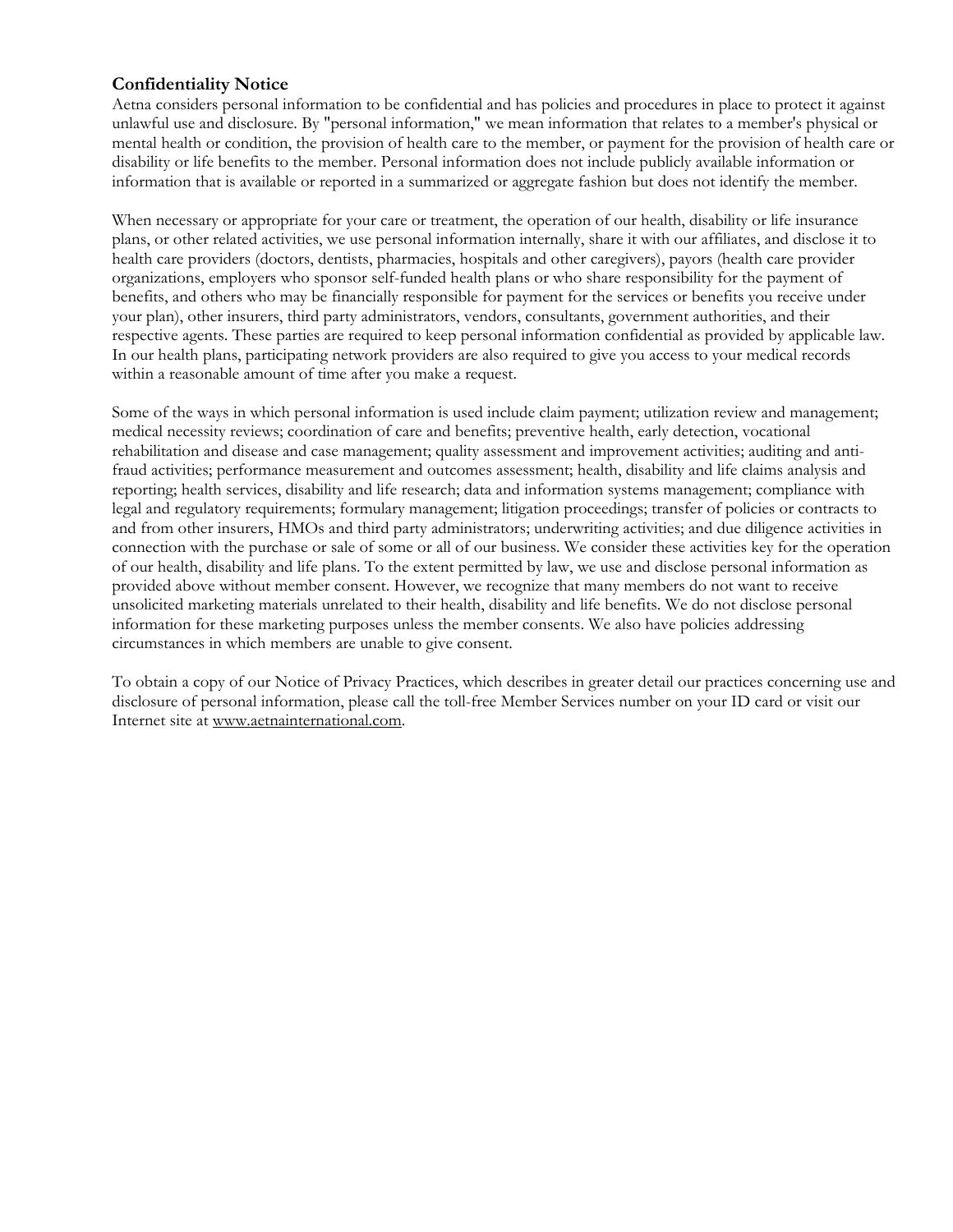# **Additional Information Provided by**

# **Borgwarner Inc.**

The following information is provided to you in accordance with the Employee Retirement Income Security Act of 1974 (ERISA). It is not a part of your booklet-certificate. Your Plan Administrator has determined that this information together with the information contained in your booklet-certificate is the Summary Plan Description required by ERISA.

In furnishing this information, Aetna is acting on behalf of your Plan Administrator who remains responsible for complying with the ERISA reporting rules and regulations on a timely and accurate basis.

**Name of Plan:**  Refer to your Plan Administrator for this information

# **Employer Identification Number:**

Refer to your Plan Administrator for this information

#### **Plan Number:**

Refer to your Plan Administrator for this information

**Type of Plan:**  Welfare

**Type of Administration:**  Group Insurance Policy with:

> Aetna Life Insurance Company 151 Farmington Avenue Hartford, CT 06156

#### **Plan Administrator:**

Borgwarner Inc. 3850 Hamlin Road Auburn Hills, MI 48326

#### **Agent For Service of Legal Process:**

Borgwarner Inc. 3850 Hamlin Road Auburn Hills, MI 48326

Service of legal process may also be made upon the Plan Administrator

#### **End of Plan Year:**  December 31st

## **Source of Contributions:**

Employer and Employee

#### **Procedure for Amending the Plan:**

The Employer may amend the Plan from time to time by a written instrument signed by the Plan Administrator.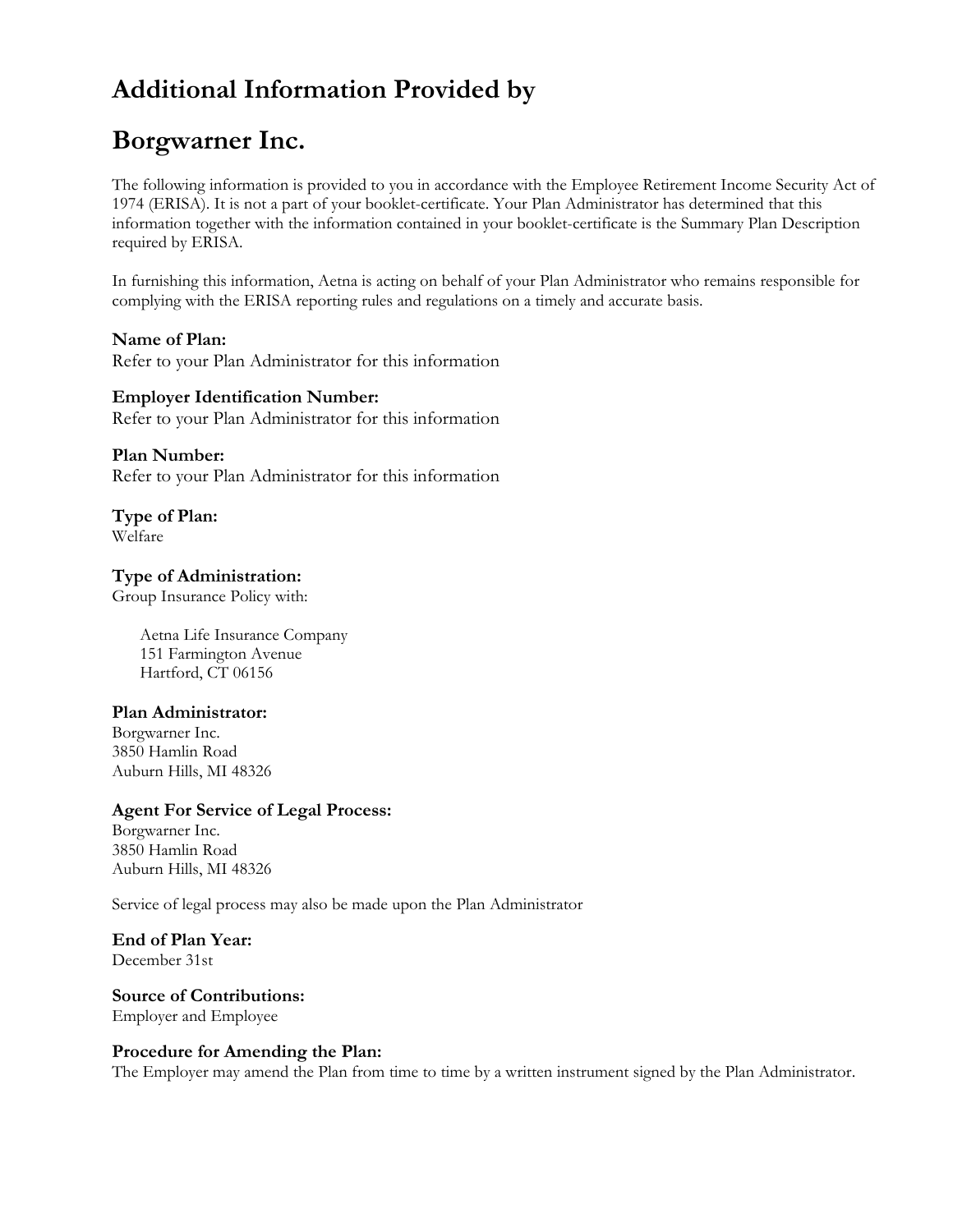## **ERISA Rights**

As a participant in the group insurance plan you are entitled to certain rights and protections under the Employee Retirement Income Security Act of 1974. ERISA provides that all plan participants shall be entitled to:

#### **Receive Information about Your Plan and Benefits**

Examine, without charge, at the Plan Administrator's office and at other specified locations, such as worksites and union halls, all documents governing the Plan, including insurance contracts, collective bargaining agreements, and a copy of the latest annual report (Form 5500 Series) that is filed by the Plan with the U.S. Department of Labor and available at the Public Disclosure Room of the Employee Benefits Security Administration.

Obtain, upon written request to the Plan Administrator, copies of documents governing the operation of the Plan, including insurance contracts, collective bargaining agreements, and copies of the latest annual report (Form 5500 Series), and an updated Summary Plan Description. The Administrator may make a reasonable charge for the copies.

Receive a summary of the Plan's annual financial report. The Plan Administrator is required by law to furnish each participant with a copy of this summary annual report.

Receive a copy of the procedures used by the Plan for determining a qualified domestic relations order (QDRO) or a qualified medical child support order (QMCSO).

#### **Continue Group Health Plan Coverage**

Continue health care coverage for yourself, your spouse, or your dependents if there is a loss of coverage under the Plan as a result of a qualifying event. You or your dependents may have to pay for such coverage. Review this summary plan description and the documents governing the Plan for the rules governing your COBRA continuation coverage rights.

Reduction or elimination of exclusionary periods of coverage for preexisting conditions under your group health plan, if you have creditable coverage from another plan. You should be provided a certificate of creditable coverage, free of charge, from your group health plan or health insurance issuer when you lose coverage under the Plan, when you become entitled to elect COBRA continuation coverage, when your COBRA continuation coverage ceases, if you request it before losing coverage, or if you request it up to 24 months after losing coverage. Without evidence of creditable coverage, you may be subject to preexisting condition exclusion for 12 months after your enrollment date in your coverage under this Plan. Contact your Plan Administrator for assistance in obtaining a certificate of creditable coverage.

#### **Prudent Actions by Plan Fiduciaries**

In addition to creating rights for plan participants, ERISA imposes duties upon the people who are responsible for the operation of the employee benefit plan. The people who operate your Plan, called "fiduciaries" of the Plan, have a duty to do so prudently and in your interest and that of other plan participants and beneficiaries. No one, including your employer, your union, or any other person, may fire you or otherwise discriminate against you in any way to prevent you from obtaining a welfare benefit or exercising your rights under ERISA.

#### **Enforce Your Rights**

If your claim for a welfare benefit is denied or ignored, in whole or in part, you have a right to know why this was done, to obtain documents relating to the decision without charge, and to appeal any denial, all within certain time schedules.

Under ERISA there are steps you can take to enforce the above rights. For instance, if you request materials from the Plan and do not receive them within 30 days you may file suit in a federal court. In such a case, the court may require the Plan Administrator to provide the materials and pay up to \$ 110 a day until you receive the materials, unless the materials were not sent because of reasons beyond the control of the Administrator.

If you have a claim for benefits which is denied or ignored, in whole or in part, you may file suit in a state or federal court. In addition, if you disagree with the Plan's decision or lack thereof concerning the status of a domestic relations order or a medical child support order, you may file suit in a federal court.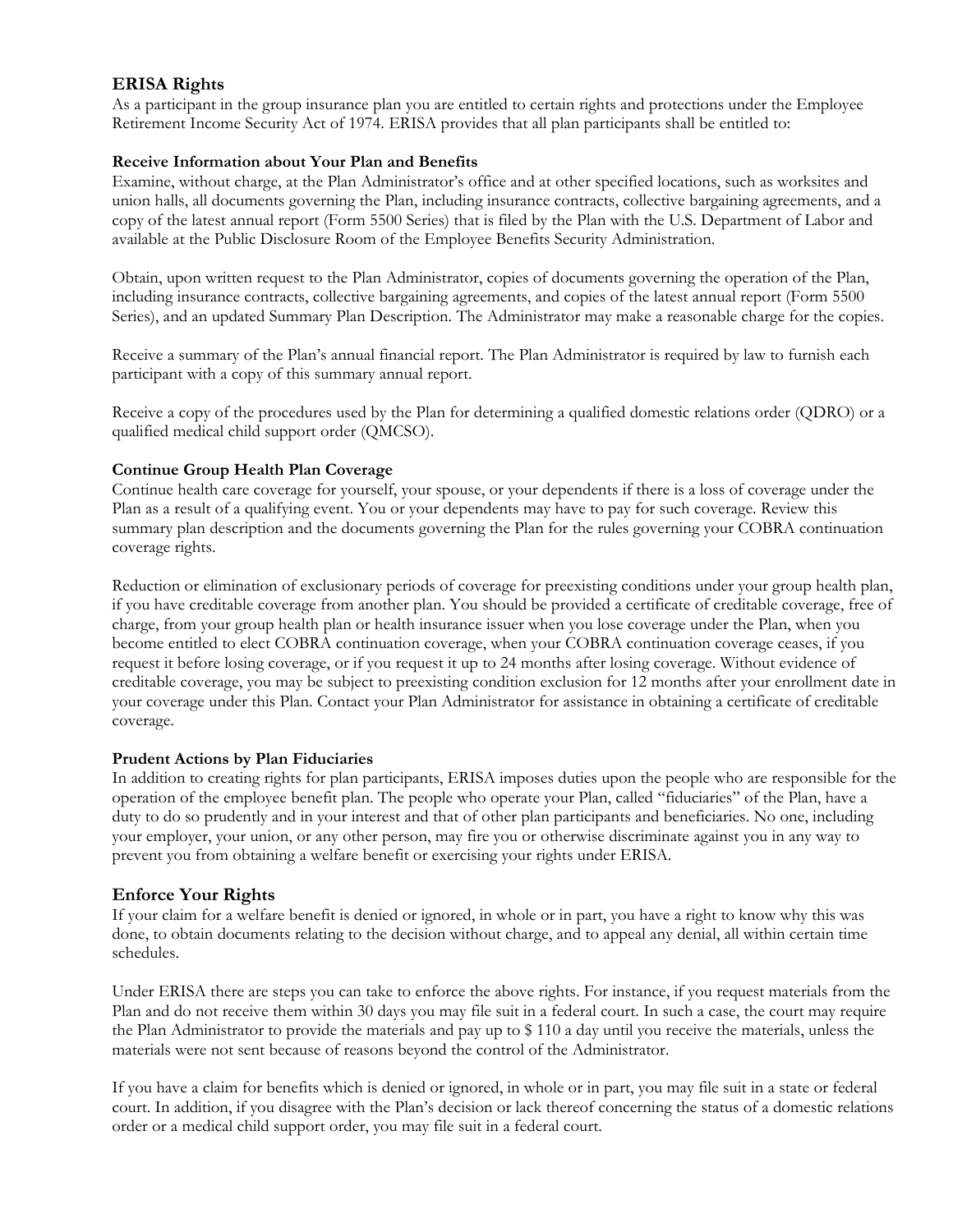If it should happen that plan fiduciaries misuse the Plan's money or if you are discriminated against for asserting your rights, you may seek assistance from the U.S. Department of Labor or you may file suit in a federal court. The court will decide who should pay court costs and legal fees. If you are successful, the court may order the person you have sued to pay these costs and fees. If you lose, the court may order you to pay these costs and fees, for example, if it finds your claim is frivolous.

### **Assistance with Your Questions**

If you have any questions about your Plan, you should contact the Plan Administrator.

If you have any questions about this statement or about your rights under ERISA, you should contact:

- the nearest office of the Employee Benefits Security Administration, U.S. Department of Labor, listed in your telephone directory; or
- the Division of Technical Assistance and Inquiries, Employee Benefits Security Administration, U.S. Department of Labor, 200 Constitution Avenue, N.W., Washington D.C. 20210.

You may also obtain certain publications about your rights and responsibilities under ERISA by calling the publications hotline of the Employee Benefits Security Administration.

### **Statement of Rights under the Newborns' and Mothers' Health Protection Act**

Under federal law, group health plans and health insurance issuers offering group health insurance coverage generally may not restrict benefits for any hospital length of stay in connection with childbirth for the mother or newborn child to less than 48 hours following a vaginal delivery, or less than 96 hours following a delivery by cesarean section. However, the plan or issuer may pay for a shorter stay if the attending provider (e.g., your physician, nurse midwife, or physician assistant), after consultation with the mother, discharges the mother or newborn earlier.

Also, under federal law, plans and issuers may not set the level of benefits or out-of-pocket costs so that any later portion of the 48-hour (or 96-hour) stay is treated in a manner less favorable to the mother or newborn than any earlier portion of the stay.

In addition, a plan or issuer may not, under federal law, require that you, your physician, or other health care provider obtain authorization for prescribing a length of stay of up to 48 hours (or 96 hours). However, you may be required to obtain precertification for any days of confinement that exceed 48 hours (or 96 hours). For information on precertification, contact your plan administrator.

# **Notice Regarding Women's Health and Cancer Rights Act**

Under this health plan, as required by the Women's Health and Cancer Rights Act of 1998, coverage will be provided to a person who is receiving benefits in connection with a mastectomy and who elects breast reconstruction in connection with the mastectomy for:

- (1) all stages of reconstruction of the breast on which a mastectomy has been performed;
- (2) surgery and reconstruction of the other breast to produce a symmetrical appearance;
- (3) prostheses; and
- (4) treatment of physical complications of all stages of mastectomy, including lymphedemas.

This coverage will be provided in consultation with the attending physician and the patient, and will be provided in accordance with the plan design, limitations, copays, deductibles, and referral requirements, if any, as outlined in your plan documents.

If you have any questions about our coverage of mastectomies and reconstructive surgery, please contact the Member Services number on your ID card.

For more information, you can visit this U.S. Department of Health and Human Services website, http://www.cms.gov/home/regsguidance.asp, and this U.S. Department of Labor website, http://www.dol.gov/ebsa/consumer\_info\_health.html.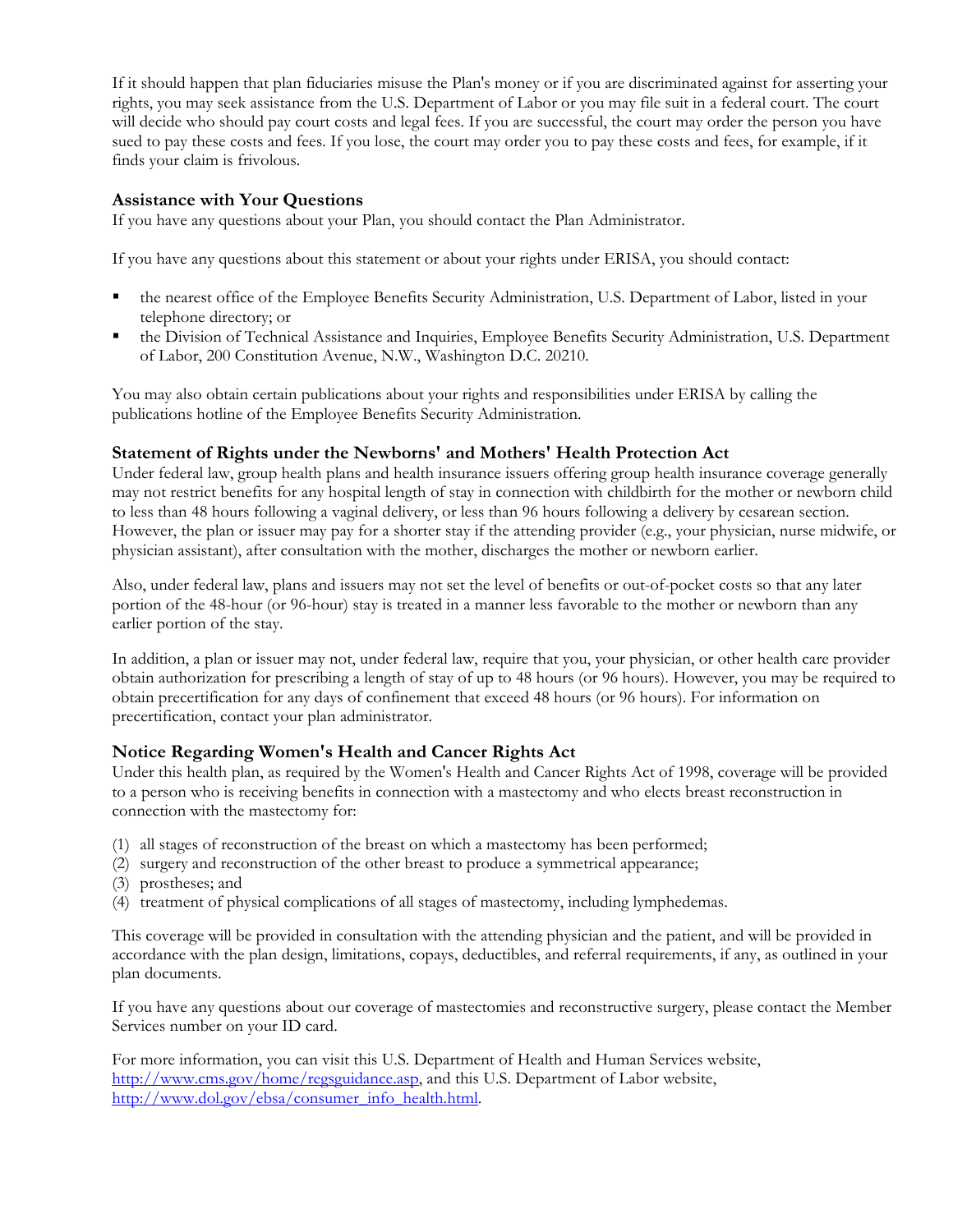# **Continuation of Coverage During an Approved Leave of Absence Granted to Comply With Federal Law**

This continuation of coverage section applies only for the period of any approved family or medical leave (approved FMLA leave) required by Family and Medical Leave Act of 1993 (FMLA). If your Employer grants you an approved FMLA leave for a period in excess of the period required by FMLA, any continuation of coverage during that excess period will be subject to prior written agreement between Aetna and your Employer.

If your Employer grants you an approved FMLA leave in accordance with FMLA, you may, during the continuance of such approved FMLA leave, continue Health Expense Benefits for you and your eligible dependents.

At the time you request the leave, you must agree to make any contributions required by your Employer to continue coverage. Your Employer must continue to make premium payments.

If Health Expense Benefits has reduction rules applicable by reason of age or retirement, Health Expense Benefits will be subject to such rules while you are on FMLA leave.

Coverage will not be continued beyond the first to occur of:

- The date you are required to make any contribution and you fail to do so.
- The date your Employer determines your approved FMLA leave is terminated.
- The date the coverage involved discontinues as to your eligible class. However, coverage for health expenses may be available to you under another plan sponsored by your Employer.

Any coverage being continued for a dependent will not be continued beyond the date it would otherwise terminate.

If Health Expense Benefits terminate because your approved FMLA leave is deemed terminated by your Employer, you may, on the date of such termination, be eligible for Continuation Under Federal Law on the same terms as though your employment terminated, other than for gross misconduct, on such date. If the group contract provides any other continuation of coverage (for example, upon termination of employment, death, divorce or ceasing to be a defined dependent), you (or your eligible dependents) may be eligible for such continuation on the date your Employer determines your approved FMLA leave is terminated or the date of the event for which the continuation is available.

If you acquire a new dependent while your coverage is continued during an approved FMLA leave, the dependent will be eligible for the continued coverage on the same terms as would be applicable if you were actively at work, not on an approved FMLA leave.

If you return to work for your Employer following the date your Employer determines the approved FMLA leave is terminated, your coverage under the group contract will be in force as though you had continued in active employment rather than going on an approved FMLA leave provided you make request for such coverage within 31 days of the date your Employer determines the approved FMLA leave to be terminated. If you do not make such request within 31 days, coverage will again be effective under the group contract only if and when Aetna gives its written consent.

If any coverage being continued terminates because your Employer determines the approved FMLA leave is terminated, any Conversion Privilege will be available on the same terms as though your employment had terminated on the date your Employer determines the approved FMLA leave is terminated.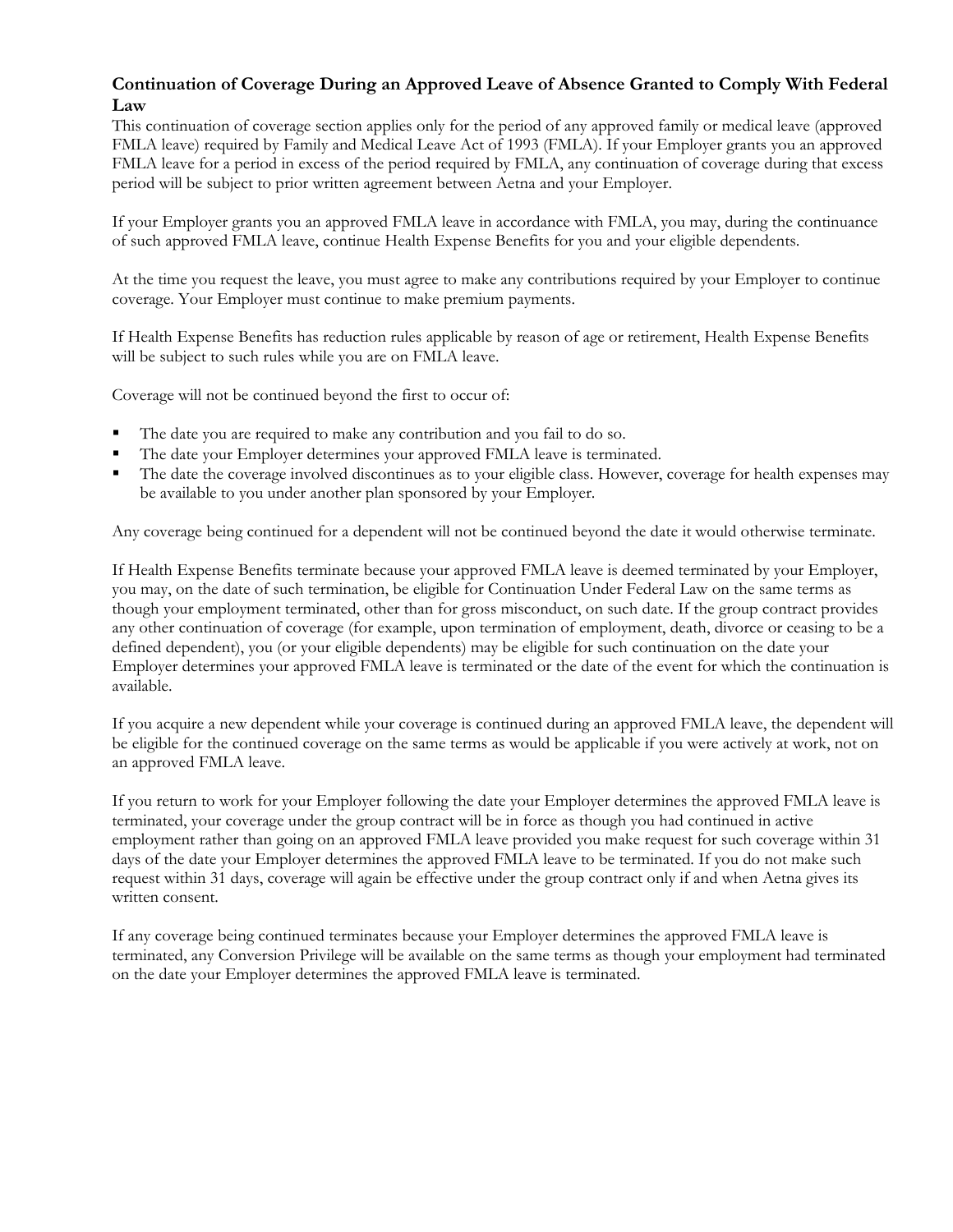# **GLOBAL EMERGENCY ASSISTANCE PROGRAM One call, one standard for managing emergencies while traveling abroad**

Aetna International ® (AI) provides international travelers with access to global emergency assistance resources that are available through a single call 24 hours a day, 7 days a week. AI provides access to the following emergency assistance services:

- **Emergency or Urgent Medical Evacuation**: Evacuation services may be necessary if a member or eligible dependent develops an emergency or urgent medical situation requiring immediate attention and adequate medical facilities are not locally available. The plan will cover payment of medically supervised evacuations to the closest facility capable of providing appropriate care.
- **Medical Repatriation Coordination:** Following an evacuation, the plan will cover payment for a one way economy fare to either the member's point of origin or to the permanent residence, or, if appropriate, to a facility as defined by the plan if it is medically advisable following patient stabilization. This may include any medically supervised transportation or medical treatment administered en route.
- **Return of Mortal Remains**: The benefit covers obtaining the necessary clearances for cremation or the return of member's mortal remains in the event that the member dies while abroad, including coordination and planpayment of expenses associated with cremation or preparation and return of remains.
- **Return of Dependent Children**: A plan-paid one-way economy air fare to the child's permanent residence is covered when left unattended as a result of a member's accident or illness. Coverage for a qualified attendant will also be provided, if required.
- **Companion Travel Coordination**: Following an evacuation, if a member is alone and hospitalized for more than seven (7) days, a plan-paid economy round-trip air fare to the place of hospitalization is covered for one person chosen by the member.

**Convalescent Lodging Coverage:** "Convalescent hotel expenses" are covered after evacuation and release from the hospital for illnesses or injury until member is fit to fly to return to point of origin. Also coverage is provided for accommodations for a family member to accompany a patient under the age of 18 after evacuation for hospitalization and convalescence only.

**Medical necessity information (note from physician stating time period for convalescence) must be submitted with claims to support the length of time covered for convalescence.** Receipts for any/all of the covered travel and lodging expenses must be received within six months of the date of service in order to be considered for reimbursement.

#### **Exclusions:**

- Meals
- Personal care items (e.g., shampoo, deodorant, etc.)
- Telephone calls
- Ground transportation

# **Medical Assistance Services**

- **Pre-Trip Planning**: Assistance with up to date information either by email, fax or over the phone regarding required vaccinations, health risks, travel restrictions and weather conditions for worldwide destinations.
- **Medical, Dental and Pharmacy Referrals**: Members may request referrals to the most appropriate, nearby medical care resources, including preferred access to Aetna's network of medical providers.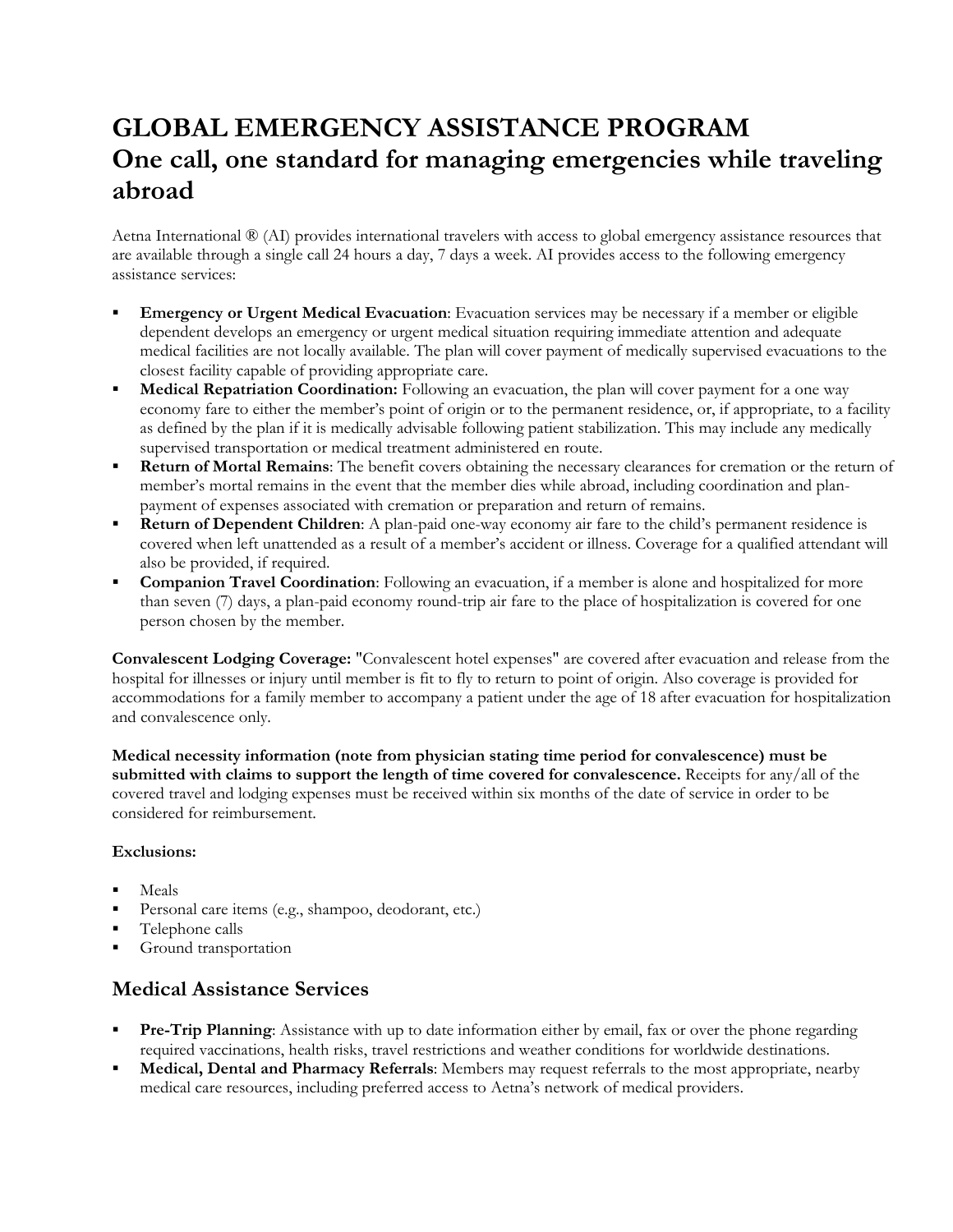- **Dispatch of Medicine, Vaccines**: Assistance is available to obtain prescription medicine, vaccines, when not locally available and when legally permissible, upon the written authorization of member's Primary Physician.
- **Dispatch of Physician/Nurse:** Dispatch to the member's location a physician or other healthcare professional to assist in determining the medical condition and suitability to travel of a Member who has been hospitalized.

**NOTE***: All evacuations, returns to residence after stabilization, and/or repatriations of mortal remains are coordinated by and subject to the prior approval of Aetna International.* 

#### **How To Take Advantage of Your Assista**n**ce Service Benefits:**

Call the Global Emergency Assistance number on your ID card at 1-877-242-5580 if you or your eligible dependents:

- have a medical concern or question;
- are hospitalized or are about to be hospitalized;
- are involved in an accident requiring medical treatment;
- are having difficulty locating medical care;
- require translation services; or
- have other serious difficulties while located abroad.

If the condition is an emergency, you or your eligible dependents should go immediately to the nearest physician or hospital without delay and then contact AI. While Aetna International will do everything reasonably possible to direct you or your eligible dependents to the most appropriate care available once a call has been initiated, they are not responsible for the availability, quantity, quality or result of any medical treatment you may receive, or your failure to obtain medical treatment.

Global Emergency Assistance is available through AI 24 hours a day, 7 days a week, 365 days a year using the same telephone number from anywhere in the world.

You or your eligible dependents must always provide your Policy name and number and your name and Identification Number as the individual through which this group coverage has been made available. If you are not the individual seeking assistance, your eligible dependents must also provide their name.

The nature of the illness, injury, medical problem or emergency in question and the type of help that is needed should be explained to our intake coordinators at AI.

#### **Expenses Not Covered Under the Global Emergency Assistance Program:**

The Global Emergency Assistance Program shall not be responsible for the cost of services or expenses arising from:

- Your or your eligible dependents' suicide, attempted suicide, or willful self-inflicted injury, sexually transmittable diseases, or the abuse of drugs or alcoholic drink;
- Your or your eligible dependents' taking part in military or police service operations;
- The commission of or attempting to commit an unlawful act; or
- Aviation, except where you or your eligible dependents fly as a passenger in an aircraft properly licensed to carry passengers (except the Military Aircraft Command of the United States or similar air transport service of other countries.)
- You or your eligible dependents:
	- traveling against the advice of a physician;
	- traveling for the purposes of obtaining medical treatment; or
- Non-emergency expenses for routine or minor medical problems, tests, and exams where there is no clear or significant risk of death or imminent serious injury or harm to you or your eligible dependents.
- A condition which would allow for treatment at a future date convenient to you or your eligible dependents and which does not require emergency evacuation.
- Incidental expenses, including but not limited to, accommodations and meals incurred in connection with an emergency evacuation.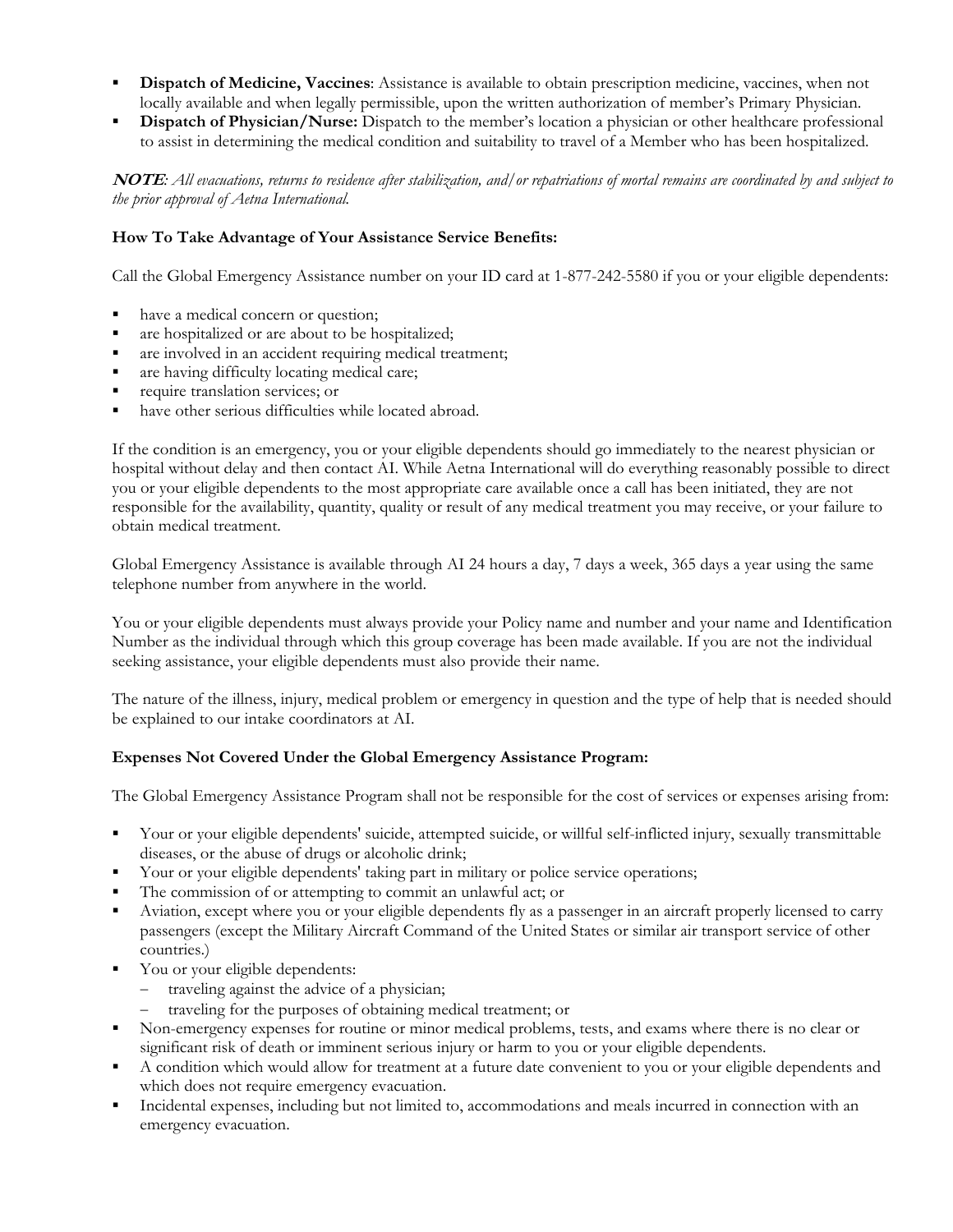- Local emergency transportation expenses, including ground ambulance fees for you and your eligible dependents' initial transportation to local hospitals.
- Mountaineering or rock climbing necessitating the use of guide ropes, potholing, ballooning, motor racing, speed contests, skydiving, hang gliding, parachuting, spelunking, heli-skiing, extreme skiing or bungee cord jumping, deep sea diving utilizing hard helmet with air hose attachments, racing of any kind other than on foot and all professional sports.

Failure to contact AI in a timely manner may invalidate your eligibility for payment of transportation expenses. In addition, if the evacuation method or destination goes outside the boundaries of this program description, it may invalidate payment of subsequent transportation expenses.

Any bills incurred by you or your eligible dependents relating to assistance services must be submitted to AI in order to obtain payment consideration.

Note: As used throughout this section, the term "emergency" shall be defined to mean a situation when, in the professional opinion of your physician, a clear and significant risk of death or imminent serious injury or harm to you or your eligible dependents exists.

# **On-line Global Health and Travel Information from HTH Worldwide**

Through an arrangement with HTH Worldwide (known as "HTH"), Aetna International ® (AI) can now offer you and your eligible dependents access to useful information specifically designed to help global employees and their families research and pursue quality health care virtually anywhere in the world. HTH is a leading provider of webbased health and travel information and services that are specifically tailored to help address the global needs of individuals living, working and traveling outside their home country.

By visiting the AI Member website **http://www.aetnainternational.com** you and your eligible dependents can access a suite of self-service, web based tools that may help you to be more self-reliant and better prepared for health related issues you may encounter during your international assignment.

Through AI's online Member Service Center, you will have access to the important resources described in the following section(s).

# **What Types of Resources Are Available Through HTH?**

#### **Provider Community**

**International Provider Community** – A community of over 2,500 English-speaking, pre-identified physicians, dentists, psychologists and other allied health professionals who are located in over 120 countries and who represent 24 medical specialties recognized by the American Board of Medical Specialties.

Providers are selected based on their professional qualifications, clinical experience, hospital affiliations, language skills, continuing medical education, peer recommendations, and positive experience with expatriate patients. Handselected providers must also have one of the following: verified current American Board of Medical Specialties certification; verified current Royal Medical or Surgical College membership (from the United Kingdom, Ireland, Canada, Australia, or New Zealand); and/or recommendation by HTH Regional Physician Advisors (RPA), HTH Medical Staff, and/or HTH Recruitment Partner.

In addition to professional qualification information, provider profiles also include ancillary details, which are verified 6 times annually, such as:

- **Practice address and contact details**
- **Email address**
- Language(s)
- Special Services (house calls, ambulance, onsite lab)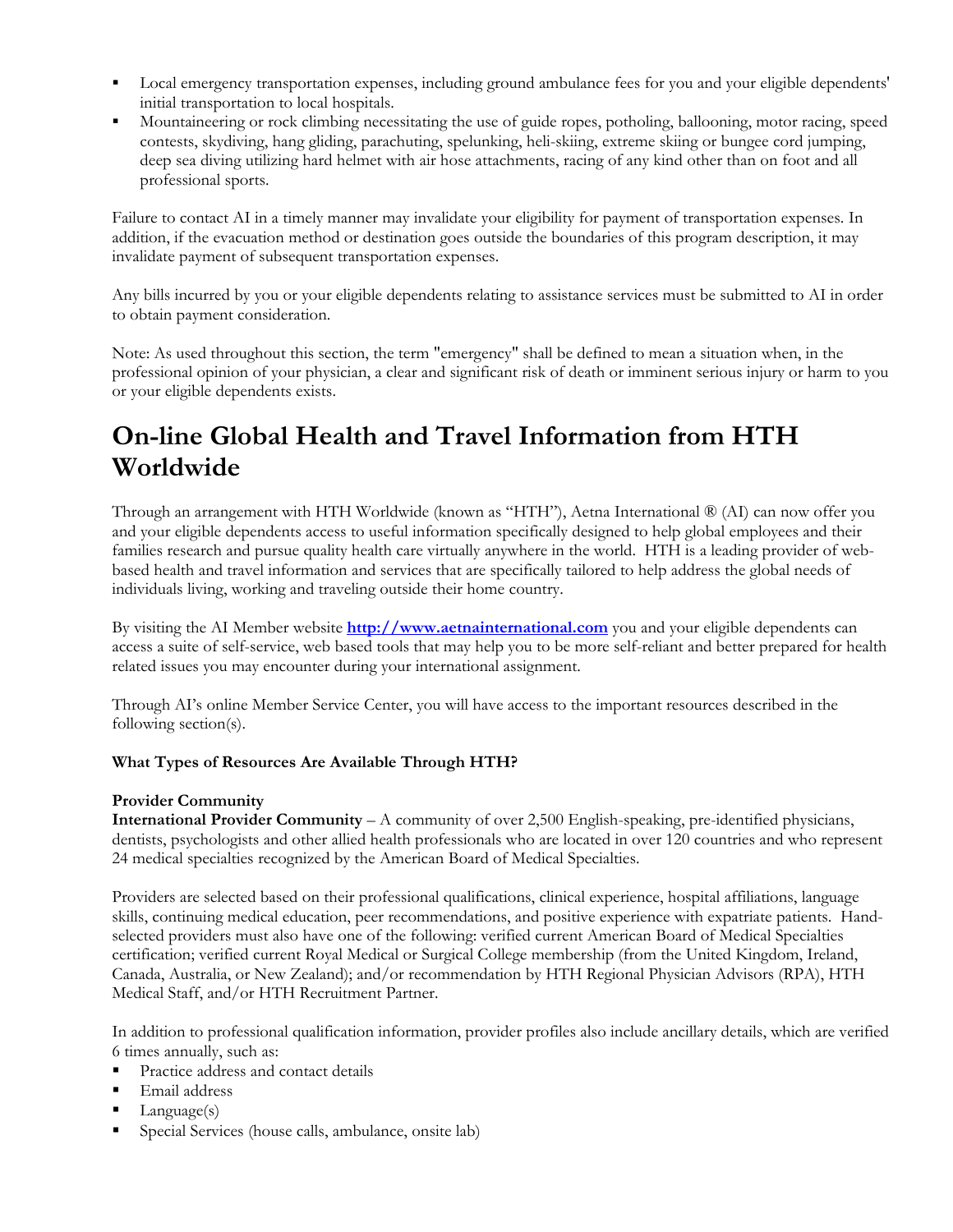Hospital Affiliations

## **Interactive/Online Tools**

**Provider search tool** – This utility allows you to conduct a personalized on-line search of HTH's International Provider Community to identify and research physicians and other providers that meet your geographic and medical specialty criteria. A convenient link is also provided to Aetna's DocFind search engine, which provides information about the broad network of Aetna providers across the United States.

#### **Health and Security Information**

**CityHealth Profiless**m - Information on the healthcare services in the world's most frequent destinations for international assignees and business travelers. Valuable information that includes, but is not limited to the following, is presented at both a city and country level for more than 200 destinations outside of the United States:

- **Notable hospital profiles** key facilities are profiled based upon their location, clinical services, track record of quality service, medical staff, equipment, accessibility for international patients and recommendations from HTH's network of 90+ Regional Physician Advisors.
- **Health risks & vaccination recommendations**
- **Pharmacy Information reliability, typical hours, etc**
- **Local Health System information**
- **Currency Converter & Local time**
- **U.S. & Foreign Embassy contact details**
- **Fire, Police, & Ambulance Emergency Numbers**
- **Telephone Dialing Codes**

**Health System Profiles** provides a unique and succinct evaluation of the health system of many commonly visited countries. Such profiles address critical points of interest, including health insurance and financing issues, hospital and physician access, and quality of care.

**Health News and Security Information** – Critical health and security news from around the world, including disease outbreak information, travel advisories and public announcements from the U.S. State Department. Available security report topics include:

- Country & city overviews
- Cultural tips
- Security situation(s), including hijacking  $\&$  kidnapping risks
- Crime, including terrorism & street crime(s)
- Political Stability, including demonstration(s)
- Police and Fire Safety
- Airport, Airlines & Hotels and Ground Transportation Information
- Communications

**Translation Guides** – Annually updated, interactive tools that allow you to:

- **Drug Translation Guide** select the brand names of prescriptions and over-the-counter medications you may use in your home country to determine their local generic equivalent name and whether they are available in your host country. The Drug Translation Guide, which supports country-specific brand/generic drug name(s) and preparation(s) in 21-plus frequently visited countries, can also be used to identify the name(s) of the local manufacturer(s)/distributor(s) of such medications, as well as the locally used generic or brand name(s) and formulations for the product.
- **Medical Terms and Phrases** –get translations of commonly used medical terms and phrases from your native language into the language of the country where you are traveling or living. The Medical Terms and Phrases tool contains translations for more than 600 commonly used technical and layperson medical terms in, including but not limited to, English, French, German, Spanish, Portuguese, and Italian. Additionally, Chinese, Japanese, and Russian are available in PDF format.

The Medical Terms translation tool provides assistance in translating names of diseases and medical conditions, body parts, medical equipment, diagnostic tests and procedures.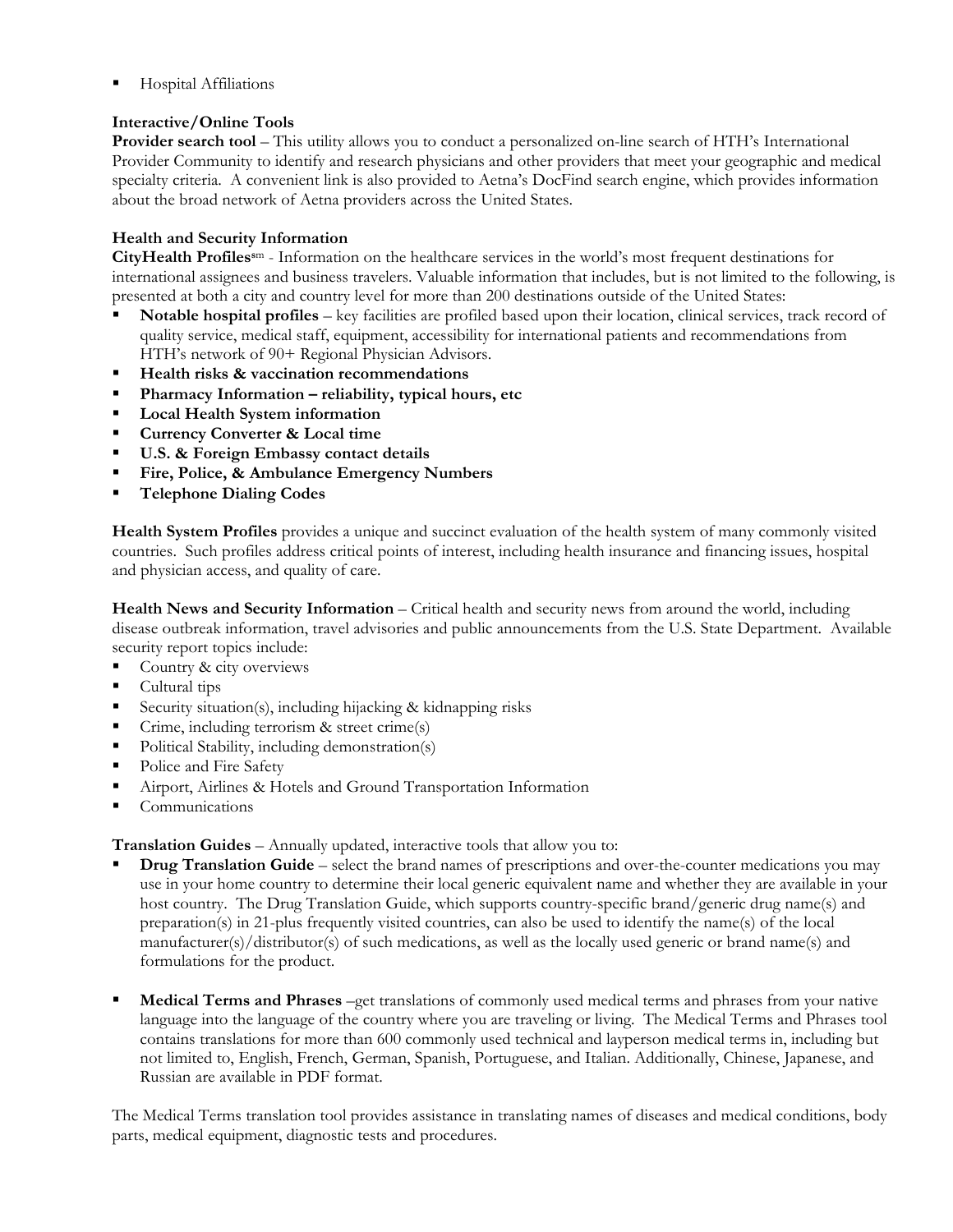The Medical Phrases translation tool provides assistance in helping patients to express their symptoms, needs and questions to hospital staff or pharmacy personnel who may not possess the same degree of English fluency as the physicians.

#### **News and Features**

 **Healthy Travel/Life Abroad Feature Articles** – Feature length articles written for expatriates and business travelers by HTH Worldwide staff and medical advisors. Sample topics include managing jet lag, avoiding traveler's diarrhea, and traveling safely with chronic illnesses such as diabetes. The Travel Health Center articles fit into four general categories: "Expatriate Travel Health", "Business Travel Health", "General Travel Health", and "Special Needs Travel Health."

#### Personalized Health Planning Services

Customized Care Services - **Comprehensive, highly personalized international health planning service that may offer you useful information to educate you and your eligible dependents about your new country. This information may help empower you to proactively and knowledgeably create relationships with health care professionals, which may make you feel more secure about your health and that of your eligible dependents in your new post. The two principle components included in the Customized Care Services are** Well Prepared<sup>sm</sup> and Informed Choice<sup>sm</sup>.

**Well Prepared**sm –An on-line interactive tool to help you create a personalized portfolio of critical health care information, as well as initiate a relationship with a family physician or specialist in your host country. HTH Well Prepared provides a convenient way for you and your eligible dependents to identify, research and keep current all the relevant healthcare information you may need both before and during your assignment. Using this customized international health planning utility, you and your eligible dependents can create and store a personal profile for your family with information specific to the host country and city such as:

Up-to-date details on health and security risks, emergency numbers, necessary immunizations, notable hospitals and clinics and reliable pharmacies in your host country, as well as countries where you will travel during your assignment. The availability and local generic and brand names of prescription and over-the-counter drugs you and your eligible dependents may need during your assignment.

The local translations for medical terms and phrases you may need to know to discuss chronic conditions with local physicians, dentists and pharmacists.

Appropriate physicians for each family member after reviewing their individual online profiles of HTH's international physician community.

If you are not satisfied with the results of your initial search using the on-line provider search tool, you may use the online **Well Prepared**sm utility to request a personalized provider search by HTH from within their list of more than 8,500 pre-qualified doctors, dentists and other health care professionals. These qualified providers are professionals who have been identified as candidates for participation in the HTH provider community but may be in various stages of the HTH qualification process. For example, they may possess the appropriate American Board Certification, Royal College Membership, or Recommendations required as part of the HTH Provider Selection process; however, HTH may still be in the process of accumulating or reverifying the appropriate biographical profile information.

If you initiate a personalized provider recruitment, HTH will attempt to complete any outstanding components of their qualification process with relevant providers in order to meet your request. Such requests may take up to 30 days to fulfill.

**Well Prepared**sm also affords you concierge-like levels of service that allow you to:

Receive email messages providing important health and travel security information relating to your host country and countries in which you expect to travel for business or pleasure. Conveniently request appointments through HTH providers online.

**Informed Choicesm** - Support in identifying options for diagnosing and treating unanticipated medical conditions that may require a second opinion or specialty care, either in your host country, elsewhere in the region or internationally.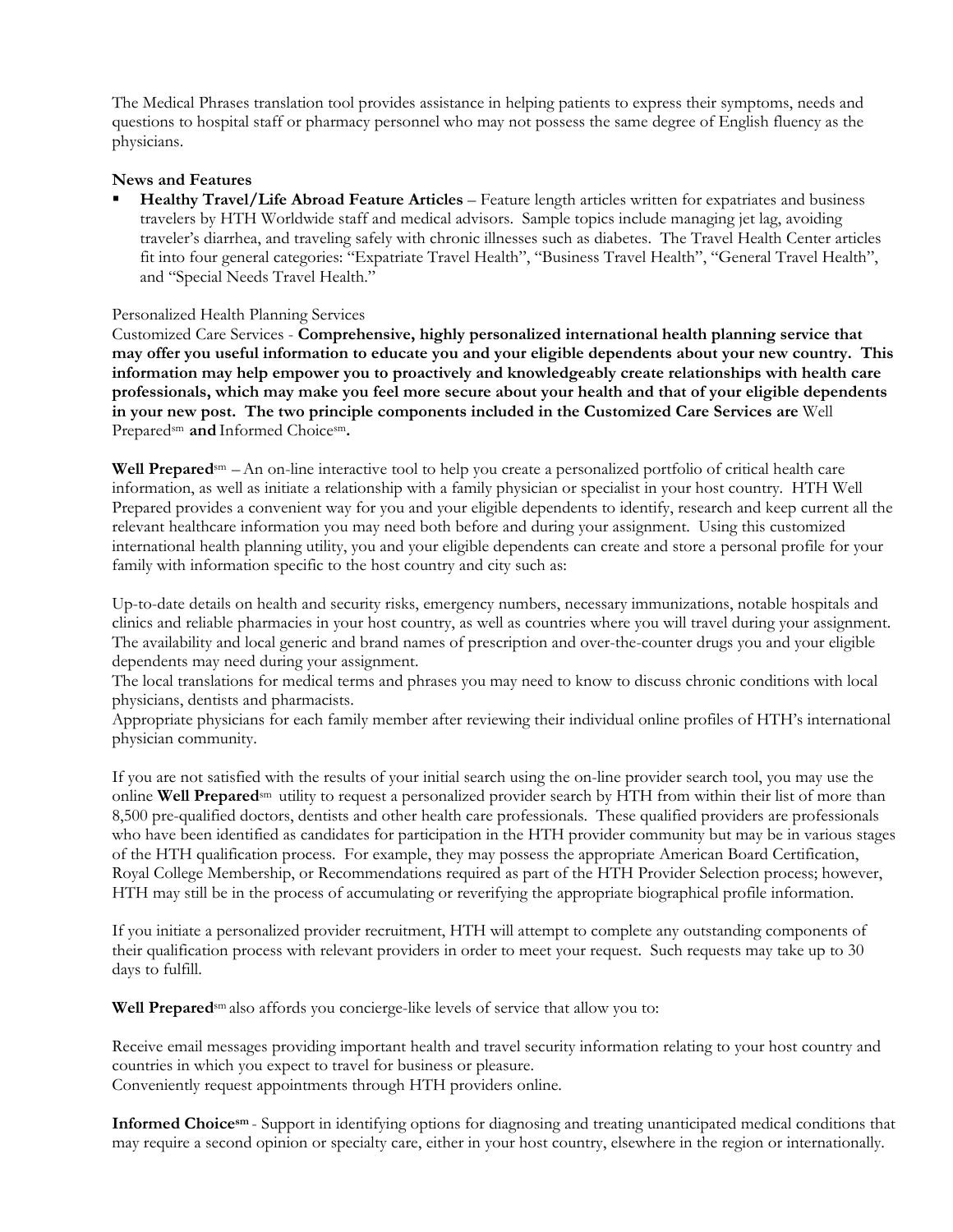To utilize **Informed Choicesm** you will only need to submit your online request via the AI Member website to HTH's Medical Director. Your request will be reviewed and then sent to the HTH Regional Physician Advisor in your country or region for a confidential review of your request and your specific situation.

The Regional Physician Advisor will help you assess local, regional and international options via email or telephone communication with you and your treating physician, as needed.

Your options will be described via e-mail, and if you choose to access another participating HTH specialist or facility, the HTH online appointment-scheduling tool may be used.

Using **Informed Choicesm** may give you the peace of mind of knowing that you have access to the expertise of more than 90 HTH Regional Physician Advisors around the world, who are recognized leaders in expatriate health care, with extensive knowledge of their region's health care system.

#### **Customer Support Services 24 hours a day**

If you have any questions about the AGB Member website or if you require assistance using any of the tools, please call the AI Member Service Center at the number shown on your Identification Card, 24 hours a day, 7 days a week.

Toll free calling is available in much of the world. Please consult the AT&T Wallet Card included in your Welcome Kit or go to **https://www.business.att.com/bt/dial\_guide.jsp**  to find the access numbers for your country.

Note: Neither HTH Worldwide nor Aetna International is a healthcare provider and neither shall be responsible for the availability, quantity, quality or result of medical treatment you or your eligible dependents may receive or for your failure to obtain medical treatment.

# **INFORMED HEALTH® Line**

#### **A nurse-facilitated health information service designed to help you become a better health care consumer**

Arrangements have been made with Informed Health, Inc*.*, an Aetna Life Insurance Company subsidiary company that offers an information service to assist people like you in becoming better consumers of health care. The service, Informed Health Line (IHL), provides you and your eligible dependents with toll-free\*, 24-hour access to credible health information. You can either:

**(Alternative 1:**) Speak to an experienced, U.S.-based, registered nurses who can:

- Answer questions about health concerns
- Provide current, easy to understand information on a wide-range of health issues such as:
	- **Common prevention strategies**
	- chronic conditions; and
	- complex medical situations
- Discuss options for seeking medical attention
- Help you and your eligible dependents prepare for appointments with your providers

To assist multi-lingual callers, registered nurses have access to AT&T's language translation service.

(NOTE: Informed Health nurses cannot diagnose, prescribe, or give medical advice.)

**(Alternative 2:)** Access an audio health library from any touch-tone phone, 24 hours-a-day. The audio health library, which is available in either English or Spanish, offers you and your eligible dependents increased flexibility by allowing you to choose how you access the health information you need. You can decide to speak to a nurse right away or go